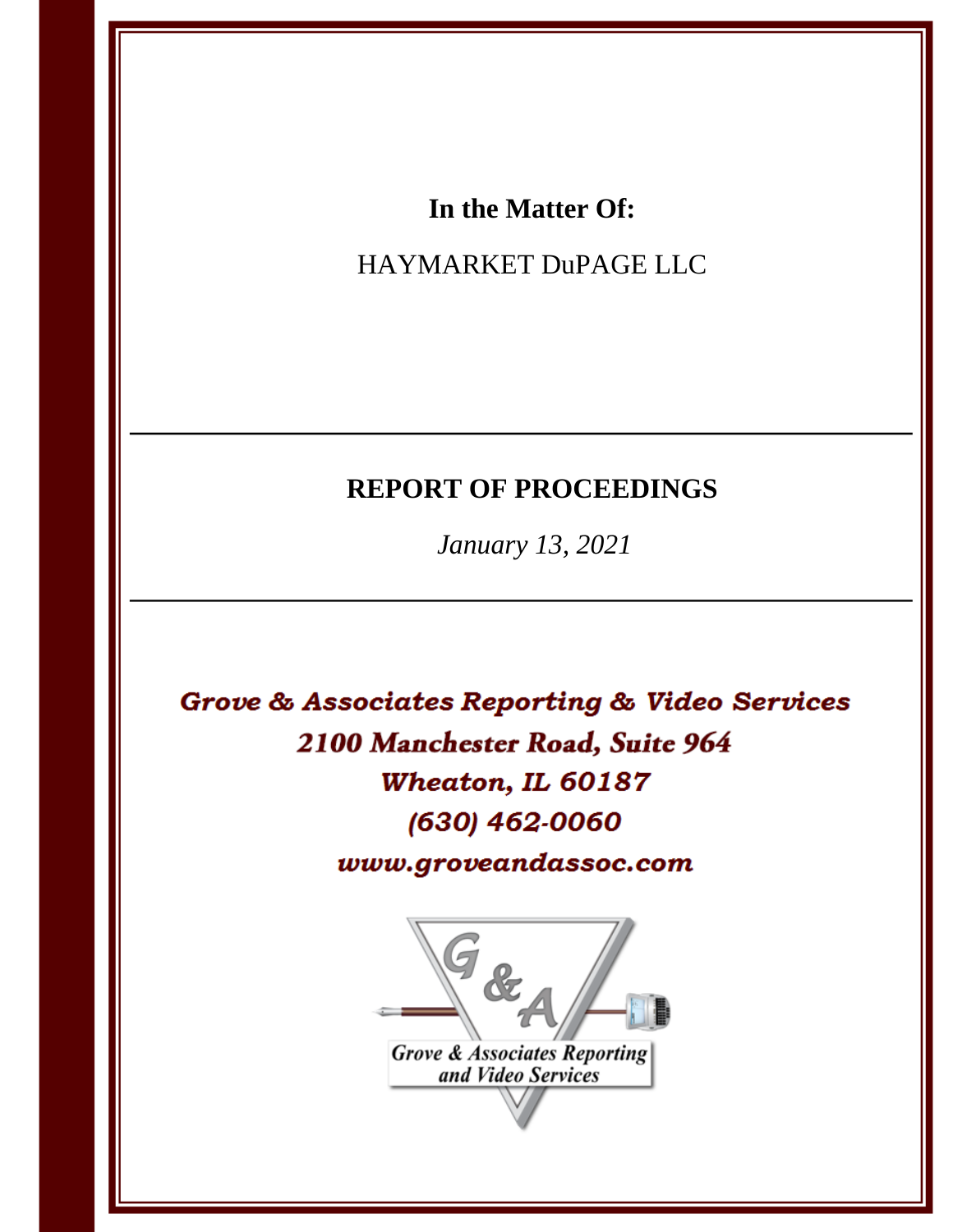STATE OF ILLINOIS )  $\big)$  SS. COUNTY OF DU PAGE ) BEFORE THE VILLAGE OF ITASCA PLAN COMMISSION IN THE MATTER OF:  $\qquad \qquad$  )  $\hspace{0.5cm}$   $\hspace{0.5cm}$   $\hspace{0.5cm}$   $\hspace{0.5cm}$   $\hspace{0.5cm}$   $\hspace{0.5cm}$   $\hspace{0.5cm}$   $\hspace{0.5cm}$   $\hspace{0.5cm}$   $\hspace{0.5cm}$   $\hspace{0.5cm}$   $\hspace{0.5cm}$   $\hspace{0.5cm}$   $\hspace{0.5cm}$   $\hspace{0.5cm}$   $\hspace{0.5cm}$   $\hspace{0.5cm}$   $\hspace{0.5cm}$   $\hspace{$ Haymarket DuPage LLC  $\qquad \qquad$  ) PC #19-014 860 West Irving Park Road  $\qquad$ Itasca, Illinois (1998) REPORT OF PROCEEDINGS had and testimony

taken via video conferencing at the public hearing of

the above-entitled cause, taken by Lynette J. Neal,

CSR No. 084-004363, RPR, on Wednesday,

January 13, 2021, at 7:00 p.m.

GROVE & ASSOCIATES REPORTING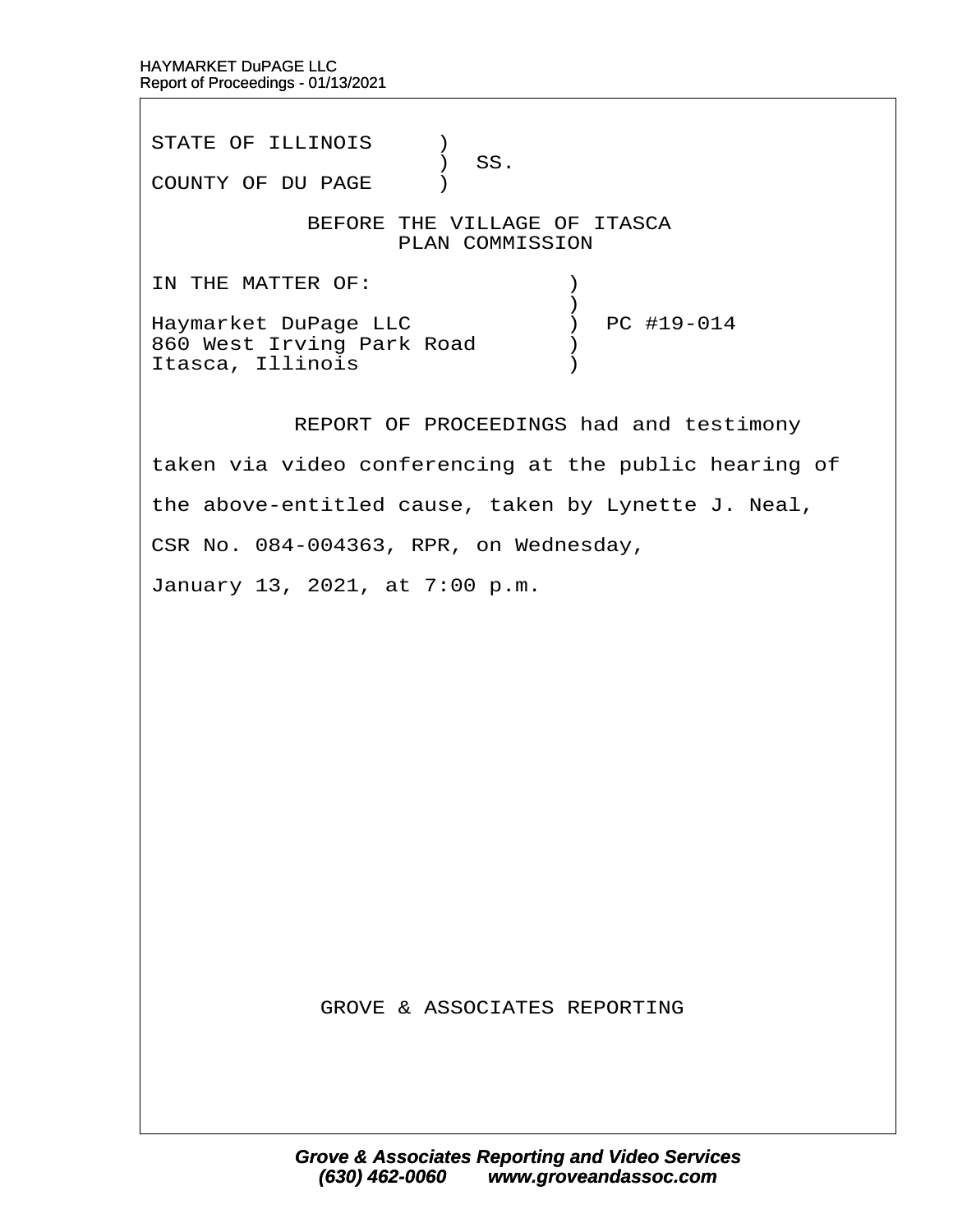| 1              | PRESENT VIA VIDEO CONFERENCE:                                                             |
|----------------|-------------------------------------------------------------------------------------------|
| 2              | MR. BRENDAN DALY, Chairman;<br>MR. FRANK CARELLO, Commissioner;                           |
| 3              | MS. LORI DRUMMOND, Commissioner;<br>MR. JEFFREY HOLMES, Commissioner;                     |
| 4              | MS. KRISTA RAY, Commissioner;<br>MR. ANTHONY RUSSO, Commissioner;                         |
| 5              | ALSO PRESENT VIA VIDEO CONFERENCE:                                                        |
| 6              |                                                                                           |
| $\overline{7}$ | MR. MO KHAN, Village Planner;                                                             |
| 8              | MS. SHANNON MALIK JARMUSZ, Director of<br><b>Community Development:</b>                   |
| 9              | MS. AMANDA MELONE, Recording Secretary;                                                   |
| 10             | MS. YORDANA WYSOCKI, Village Attorney;                                                    |
| 11             | HERVAS, CONDON & BERSANI, P.C., by<br>MR. CHARLES E. HERVAS                               |
| 12             | 333 Pierce Road, Suite 195<br>Itasca, Illinois 60143                                      |
| 13             | (630) 773-4774                                                                            |
| 14             | chervas@hcbattorneys.com<br>Appeared via video conference on behalf of<br>City of Itasca; |
| 15             |                                                                                           |
| 16             | DASPIN & AUMENT, LLP, by<br>MS. BRIDGET M. O'KEEFE,<br>300 South Wacker Drive, Suite 2200 |
| 17             | Chicago, Illinois 60606<br>$(312)$ 258-3795                                               |
| 18             | bokeefe@daspinaument.com                                                                  |
| 19             | and                                                                                       |
| 20             | BOND, DICKSON & CONWAY, by                                                                |
| 21             | MS. MARY E. DICKSON,<br>400 South Knoll Street, Unit C                                    |
| 22             | Wheaton, Illinois 60187<br>$(630) 681 - 1000$                                             |
|                | marydickson@bond-dickson.com                                                              |
| 23             | Appeared via video conference on behalf of<br>Haymarket DuPage, LLC;                      |
| 24             |                                                                                           |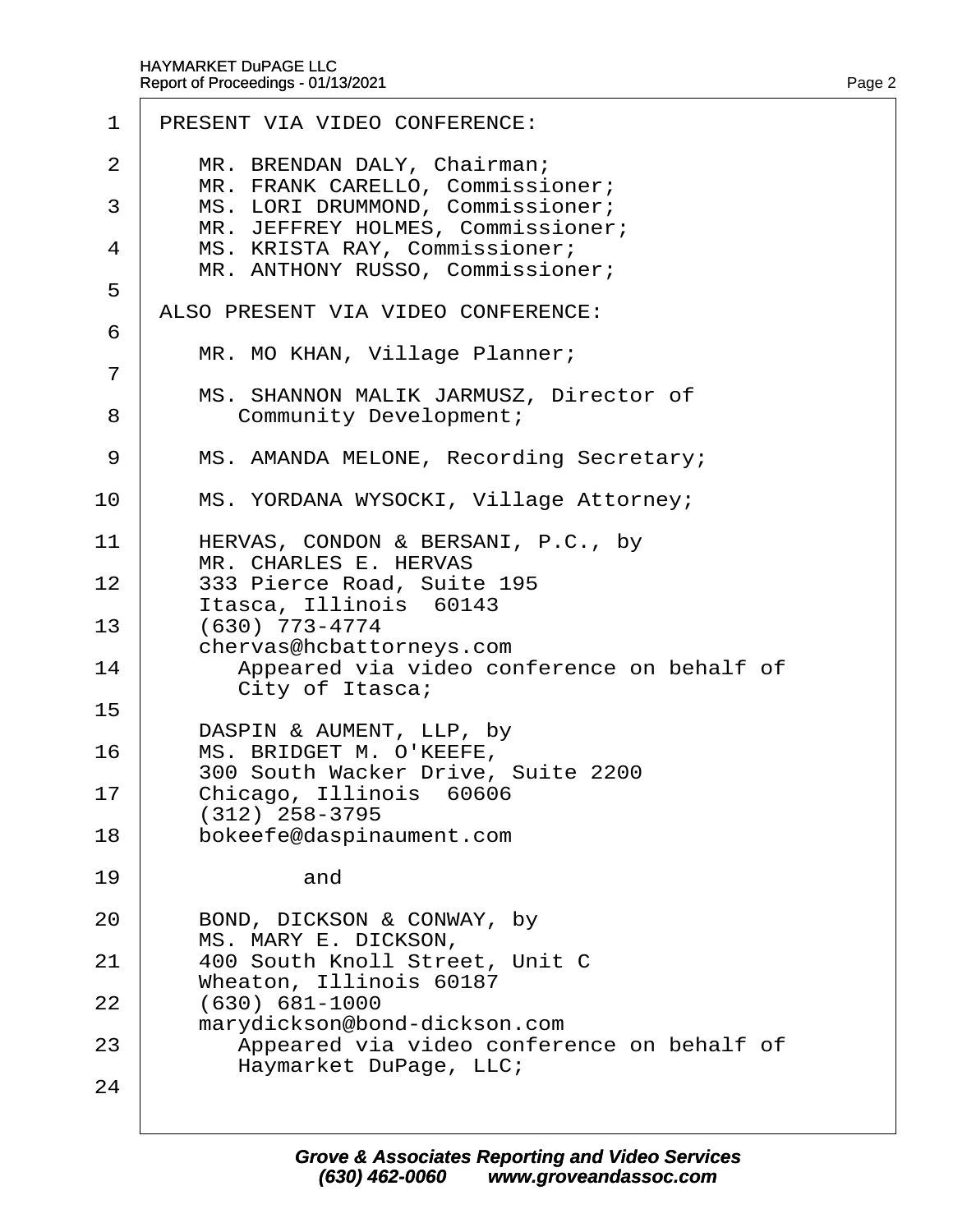| 1  | ALSO PRESENT: (Cont'd.)                                                                   |
|----|-------------------------------------------------------------------------------------------|
| 2  | FRANCZEK, P.C., by<br><b>MS. JENNIFER SMITH</b>                                           |
| 3  | 300 South Wacker Drive, Suite 3400                                                        |
| 4  | Chicago, Illinois 60606<br>(312) 786-6589                                                 |
| 5  | jas@franczek.com<br>Appeared via video conference on behalf of<br>Itasca School District; |
| 6  | JOHNSON & BELL, LTD., by                                                                  |
| 7  | STEPHEN P. ELLENBECKER<br>33 West Monroe Street, Suite 2700                               |
| 8  | Chicago, IL 60603<br>(312) 984-0221                                                       |
| 9  | ellenbeckers@jbltd.com<br>Appeared via video conference on behalf of 865                  |
| 10 | West Irving Park Road, LLC;                                                               |
| 11 | OTTOSEN, Di NOLFO, HASENBLAG & CASTALDO, LTD., by<br>MR. STEPHEN H. DI NOLFO              |
| 12 | 1804 North Naper Boulevard                                                                |
| 13 | Naperville, Illinois 60563<br>(630) 682-0085                                              |
| 14 | sdinolfo@ottosenlaw.com<br>Appeared via video conference on behalf of                     |
| 15 | <b>Itasca Fire Protection District.</b>                                                   |
| 16 |                                                                                           |
| 17 |                                                                                           |
| 18 |                                                                                           |
| 19 |                                                                                           |
| 20 |                                                                                           |
| 21 |                                                                                           |
| 22 |                                                                                           |
| 23 |                                                                                           |
| 24 |                                                                                           |
|    |                                                                                           |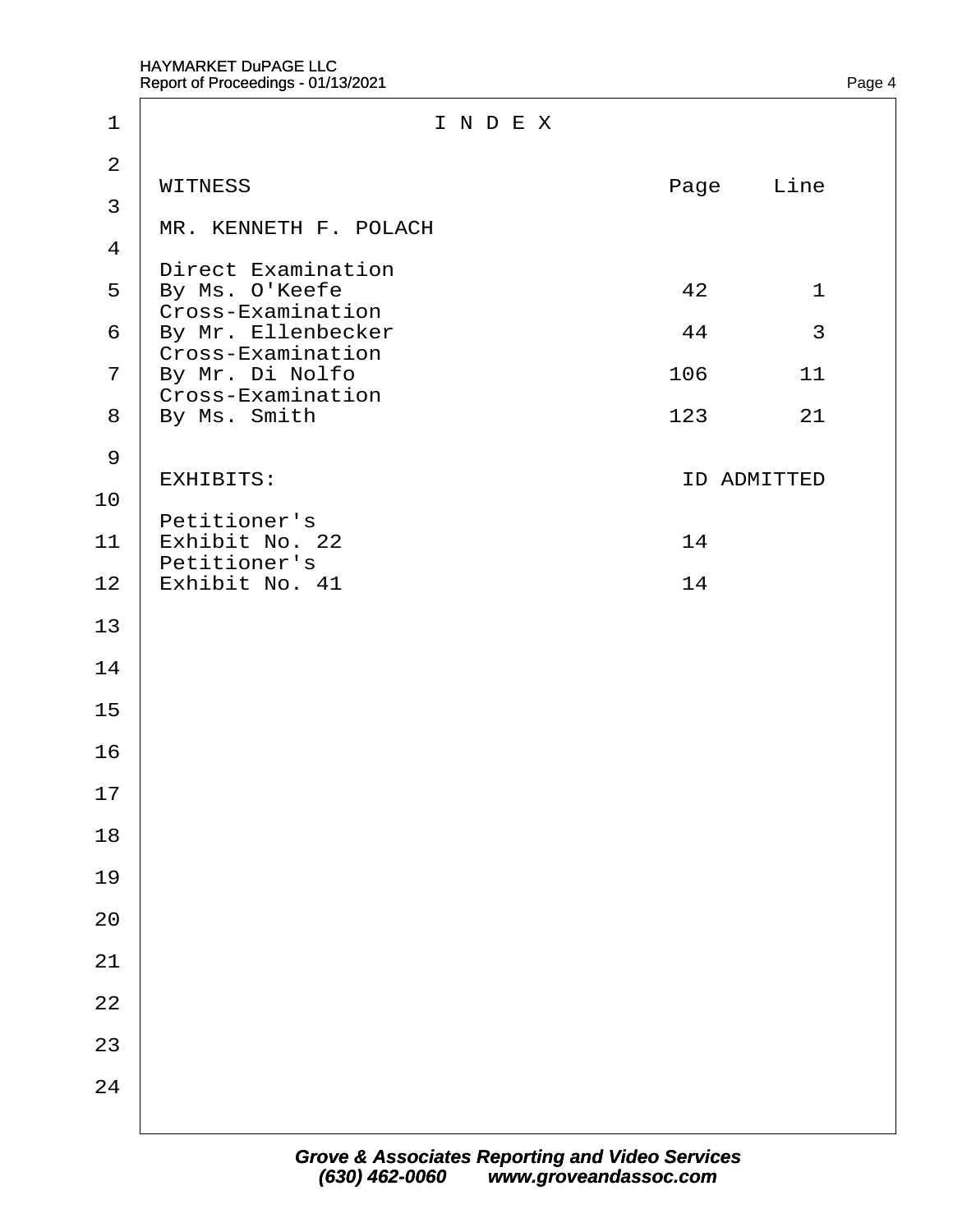| 1              | CHAIRMAN DALY: Okay. I have 7:00 o'clock.          |        |
|----------------|----------------------------------------------------|--------|
| $\overline{2}$ | Welcome to this meeting of the January 13th, 2021, |        |
| 3              | Itasca Plan Commission. I now call this meeting to |        |
| 4              | order. Will the secretary please call the roll.    |        |
| 5              | RECORDING SECRETARY MELONE: Chairman Daly.         | 07:00: |
| 6              | <b>CHAIRMAN DALY: Present.</b>                     |        |
| $\overline{7}$ | <b>RECORDING SECRETARY MELONE: Commissioner</b>    |        |
| 8              | Carello.                                           |        |
| 9              | <b>COMMISSIONER CARELLO: Here.</b>                 |        |
| 10             | <b>RECORDING SECRETARY MELONE: Commissioner</b>    | 07:00: |
| 11             | Drummond.                                          |        |
| 12             | <b>COMMISSIONER DRUMMOND: Here.</b>                |        |
| 13             | <b>RECORDING SECRETARY MELONE: Commissioner</b>    |        |
| 14             | Holmes.                                            |        |
| 15             | <b>COMMISSIONER HOLMES: Here.</b>                  | 07:00: |
| 16             | RECORDING SECRETARY MELONE: Commissioner Ray.      |        |
| 17             | <b>COMMISSIONER RAY: Here.</b>                     |        |
| 18             | <b>RECORDING SECRETARY MELONE: Commissioner</b>    |        |
| 19             | Russo.                                             |        |
| 20             | <b>COMMISSIONER RUSSO: Here.</b>                   | 07:00: |
| 21             | CHAIRMAN DALY: I declare a quorum present.         |        |
| 22             | Good evening, everyone. This is                    |        |
| 23             | Wednesday, January 13th, 2021. The case before the |        |
| 24             | Plan Commission is PC 19-014, continued from last  |        |
|                |                                                    |        |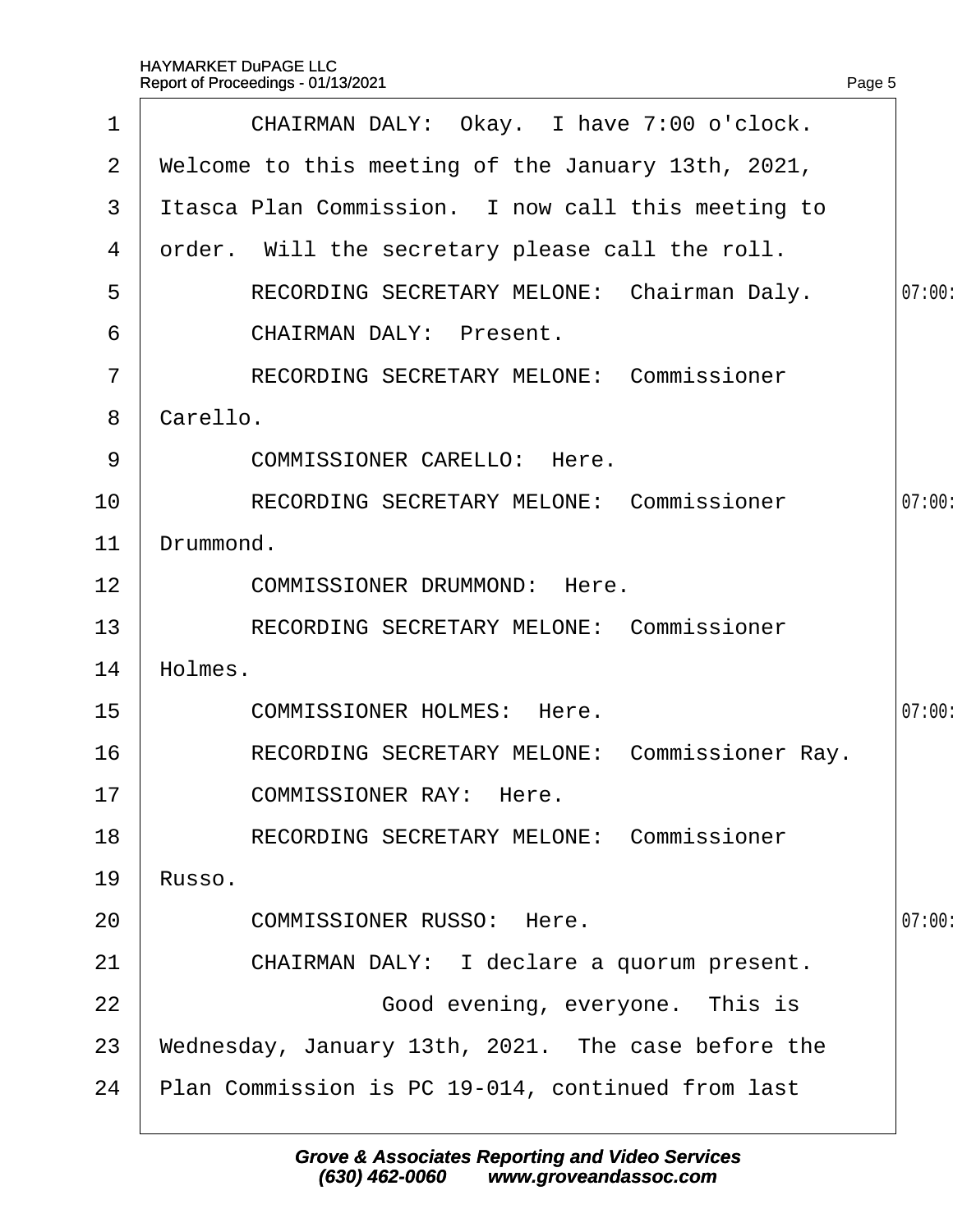| $\mathbf 1$     | Wednesday, January 6th. The petitioner and owner is    |       |
|-----------------|--------------------------------------------------------|-------|
|                 | 2 Haymarket DuPage, LLC. The location is the 860 West  |       |
|                 | 3 Itving Park Road. The procedures for tonight's       |       |
|                 | 4 meeting moving forward are as follows: We will begin |       |
|                 | 5 with petitioner calling the following witness,       | 07:01 |
| 6               | Mr. Polach, to speak about the impacts to property     |       |
| $7\overline{ }$ | taxes.                                                 |       |
| 8               | Number two, the Plan Commission has                    |       |
| 9               | adopted new rules of procedure which are now in        |       |
| 10 <sup>1</sup> | effect.                                                | 07:01 |
| 11              | Number three, we are proceeding                        |       |
| 12 <sub>2</sub> | remotely due to COVID 19, and the public may watch     |       |
| 13 <sup>°</sup> | the proceedings through the Village's YouTube          |       |
| 14              | channel.                                               |       |
| 15              | Number four, anyone wishing to make                    | 07:01 |
| 16              | public comment will be able to do so after the         |       |
|                 | 17 presentation of cases. They will need to sign up on |       |
| 18              | the Village's website.                                 |       |
| 19              | Number five, anyone wishing to ask                     |       |
| 20              | questions of petitioner, Village staff, or other       | 07:02 |
| 21              | parties will be able to do so after the presentation   |       |
| 22              | of cases. The signup form is on the Village's          |       |
| 23              | website.                                               |       |
| 24              | And last, number six, remote Village                   |       |
|                 |                                                        |       |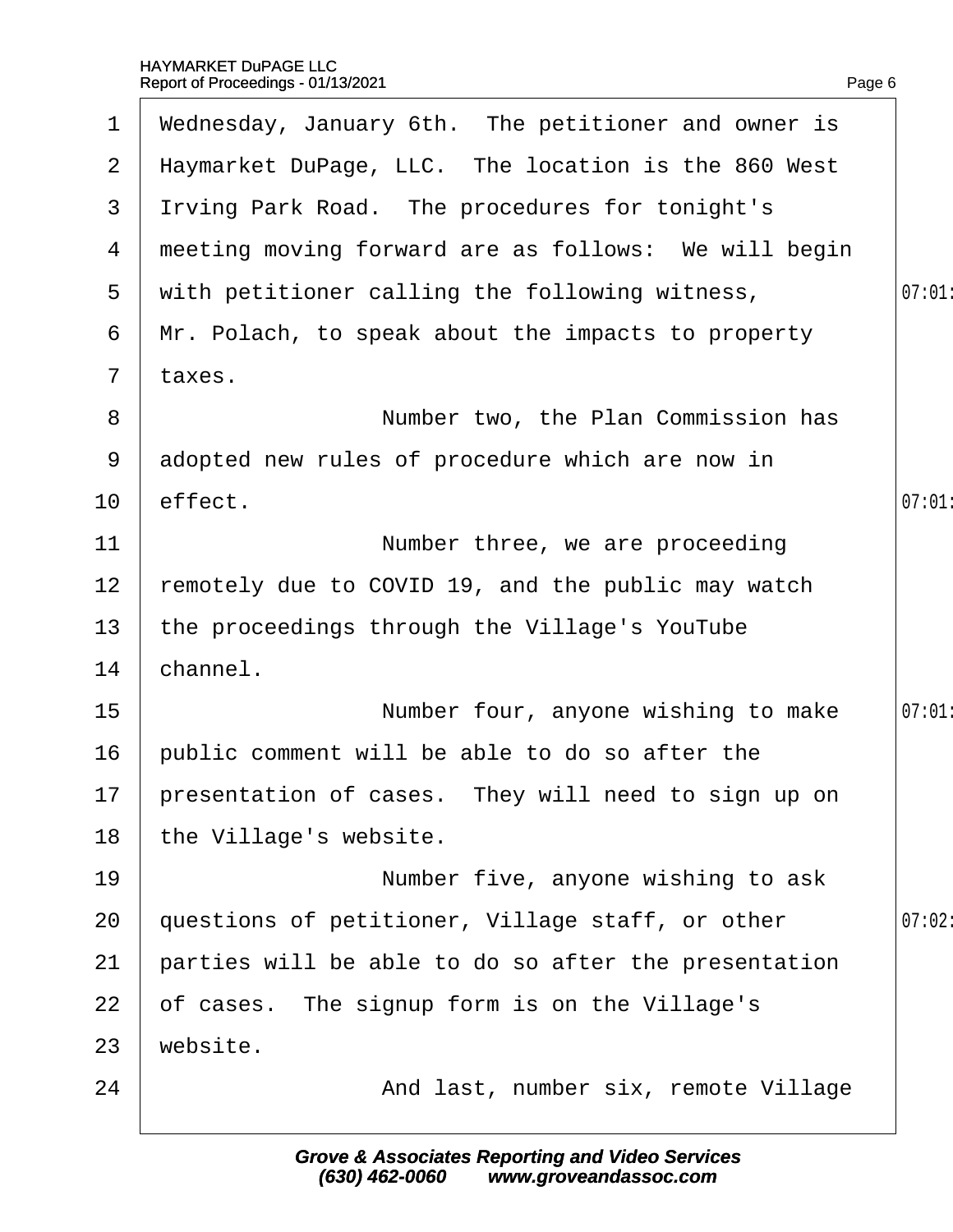| $\mathbf 1$     | staff is monitoring the video streaming. If the         |        |
|-----------------|---------------------------------------------------------|--------|
|                 | 2 video streaming does not work during the proceedings, |        |
| 3               | we will stop and wait until the video streaming is      |        |
|                 | 4 fixed or reschedule for another day.                  |        |
| 5               | With that, I would now like to                          | 07:02  |
| 6               | invite our Village corporate counsel, Mr. Chuck         |        |
| $\mathbf{7}$    | Hervas, for his comments.                               |        |
| 8               | MR. HERVAS: Thank you, Mr. Chairman. I have             |        |
| 9               | some brief remarks that -- I do make the same remarks   |        |
| 10              | after -- at the beginning of each meeting, and so if    | 07:02  |
| 11              | you've listened in before, you've heard these. If       |        |
| 12 <sub>2</sub> | not, I'm repeating this for your benefit.               |        |
| 13              | My name is Chuck Hervas, and I am                       |        |
| 14              | the attorney that advises the Plan Commission in this   |        |
| 15 <sub>1</sub> | matter. This is a legal proceeding with legal           | 07:02: |
| 16              | significance. A court reporter is swearing in           |        |
|                 | 17 witnesses and is transcribing the testimony. This is |        |
| 18              | hot a trial, but we are developing a record of          |        |
| 19              | proceedings before the Plan Commission. This is a       |        |
| 20              | legal public hearing on a zoning petition.              | 07:03  |
| 21              | My job is to protect the rights of                      |        |
| 22              | the petitioner, any objectors, and the public. The      |        |
| 23              | Plan Commission will make findings and a                |        |
| 24              | recommendation to the Village Board. Please             |        |
|                 |                                                         |        |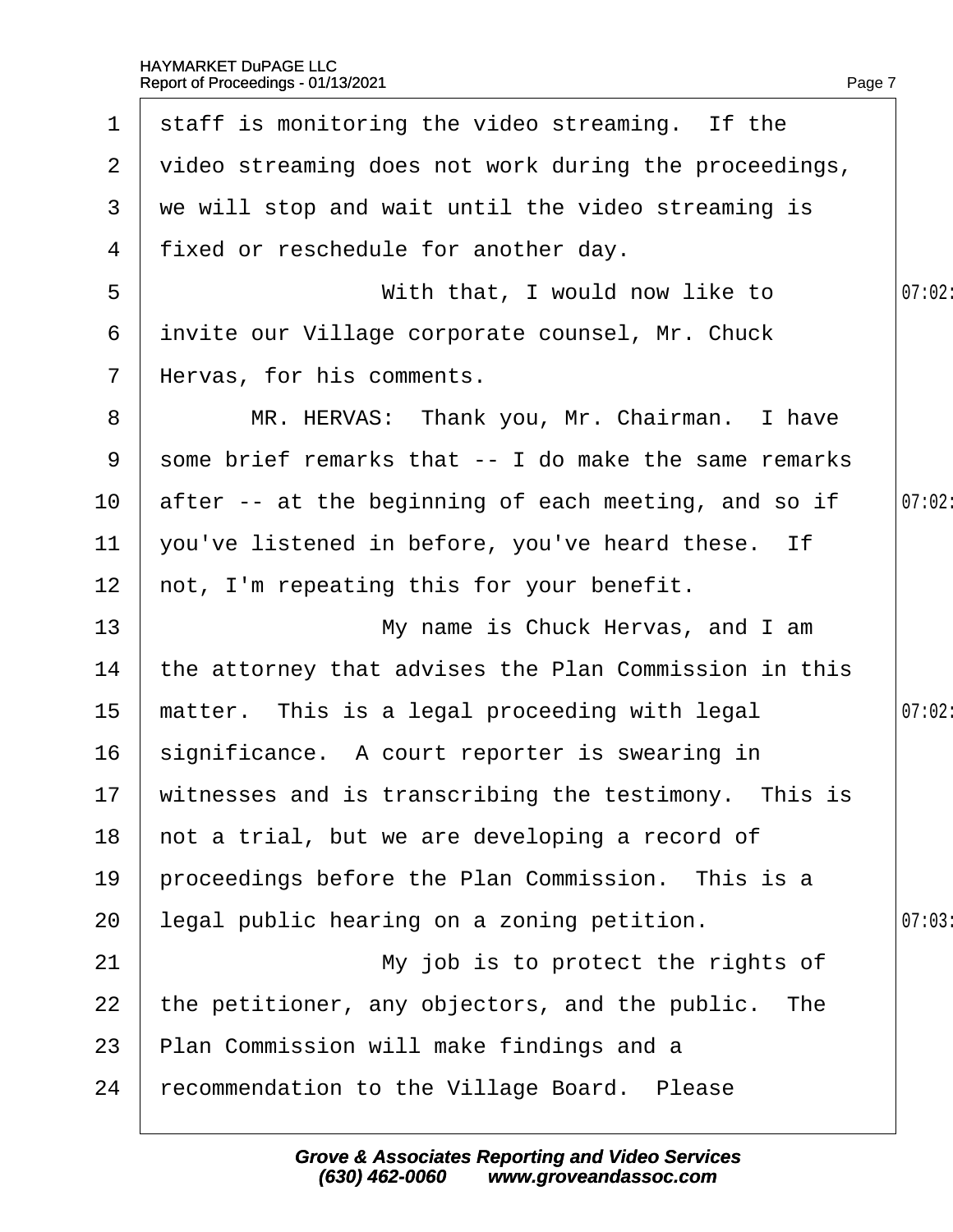| $\mathbf 1$     | understand that the Plan Commission is a recommending |        |
|-----------------|-------------------------------------------------------|--------|
| $\overline{2}$  | body. The Village Board will make the final decision  |        |
| 3               | on the Haymarket zoning petition.                     |        |
| 4               | Due to the pandemic and the                           |        |
| 5               | Governor's emergency orders, we are unable to meet in | 07:03  |
| 6               | person. A virtual hearing is certainly not the        |        |
| $\overline{7}$  | preferred method for hearing this zoning petition.    |        |
| 8               | However, the business of government must move forward |        |
| 9               | and a virtual hearing has been approved by state      |        |
| 10 <sup>°</sup> | statute and is used by local governments across the   | 07:03  |
| 11              | state. Everyone is doing the best they can under the  |        |
| 12 <sub>2</sub> | circumstances.                                        |        |
| 13              | The procedures used by the Plan                       |        |
| 14              | Commission for large hearings during the pandemic are |        |
| 15 <sub>2</sub> | available on the Village's website. The website has   | 07:04: |
| 16              | a lot of information, including a comprehensive       |        |
|                 | 17 step-by-step guide about the hearing. The public   |        |
| 18              | will have an opportunity to ask questions and to      |        |
| 19              | provide public comment at the appropriate time.       |        |
| 20              | Witnesses will be presented by the                    | 07:04: |
| 21              | petitioner and possibly by other interested parties.  |        |
| 22              | Cross-examination will be allowed only by the         |        |
| 23              | attorneys or anyone who has been legally recognized   |        |
| 24              | as an interested party.                               |        |
|                 |                                                       |        |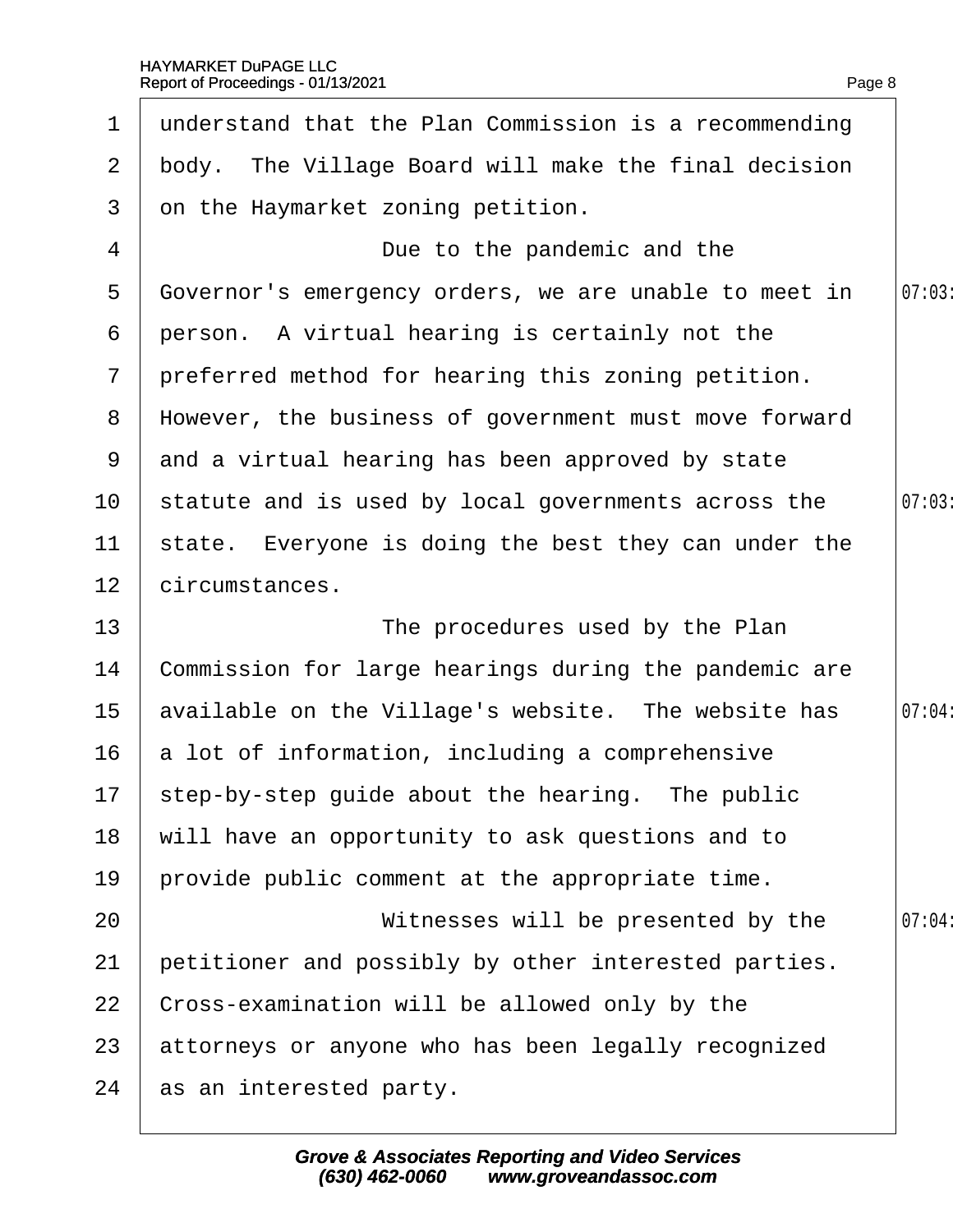|                 | Report of Proceedings - 01/13/2021                    | Page 9 |
|-----------------|-------------------------------------------------------|--------|
| $\mathbf 1$     | Finally, I would remind everyone                      |        |
| $\overline{2}$  | that this is a slow and deliberate process that       |        |
| 3               | dreates an appropriate record for a plan commission   |        |
| 4               | hearing. I ask that you please respect this legal     |        |
| 5               | process even if you do not agree with it.             | 07:04: |
| 6               | Thank you, Mr. Chairman.                              |        |
| $\overline{7}$  | CHAIRMAN DALY: Thank you, Mr. Hervas. Thank           |        |
| 8               | you for your service in this matter.                  |        |
| 9               | The business before the Commission                    |        |
| 10              | this evening is the public hearing on Case PC 19-014. | 07:05  |
| 11              | The request is for a petition for a planned           |        |
| 12 <sub>2</sub> | development by special use with exceptions and        |        |
| 13              | Class 1 site plan approval all in order to permit a   |        |
| 14              | mixed-use residential and healthcare facility and     |        |
| 15              | other accessory uses in the B-2 community business    | 07:05  |
| 16              | district at 860 West Irving Park Road.                |        |
| 17              | I will now entertain a motion to                      |        |
| 18              | open this continued public hearing.                   |        |
| 19              | COMMISSIONER HOLMES: So moved. This is                |        |
| 20              | <b>Commissioner Holmes.</b>                           | 07:05  |
| 21              | <b>COMMISSIONER RAY: Second --</b>                    |        |
| 22              | <b>COMMISSIONER CARELLO: Second.</b>                  |        |
| 23              | <b>COMMISSIONER RAY: -- Commissioner Ray.</b>         |        |
| 24              | <b>COMMISSIONER CARELLO: -- Commissioner</b>          |        |
|                 |                                                       |        |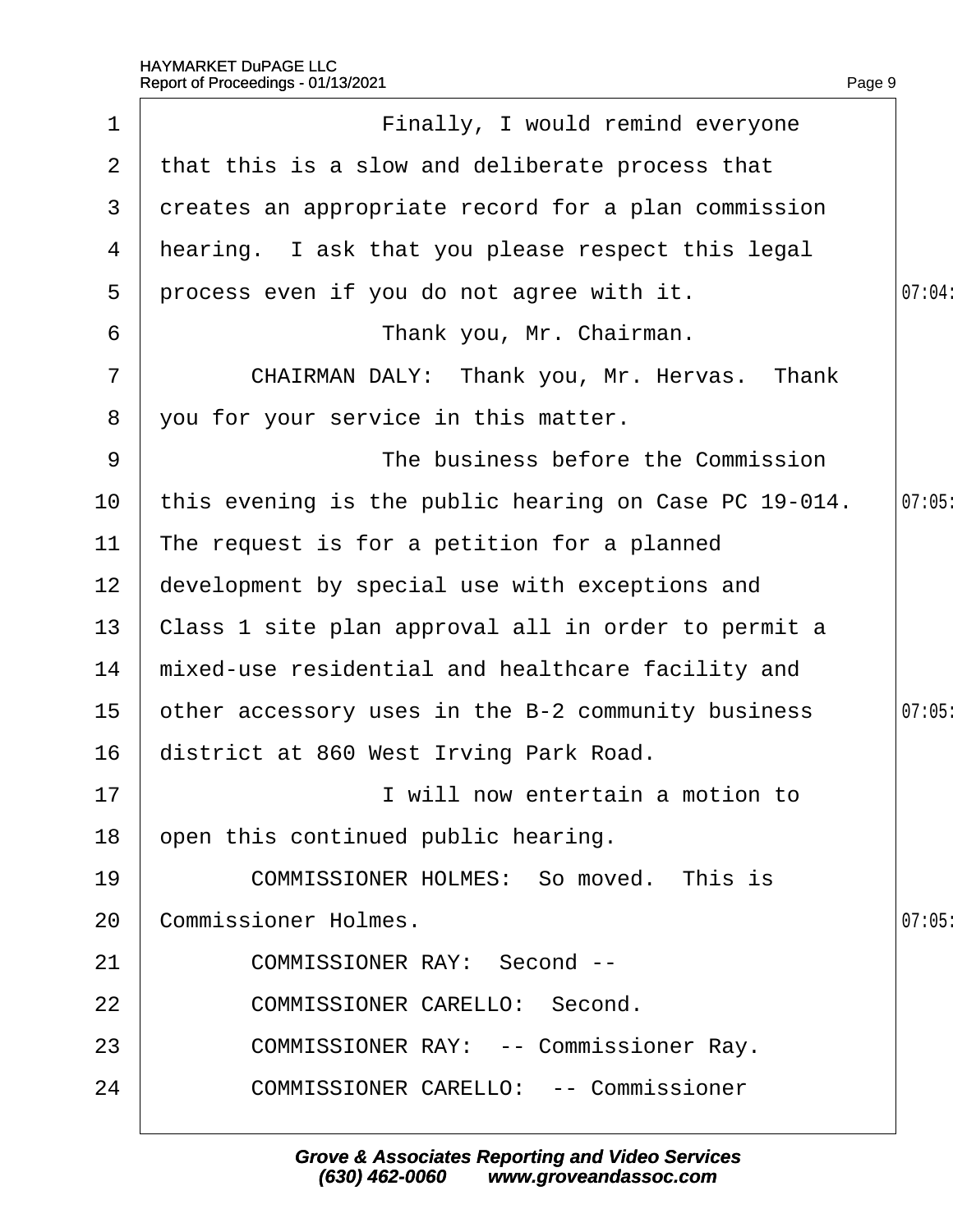| 1              | Carello.                                          |        |
|----------------|---------------------------------------------------|--------|
| 2              | CHAIRMAN DALY: There being a motion and two       |        |
| 3              | seconds, will the secretary please call the vote. |        |
| 4              | <b>RECORDING SECRETARY MELONE: Commissioner</b>   |        |
| 5              | Carello.                                          | 07:00: |
| 6              | <b>COMMISSIONER CARELLO: For.</b>                 |        |
| $\overline{7}$ | <b>RECORDING SECRETARY MELONE: Commissioner</b>   |        |
| 8              | Drummond.                                         |        |
| 9              | <b>COMMISSIONER DRUMMOND: For.</b>                |        |
| 10             | <b>RECORDING SECRETARY MELONE: Commissioner</b>   | 07:00  |
| 11             | Holmes.                                           |        |
| 12             | <b>COMMISSIONER HOLMES: For.</b>                  |        |
| 13             | RECORDING SECRETARY MELONE: Commissioner Ray.     |        |
| 14             | <b>COMMISSIONER RAY: For.</b>                     |        |
| 15             | <b>RECORDING SECRETARY MELONE: Commissioner</b>   | 07:00: |
| 16             | Russo.                                            |        |
| 17             | <b>COMMISSIONER RUSSO: For.</b>                   |        |
| 18             | <b>CHAIRMAN DALY: The motion carries. The</b>     |        |
| 19             | public hearing is now open.                       |        |
| 20             | Will Ms. O'Keefe, on behalf of the                | 07:06: |
| 21             | petitioner, please introduce our witness for this |        |
| 22             | evening and have that witness sworn in.           |        |
| 23             | MS. O'KEEFE: Good evening, Mr. Chairman and       |        |
| 24             | members of the Plan Commission. Bridget O'Keefe   |        |
|                |                                                   |        |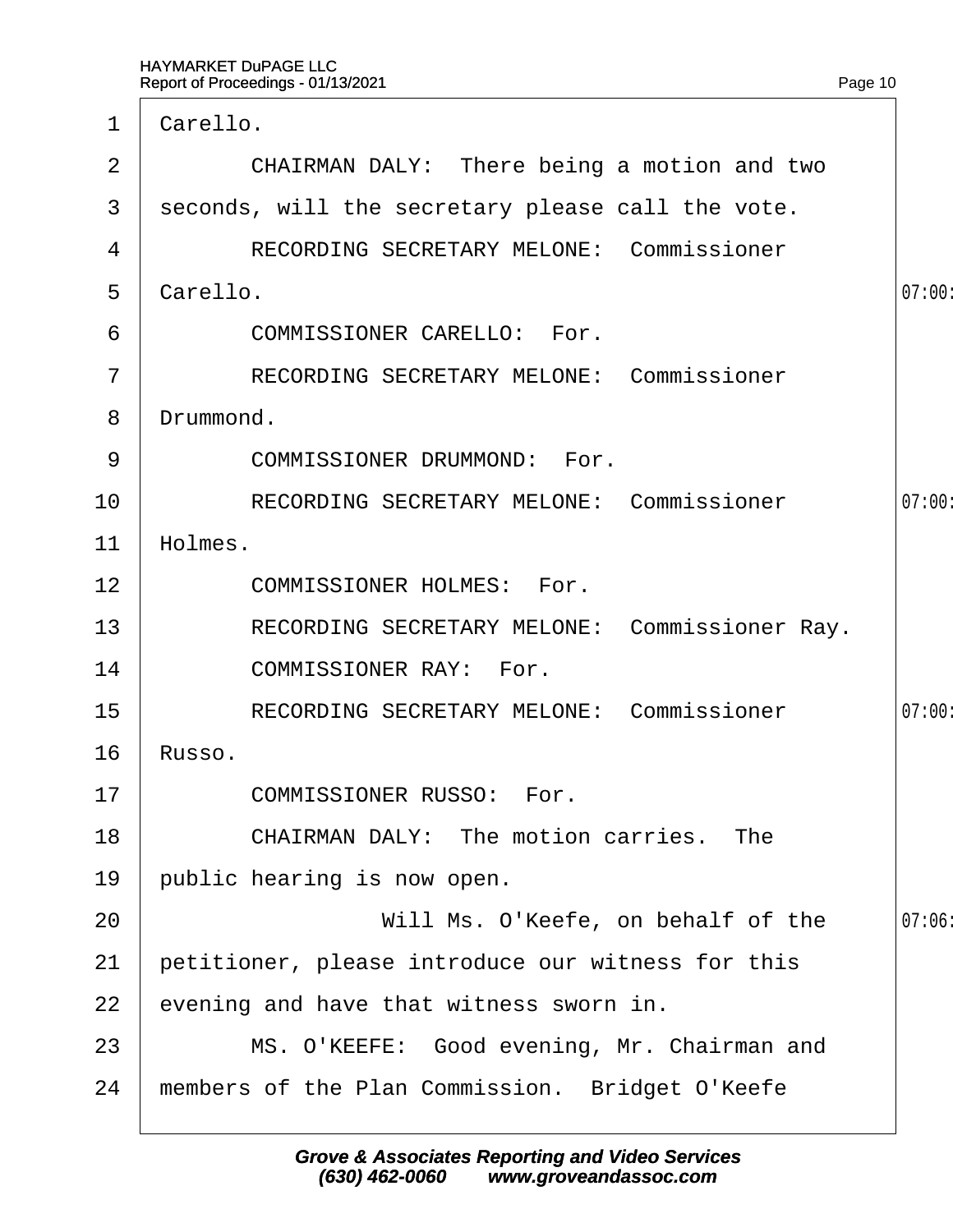| $\mathbf 1$    | along with my co-counsel Mary Dickson here on behalf  |        |
|----------------|-------------------------------------------------------|--------|
| 2 <sup>1</sup> | of Haymarket DuPage, LLC, the applicant in this       |        |
| 3              | matter. I would like to introduce to you Ken Polach,  |        |
| 4              | who is an MAI appraiser and president of Polach       |        |
| 5              | Appraisal Group. He is preparing to be sworn in, and  | 07:06: |
| 6              | then he will give a brief introduction of his         |        |
| $\overline{7}$ | dredentials.                                          |        |
| 8              | CHAIRMAN DALY: Will the court reporter please         |        |
| 9              | swear in the witness. Thank you, Ms. O'Keefe.         |        |
| 10             | (Witness sworn.)                                      | 07:07: |
| 11             | CHAIRMAN DALY: Thank you. Please proceed.             |        |
| 12             | MR. POLACH: Briefly, I would like to thank            |        |
| 13             | the Commission for allowing me to speak this evening. |        |
| 14             | My name is Ken Polach. I'm a real estate appraiser.   |        |
| 15             | have been involved in the appraisal of real estate    | 07:07: |
| 16             | for over 50 years.                                    |        |
| 17             | As way of background, my education                    |        |
| 18             | includes a bachelor's degree in engineering science   |        |
| 19             | as well as a master's degree in business              |        |
| 20             | administration and various courses given by the       | 07:07: |
| 21             | Appraisal Institute as well as other organizations    |        |
| 22             | involved with the appraisal and financing of real     |        |
| 23             | estate.                                               |        |
| 24             | I'm a state certified general                         |        |
|                |                                                       |        |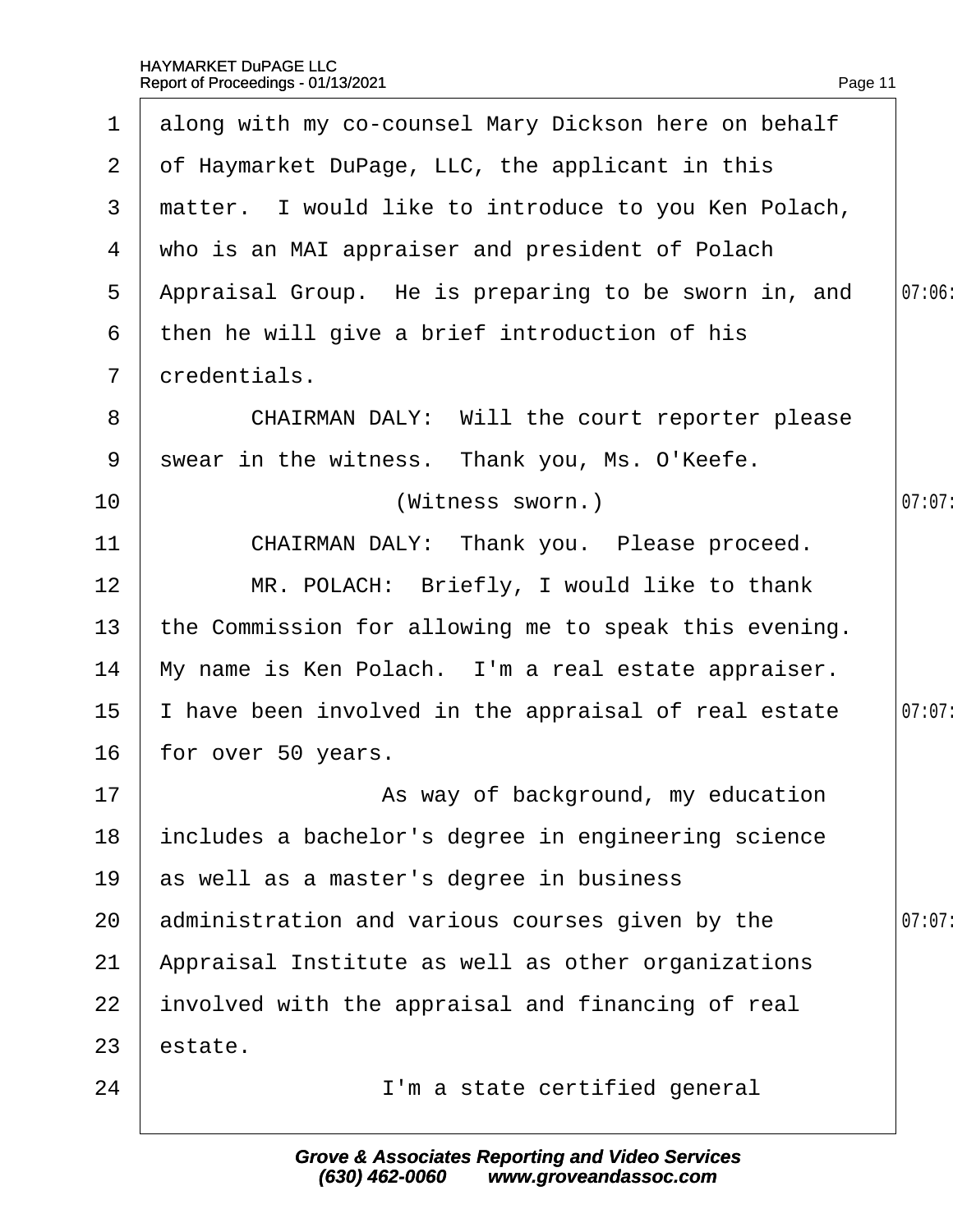| $\mathbf 1$     | appraiser in both the state of Illinois as well as       |        |
|-----------------|----------------------------------------------------------|--------|
| 2 <sup>1</sup>  | the state of Indiana. I have completed continuing        |        |
| 3               | education classes as required by both the Appraisal      |        |
| 4               | Institute as well as the state of Illinois. I have       |        |
| 5               | served as a commissioner on the Wheaton Housing          | 07:08: |
| 6               | Commission for 18 years, being chairman of that          |        |
| $\overline{7}$  | dommission for 12 years.                                 |        |
| 8               | I have appraised all types of                            |        |
| 9               | property during my career, and as a result of my         |        |
| 10              | education as well as my experience, I have achieved      | 07:08  |
| 11              | the designations of MAI, SRA, and CRA. MAI is the        |        |
| 12 <sub>2</sub> | designation given to those who have the education and    |        |
| 13 <sup>2</sup> | the experience to qualify to appraise all types of       |        |
| 14              | properties. The SRA refers to residential                |        |
| 15              | properties. And the CRA is given by the American         | 07:08: |
| 16              | Institute of Real Estate Mortgage Underwriters and       |        |
|                 | 17 Review Appraisers and is a certified review appraiser |        |
| 18              | designation.                                             |        |
| 19              | During my career, I've appraised all                     |        |
| 20              | types of properties; residential, commercial,            | 07:09  |
| 21              | industrial as well as special purpose properties. I      |        |
| 22              | have appraised these properties in other states as       |        |
| 23              | well as in Illinois, but the vast majority of my work    |        |
| 24              | has been within Illinois, with a large part of it        |        |
|                 |                                                          |        |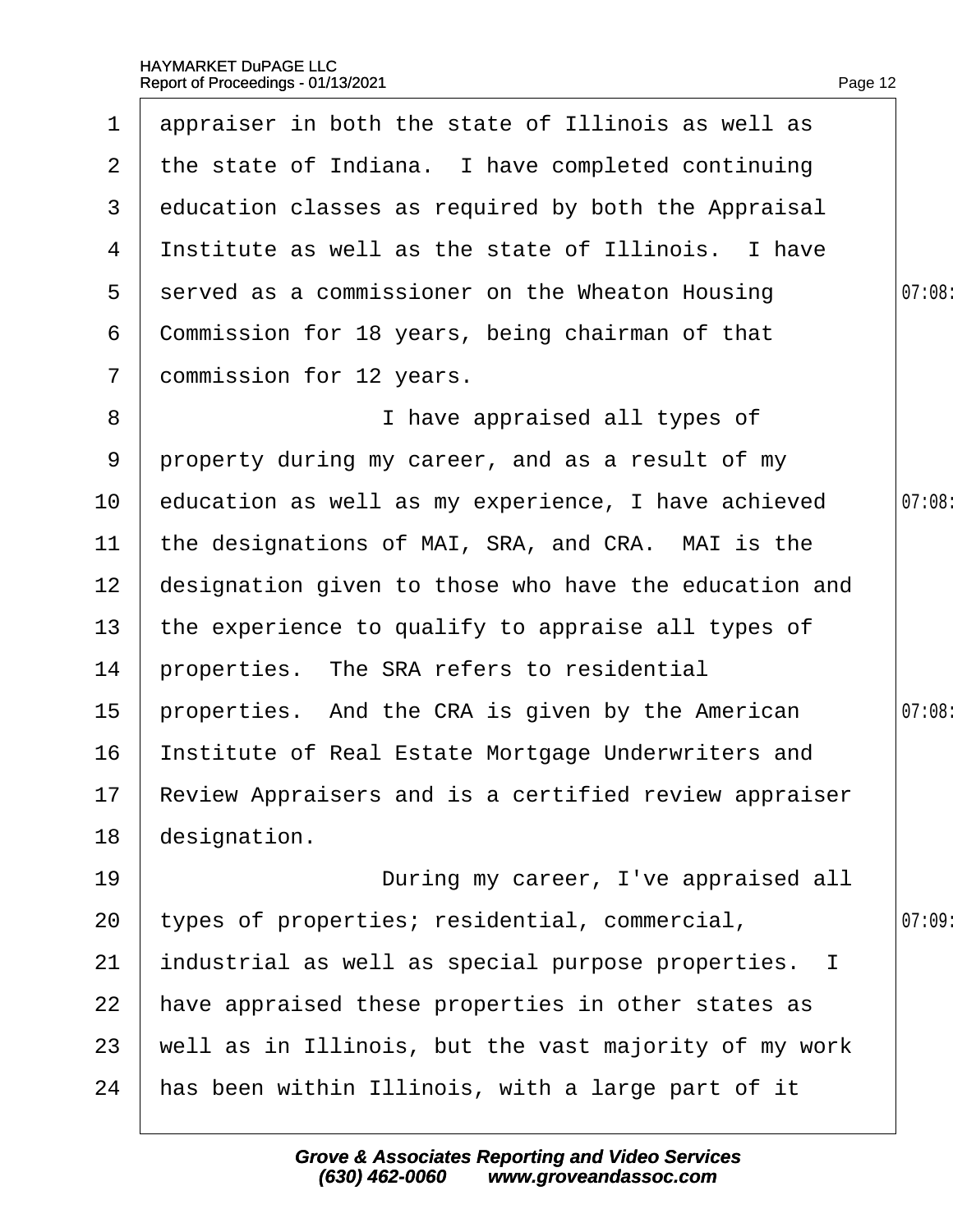| 1               | being within DuPage County having maintained an       |        |
|-----------------|-------------------------------------------------------|--------|
| $\overline{2}$  | office in DuPage County for many, many years.         |        |
| 3               | Some of my clients that we have                       |        |
| 4               | served over the years include IDOT, the Illinois      |        |
| 5               | Highway Authority, DuPage County, DuPage County       | 07:09  |
| 6               | Forest Preserve, Metra, Pace, as well as having       |        |
| $\overline{7}$  | appraised properties within every municipality within |        |
| 8               | DuPage County. I have also completed assignments for  |        |
| 9               | dorporations, individuals, attorneys for various      |        |
| 10              | purposes, including tax appeal work, estate tax work, | 07:10  |
| $11$            | market value appraisals, condemnation appraisals.     |        |
| 12              | I've performed numerous impact                        |        |
| 13              | studies over my career. That includes studies on      |        |
| 14              | over 50 different types of properties. These include  |        |
| 15 <sub>2</sub> | impacts on properties such as transitional homes,     | 07:10: |
| 16              | shelters, nursing homes, hospitals, assisted living   |        |
|                 | 17 facilities, as well as things such as landfills,   |        |
| 18              | water towers, cell towers, power lines, airports, and |        |
| 19              | hotels. I think that briefly summarizes both my       |        |
| 20              | education and experience in real estate appraisal.    | 07:10: |
| 21              | MS. O'KEEFE: Mr. Chairman, I would like to            |        |
| 22              | present Mr. Polach as an expert witness and ask that  |        |
| 23              | you accept --                                         |        |
| 24              | CHAIRMAN DALY: I would love to accept him as          |        |
|                 |                                                       |        |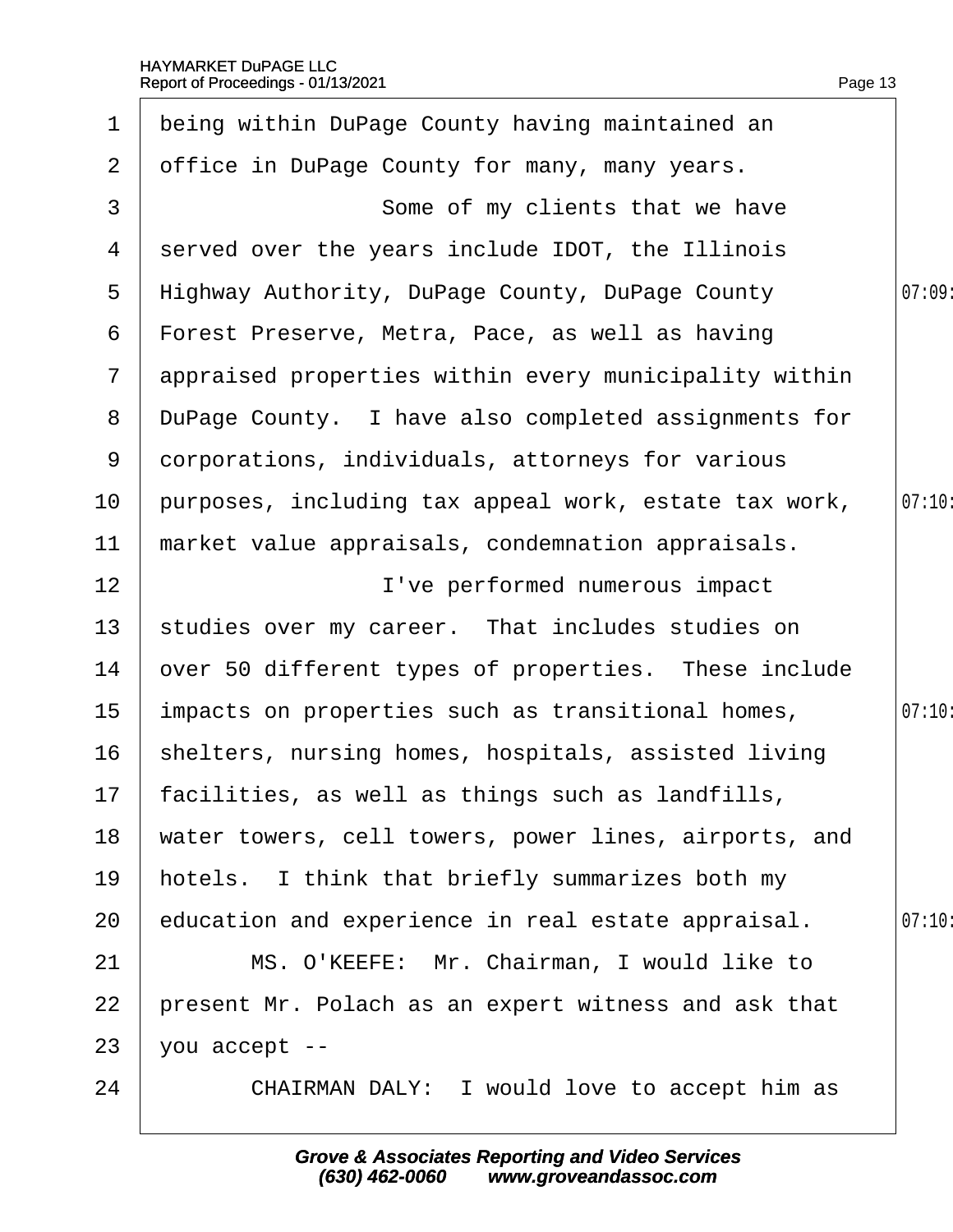| 1               | an expert witness in this matter. His credentials    |       |
|-----------------|------------------------------------------------------|-------|
| $\overline{2}$  | and experience speak for themselves. Thank you.      |       |
| 3               | MS. O'KEEFE: Thank you, sir.                         |       |
| 4               | MR. POLACH: If we can look at the first              |       |
| 5               | slide, please.                                       | 07:11 |
| 6               | MS. O'KEEFE: We're going to be referring to          |       |
| $\overline{7}$  | what is Exhibit 22, which is a PowerPoint            |       |
| 8               | presentation that was prepared by Mr. Polach, which  |       |
| 9               | we would like to introduce into the record,          |       |
| 10              | Mr. Chairman.                                        | 07:11 |
| 11              | CHAIRMAN DALY: Please do.                            |       |
| 12              | (Petitioner's Exhibit No. 22                         |       |
| 13              | identified.)                                         |       |
| 14              | (Petitioner's Exhibit No. 41                         |       |
| 15              | identified.)                                         | 07:11 |
| 16              | MS. O'KEEFE: And then we would also like to          |       |
| 17 <sub>2</sub> | fefer -- we may refer to Exhibit 41 as a formal      |       |
| 18              | report that was submitted as part of the original    |       |
| 19              | application, but our focus will just be in on the    |       |
| 20              | PowerPoint this evening.                             | 07:11 |
| 21              | CHAIRMAN DALY: Thank you.                            |       |
| 22              | MR. POLACH: The first slide is simply a list         |       |
| 23              | of the things that we were asked to do in connection |       |
| 24              | with this assignment. These are steps that we take   |       |
|                 |                                                      |       |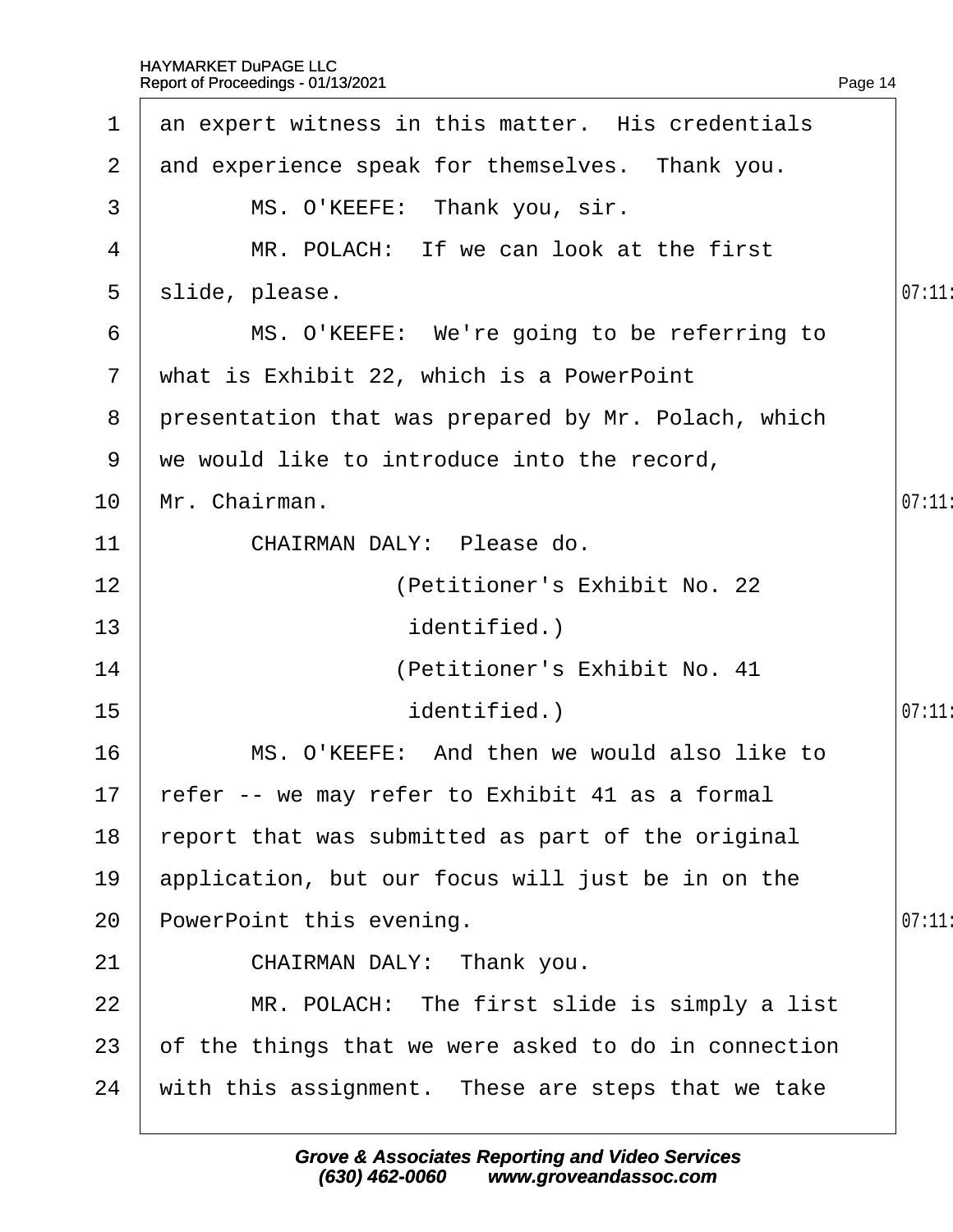| $\mathbf 1$     | that are normal in this type of assignment. But we    |        |
|-----------------|-------------------------------------------------------|--------|
|                 | 2 were asked to provide an opinion as to whether the  |        |
| 3               | proposed use will diminish or impair the value of the |        |
| 4               | property within the vicinity of the subject property, |        |
| 5               | and we were asked to analyze the impact on other      | 07:12: |
| 6               | uses, including residential, within the area. We, of  |        |
| $7\phantom{.}$  | dourse, looked at the immediately adjoining uses,     |        |
| 8               | which in this case are both commercial and industrial |        |
| 9               | in nature.                                            |        |
| 10              | We were asked to analyze any impact                   | 07:12: |
| 11              | on economic development potential within the area.    |        |
| 12 <sub>2</sub> | This area is very well-developed as of this point in  |        |
| 13 <sup>°</sup> | time, but we still were asked to look at whether or   |        |
| 14              | not it would impact any changes that we would see in  |        |
| 15              | potential economic development in the future.         | 07:12: |
| 16              | We were asked to analyze the impact                   |        |
|                 | 17 on marketing of other properties within the area;  |        |
| 18              | whether or not the proposed use would deter the       |        |
| 19              | marketing of those properties, and we were asked to   |        |
| 20              | consider whether the proposed use is planned and to   | 07:13  |
| 21              | be operated in a manner that public health, safety,   |        |
| 22              | and welfare will be protected.                        |        |
| 23              | The second slide, please. This is                     |        |
| 24              | an indication of the proposal that is being requested |        |
|                 |                                                       |        |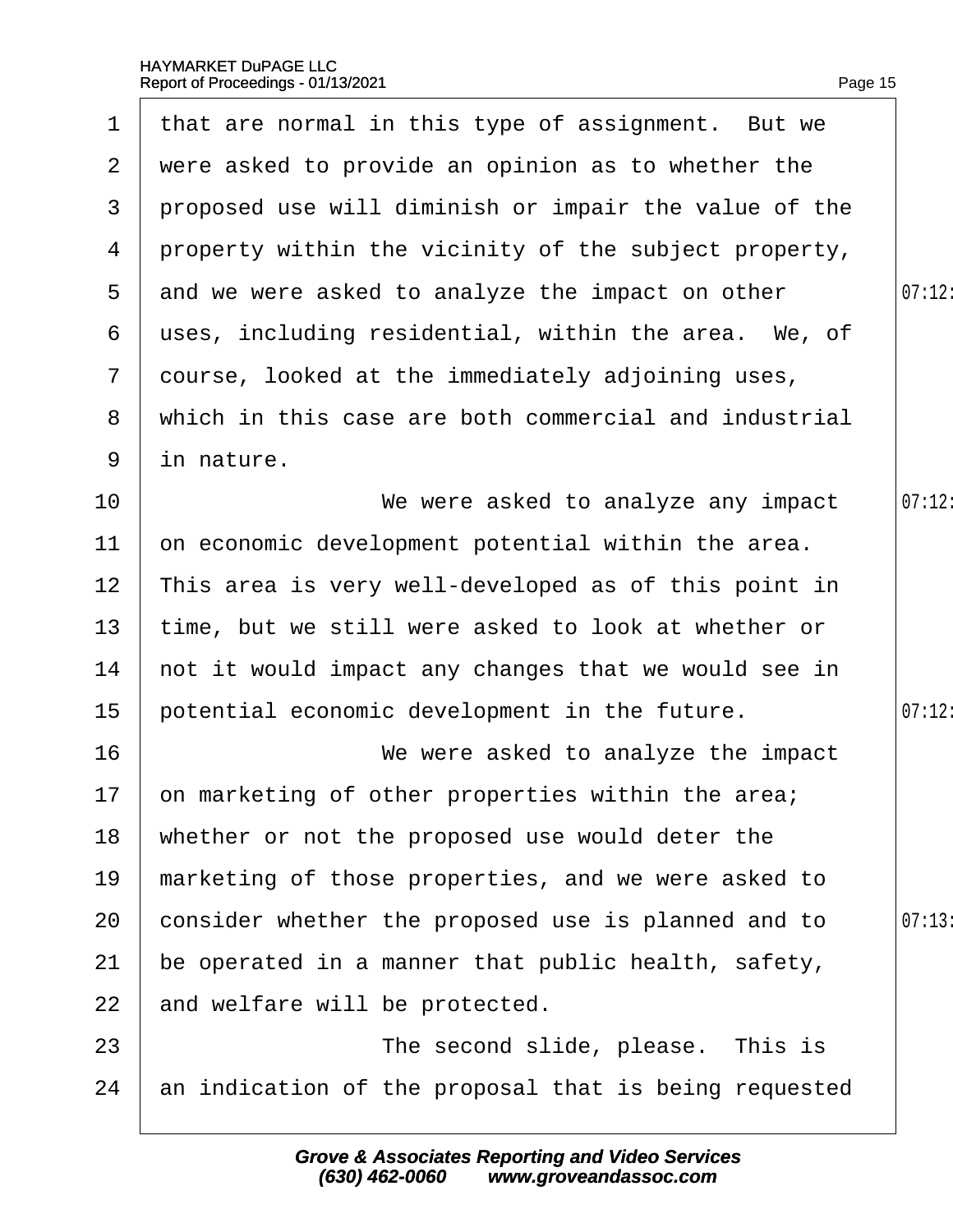| $\mathbf 1$     | by the applicant, Haymarket, and what they're asking  |        |
|-----------------|-------------------------------------------------------|--------|
|                 | 2 is that the proposed health center be approved as a |        |
| 3 <sup>1</sup>  | special use and under the planned development         |        |
|                 | 4 drdinance. Both of these are very familiar to, I'm  |        |
| 5               | sure, everyone involved, so if we can move to the     | 07:13  |
| 6               | next slide.                                           |        |
| $\overline{7}$  | And this, again, is probably                          |        |
|                 | 8 familiar to most people involved. This is just a    |        |
|                 | 9 summary of the subject property. The property is a  |        |
| 10 <sup>°</sup> | former hotel property, its location, its size, which  | 07:13  |
| 11              | is a substantial sized site, and zoning, of course,   |        |
| 12 <sub>2</sub> | is B-2 community business district. The property is   |        |
| 13 <sup>°</sup> | a corner property on the corner of Spring Hill and    |        |
| 14              | rving Park and has access from Spring Hill. And the   |        |
| 15              | property is improved with a present unused five-story | 07:14: |
| 16              | building with parking, which was built in 1973.       |        |
| 17              | Next slide, please. This just gives                   |        |
| 18              | a location of the property so you can orient where    |        |
| 19              | the property is located in relationship to the        |        |
| 20              | roadway system. As you can see, it's located next to  | 07:14  |
| 21              | a major interstate. However, there's no immediate     |        |
| 22              | access at that location. It's also located on Irving  |        |
| 23              | Park Road, which is a well-traveled roadway in the    |        |
| 24              | area and in proximity to Route 53 to the west         |        |
|                 |                                                       |        |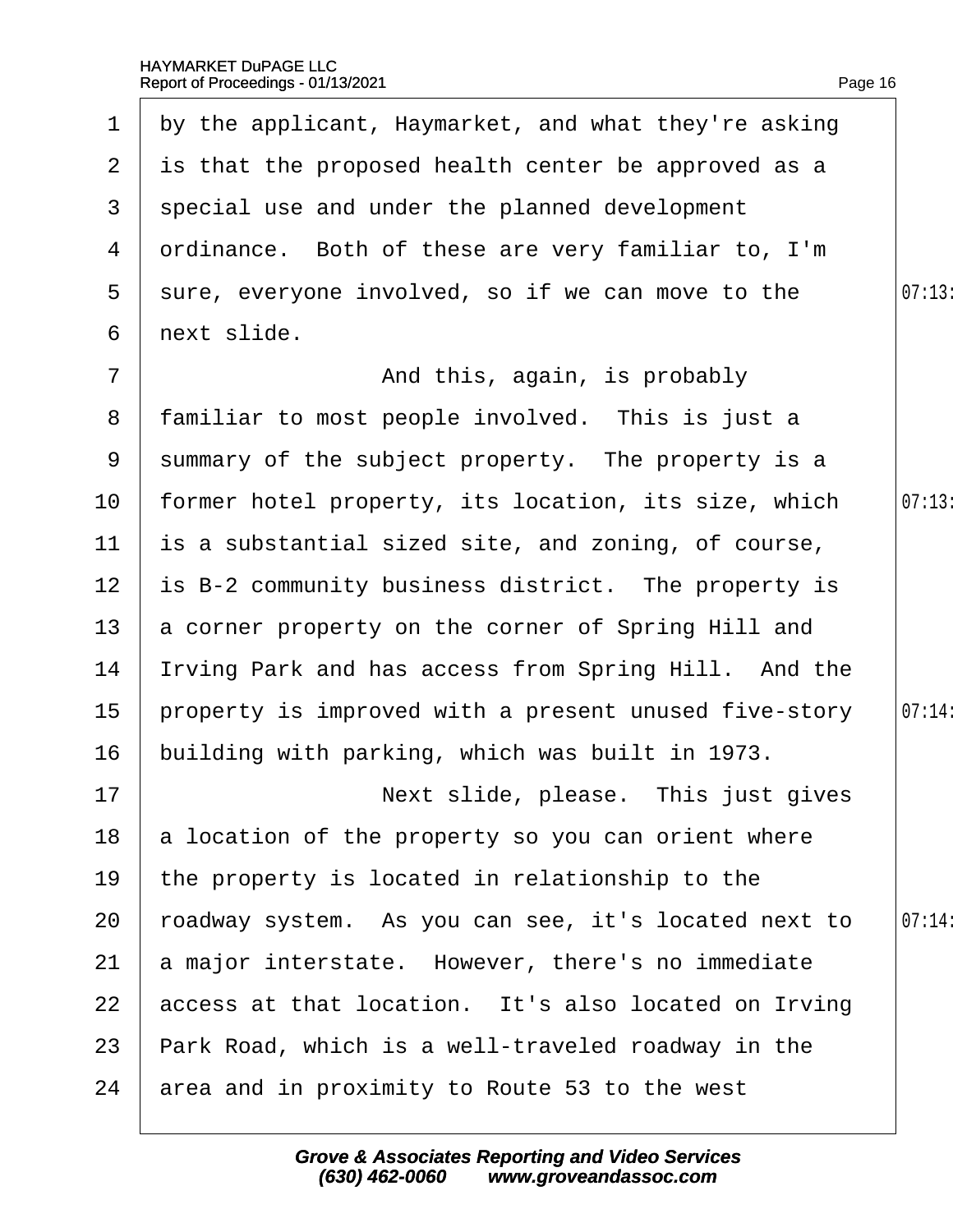|                 | Report of Proceedings - 01/13/2021                    | Page 17 |
|-----------------|-------------------------------------------------------|---------|
| $\mathbf 1$     | providing sufficient access to the subject property.  |         |
| 2               | If we could go to the next slide.                     |         |
| 3               | This shows the zoning of the subject property, which  |         |
| 4               | is shown as B-2, and it's shown at the general center |         |
| 5               | of the exhibit. As you can see, the properties along  | 07:15   |
| 6               | Itving Park Road with similarly zoned with business   |         |
| $7\overline{ }$ | classifications, B-2, B-3, and as you get further to  |         |
| 8               | the east across I-290, the properties along Irving    |         |
|                 | 9 Park Road are generally business zoned properties.  |         |
| 10 <sup>°</sup> | And then as you move off of Irving Park Road, the     | 07:15   |
| 11              | zoning becomes residential. The area to the south     |         |
| 12 <sub>2</sub> | and southwest of the subject property is zoned office |         |
| 13              | research, which allows for business-type uses,        |         |
| 14              | office, as well as industrial uses.                   |         |
| 15 <sub>1</sub> | Next slide, please. This is a land                    | 07:16   |
| 16              | use plan, which, again, shows the subject property    |         |
| 17              | and the surrounding area. The land use plan           |         |
| 18              | generally conforms with the existing zoning within    |         |
| 19              | the area.                                             |         |
| 20              | Next slide. These are exhibits that                   | 07:16   |
| 21              | show the subject property. It's outlined in blue and  |         |
| 22              | shaded in blue, again, showing its relationship with  |         |
| 23              | the adjoining properties. The buildings along Irving  |         |
| 24              | Park Road are separated from the subject property by  |         |
|                 |                                                       |         |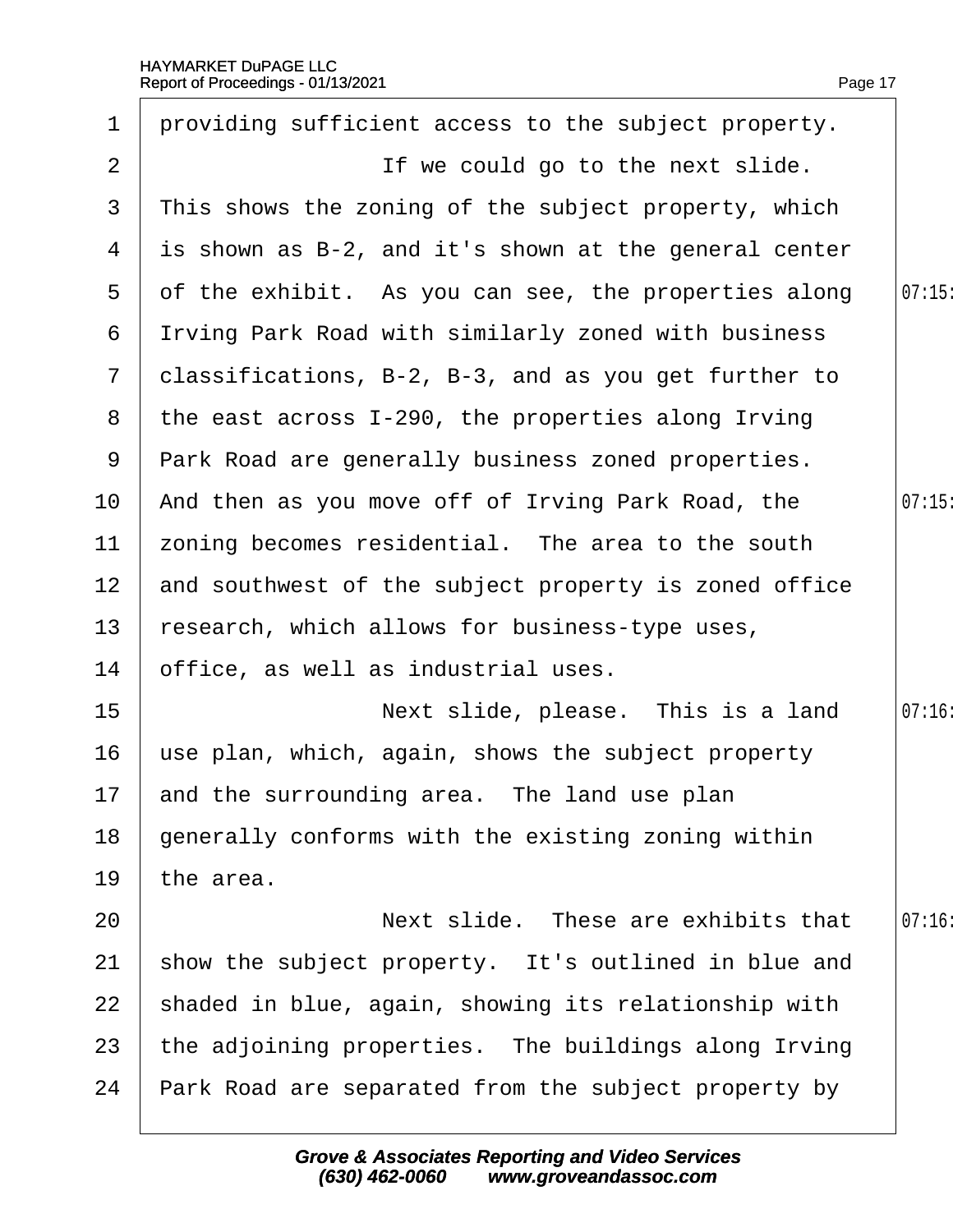| $\mathbf 1$     | the large parking area. This provides a large              |        |
|-----------------|------------------------------------------------------------|--------|
| 2 <sup>1</sup>  | setback for the subject property both from Irving          |        |
| 3               | <b>Park Road as well as from the adjoining properties.</b> |        |
| 4               | Similarly, to the south and to the west of the             |        |
| 5               | subject property, there is a significant amount of         | 07:17: |
| 6               | open space between those improvements.                     |        |
| $\overline{7}$  | It also shows the roadway system                           |        |
| 8               | within the area. I-290 to the east, which is very          |        |
| 9               | significant since it provides a barrier toward             |        |
| 10 <sub>1</sub> | adjoining other uses as well as a buffer from the          | 07:17  |
| 11              | adjoining uses going to the east. And the properties       |        |
| 12 <sub>2</sub> | to the north are separated from the subject property       |        |
| 13              | by Irving Park Road and the overpass. And properties       |        |
| 14              | both to the west, southwest, are separated by an           |        |
| 15 <sub>1</sub> | existing right-of-way. These are shown -- the              | 07:18  |
| 16              | right-of-way is shown in the exhibit in the upper          |        |
|                 | 17 right-hand corner. The property is shown in the two     |        |
| 18              | bottom photographs showing primarily the improvements      |        |
| 19              | on the subject property, the existing improvements.        |        |
| 20              | Next slide, please. This is a brief                        | 07:18  |
| 21              | summary of some of the steps that were taken in our        |        |
| 22              | analysis. They include an inspection, of course, of        |        |
| 23              | the subject property and the surrounding area. And         |        |
| 24              | we review a number of items. This includes the             |        |
|                 |                                                            |        |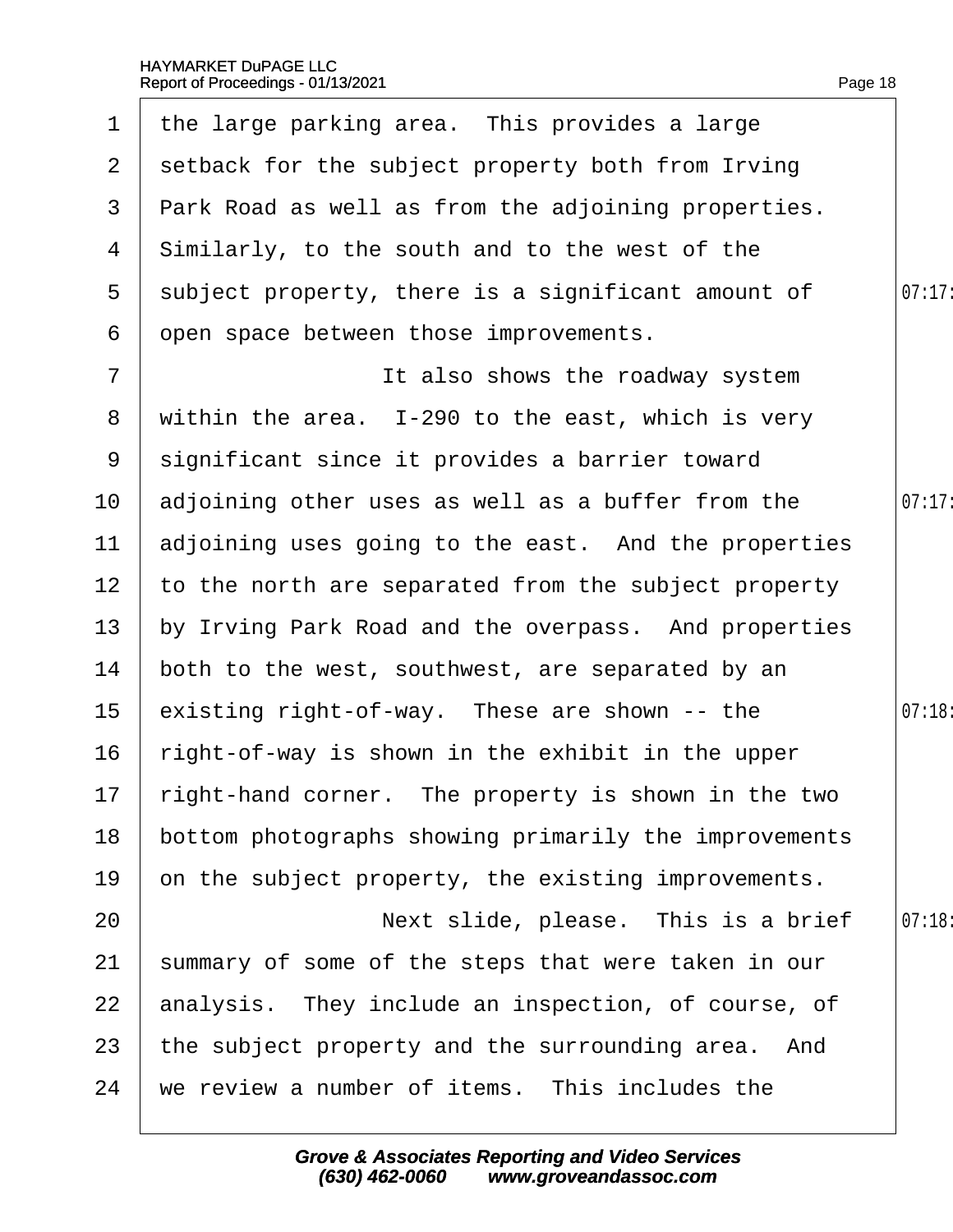| $\mathbf 1$     | zoning of the property; the various plans for the      |        |
|-----------------|--------------------------------------------------------|--------|
| $\mathbf{2}$    | property, the existing building plans as well as       |        |
| 3               | proposed plans; various maps showing the area and the  |        |
| 4               | subject property. I reviewed the special use, the      |        |
| 5               | planned development application, the proposed          | 07:19: |
| 6               | facility plans. And then, as shown, the various        |        |
| $\overline{7}$  | studies that have been created by consultants as well  |        |
| 8               | as the village staff.                                  |        |
| 9               | We also considered various market                      |        |
| 10 <sup>°</sup> | data research that we performed as part of our         | 07:19  |
| 11              | assignment. We looked at the market data with regard   |        |
| 12 <sub>2</sub> | to sales within the area of the subject property,      |        |
| 13              | including residential sales. We analyzed this data,    |        |
| 14              | and after analyzing it and studying it, we arrived at  |        |
| 15 <sub>2</sub> | an opinion with regard to the impact of the proposed   | 07:19  |
| 16              | use on the surrounding area, the surrounding           |        |
|                 | 17 properties. And then we prepared a report which has |        |
| 18              | been submitted to the Village.                         |        |
| 19              | Next slide, please. Briefly, some                      |        |
| 20              | of the factors that we considered included the         | 07:20: |
| 21              | proposed use of the health center. We investigated     |        |
| 22              | the types of uses that were going to occur within the  |        |
| 23              | improvements. Considered the fact that the uses will   |        |
| 24              | be contained within the existing building. The         |        |
|                 |                                                        |        |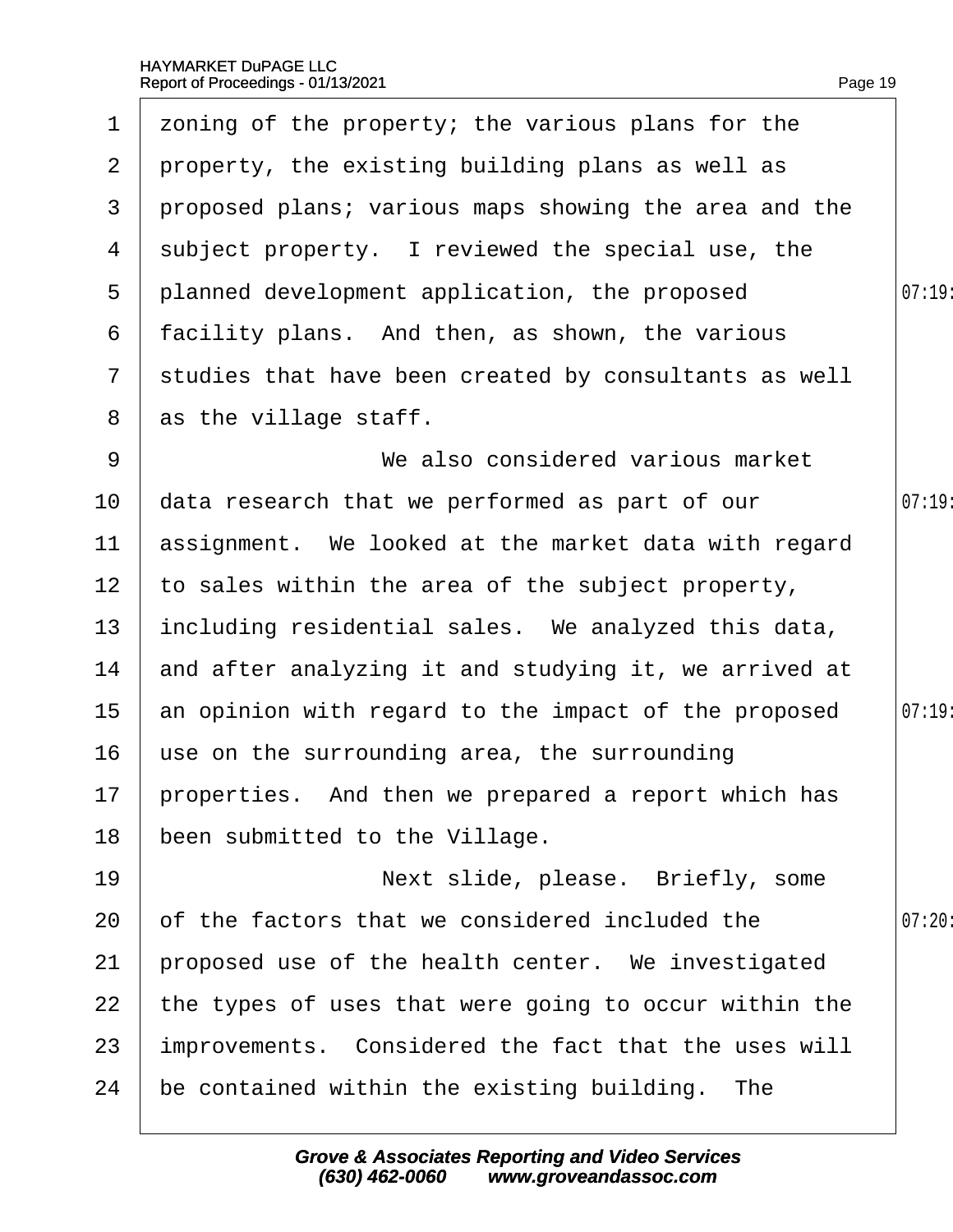| $\mathbf 1$    | building itself will not be altered in any             |        |
|----------------|--------------------------------------------------------|--------|
| $\overline{2}$ | significant manner. Considered the access from the     |        |
| 3              | secondary road as well as the highway network in the   |        |
| 4              | area. Considered the existing property. As I said,     |        |
| 5              | this is a former hotel property, which is no longer    | 07:20: |
| 6              | being used for a hotel. We considered the fact that    |        |
| $\mathbf{7}$   | this is a commercially zoned property, and we          |        |
| 8              | donsidered the prior use of the property. This use     |        |
| 9              | was a use that had become less than viable and,        |        |
| 10             | considering the current COVID situation, has been --   | 07:21  |
| 11             | would be considered even less viable than it was       |        |
| 12             | previously.                                            |        |
| 13             | We considered the fact that the                        |        |
| 14             | existing landscaping will be maintained and will be    |        |
| 15             | enhanced as part of the proposed use. Considered the   | 07:21  |
| 16             | traffic generation of the existing and the proposed    |        |
|                | 17 use. I believe that was extensively examined by the |        |
| 18             | traffic engineer and has been already testified to.    |        |
| 19             | Considered the fact that the health center activity    |        |
| 20             | will be limited to the interior of the improvements,   | 07:22  |
| 21             | so the activity will not be apparent from the          |        |
| 22             | exterior of the building by anyone passing by the      |        |
| 23             | building.                                              |        |
| 24             | The health center will be staffed,                     |        |
|                |                                                        |        |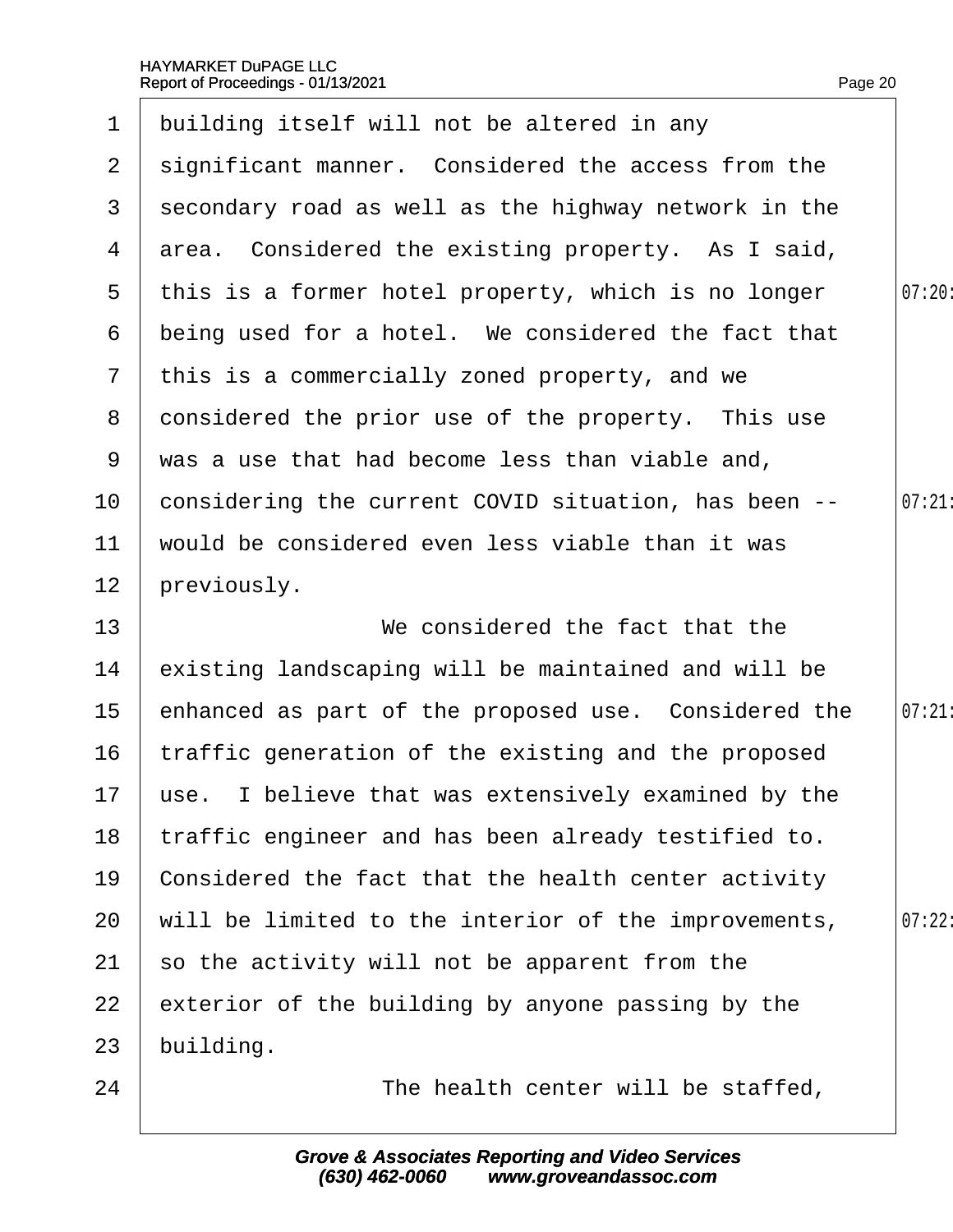| $\mathbf 1$     | including security, 24 hours a day, 7 days a week,      |        |
|-----------------|---------------------------------------------------------|--------|
| $\mathbf{2}$    | and patient transportation will be provided by the      |        |
| 3               | applicant. Of course, there will also be                |        |
| 4               | transportation provided by private autos to the         |        |
| $5^{\circ}$     | property.                                               | 07:22: |
| 6               | We also considered the fact that the                    |        |
| $\overline{7}$  | improvements are such that if the health center, for    |        |
|                 | 8 some reason, should ever close, the property could be |        |
| 9               | used for commercial purposes as allowed by the          |        |
| 10 <sup>°</sup> | zoning. However, with Haymarket's experience of over    | 07:22  |
| 11              | 45 years and their experience in operating similar      |        |
| 12 <sub>2</sub> | facilities, it's unlikely that that would happen in     |        |
| 13 <sup>°</sup> | the near future.                                        |        |
| 14              | Next slide, please. This is a                           |        |
| 15              | listing of the generally adjoining properties. The      | 07:23  |
| 16              | property to the north is an industrial building that    |        |
|                 | 17 was formerly David's Flooring and is now still       |        |
| 18              | operated as a flooring company but by a different       |        |
| 19              | corporation name. To the northwest are industrial       |        |
| 20              | and -- an industrial and commercial building.           | 07:23  |
| 21              | To the south is an industrial                           |        |
| 22              | building, Stephen Gould, which is located just along    |        |
| 23              | the south property line with the subject property.      |        |
| 24              | However, there's a sufficient yard area between the     |        |
|                 |                                                         |        |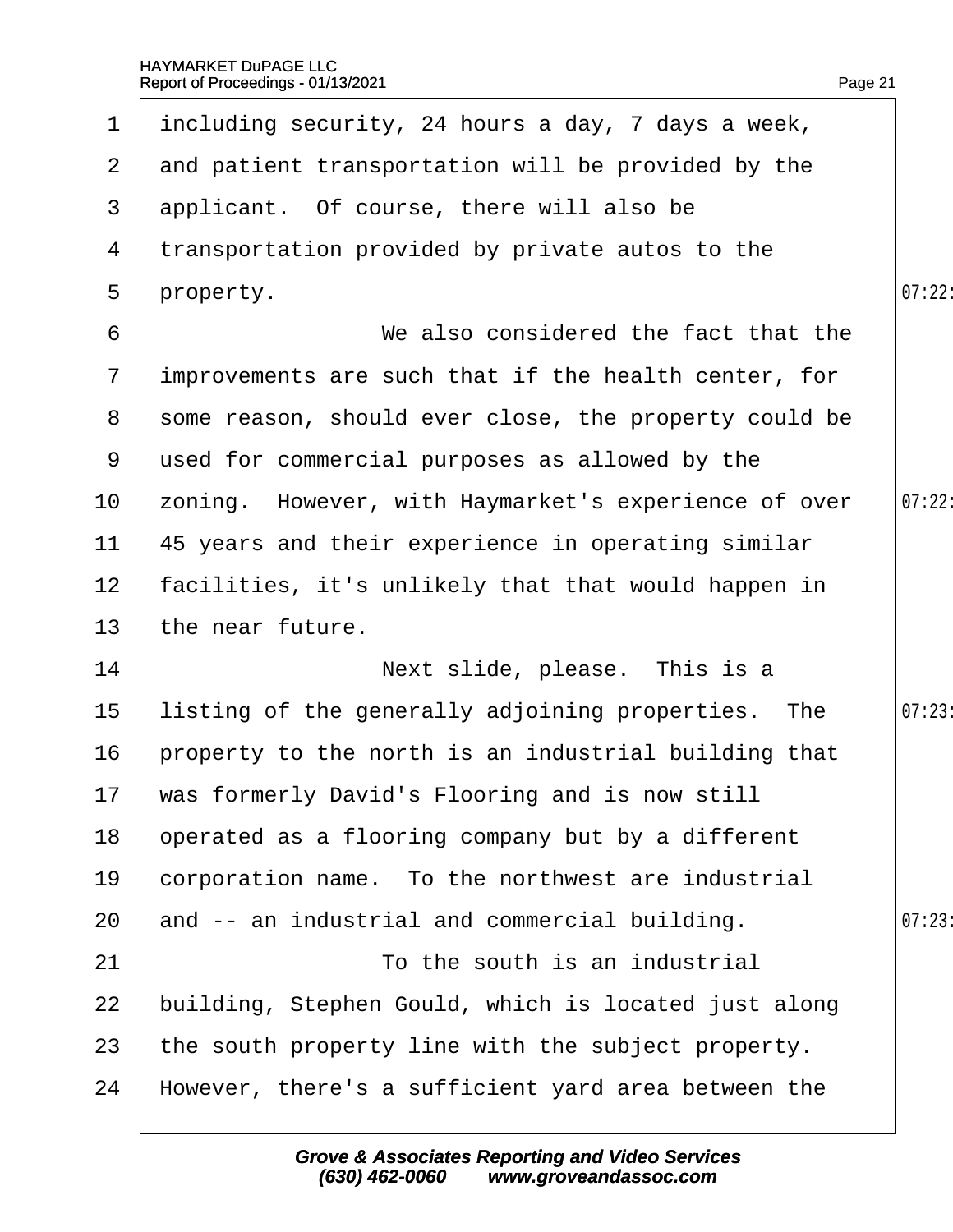| $\mathbf 1$     | two to provide sufficient buffer from that use. The   |        |
|-----------------|-------------------------------------------------------|--------|
| $\mathbf{2}$    | properties located to the east are separated and      |        |
| 3               | aren't immediately adjoining the subject property.    |        |
| 4               | These properties are separated from the subject by    |        |
| 5               | the interstate roadway, which is a major factor       | 07:24: |
| 6               | within the area.                                      |        |
| $\overline{7}$  | And across the roadway going further                  |        |
| 8               | east is the Springbrook Nature Center as well as      |        |
| 9               | various other uses, including the Village hall and    |        |
| 10              | the police department, the library, as well as a      | 07:24  |
| 11              | water park. The properties to the west of the         |        |
| 12 <sup>7</sup> | subject include a multi-tenant building. The          |        |
| 13 <sup>°</sup> | property at the southwest corner of Irving Park Road  |        |
| 14              | and Spring Hill drive is occupied as a toy and hobby  |        |
| 15              | shop. The property to the immediate west of the       | 07:25  |
|                 | 16 subject is occupied by Glass Solutions.            |        |
| 17              | These are all commercial as well as                   |        |
| 18              | industrial uses within the immediate area of the      |        |
| 19              | subject property. All of the uses that are in the     |        |
| 20              | immediate area are industrial or commercial in nature | 07:25  |
| 21              | with residential uses being located further to the    |        |
| 22              | east as well as further to the west beyond the        |        |
| 23              | industrial and commercial uses to the west.           |        |
| 24              | One of the primary things that we                     |        |
|                 |                                                       |        |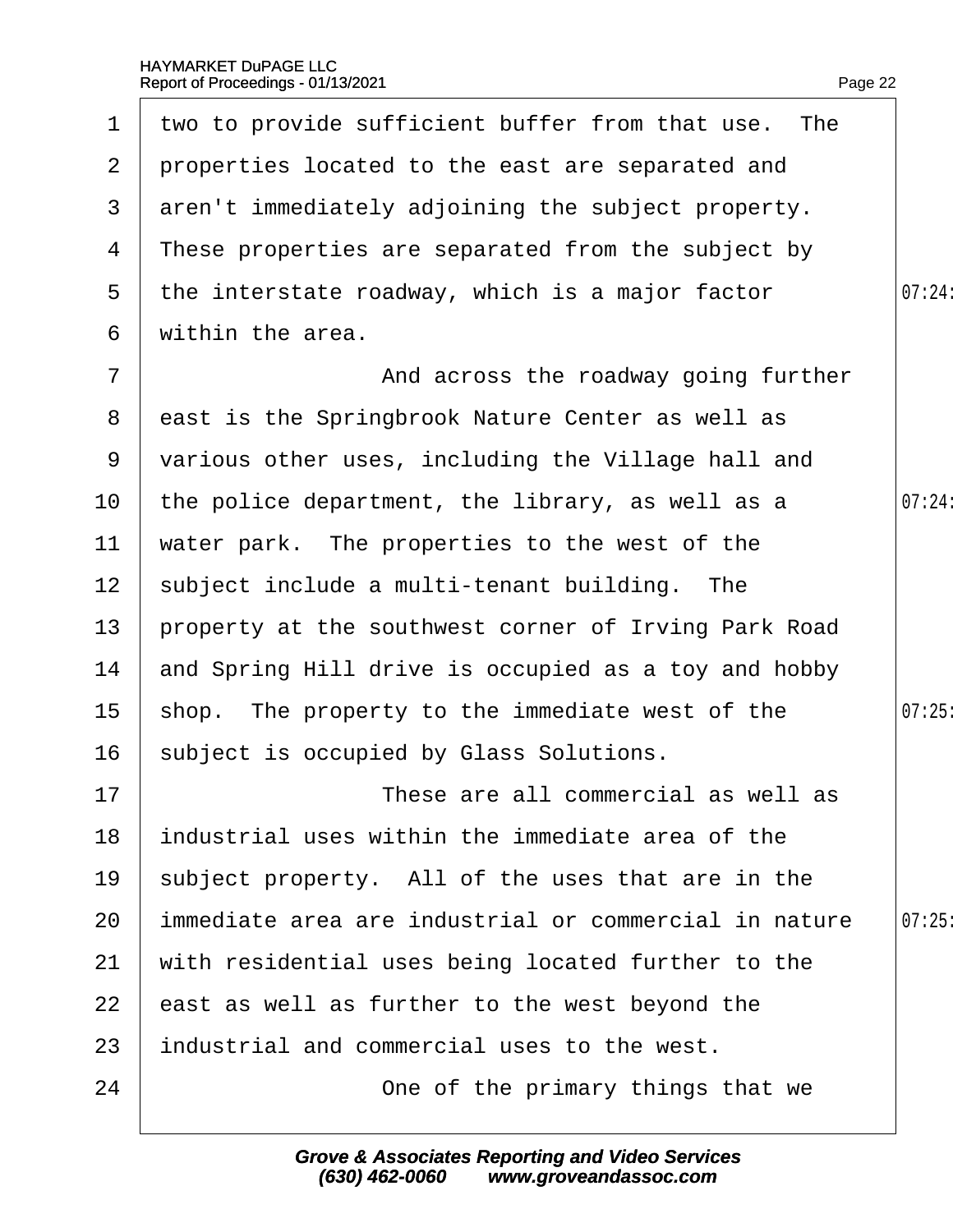| $\mathbf 1$     | did in looking at the proposed use are the               |       |
|-----------------|----------------------------------------------------------|-------|
| $\overline{2}$  | immediately adjoining properties.                        |       |
| 3               | And you could go to the next slide,                      |       |
| 4               | if you would. As shown, this is a visualization that     |       |
| 5               | shows the nearest residential properties. The            | 07:26 |
| 6               | nearest residential that are facing the subject          |       |
|                 | 7 property are the ones along Route 53, which is just    |       |
| 8               | dutside of the quarter mile distance from the subject    |       |
|                 | 9 property. The nearest ones within Itasca are located   |       |
| 10 <sub>1</sub> | to the north and east of the subject property, and       | 07:26 |
| 11              | those, again, are just outside of the quarter mile       |       |
| 12              | radius as shown on this diagram.                         |       |
| 13              | If we look at the commercial and                         |       |
| 14              | industrial properties that are located in the            |       |
| $15\,$          | immediate area of the subject, these are properties      | 07:26 |
| 16              | that have been used in the past both for their           |       |
|                 | 17 intended purposes; commercial being primarily located |       |
| 18              | along Irving Park Road with the industrial being         |       |
| 19              | located further away from Irving Park Road. As you       |       |
| 20              | can see, these uses extend significantly to the south    | 07:27 |
| 21              | of the subject property.                                 |       |
| 22              | And if you go to the north, you are                      |       |
| 23              | looking at the uses along Irving Park Road, and then     |       |
| 24              | you have the railroad, which provides another buffer,    |       |
|                 |                                                          |       |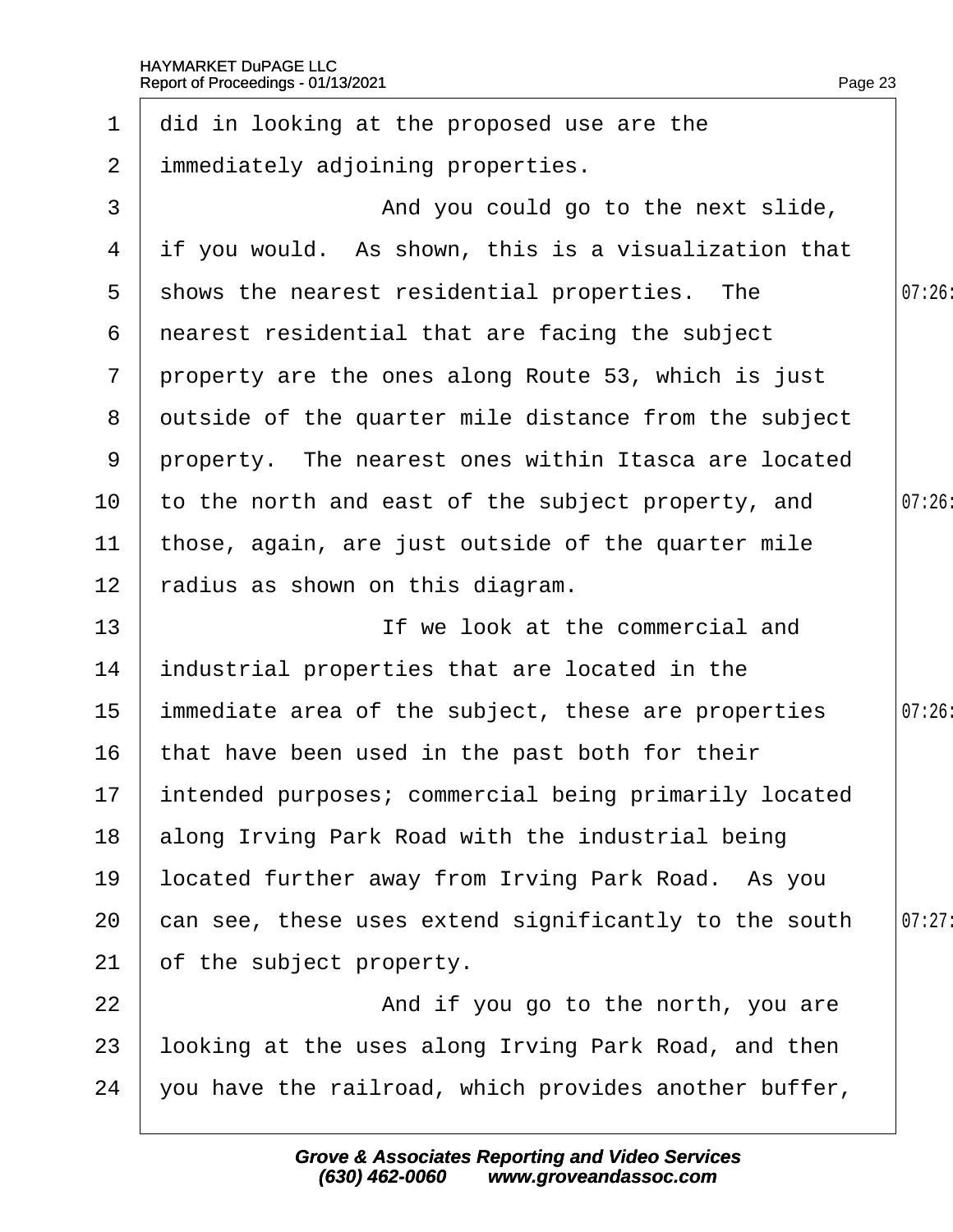| $\mathbf 1$      | which separates the neighborhood of the subject        |        |
|------------------|--------------------------------------------------------|--------|
| $\mathbf{2}$     | property. The neighborhood of the subject actually     |        |
| 3                | would probably be defined as the uses south of the     |        |
| 4                | railroad to the east of Route 53 and to the west of    |        |
| 5                | the interstate and extending, as you can see, off of   | 07:27: |
| 6                | the aerial to the south.                               |        |
| $\overline{7}$   | As we look at these uses, those                        |        |
|                  | 8 would be ones that would have substantial concern    |        |
|                  | 9 with respect to what impact there might be for those |        |
| 10               | adjoining uses. As we looked at those uses, we could   | 07:28  |
| 11               | see that these uses can still be used. There's         |        |
| 12 <sub>2</sub>  | nothing about the subject property that would          |        |
| 13               | interfere with the present use of these properties.    |        |
| 14               | Both customers to clients as well as employees could   |        |
| 15 <sup>15</sup> | access these properties; could use them for the same   | 07:28: |
| 16               | purposes that they're presently being used for.        |        |
| 17               | Most of the traffic -- as far as                       |        |
| 18               | auto traffic, most of the traffic within the area      |        |
| 19               | that would utilize these various properties would be   |        |
| 20               | automobile traffic. There's very little likelihood     | 07:28  |
| 21               | of accessing these properties by foot or by other      |        |
| 22               | means. So the primary mode of access for these         |        |
| 23               | properties would be individual autos. This can         |        |
| 24               | continue and will continue with the proposed use.      |        |
|                  |                                                        |        |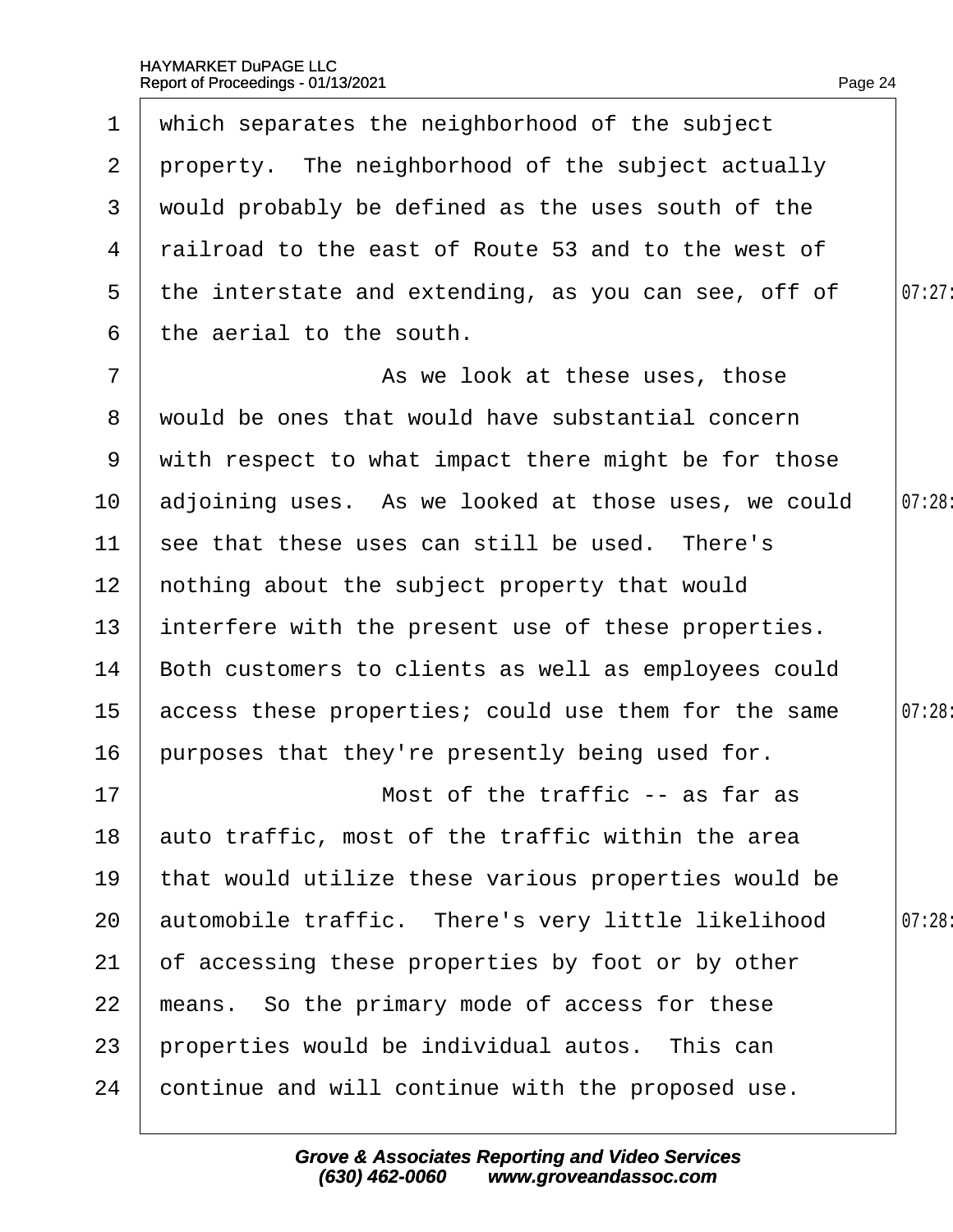| $\mathbf 1$     | There's nothing about the proposed use that would     |       |
|-----------------|-------------------------------------------------------|-------|
| $\overline{2}$  | prevent this access.                                  |       |
| 3               | We also looked at the normal things                   |       |
| 4               | that we would look for in a study of this type; is    |       |
| 5               | the improvement level of the subject's property going | 07:29 |
| 6               | to be changed in any significant way that would       |       |
|                 | 7 result in some type of impact on the surrounding    |       |
|                 | 8 properties? And in this case, it's very             |       |
| 9               | straightforward. The building will remain exactly as  |       |
| 10              | it is. There will be improvements made, of course,    | 07:29 |
| 11              | within the property, but these will not be visible    |       |
| 12 <sup>2</sup> | from the exterior of the property.                    |       |
| 13              | The exterior will have additional                     |       |
| 14              | landscaping, improvements to the landscaping. There   |       |
| 15              | will be a patio area that will be fenced and located  | 07:30 |
| 16              | at the rear of the structure. These will not cause,   |       |
| 17 <sub>2</sub> | in any way, any detriment to either customers or to   |       |
| 18              | employees or anyone accessing or using the adjoining  |       |
| 19              | properties.                                           |       |
| 20              | We also looked at things such as                      | 07:30 |
| 21              | hoise, dust levels, traffic. The traffic, of course,  |       |
| 22              | has been discussed in great detail. The traffic       |       |
| 23              | engineer has indicated that there would be no         |       |
| 24              | significant difference from levels that had been      |       |
|                 |                                                       |       |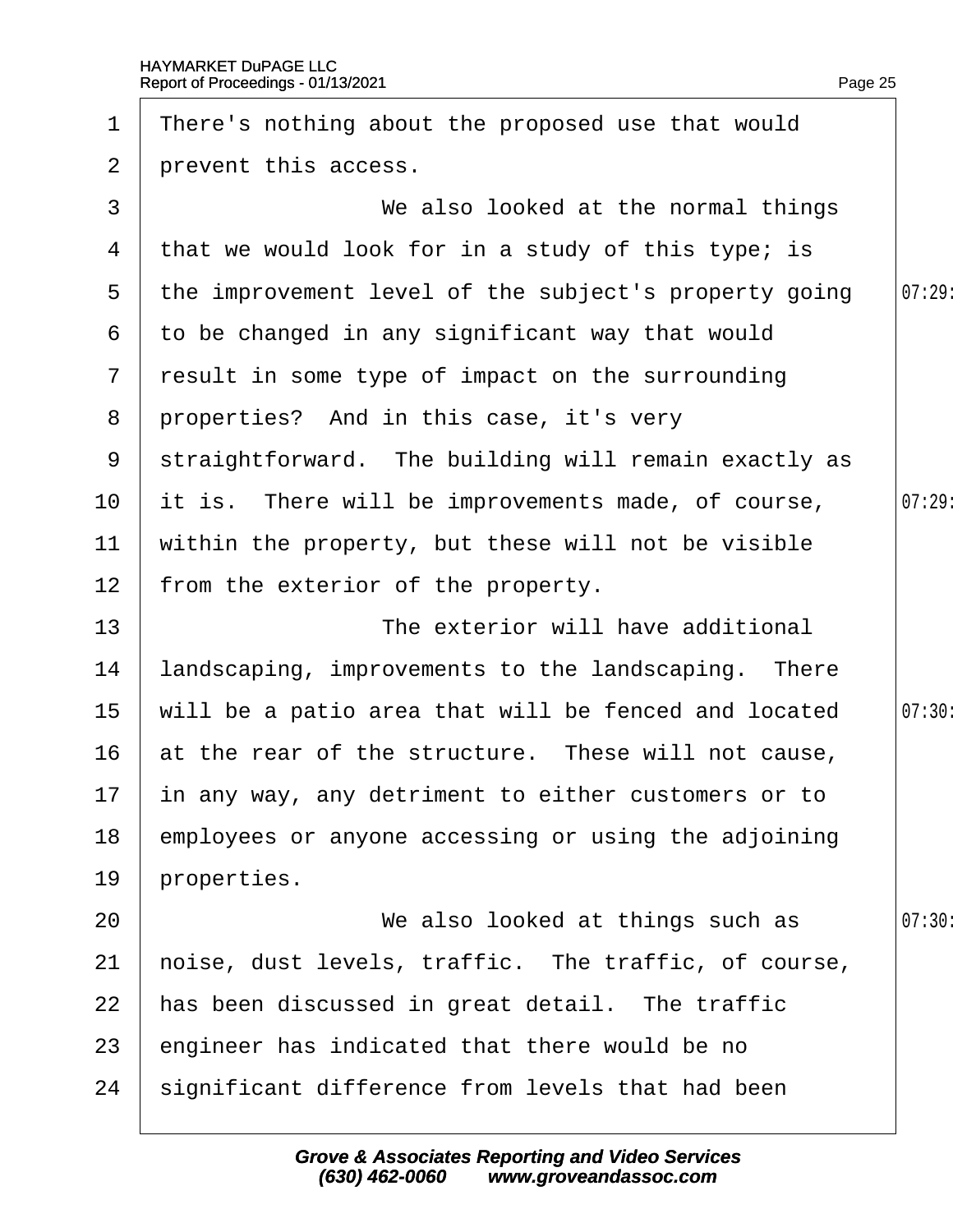| $\mathbf 1$     | occurring with the prior use. As a matter of fact, I  |        |
|-----------------|-------------------------------------------------------|--------|
| 2               | believe he had indicated that there would be less     |        |
| 3 <sup>1</sup>  | traffic as a result of this use compared to that      |        |
| 4               | prior use. This is a commercial property and          |        |
| 5               | dommercial zoned property. Any use of the property    | 07:31  |
| 6               | is going to result in some level of traffic.          |        |
| $\overline{7}$  | We looked at the separation of these                  |        |
| 8               | properties from the proposed use of the subject       |        |
| 9               | property. To the north we have a substantial area of  |        |
| 10              | parking. The building itself is set back from Irving  | 07:31  |
| 11              | Park. It's not particularly visible from the          |        |
| 12 <sub>2</sub> | frontage along Irving Park Road. It also, as a        |        |
| 13              | result, is set back from the various commercial and   |        |
| 14              | industrial uses along Irving Park Road. The property  |        |
| 15 <sub>2</sub> | also has sufficient setbacks from the other adjoining | 07:31  |
| 16              | properties in the southerly and westerly direction.   |        |
| 17              | So we looked at these from the same                   |        |
| 18              | way that we look at the impact as a result of any of  |        |
| 19              | the types of uses that I've looked at with regard to  |        |
| 20              | impact. Whether or not there's something in the       | 07:32: |
| 21              | activity on the property, the use on the property, or |        |
| 22              | things that might spill over onto adjoining           |        |
| 23              | properties, such as noise, light levels, dust levels, |        |
| 24              | things of that nature. None of that is going to be    |        |
|                 |                                                       |        |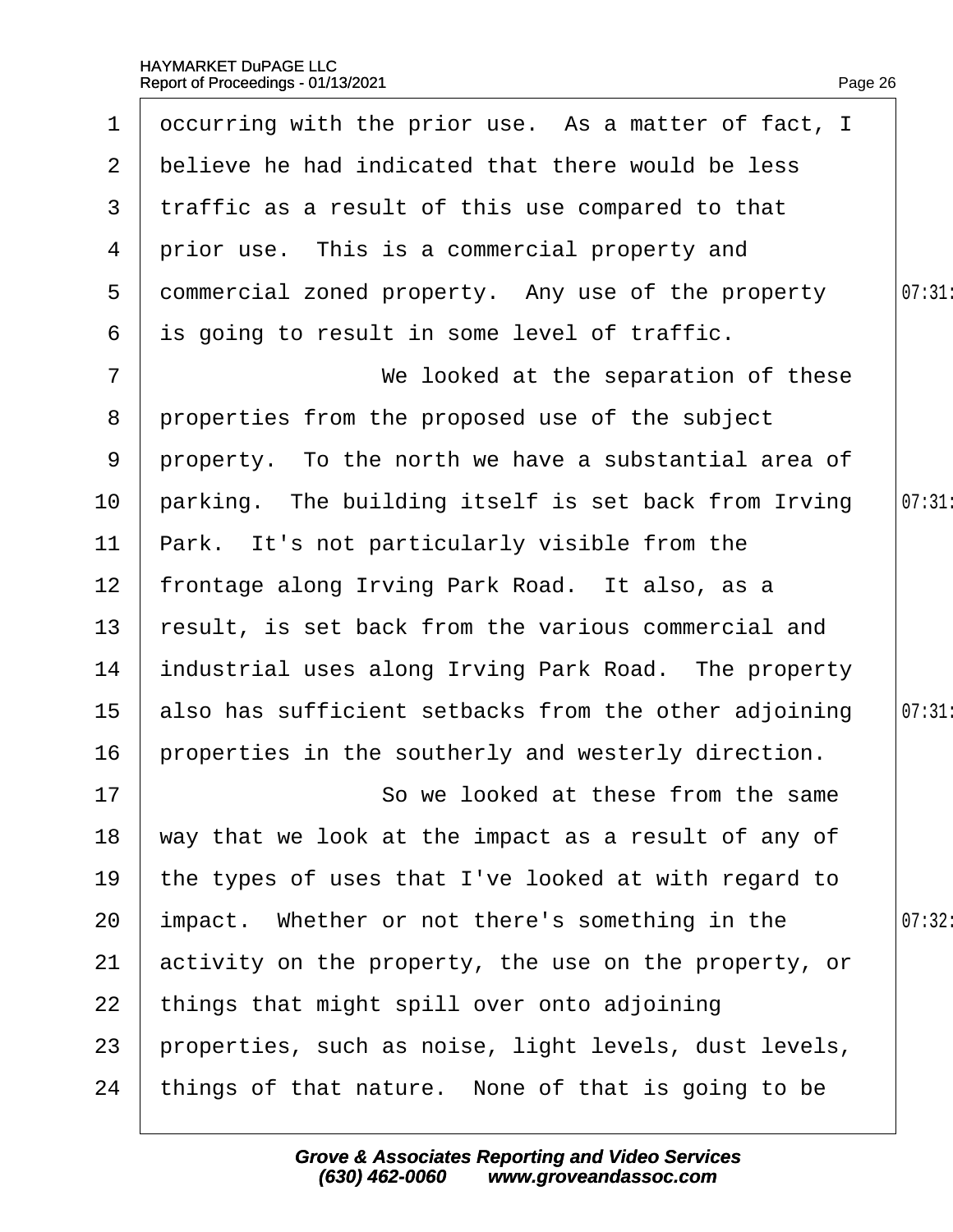|                | Report of Proceedings - 01/13/2021                    | Page 27 |
|----------------|-------------------------------------------------------|---------|
| $\mathbf 1$    | an issue with the proposed use of this property.      |         |
| $\overline{2}$ | As a result of looking at those                       |         |
| 3              | uses, we also looked at what the residential impact   |         |
| 4              | might be. And the only reason that we did that was    |         |
| 5              | because of the concern with regard to the residential | 07:32:  |
| 6              | impact on surrounding properties; the property value  |         |
| $\mathbf{7}$   | issue with regard to residential properties.          |         |
| 8              | Residential properties, as we found in most of our    |         |
| 9              | studies, if not all of them, are more sensitive to    |         |
| 10             | other uses than commercial and industrial properties. | 07:33   |
| 11             | Commercial/industrial properties are                  |         |
| 12             | much more tolerant of other uses in the area. They    |         |
| 13             | are located within areas that adjoin each other.      |         |
| 14             | They, as a result, very seldom would have a           |         |
| 15             | significant impact on the surrounding properties that | 07:33   |
| 16             | are allowed under the same or similar zoning as the   |         |
| 17             | subject property. So as part of our study, we did     |         |
| 18             | look at the residential uses in the area to see       |         |
| 19             | whether or not there would be an impact upon the      |         |
| 20             | residential uses.                                     | 07:33   |
| 21             | You can change to the next slide,                     |         |
| 22             | please. One of the steps that we took in doing this   |         |
| 23             | and looking at whether or not there would be an       |         |
| 24             | impact on residential uses was to look at similar     |         |
|                |                                                       |         |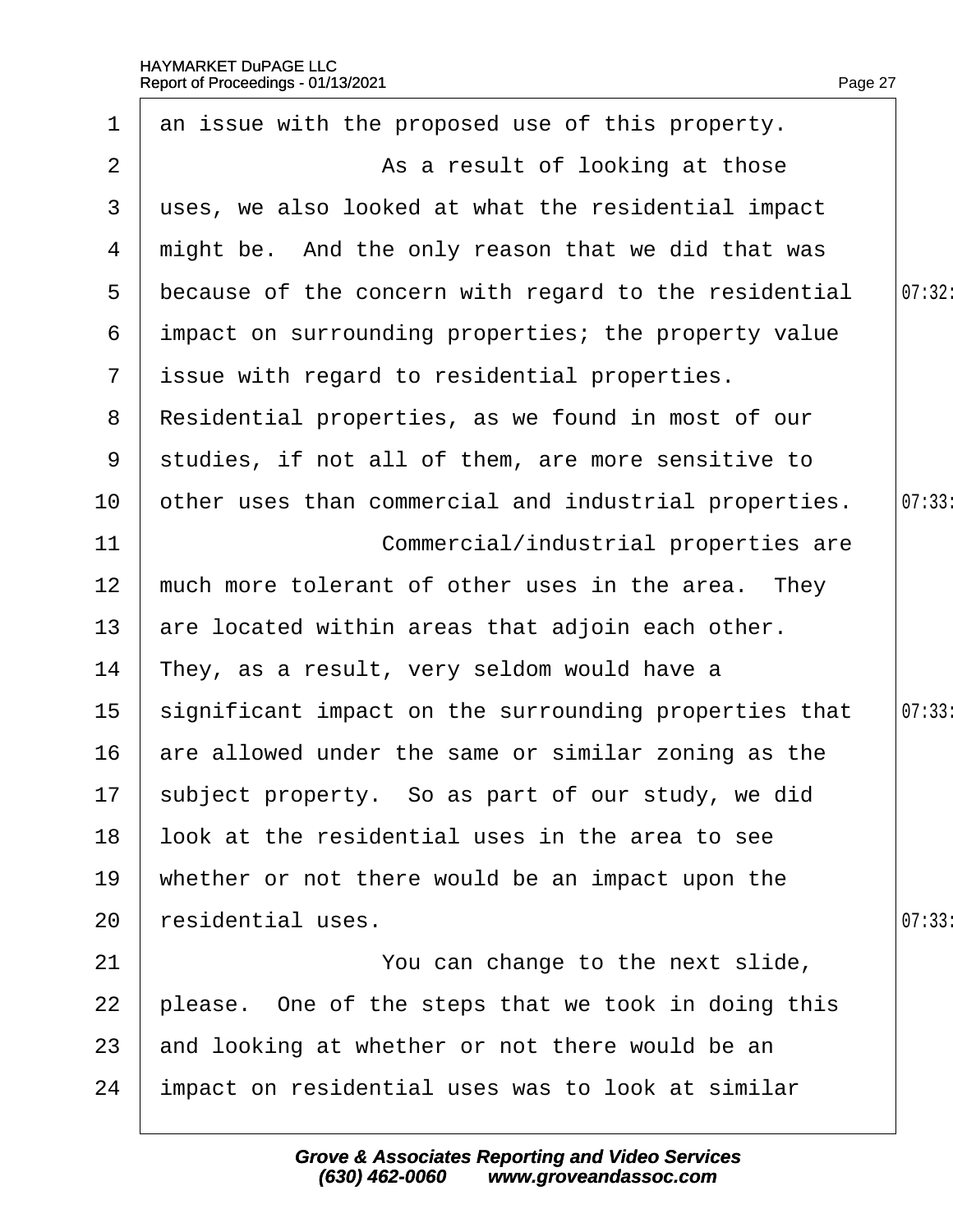| $\mathbf 1$     | facilities that we had found within the area to see     |        |
|-----------------|---------------------------------------------------------|--------|
| 2 <sup>1</sup>  | whether or not they showed any significant impact as    |        |
| 3               | a result of being located next to or near a similar     |        |
| 4               | use as being proposed for the subject property.         |        |
| 5               | These are shown or summarized in this slide. They       | 07:34: |
| 6               | include the Woodridge Interventions property.           |        |
| $\overline{7}$  | And what we did in this study is to                     |        |
| 8               | Ibok at the average sale prices of single-family        |        |
| 9               | homes located within a quarter mile of the use and      |        |
| 10              | compare that to the sales -- the average sale price     | 07:35  |
| 11              | of homes that are located a half mile -- within a       |        |
| 12 <sub>2</sub> | half mile of the proposed use. And as you can see by    |        |
| 13 <sup>°</sup> | the average sale prices, they're very close. There      |        |
| 14              | is not a large difference between the average sale      |        |
| 15              | prices.                                                 | 07:35  |
| 16              | And these are homes -- these are                        |        |
|                 | 17 single-family homes. That property is adjoining both |        |
| 18              | single-family as well as multifamily homes and also     |        |
| 19              | has a number of commercial uses within the area. But    |        |
| 20              | the single-family homes are located in the area of      | 07:35  |
| 21              | approximately 250 feet of this use, so they're          |        |
| 22              | substantially closer to that existing use than is       |        |
| 23              | proposed for the subject property, which is located a   |        |
| 24              | quarter mile from the nearest homes.                    |        |
|                 |                                                         |        |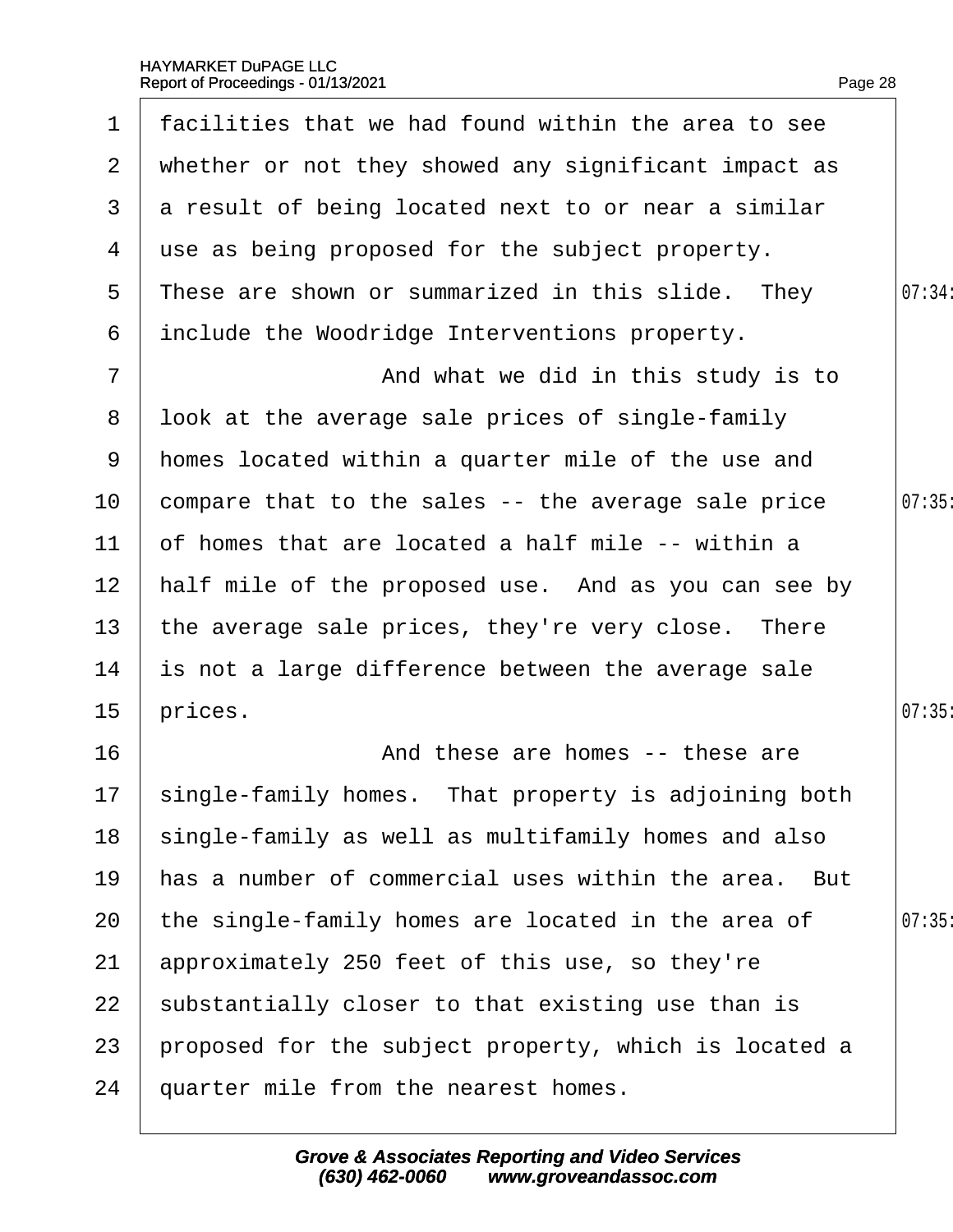|                 | Report of Proceedings - 01/13/2021                    | Page 29 |
|-----------------|-------------------------------------------------------|---------|
| 1               | The second property that we looked                    |         |
| 2 <sup>1</sup>  | at was the Lutheran Services, social services,        |         |
| 3               | property in Elgin. This is a property that is         |         |
| 4               | adjoined by single-family homes also, and by          |         |
| 5               | single-family, these are within 75 feet of that       | 07:36   |
| 6               | existing use. This use is an outpatient facility      |         |
| $7\overline{ }$ | primarily but it is still advertised as a residential |         |
| 8               | facility. So if someone were purchasing a home in     |         |
| 9               | the area, they might consider the fact that this had  |         |
| 10              | been used previously for residential purposes and     | 07:36   |
| 11              | would have the potential for being done so again. If  |         |
| 12 <sub>2</sub> | you look at the average sale prices, again, for these |         |
| 13 <sub>2</sub> | properties, they're very close. There's not a large   |         |
| 14              | difference between those two averages.                |         |
| 15              | The third property that we looked at                  | 07:37:  |
| 16              | was the Gateway Aurora property. This property is in  |         |
| 17              | an area that contains a number of healthcare uses.    |         |
| 18              | It has a separation from the residential uses in the  |         |
| 19              | area. As a result, there are intervening uses that    |         |
| 20              | would buffer it from those residential uses, and so   | 07:37:  |
| 21              | we had to go out to a larger radius to look at any    |         |
| 22              | potential impact. So we included homes within a half  |         |
| 23              | mile of that facility and then homes that are a mile  |         |
| 24              | from the facility to see whether or not there was an  |         |
|                 |                                                       |         |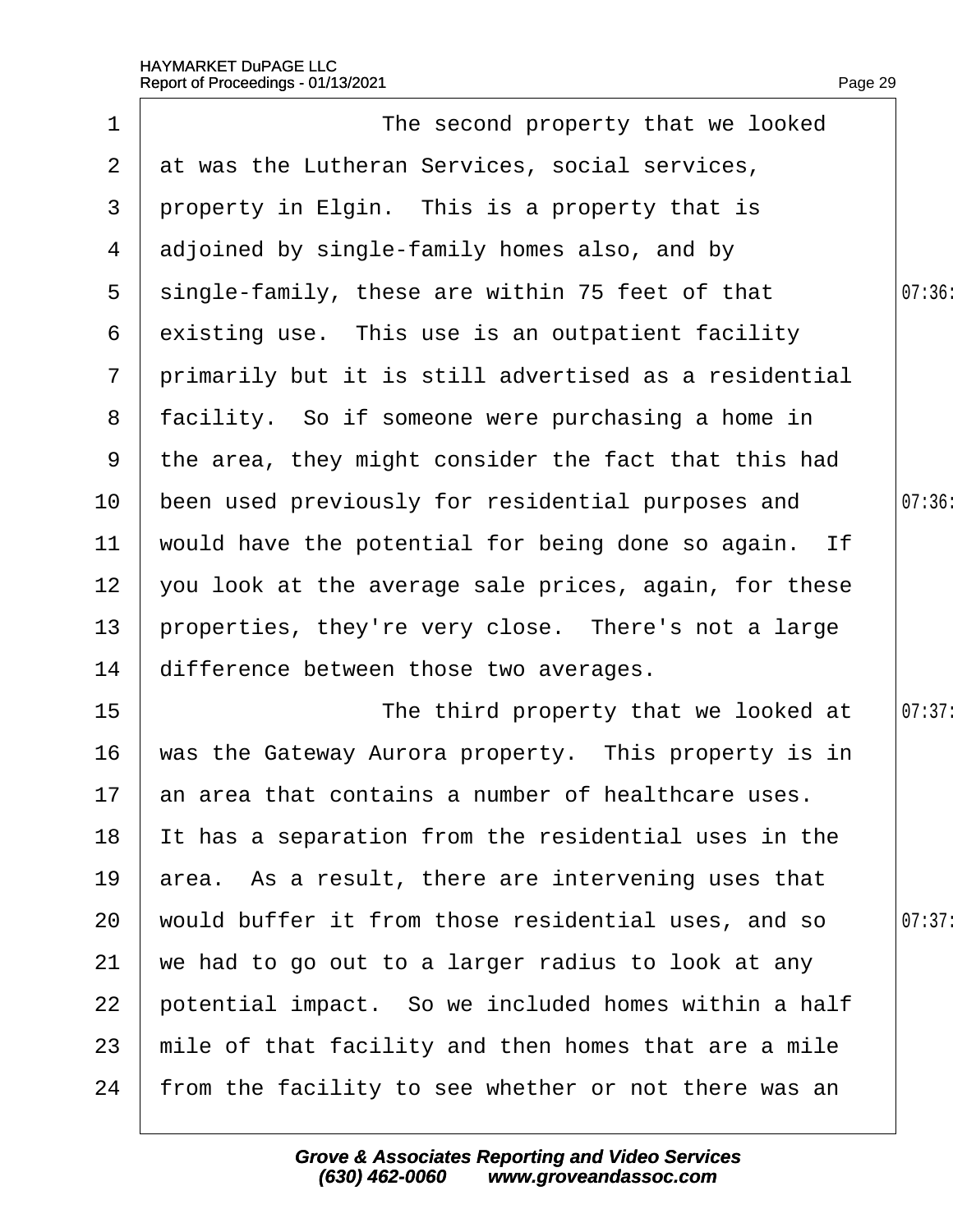| $\mathbf 1$    | impact. This one was chosen because of the fact that  |       |
|----------------|-------------------------------------------------------|-------|
| 2 <sup>1</sup> | it was a similar facility, and it also is a facility  |       |
| 3              | that is some distance from the adjoining residential  |       |
| 4              | properties in the area, which in some ways makes it   |       |
| 5              | more similar to the subject situation, where they do  | 07:38 |
| 6              | have residences but they are located a substantial    |       |
| $\mathcal{I}$  | distance from the proposed use and are separated from |       |
| 8              | the proposed use by not only the interstate but also  |       |
| 9              | a railway and right-of-way.                           |       |
| 10             | We looked at both the commercial as                   | 07:38 |
| 11             | well as industrial and residential properties in      |       |
| 12             | relationship to the subject property. We see that     |       |
| 13             | not only the ones that we have looked at specifically |       |
| 14             | but a number of facilities throughout DuPage County   |       |
| 15             | are located adjacent to various types of uses. These  | 07:39 |
| 16             | include commercial, industrial, as well as            |       |
|                | 17 residential uses. These have existed for a         |       |
| 18             | substantial period of time and generally would be     |       |
| 19             | seen to have no impact on their use or the property   |       |
| 20             | values.                                               | 07:39 |
| 21             | If we can see the next slide,                         |       |
| 22             | please. I should also say that we have not only       |       |
| 23             | looked at those particular uses but we have also      |       |
| 24             | looked at two facilities in Chicago. The Rosecrance   |       |
|                |                                                       |       |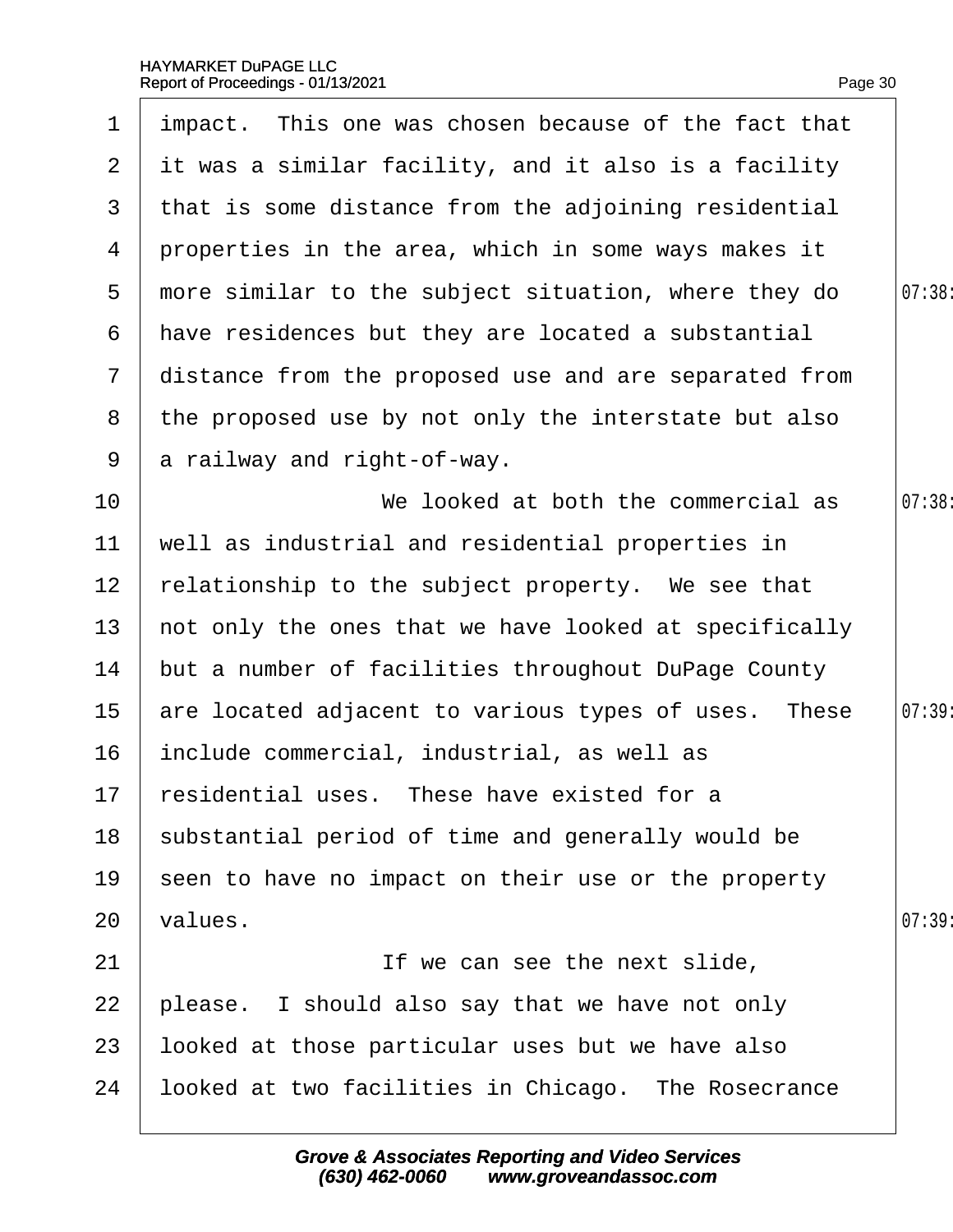| $\mathbf 1$     | facility on the north side of Chicago, which is a      |       |
|-----------------|--------------------------------------------------------|-------|
| $\overline{2}$  | facility that was established in 20 -- I believe       |       |
|                 | 3 2013. And that gave us an opportunity to take a look |       |
| 4               | at the potential change that may have occurred as a    |       |
| 5               | result of the establishment of that use within the     | 07:40 |
| 6               | neighborhood.                                          |       |
| $\overline{7}$  | And what we found in that instance,                    |       |
| 8               | was that, in spite of the fact that the facility was   |       |
| 9               | established in that area, significant increase in      |       |
| 10 <sub>1</sub> | property values has taken place over the period of     | 07:40 |
| 11              | time that that use has been in existence with          |       |
| 12 <sub>2</sub> | apparently no detrimental impact on the surrounding    |       |
| 13              | property uses or value.                                |       |
| 14              | We also looked at the Haymarket                        |       |
| $15\,$          | Center in Chicago, which is a large facility which is  | 07:40 |
| 16              | located in a well-developed area. This facility is     |       |
|                 | 17 located in an area with substantial commercial as   |       |
| 18              | well as residential development which has occurred     |       |
| 19              | over the period of time that Haymarket has been in     |       |
| 20              | existence. These properties that have been developed   | 07:41 |
| 21              | adjoining the Haymarket Center include various         |       |
| 22              | commercial properties, including banks and             |       |
| 23              | restaurants, offices. A number of headquarters have    |       |
| 24              | been established there, McDonald's, Google. So I       |       |
|                 |                                                        |       |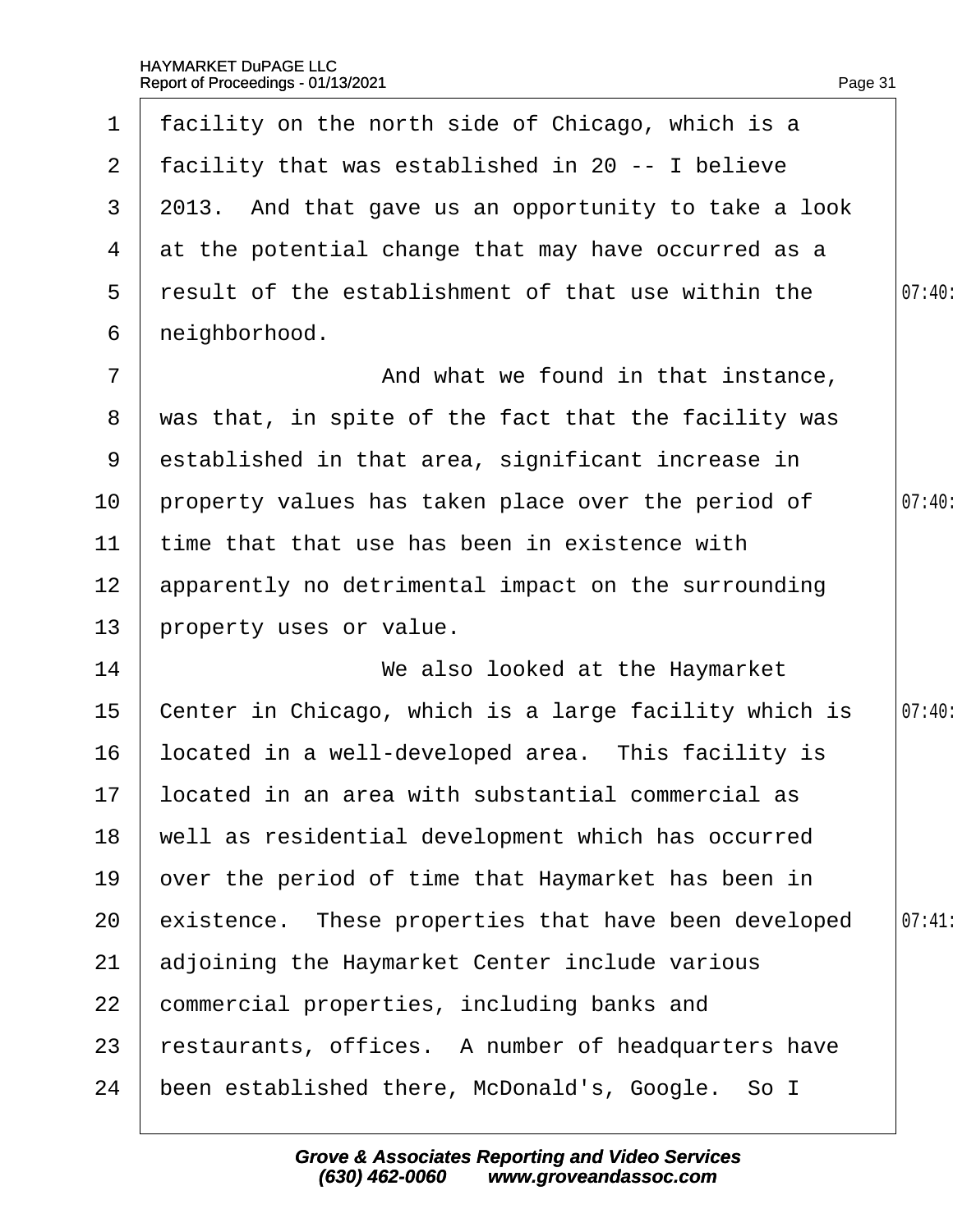|                 | 1 think everyone is familiar with the development that  |        |
|-----------------|---------------------------------------------------------|--------|
| $\overline{2}$  | has occurred in that area.                              |        |
| 3               | It also includes a school, a                            |        |
| 4               | Montessori school is located across the street from     |        |
| 5               | the existing use, and includes substantial              | 07:41  |
| 6               | residential use and development with development        |        |
|                 | 7 across the street of residential uses. And these      |        |
| 8               | properties command substantial prices. I believe the    |        |
|                 | 9 average price in the area is over 700,000 with homes  |        |
| 10              | that are selling as high as \$4 million or more. So     | 07:42: |
| 11              | we did look at those examples of existing facilities    |        |
| 12 <sub>2</sub> | in the area to see whether or not we could see any      |        |
| 13              | existing impact as a result of these uses.              |        |
| 14              | We also considered other                                |        |
| 15              | considerations. The surrounding properties for the      | 07:42: |
| 16              | subject, the proposed property, are primarily           |        |
|                 | 17 industrial and commercial in nature, and, as I said, |        |
| 18              | they're separated from residential by substantial       |        |
| 19              | barriers, buffers, including roadways, railroad, and    |        |
| 20              | other commercial and industrial use properties.         | 07:43  |
| 21              | The area is well-developed and has                      |        |
| 22              | been developed for a long period of time. The           |        |
| 23              | heighborhood is established. There's no immediate       |        |
| 24              | likelihood of a change in the uses occurring within     |        |
|                 |                                                         |        |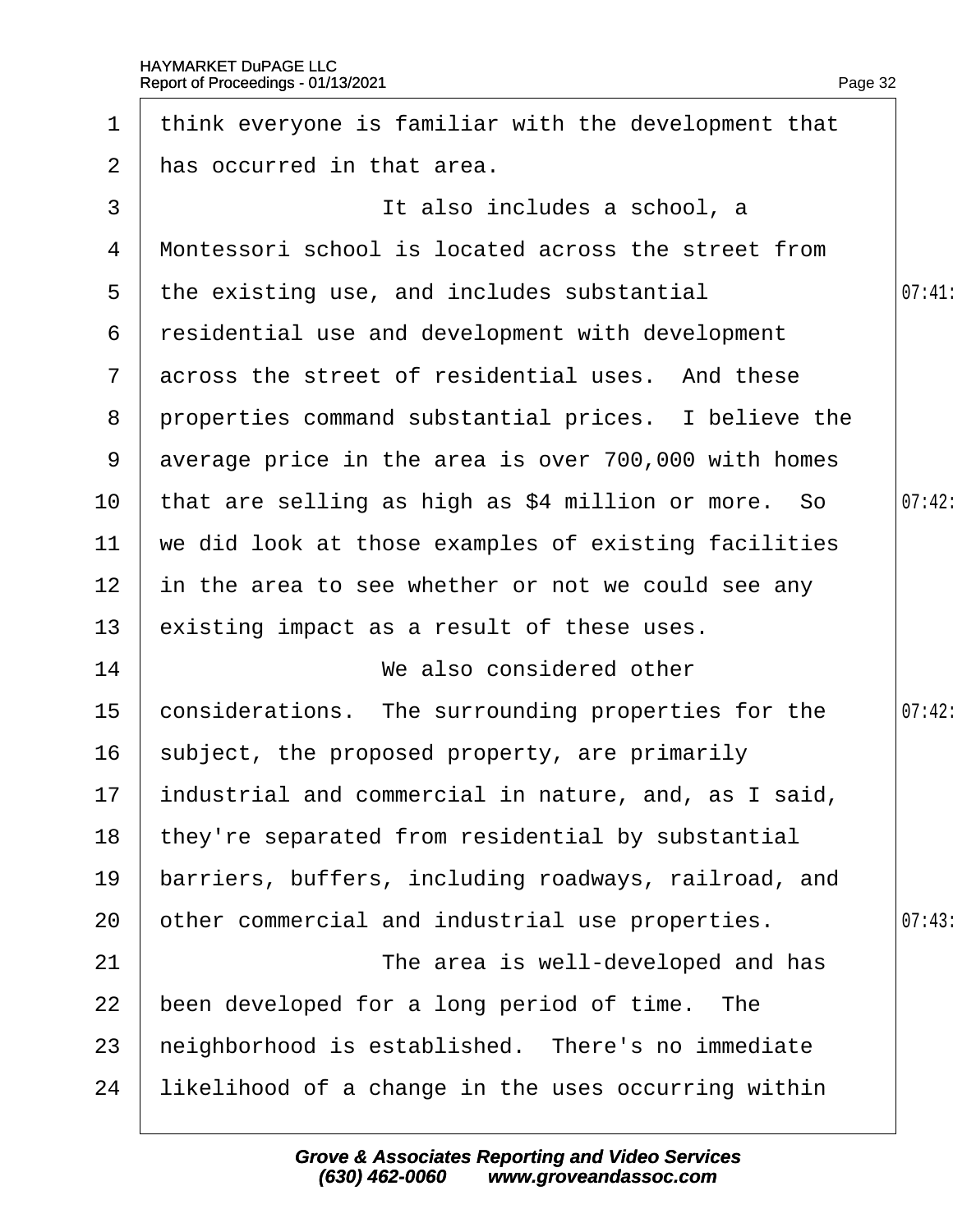| $\mathbf 1$    | that area. It would be expected that the properties  |        |
|----------------|------------------------------------------------------|--------|
| 2              | in the area would continue to be used for commercial |        |
| 3              | and industrial uses similar to those that are        |        |
| 4              | occurring presently. The proposed use will not alter |        |
| $5^{\circ}$    | the potential development of the area. Again, the    | 07:43  |
| 6              | area is primarily developed at this stage, and it's  |        |
| $\overline{7}$ | unlikely that there will be significant              |        |
| 8              | redevelopment. So the proposed use will not          |        |
| 9              | interfere with any potential changes in use in the   |        |
| 10             | subject area.                                        | 07:44  |
| 11             | The property has been designed,                      |        |
| 12             | located, and will be operated to protect the public  |        |
| 13             | health, safety, and welfare. This is an organization |        |
| 14             | that has been in existence, again, for 45 years; has |        |
| $15\,$         | been working on protecting exactly what it states,   | 07:44: |
| 16             | the public health, safety, and welfare. It's a       |        |
|                | 17 honprofit organization that has shown a history,  |        |
| 18             | probably greater than any other similar organization |        |
| 19             | within the area, of doing that. So I'm sure that     |        |
| 20             | they will continue to do so at this facility and     | 07:44  |
| 21             | there's no reason to believe that they would not.    |        |
| 22             | The property would have enhanced                     |        |
| 23             | andscaping included in the design. This is one of    |        |
| 24             | the changes that would occur with the property, but  |        |
|                |                                                      |        |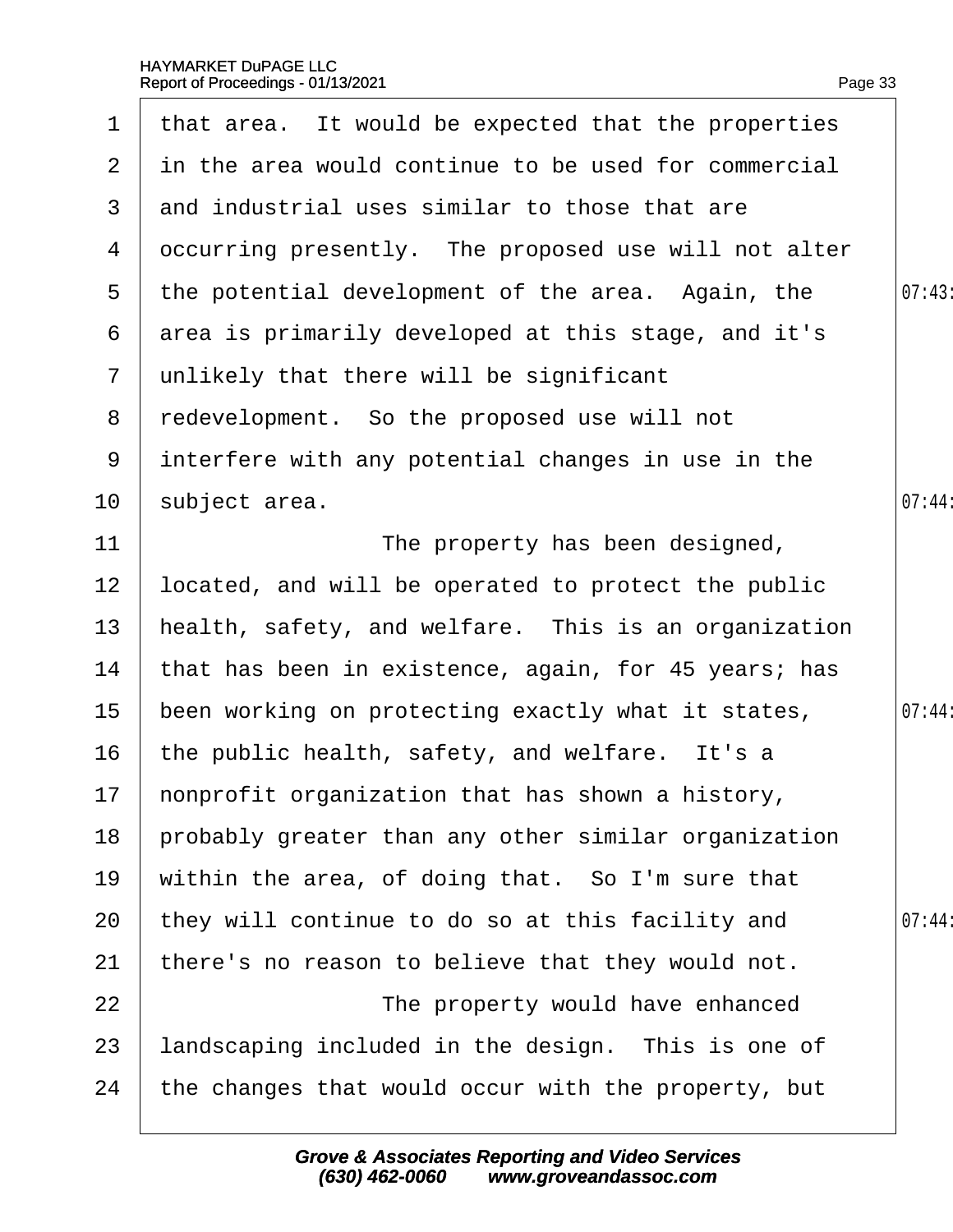| $\mathbf 1$     | these are minimal and would not affect the use or the   |       |
|-----------------|---------------------------------------------------------|-------|
| $\overline{2}$  | values of adjoining properties.                         |       |
| 3               | Next slide, please. I think we may                      |       |
| 4               | have missed one slide.                                  |       |
| 5               | MS. O'KEEFE: I didn't have that.                        | 07:45 |
| 6               | MR. POLACH: You didn't have that?                       |       |
| $\overline{7}$  | MS. O'KEEFE: No.                                        |       |
| 8               | MR. POLACH: That's okay.                                |       |
| 9               | One of the other things that we had                     |       |
| 10              | done in connection with our work was to look at         | 07:45 |
| 11              | published studies of similar uses and their impact on   |       |
| 12 <sub>2</sub> | adjoining properties. One of the studies that had       |       |
| 13              | been referred to in literature that had been passed     |       |
| 14              | but in connection with the application was a study      |       |
| $15\,$          | that was prepared in the area of Richmond, Virginia.    | 07:46 |
| 16              | And it studied the surrounding property values, the     |       |
|                 | 17 values adjoining a substance abuse treatment center. |       |
| 18              | This was looked at because of the                       |       |
| 19              | fact that it had been brought up, it had been shown     |       |
| 20              | in information that had been passed around, and it      | 07:46 |
| 21              | did show in their study that homes adjoining these      |       |
| 22              | uses had a negative impact of approximately 8           |       |
| 23              | percent. It also indicated that properties within       |       |
| 24              | the area of a treatment center, if it was a methadone   |       |
|                 |                                                         |       |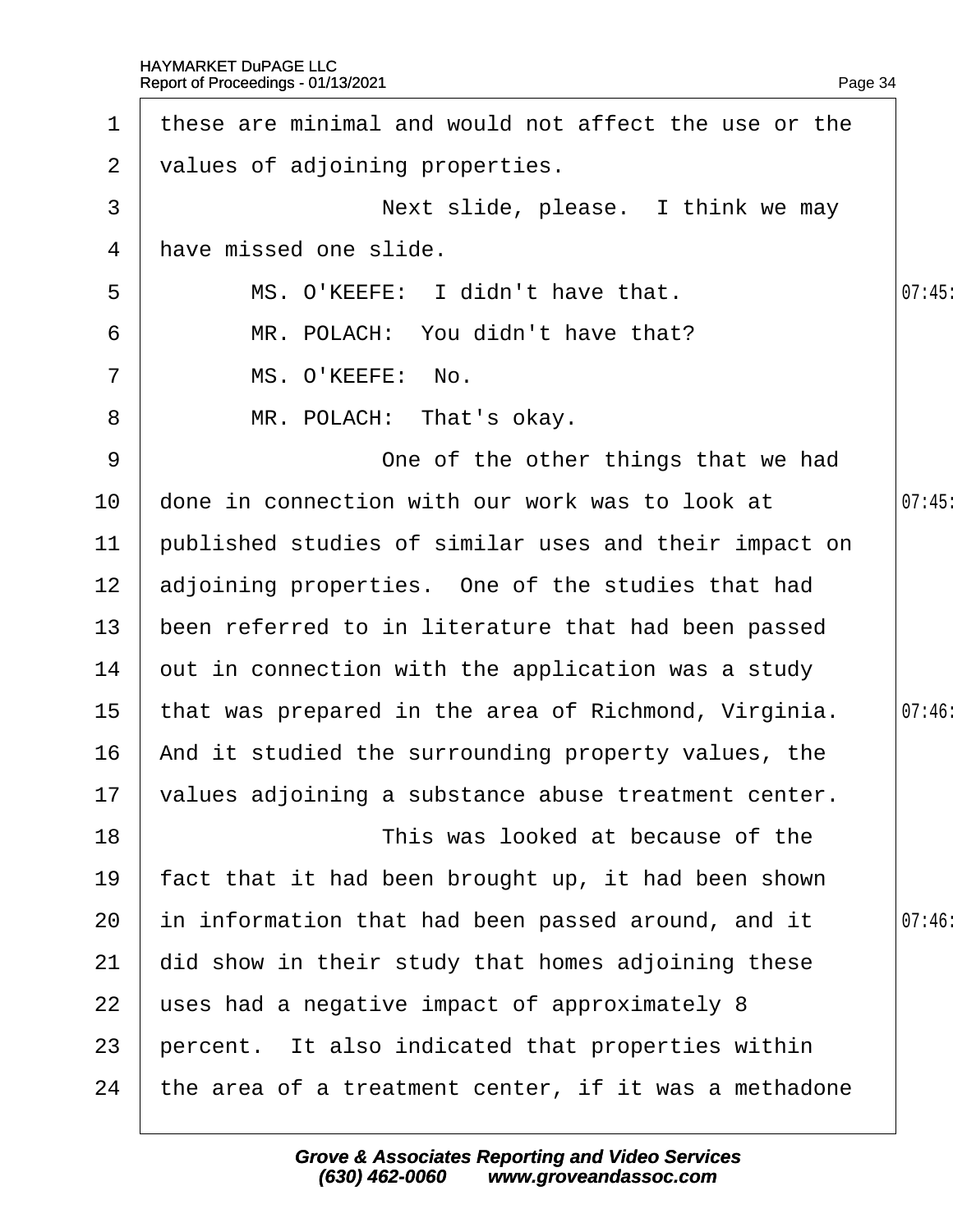| $\mathbf 1$     | dlinic, would potentially have an impact on property  |        |
|-----------------|-------------------------------------------------------|--------|
| $\mathbf{2}$    | values of 17 percent. So we looked at that study to   |        |
| 3               | determine how that would apply to the subject         |        |
| 4               | property, since it does show that there could be a    |        |
| $5^{\circ}$     | potential detrimental impact to residential property  | 07:47: |
| 6               | values.                                               |        |
| $\overline{7}$  | And one of the things that we noted                   |        |
| 8               | with regard to this study is that the properties that |        |
| 9               | were studied were within an eighth of a mile of these |        |
| 10              | uses. Eighth of a mile is 660 feet. This is           | 07:47: |
| 11              | significantly less than what is proposed for the      |        |
| 12 <sub>2</sub> | subject use. The subject use is a quarter mile from   |        |
| 13 <sup>°</sup> | any residential properties and is separated from      |        |
| 14              | those properties by, again, a substantial roadway as  |        |
| 15              | well as Irving Park Road and the railroad             | 07:48  |
| 16              | right-of-way. So the subject is substantially         |        |
|                 | 17 different from what is shown by this study.        |        |
| 18              | The study also concluded that the                     |        |
| 19              | difference occurs with regard to distance from the    |        |
| 20              | use, so they looked at how far from the use a         | 07:48  |
| 21              | potential impact would occur. And as they moved       |        |
| 22              | further out, any impact that did occur dropped        |        |
| 23              | substantially. Another difference with the study was  |        |
| 24              | that when they had looked at those that caused the    |        |
|                 |                                                       |        |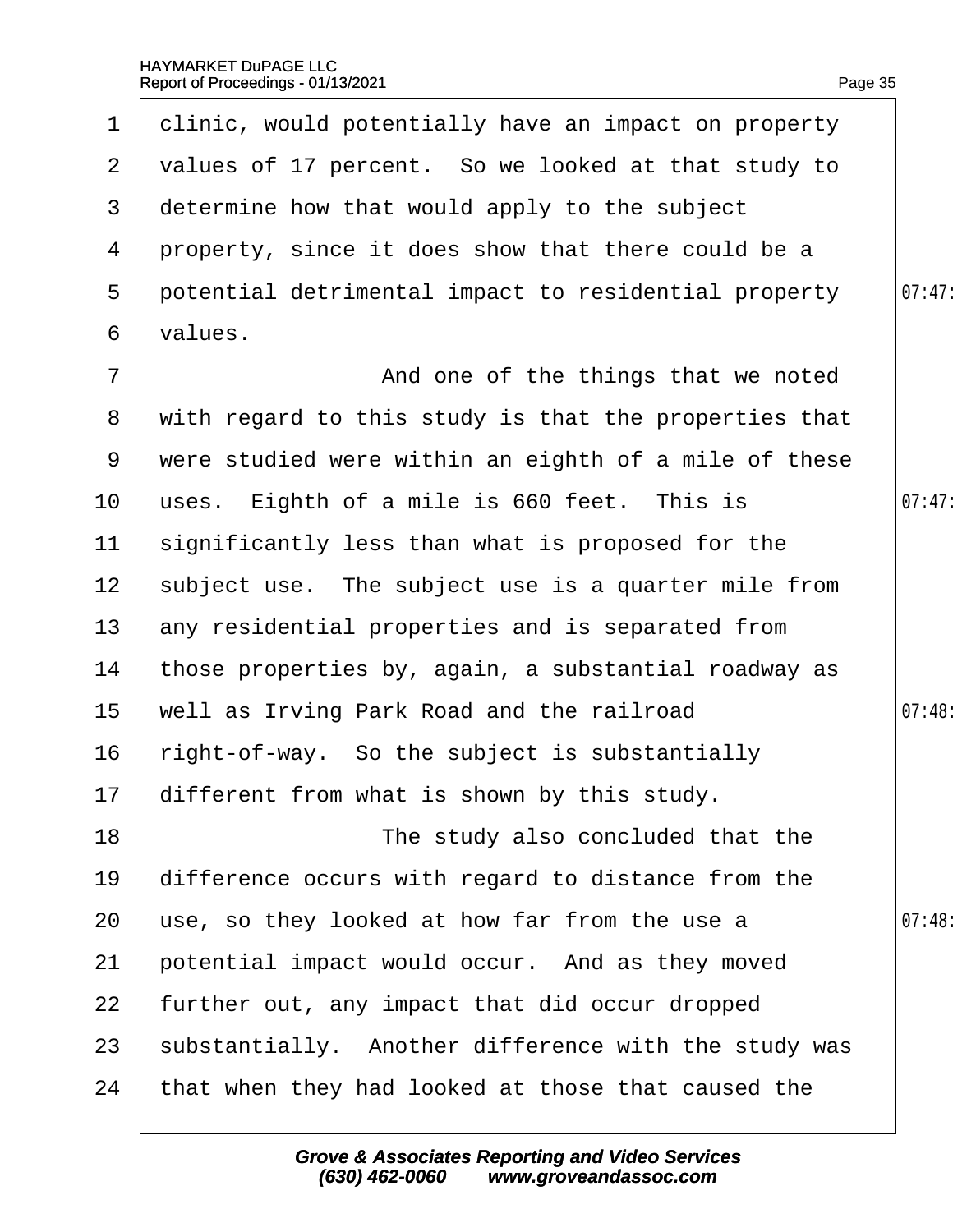| 1              | greatest reduction, it was the ones that were           |        |
|----------------|---------------------------------------------------------|--------|
| $\mathbf{2}$   | adjoining methadone clinics. That's a different type    |        |
| 3              | of facility than is being proposed for the subject      |        |
| 4              | property, and Dr. Lustig could probably comment on      |        |
| $5^{\circ}$    | that much better than I could. But what is being        | 07:49  |
| 6              | proposed would not be considered a methadone clinic,    |        |
| $\overline{7}$ | so what we're looking at was the lower level of         |        |
| 8              | impact, should there be an impact. And this was a       |        |
| 9              | study that was done at -- in an area that contained     |        |
| 10             | 29 centers and was done in 2014.                        | 07:49  |
| 11             | We also looked for other studies                        |        |
| 12             | that had been done which also addressed whether or      |        |
| 13             | not there's an impact on residential properties as a    |        |
| 14             | result of these types of uses. And we did locate a      |        |
| 15             | more recent study that was done in January of 2019.     | 07:50  |
| 16             | This was a study that used a different method of        |        |
|                | 17 establishing the relationship of the property values |        |
| 18             | with the location of a treatment center. This study     |        |
| 19             | was a larger study. It included a larger number of      |        |
| 20             | properties. It included an average of 54 treatment      | 07:50: |
| 21             | centers that were studied.                              |        |
| 22             | And this study looked within a                          |        |
| 23             | tadius of .2 miles versus .2 to .4 miles. Again,        |        |
| 24             | the .2 miles, which they used as the area that could    |        |
|                |                                                         |        |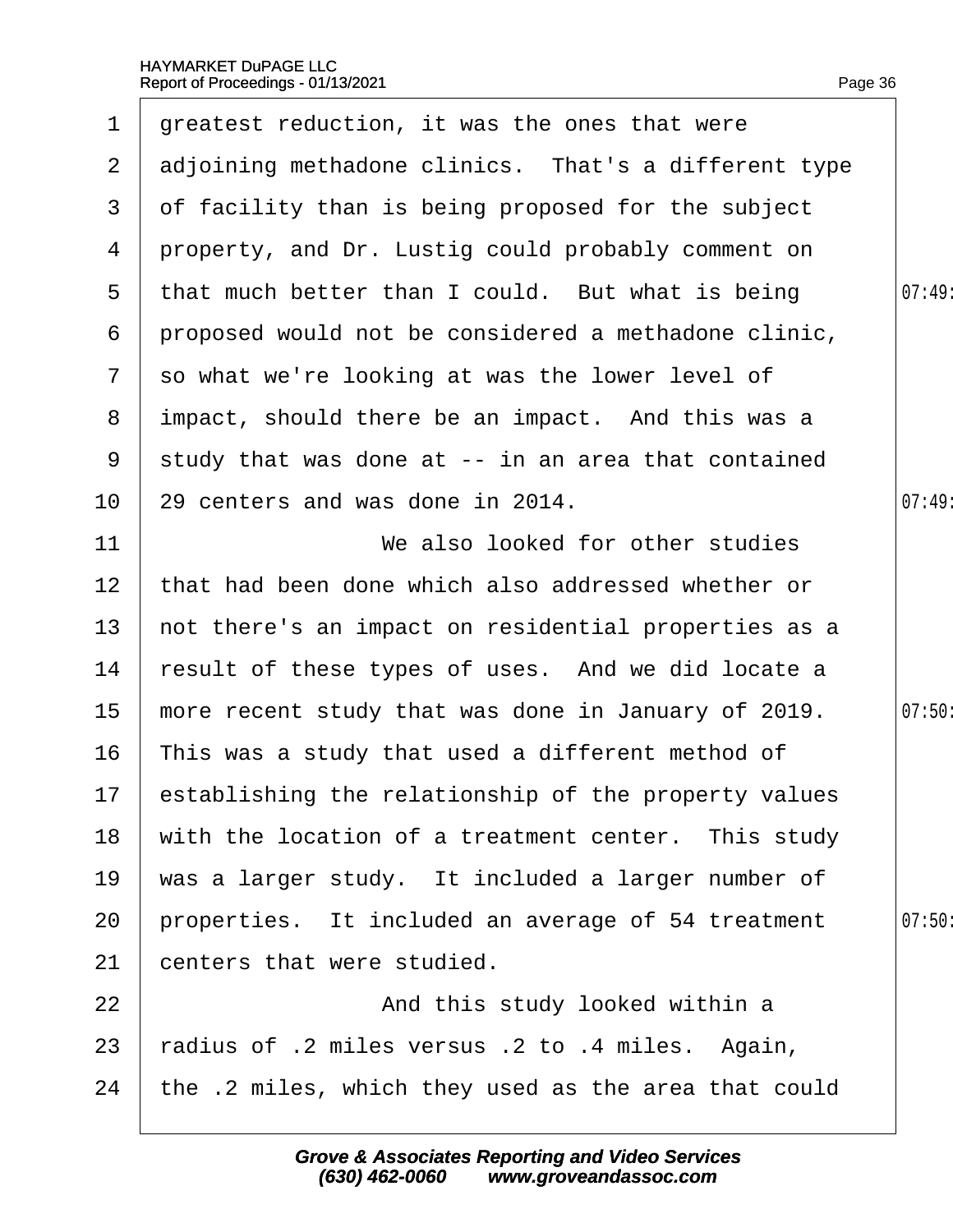| 1              | be impacted as a result of proximity to a treatment   |       |
|----------------|-------------------------------------------------------|-------|
| $\overline{2}$ | denter, is less than the distance the nearest         |       |
| 3              | residential properties are to the subject property.   |       |
| 4              | And then this study looked at the prior study, the    |       |
| 5              | 2014 study, and commented that the 2014 study used a  | 07:51 |
| 6              | methodology that is less acceptable in current        |       |
| $7\phantom{.}$ | studies. And this study, after looking at that prior  |       |
|                | 8 study and completing their own study of uses -- and |       |
| 9              | this was done in the Seattle, Washington area --      |       |
| 10             | indicated that there was no evidence that treatment   | 07:51 |
| 11             | centers affect property values.                       |       |
| 12             | Now, we looked at these studies, and                  |       |
| 13             | think the more important thing is to look at the      |       |
| 14             | specific location of the subject property. These      |       |
| 15             | studies were done with regard to single-family        | 07:52 |
| 16             | residential/residential properties that were in       |       |
|                | 17 closer distance, proximity, to these treatment     |       |
| 18             | centers than the subject property. Again, the         |       |
| 19             | subject property is well-insulated, well-buffered     |       |
| 20             | from any impact as a result of the proposed use.      | 07:52 |
| 21             | In conclusion, we concluded that --                   |       |
| 22             | 'm sorry, if you could go back there. I would like    |       |
| 23             | to just quickly hit on some of those factors that are |       |
| 24             | shown. We conducted a study to determine whether or   |       |
|                |                                                       |       |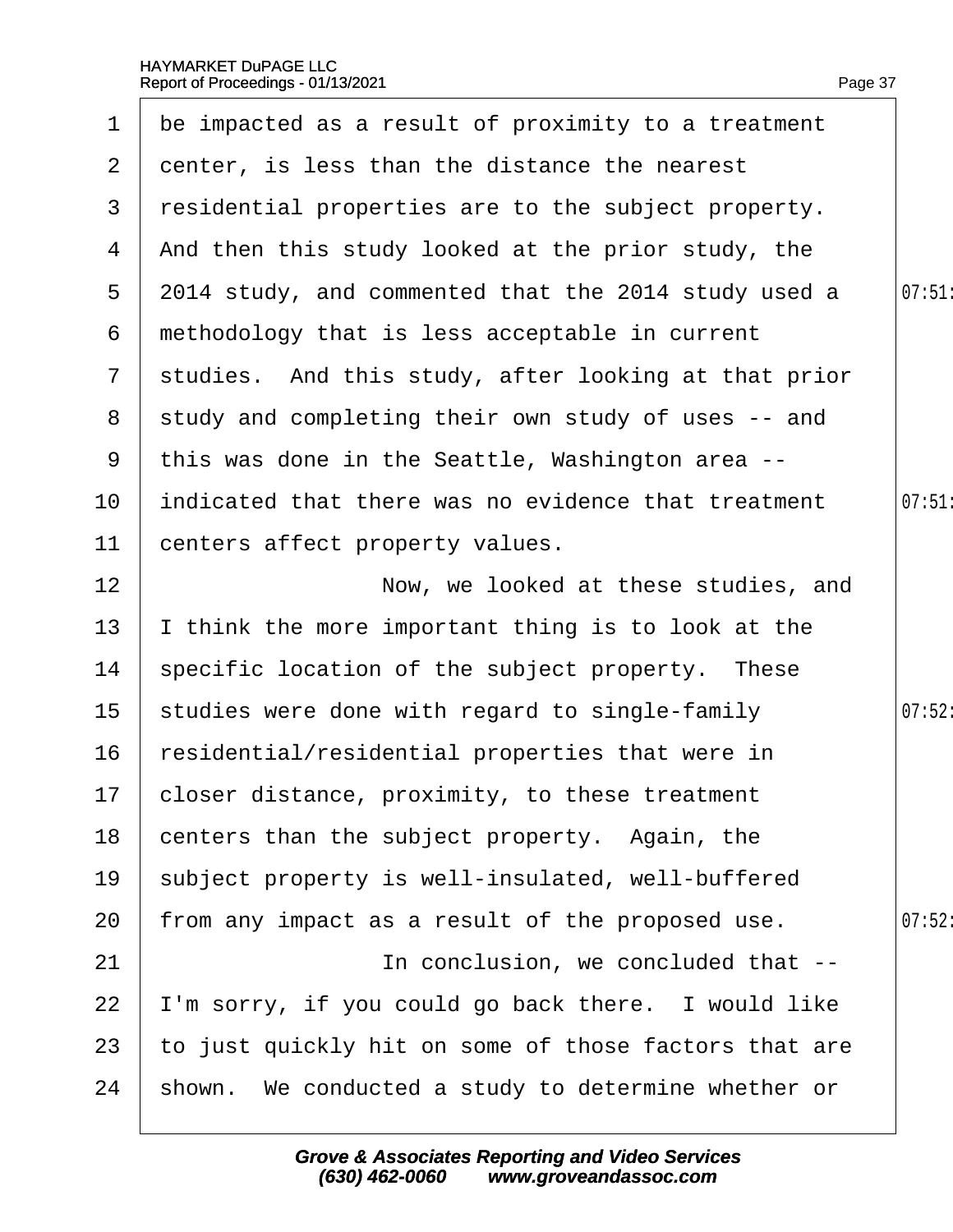| $\mathbf 1$     | not -- I'm sorry, could you go back? No, you had the  |        |
|-----------------|-------------------------------------------------------|--------|
| $\mathbf{2}$    | right one. Nope, too far back.                        |        |
| 3               | MS. O'KEEFE: Second to the last slide,                |        |
| 4               | please.                                               |        |
| 5               | MR. KHAN: Okay, sorry.                                | 07:53  |
| 6               | MR. POLACH: That's it. Thank you.                     |        |
| $\overline{7}$  | We were asked to determine whether                    |        |
| 8               | or not it would cause substantial injury to the value |        |
| 9               | of other property in the neighborhood in which the    |        |
| 10              | proposed use is located or be injurious to property   | 07:53  |
| 11              | values or improvements in the vicinity of the subject |        |
| 12 <sub>2</sub> | property. Now, we also looked at whether or not it    |        |
| 13              | would impact development potential within the area.   |        |
| 14              | So some of the factors, again, the                    |        |
| 15              | physical characteristics, the separation, the         | 07:53  |
| 16              | roadways, the railroad right-of-way, those are all    |        |
|                 | 17 part of the location of the subject property and   |        |
| 18              | would serve as buffers to adjoining properties. The   |        |
| 19              | building setback we talked about. It's set back both  |        |
| 20              | from the roadways as well as set back from adjoining  | 07:54: |
| 21              | properties. Again indicating that there would be      |        |
| 22              | less of a potential impact.                           |        |
| 23              | We looked at the existing                             |        |
| 24              | improvements, which are suitable. They're very        |        |
|                 |                                                       |        |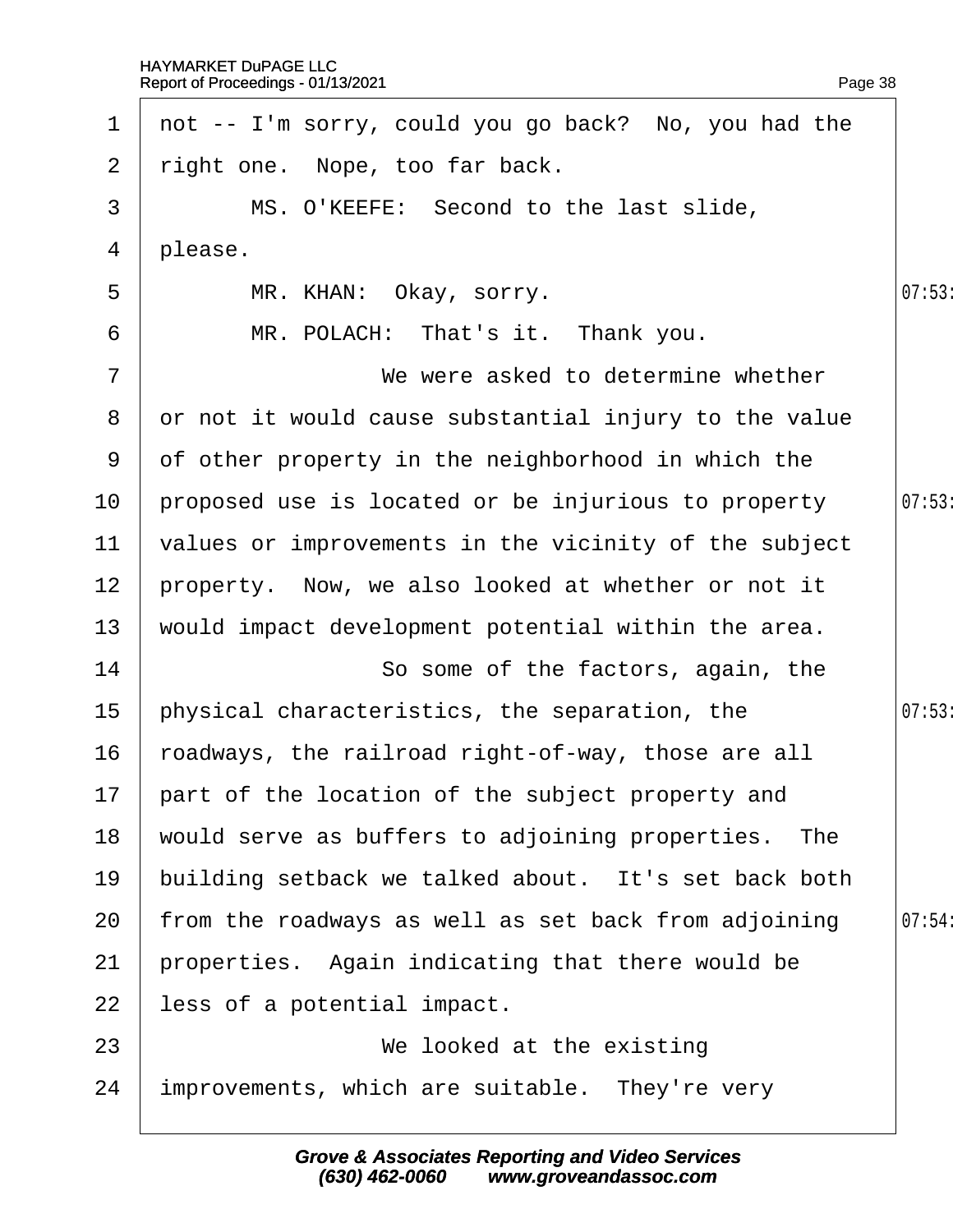| 1               | suitable for the proposed use and provide a use of an |        |
|-----------------|-------------------------------------------------------|--------|
| $\mathbf{2}$    | unused property at this point. We looked at the       |        |
| 3               | zoning, which is commercial. The proposed use is      |        |
| 4               | included as a special use under the zoning,           |        |
| 5               | indicating that it was felt that it would be          | 07:54: |
| 6               | dompatible with other commercial uses that are        |        |
| $\mathbf{7}$    | allowed within that zoning district.                  |        |
| 8               | The surrounding improvements are the                  |        |
| 9               | type and character which can coexist and this is seen |        |
| 10              | with other similar uses throughout the area that      | 07:55  |
| 11              | adjoin both commercial and industrial uses. Detailed  |        |
| 12 <sub>2</sub> | studies, as I indicated, have shown that the subject  |        |
| 13              | property would have no impact on the existing         |        |
| 14              | residential uses which are located a substantial      |        |
| 15              | distance from the subject. And we did our own review  | 07:55  |
| 16              | of similar properties, similar uses, within the area  |        |
|                 | 17 to see whether or not there is an impact that is   |        |
| 18              | evident in the market data that is available. And     |        |
| 19              | these, again, indicated that there would not be a     |        |
| 20              | substantial impact on the surrounding property        | 07:55  |
| 21              | values.                                               |        |
| 22              | The income loss or potential loss,                    |        |
| 23              | as it's referred to, is minimal, as is shown by the   |        |
| 24              | various studies that have been performed and have     |        |
|                 |                                                       |        |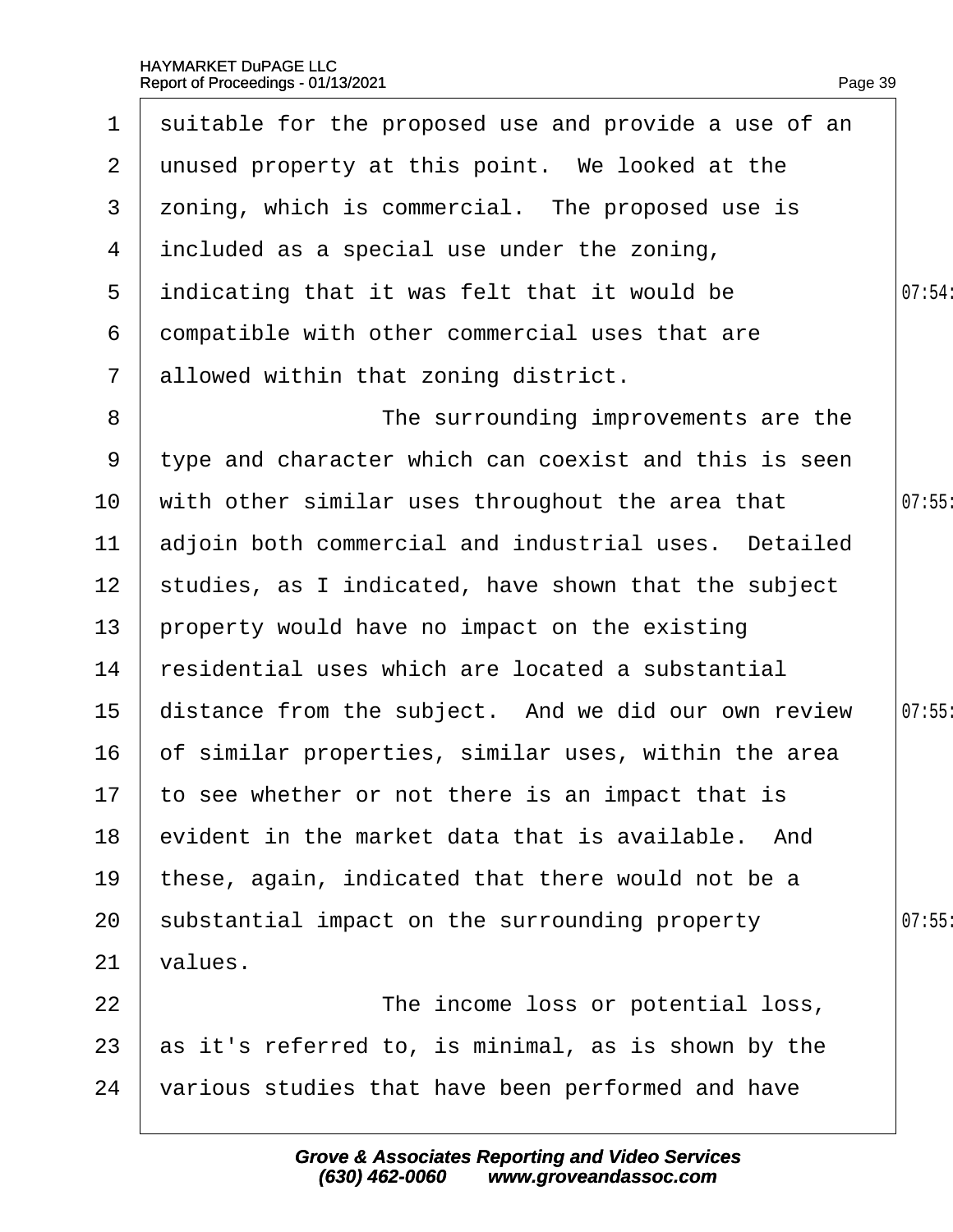| $\mathbf 1$  | been testified to with regard to the various forms of |        |
|--------------|-------------------------------------------------------|--------|
|              | 2 income that had been produced by the subject        |        |
| 3            | property, which may or may not continue with the      |        |
| 4            | proposed use.                                         |        |
| 5            | The former property's tax level for                   | 07:56  |
| 6            | the subject property, which would likely have been    |        |
| $\mathbf{7}$ | diminished as a result of the economic viability --   |        |
| 8            | or lack of a viability of that property, only         |        |
| 9            | produced a fraction of a percent of the total taxes   |        |
| 10           | that are generated from property within Itasca. So    | 07:56  |
| 11           | the change, again, is very minimal.                   |        |
| 12           | And we also considered our                            |        |
| 13           | experience in performing impact studies. As I said,   |        |
| 14           | have done numerous impact studies on various types    |        |
| 15           | of uses using the same methodology that was employed  | 07:57: |
| 16           | in this study. And looking at my experience as well   |        |
|              | 17 as all of the factors that have been summarized, I |        |
| 18           | saw no reason to believe that there would be a        |        |
| 19           | significant impact on the surrounding property        |        |
| 20           | values.                                               | 07:57  |
| 21           | If we could go to the next slide.                     |        |
| 22           | Just summarizing the conclusions, based on my         |        |
| 23           | analysis of the proposed used and my experience, it   |        |
| 24           | is my opinion that the proposed use will not prevent  |        |
|              |                                                       |        |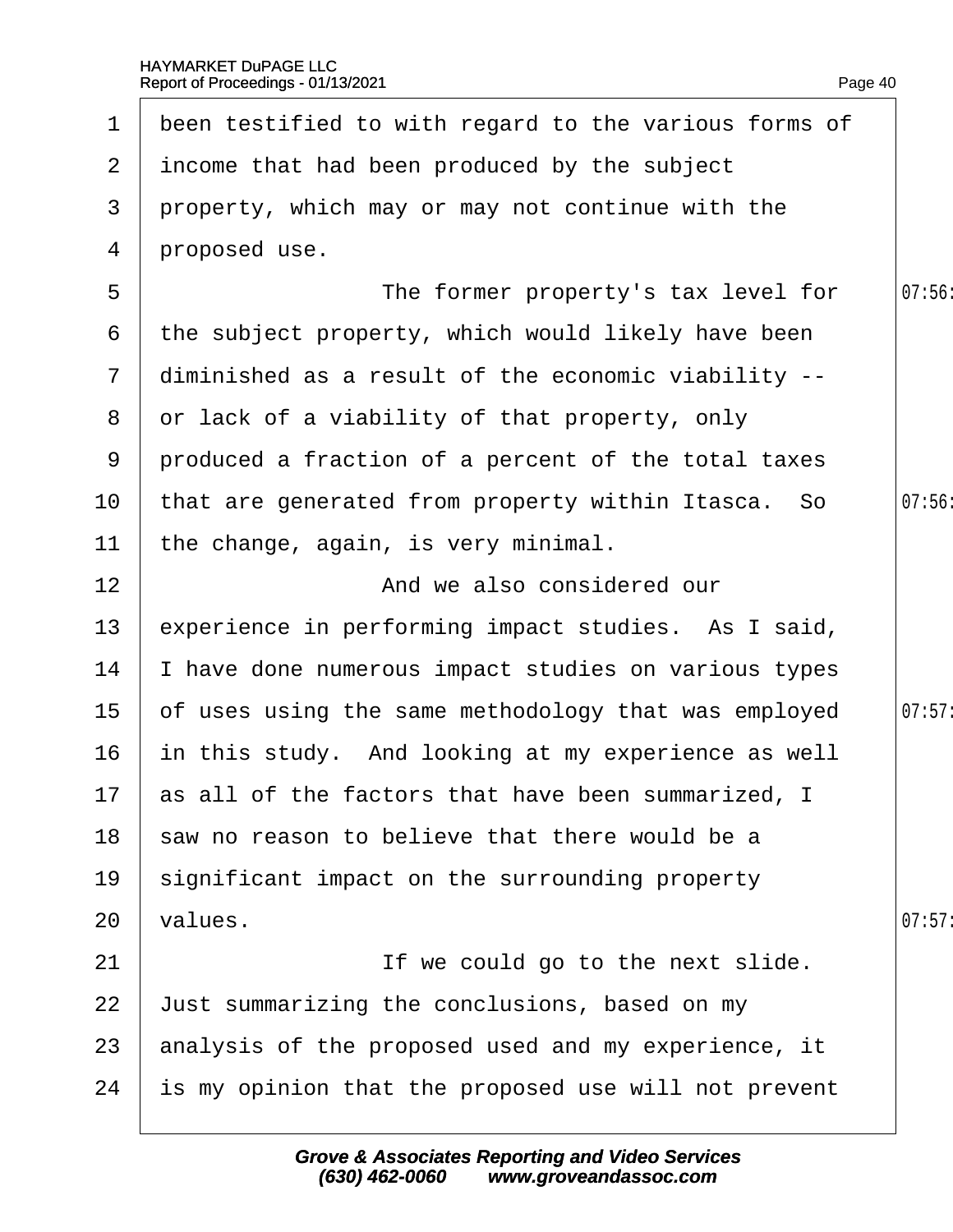| $\mathbf 1$           | the use of the adjoining properties. The              |        |
|-----------------------|-------------------------------------------------------|--------|
| $\mathbf{2}^{\prime}$ | dommercial/industrial properties can continue to be   |        |
| 3                     | used for their current and potential uses, just as    |        |
| 4                     | before establishment of the proposed use. As is       |        |
| 5                     | evidenced by the existing uses within the subject     | 07:58  |
| 6                     | area, we have concluded that the proposed use will    |        |
| $\overline{7}$        | not impede the normal and orderly development and     |        |
| 8                     | improvement of surrounding property for their         |        |
| 9                     | permitted uses.                                       |        |
| 10                    | And based on my analysis of the                       | 07:58  |
| 11                    | proposed special uses being sought by the petitioner, |        |
| 12 <sub>2</sub>       | my analysis of the existing uses within the subject   |        |
| 13                    | area, and my experience in real estate appraisal, it  |        |
| 14                    | is my conclusion that the proposed use will not cause |        |
| 15 <sub>1</sub>       | substantial injury to the value of other property in  | 07:58: |
| 16                    | the neighborhood in which it is located and will not  |        |
|                       | 17 be injurious to property values or improvements in |        |
| 18                    | the vicinity of the subject property.                 |        |
| 19                    | Thank you very much for your                          |        |
| 20                    | patience, and I will be available for questions.      | 07:58  |
| 21                    | MS. O'KEEFE: Mr. Chairman, I would like to            |        |
| 22                    | ask just one question before we turn it over for      |        |
| 23                    | cross examination.                                    |        |
| 24                    | CHAIRMAN DALY: Please do.                             |        |
|                       |                                                       |        |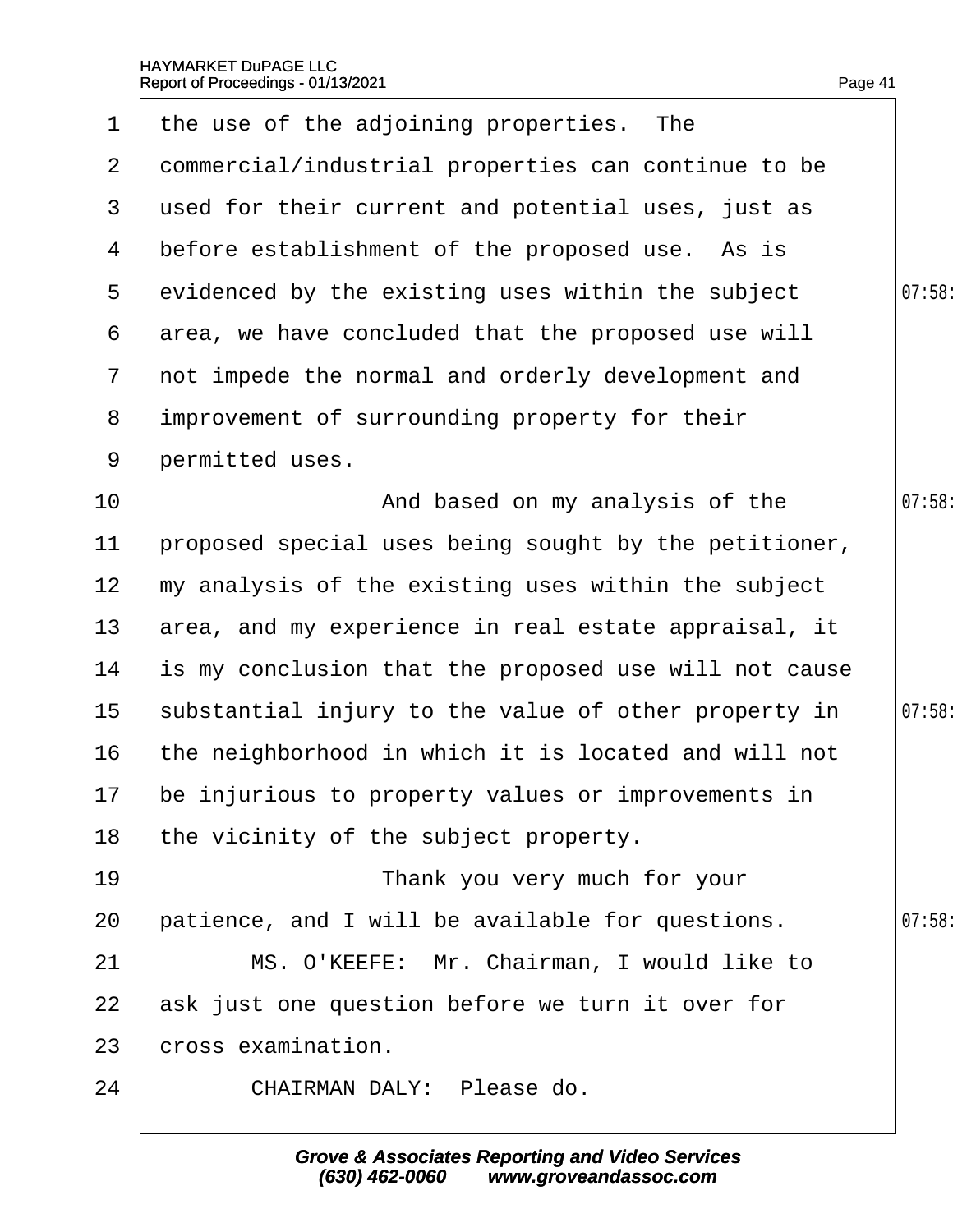|                 | HAYMARKET DuPAGE LLC<br>Report of Proceedings - 01/13/2021<br>Page 42 |        |
|-----------------|-----------------------------------------------------------------------|--------|
| 1               | <b>DIRECT EXAMINATION</b>                                             |        |
| $\overline{2}$  | BY MS. O'KEEFE:                                                       |        |
| 3               | Q. Mr. Polach, in your expert opinion, would                          |        |
| 4               | you consider the proposed use to be residential in                    |        |
| 5               | nature?                                                               | 07:59  |
| 6               | A. Absolutely not. It is not residential in                           |        |
| $\overline{7}$  | nature. This use is a health center. If it were a                     |        |
| 8               | residential use, it would be classified under a                       |        |
| 9               | residential zoning classification, which it is not.                   |        |
| 10              | This is not a residence in the form of a permanent                    | 07:59  |
| 11              | living situation for someone to live in for an                        |        |
| 12 <sub>2</sub> | undetermined length of time. I have seen nowhere in                   |        |
| 13              | my experience where a health center such as this                      |        |
| 14              | would be classified as a residential use.                             |        |
| 15              | Q. Would you consider this a mixed-use                                | 08:00: |
| 16              | development?                                                          |        |
| 17              | A. No. It is a health center and that's a                             |        |
| 18              | specific use and not a mixed use.                                     |        |
| 19              | MS. O'KEEFE: Thank you, Mr. Polach.                                   |        |
| 20              | CHAIRMAN DALY: Ms. O'Keefe, if I may, your                            | 08:00  |
| 21              | line of questioning right now for Mr. Polach, I think                 |        |
| 22              | understand where you're going with that line of                       |        |
| 23              | questioning. But I guess my question is, based on                     |        |
| 24              | Mr. Polach's experience as an appraiser and not                       |        |
|                 |                                                                       |        |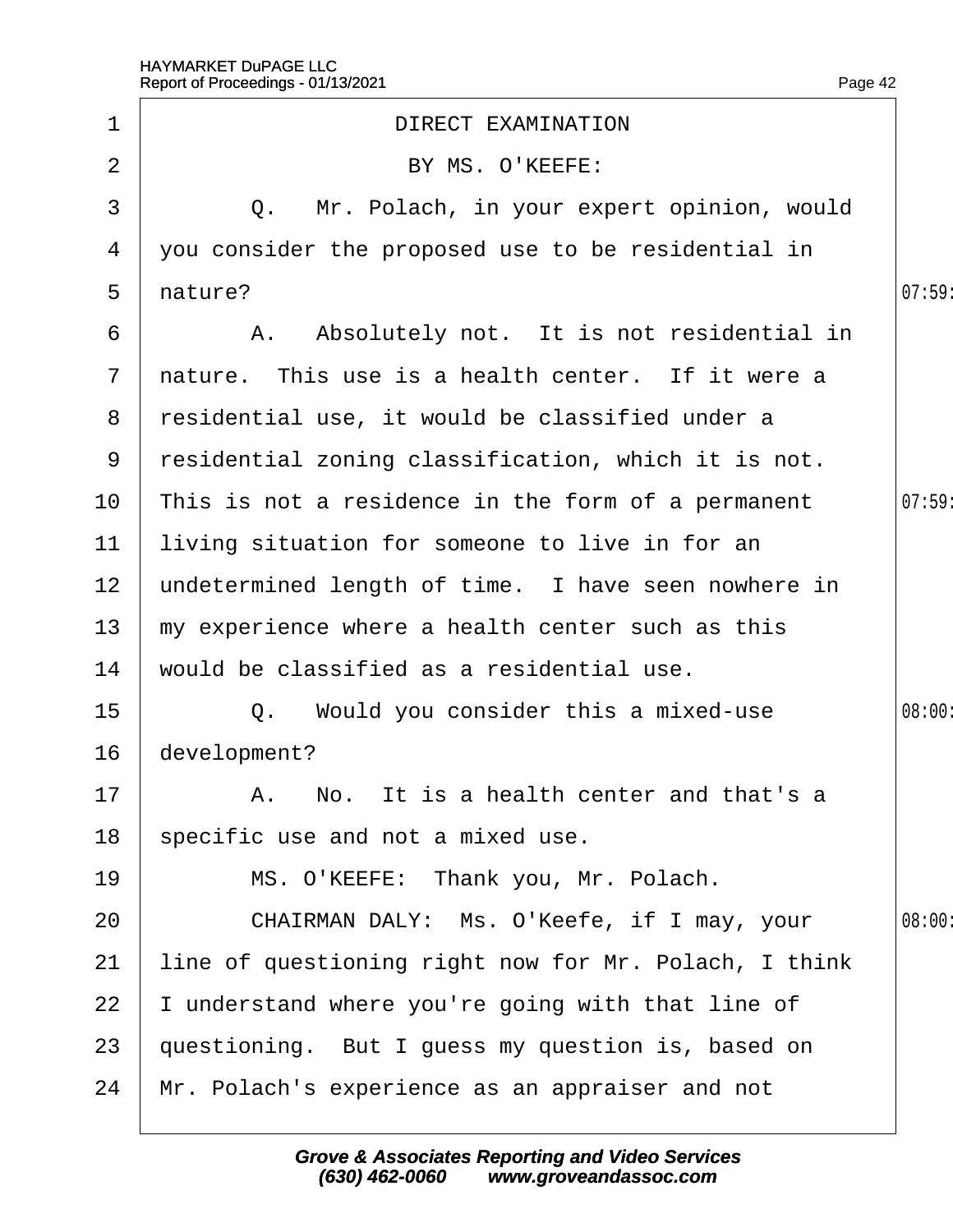| $\mathbf 1$           | necessarily a land planner or someone who interprets  |        |
|-----------------------|-------------------------------------------------------|--------|
| $\mathbf{2}^{\prime}$ | zoning law, is that an appropriate line of            |        |
| 3                     | questioning for us to lend his previously testified   |        |
| 4                     | to experience to this matter based on your two        |        |
| 5                     | questions?                                            | 08:00: |
| 6                     | MS. O'KEEFE: Yeah, I definitely think it is,          |        |
| $\mathcal{I}$         | because he has to consider the nature of uses when he |        |
| 8                     | appraises them, and so he has seen various -- you     |        |
| 9                     | know, over 50 years, he has seen many different kinds |        |
| 10                    | of uses, and he has to identify them and identify the | 08:01  |
| 11                    | impact of them. And that's why I think it's a very    |        |
| 12                    | appropriate question for Mr. Polach.                  |        |
| 13                    | CHAIRMAN DALY: Okay. Thank you.                       |        |
| 14                    | I would like to turn the questioning                  |        |
| 15                    | over now to the attorneys for the interested parties. | 08:01  |
| 16                    | And if we may start with Mr. DiNolfo to keep with     |        |
|                       | 17 tradition?                                         |        |
| 18                    | MR. DI NOLFO: Actually, Mr. Ellenbecker wants         |        |
| 19                    | to go first, so I'll defer to him. And I'll follow    |        |
| 20                    | up after him, if that's okay.                         | 08:01  |
| 21                    | <b>CHAIRMAN DALY: That is perfectly fine with</b>     |        |
| 22                    | me. Please proceed.                                   |        |
| 23                    | MR. ELLENBECKER: Mr. Chairman, I won the              |        |
| 24                    | arm-wrestling contest so --                           |        |
|                       |                                                       |        |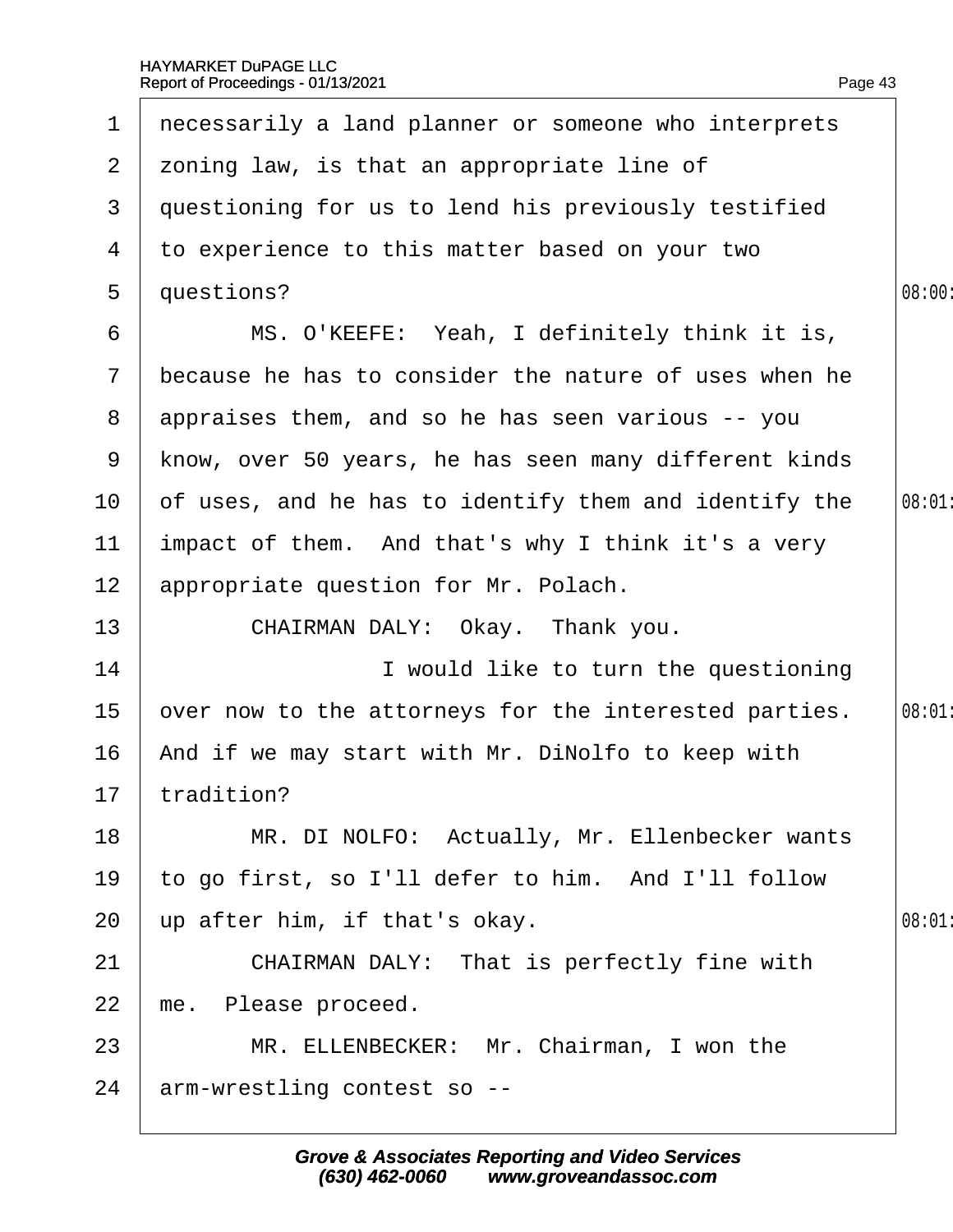| $\mathbf 1$    | MR. DI NOLFO: I let him win.                         |        |
|----------------|------------------------------------------------------|--------|
| 2              | <b>CHAIRMAN DALY: Well done.</b>                     |        |
| 3              | <b>CROSS-EXAMINATION</b>                             |        |
| 4              | BY MR. ELLENBECKER:                                  |        |
| 5              | Good evening, Mr. Polach.<br>Q.                      | 08:01  |
| 6              | A. Good evening.                                     |        |
| $\overline{7}$ | Q. I've seen your name pop up over the               |        |
| 8              | years. It's nice to finally meet you. Before I get   |        |
| 9              | too far down the road and into the weeds of my       |        |
| 10             | examination, I just want to address a few issues     | 08:01  |
| 11             | directly that you brought up in your initial exam.   |        |
| 12             | You indicated earlier that it's                      |        |
| 13             | your -- I guess it's your position that the Holiday  |        |
| 14             | Inn, prior to Haymarket's interest in the property,  |        |
| 15             | was not a viable business. Do you recall saying      | 08:02: |
| 16             | that?                                                |        |
|                | 17   A. I believe I had indicated that there were    |        |
| 18             | indications that it was not a viable business, yes.  |        |
| 19             | Q. Yeah. Where did you get your information          |        |
| 20             | on which you can base your professional              | 08:02: |
| 21             | determination? You know, what data or information    |        |
| 22             | did you look at to develop that opinion on your own? |        |
| 23             | A. What I considered was the fact that the           |        |
| 24             | property owners were willing to sell the property,   |        |
|                |                                                      |        |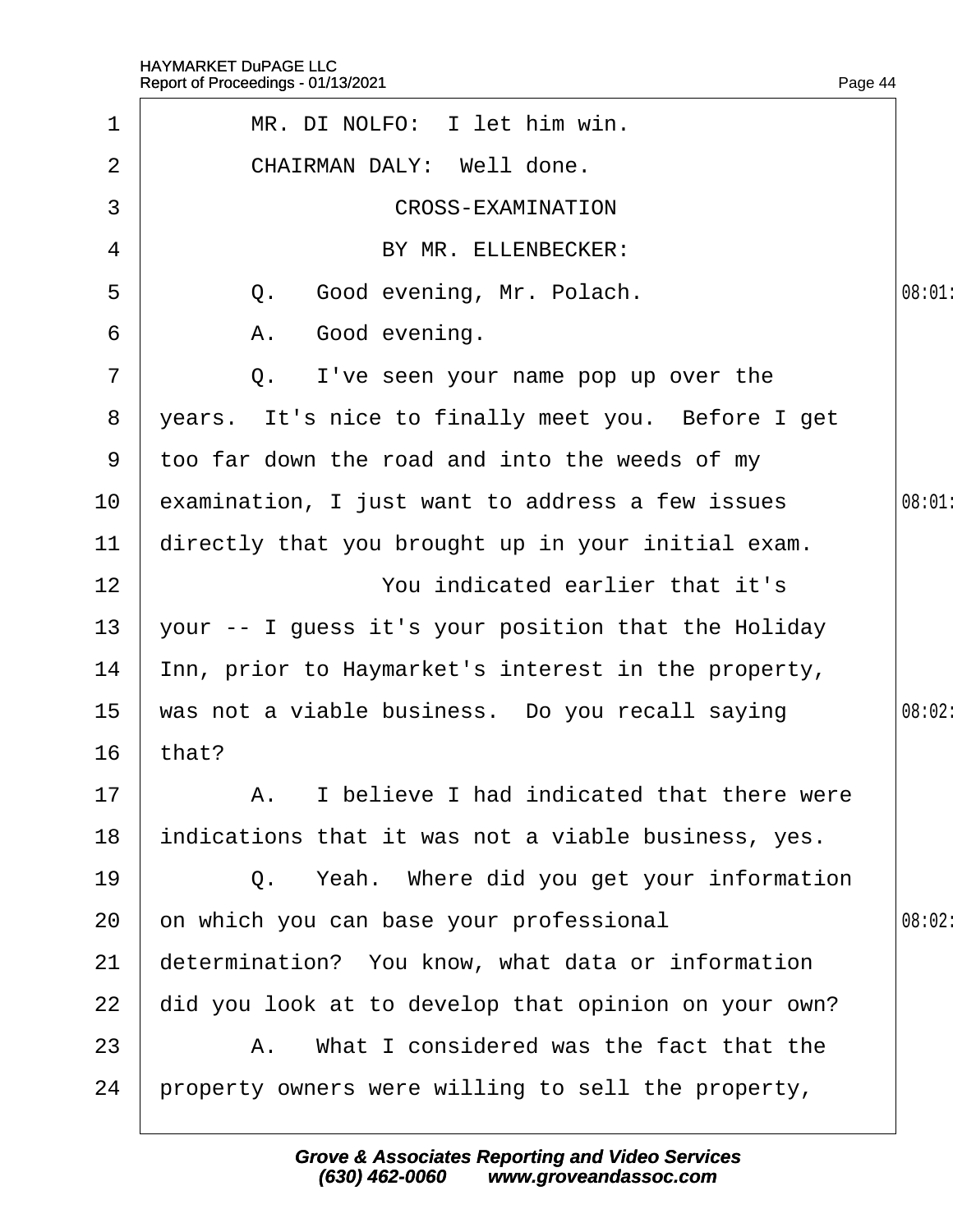| 1               | for one thing. If it was a very profitable business,  |        |
|-----------------|-------------------------------------------------------|--------|
| $\overline{2}$  | it would have been unlikely that they would have been |        |
| 3               | interested in the sale of the property.               |        |
| 4               | Secondly, it was indicated by the                     |        |
| 5               | property owner, I believe, that the income from the   | 08:02: |
| 6               | property had been reducing. I think there were        |        |
| $\mathcal{I}$   | factual statements with regard to the income that     |        |
| 8               | indicated that the property was producing less income |        |
| 9               | over the past few years.                              |        |
| 10              | Q. Okay. Did you personally talk to the               | 08:03  |
| 11              | former owners of the Holiday Inn?                     |        |
| 12 <sub>2</sub> | A. No, I did not.                                     |        |
| 13              | Q. So when you are making statements about            |        |
| 14              | what the owners said and maybe what the business      |        |
| 15              | humbers showed, did somebody tell you what those      | 08:03  |
| 16              | humbers showed? Was it a lawyer? Was it someone at    |        |
|                 | 17 Haymarket? Where did you acquire this information  |        |
| 18              | about what the owners said?                           |        |
| 19              | A. Well, I didn't say that the owners said.           |        |
| 20              | had not spoken to the owner. And what information     | 08:03  |
| 21              | had gotten was from various documents that I had      |        |
| 22              | been provided probably through the attorneys for      |        |
| 23              | Haymarket. But in addition to considering that, I     |        |
| 24              | also considered the current situation. The current    |        |
|                 |                                                       |        |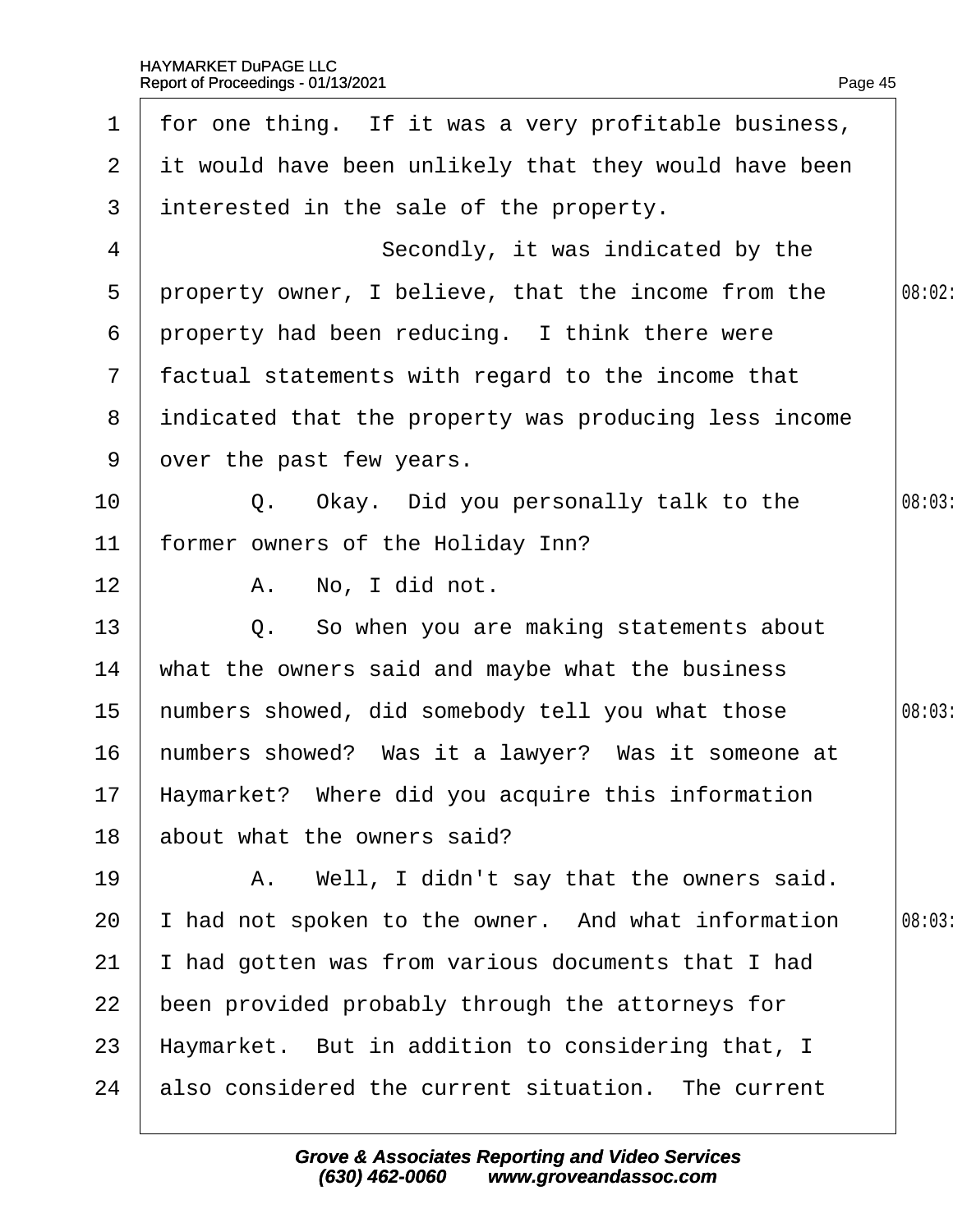| 1              | COVID situation would make this even less of a viable |        |
|----------------|-------------------------------------------------------|--------|
| $\overline{2}$ | use for that property.                                |        |
| 3              | Q. You would agree, though, that if the               |        |
| 4              | property remained a private commercial property, that |        |
| 5              | regardless of what business was on that, so long as   | 08:04: |
| 6              | it wasn't a not-for-profit, that there would still be |        |
| $\overline{7}$ | property taxes owed on that property; correct?        |        |
| 8              | A. There would probably be taxes unless, as           |        |
| 9              | you say, it was a non-profit owner that had applied   |        |
| 10             | for and received a tax exemption.                     | 08:04  |
| 11             | Q. Exactly. You indicated earlier also, in            |        |
| 12             | talking about the Stephen Gould business on the       |        |
| 13             | adjacent property, you used the terms -- you          |        |
| 14             | determined that there was a sufficient buffer between |        |
| 15             | 860 West Irving Park Road and the Gould property.     | 08:04: |
| 16             | My question to you is why do you                      |        |
|                | 17 think the buffer was needed between 860 -- or the  |        |
| 18             | proposed use at 860 West Irving Park and the Gould    |        |
| 19             | property?                                             |        |
| 20             | A. That's another factor that we look at.             | 08:05  |
| 21             | Whenever we look at the impact of a use on an         |        |
| 22             | adjoining property, you look at the distance.         |        |
| 23             | Impacts are very related to distance. In other        |        |
| 24             | words, in the studies that we've seen, the closer a   |        |
|                |                                                       |        |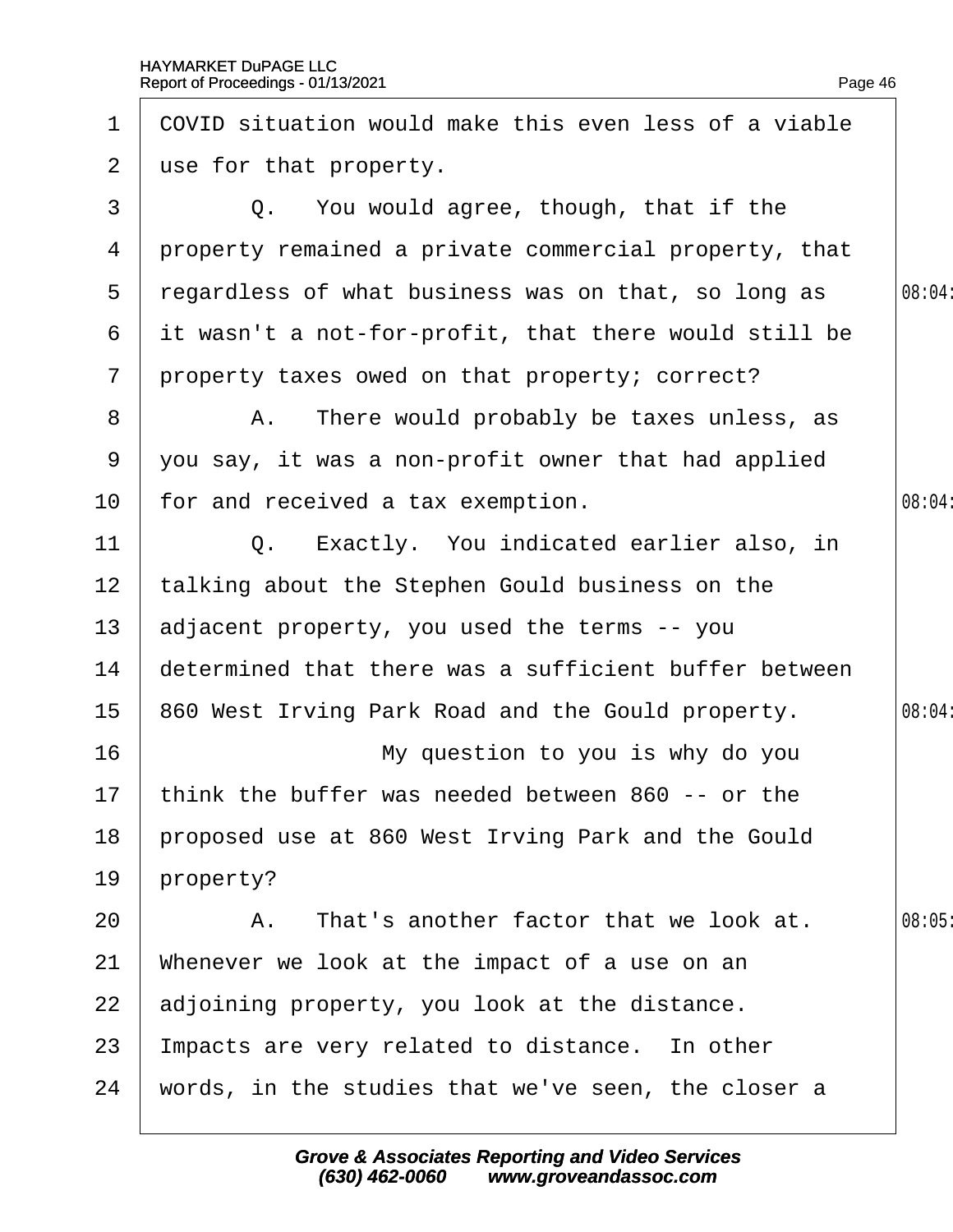| 1               | proposed use is to another use, the more potential   |       |
|-----------------|------------------------------------------------------|-------|
| $\mathbf{2}$    | there is for an impact. And the further away they    |       |
| 3               | are, the greater the separation, the more barriers   |       |
| 4               | that there exists between the two properties, the    |       |
| 5               | less of an impact.                                   | 08:05 |
| 6               | Q. Okay.                                             |       |
| 7               | A. And you find that impacts drop off                |       |
| 8               | significantly with distance.                         |       |
| 9               | Q. All right. How much distance would you            |       |
| 10              | say would be required? You've mentioned a buffer     | 08:05 |
| 11              | provided by a parking lot on the north. How much --  |       |
| 12 <sub>2</sub> | you know, is there that extensive a buffer on the    |       |
| 13              | south side of this property? I think you said        |       |
| 14              | 100-plus feet. There's not a 100-plus feet on the    |       |
| 15 <sub>1</sub> | south side, is there?                                | 08:06 |
| 16              | A. As I recall, there's more than a hundred          |       |
|                 | 17 feet. I mean, as far as the property line, the    |       |
| 18              | property lines, of course, adjoin each other and     |       |
| 19              | there are required setbacks that have to be complied |       |
| 20              | with. But the existing building is what I was        | 08:06 |
| 21              | referring to, and the building is set back           |       |
| 22              | substantially. There's a large open-space area       |       |
| 23              | between the buildings, enough so that there wouldn't |       |
| 24              | be any potential impact as a result.                 |       |
|                 |                                                      |       |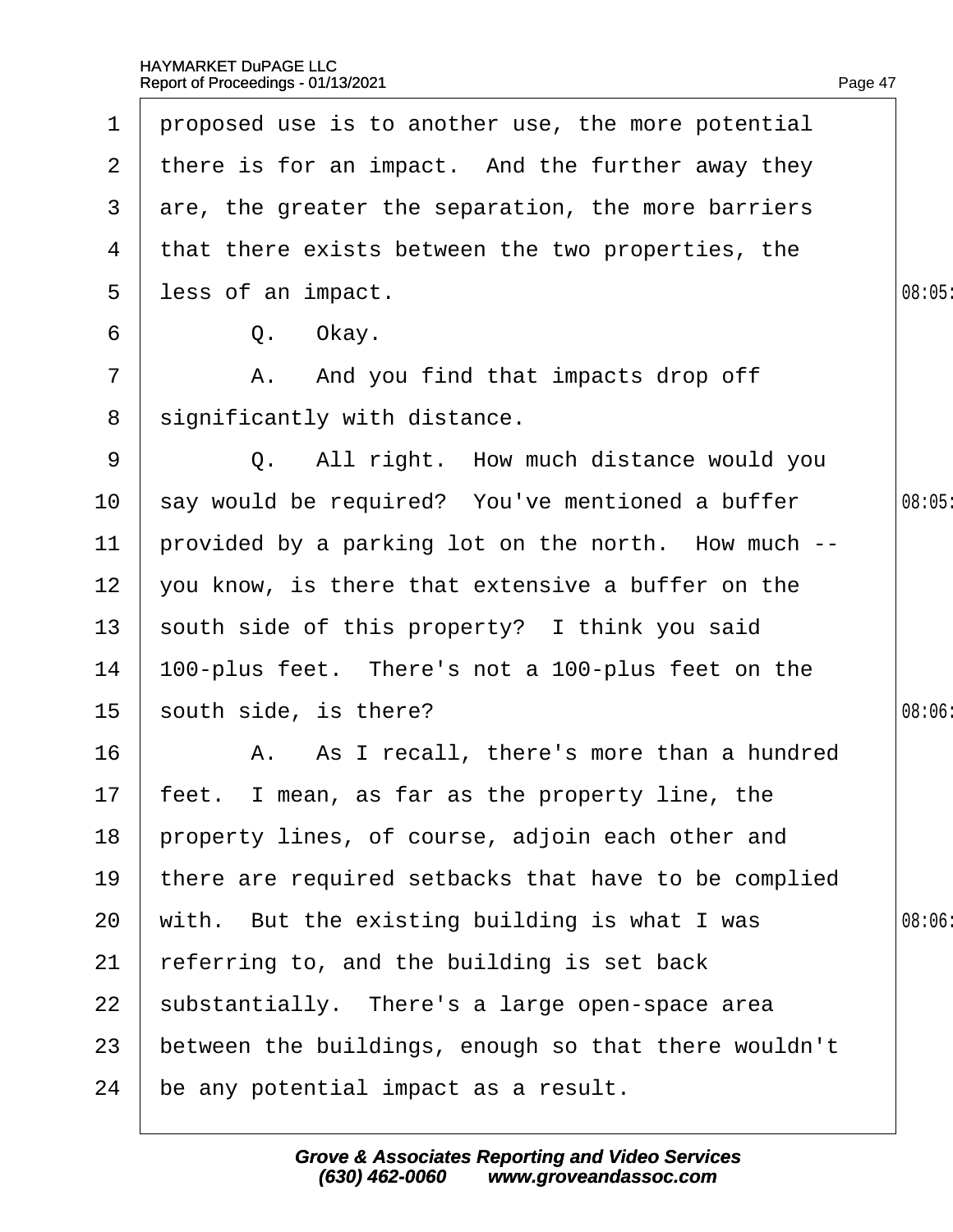| 1               | Q. Okay. You indicated -- and Ms. O'Keefe             |        |
|-----------------|-------------------------------------------------------|--------|
|                 | 2 was asking you questions about health center versus |        |
| 3               | planned development or residential development. And   |        |
| 4               | you understand that the proposed development is going |        |
| 5               | to have 144 recovery home patients; is that right?    | 08:06  |
| 6               | A. Yes.                                               |        |
| $\overline{7}$  | Q. And how many of those recovery home                |        |
| 8               | patients are actually going to receive treatment on a |        |
| 9               | daily basis?                                          |        |
| 10              | A. That I don't recall offhand. You could             | 08:07: |
| 11              | probably ask Dr. Lustig for more specifics on that.   |        |
| 12              | Q. Right. And if a recovery home patient is           |        |
| 13 <sub>2</sub> | just living in the recovery home and not receiving    |        |
| 14              | treatment, you would agree that that person is just   |        |
| 15 <sub>1</sub> | living at that facility; correct?                     | 08:07: |
| 16              | A. They're staying in that facility. It's             |        |
|                 | 17 hot a residential use. It's not like living in an  |        |
| 18              | apartment. This is a use similar to a hospital or a   |        |
| 19              | clinic where someone is going for treatment for a     |        |
| 20              | period of time under a medical -- under medical       | 08:07  |
| 21              | supervision. So it's different than being a           |        |
| 22              | residence, an apartment, for example.                 |        |
| 23              | Q. Okay. You know, you laid out all your              |        |
| 24              | expertise at the beginning, and noticeably absent was |        |
|                 |                                                       |        |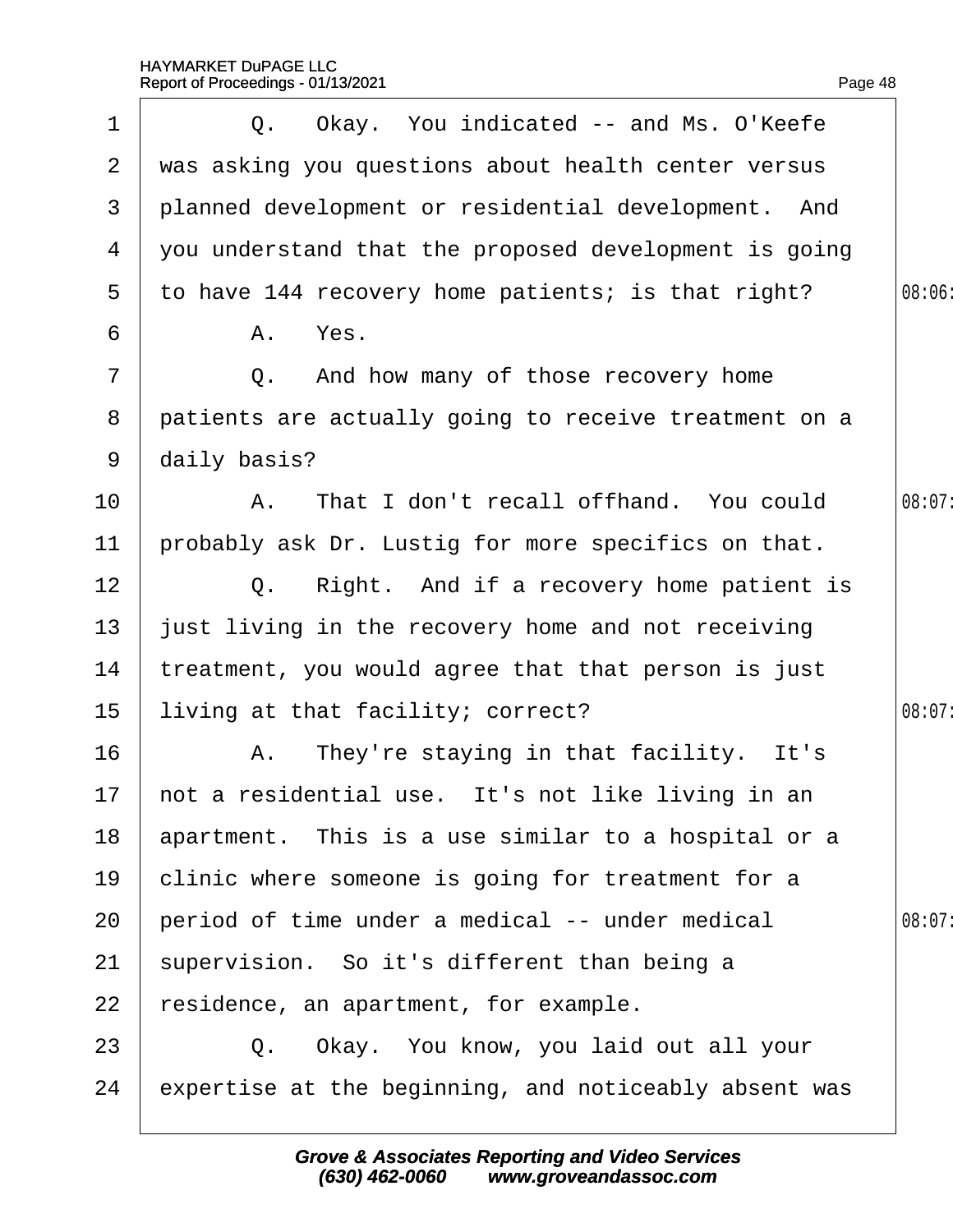| $\mathbf 1$     | any expertise in the operation, management, and       |        |
|-----------------|-------------------------------------------------------|--------|
| 2 <sup>1</sup>  | treatment at a substance use disorder treatment       |        |
| 3               | facility. You agree you have no expertise in that     |        |
| 4               | area; correct?                                        |        |
| 5               | A. That's correct. My expertise is in                 | 08:08  |
| 6               | appraisal and in providing opinions with regard to    |        |
| $\overline{7}$  | property values, not in the medical field.            |        |
| 8               | Q. Right. And with regard to any of the               |        |
| 9               | activities, the comings and goings of recovery home   |        |
| 10 <sup>°</sup> | patients or outpatients, that's not something you     | 08:08  |
| 11              | have any expertise in; right?                         |        |
| 12 <sub>2</sub> | A. I have no expertise in their treatment or          |        |
| 13              | the -- their -- I'm trying to think of -- I mean, I'm |        |
| 14              | aware of the traffic, but other than that, the        |        |
| 15              | treatment facilities and the level of treatment and   | 08:08: |
| 16              | so on I have no expertise in.                         |        |
| $17 \,$         | Q. Okay. In your PowerPoint presentation,             |        |
| 18              | you had a slide that had "nearest residential" on the |        |
| 19              | top, and then you had a shaded green circle around    |        |
| 20              | it. Do you recall that?                               | 08:08: |
| 21              | A. Yes.                                               |        |
| 22              | Q. And you chose to limit that circle to              |        |
| 23              | cover .25 miles; correct?                             |        |
| 24              | A. Yes.                                               |        |
|                 |                                                       |        |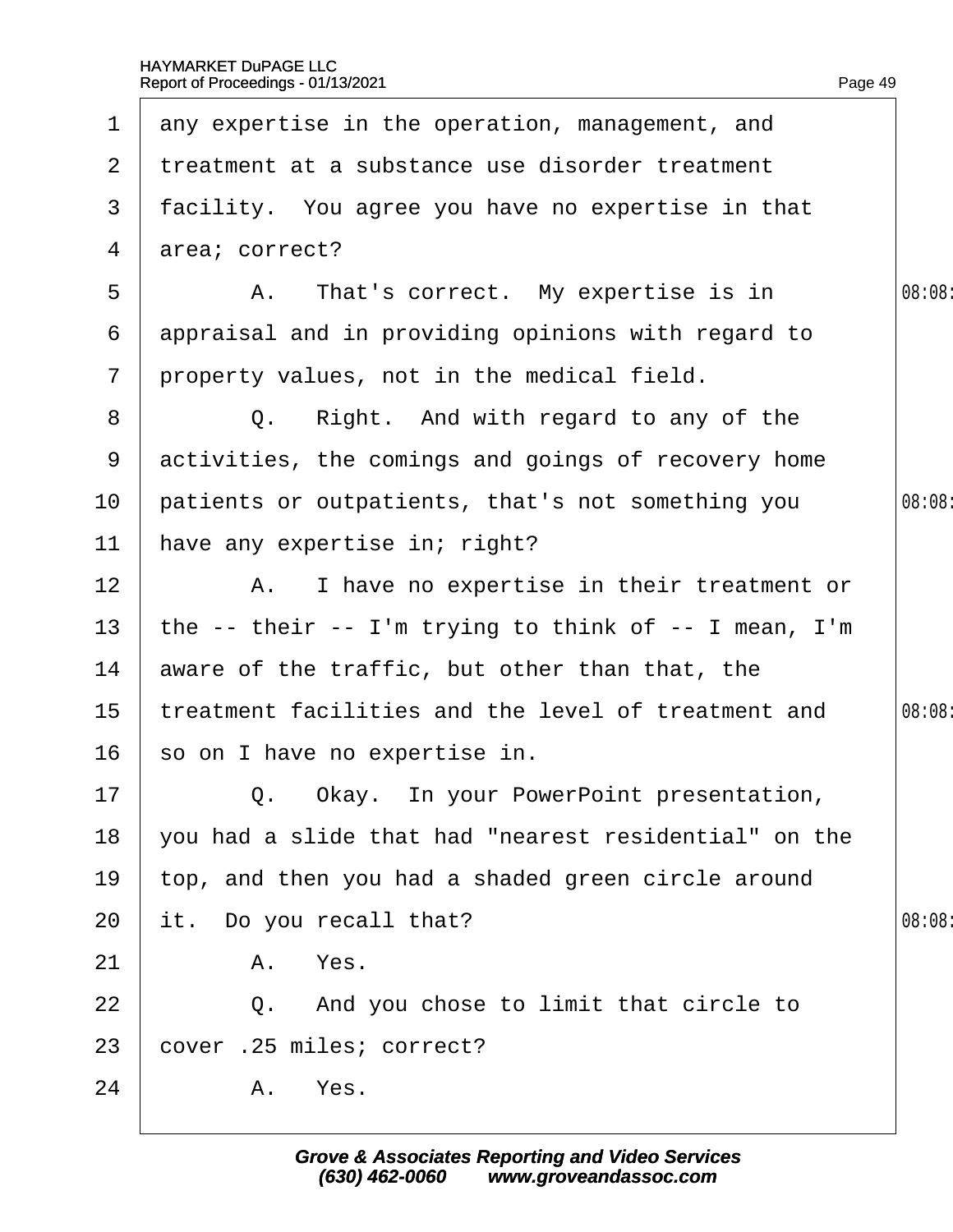| $\mathbf 1$     | Q. All right. And you would agree that if               |        |
|-----------------|---------------------------------------------------------|--------|
| 2               | we go to the northeast corner of that circle, while     |        |
| 3               | your circle may not touch the nearest residential,      |        |
|                 | 4 the nearest residential from the proposed facility is |        |
|                 | 5 about 440 meters; correct? It may not be 400, but it  | 08:09: |
| 6               | might be 440; correct?                                  |        |
| $\overline{7}$  | MS. O'KEEFE: Would you like to us pull up the           |        |
| 8               | page, Mr. Ellenbecker?                                  |        |
| 9               | MR. ELLENBECKER: We can.                                |        |
| 10              | MS. O'KEEFE: For members of the public. They            | 08:09  |
| 11              | might have questions.                                   |        |
| 12 <sub>2</sub> | MR. ELLENBECKER: Okay. That's it right                  |        |
| 13              | there, No. 11. Right there.                             |        |
| 14              | BY MR. ELLENBECKER:                                     |        |
| 15              | Q. Can you see the screen now, Mr. Polach?              | 08:09  |
| 16              | A. Yes, I can.                                          |        |
| 17              | Q. And if we look in the top right corner --            |        |
| 18              | well, there aren't corners on a circle. But in the      |        |
| 19              | quadrant of that circle, we see that the circle just    |        |
| 20              | barely misses the nearest residential on the            | 08:10: |
| 21              | hortheast; right?                                       |        |
| 22              | A. Yes. That was shown to indicate the                  |        |
| 23              | distance to the nearest residential properties.         |        |
| 24              | Q. Right. And you indicated that the                    |        |
|                 |                                                         |        |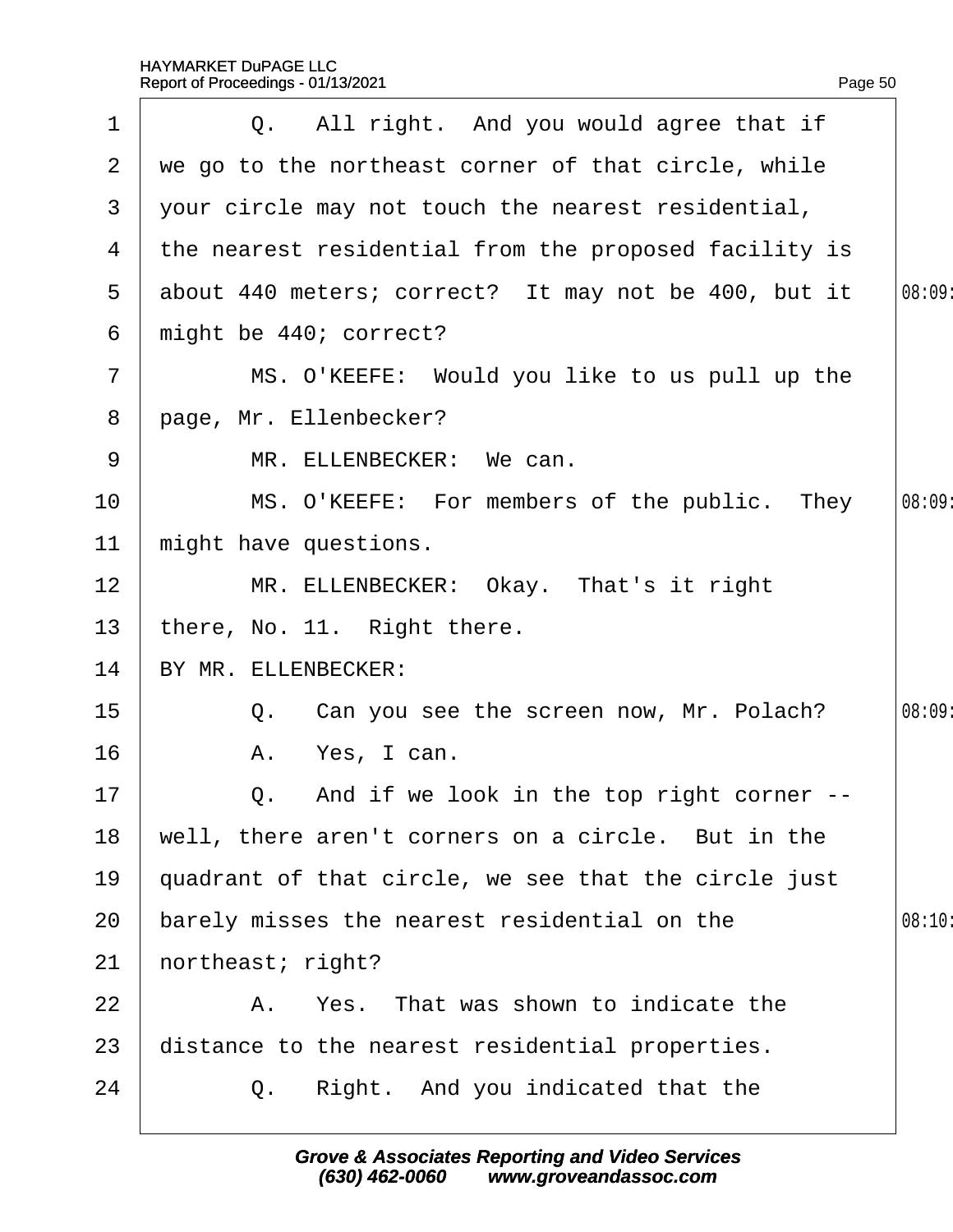| $\mathbf 1$       | nearest residential there wasn't, you know, 400       |        |
|-------------------|-------------------------------------------------------|--------|
| $\mathbf{2}$      | meters away, but when you look at this exhibit, the   |        |
| 3                 | nearest residential is about 420 meters; correct? I   |        |
| 4                 | mean, it's just right outside the circle; correct?    |        |
| 5                 | A. Well, the circle is an approximation.              | 08:10: |
| 6                 | It's drawn from the approximate center of the         |        |
| $7\overline{ }$   | improvements on the subject property. So to be more   |        |
| 8                 | exact than that, I couldn't be. This is just an       |        |
| 9                 | exhibit to show the general distance to those         |        |
| 10                | adjoining properties, not the exact distance.         | 08:10: |
| 11                | Q. Yeah, that's fair. So if we went from              |        |
| $12 \overline{ }$ | the property line of 860, instead of the improvement  |        |
| 13                | on the property, we would be well within a quarter    |        |
| 14                | mile and be smack dab in that residential area to the |        |
| 15                | hortheast; correct?                                   | 08:11  |
| 16                | A. That's true. But the activity that would           |        |
|                   | 17 take place on that property is not going to be     |        |
| 18                | occurring at that property line. The activity is      |        |
| 19                | within the improvements, so that's why the center of  |        |
| 20                | the improvements was used.                            | 08:11  |
| 21                | Q. Well, there's been testimony in this case          |        |
| 22                | already that there will be considerable pedestrian    |        |
| 23                | and bike traffic going to and from the proposed       |        |
| 24                | facility --                                           |        |
|                   |                                                       |        |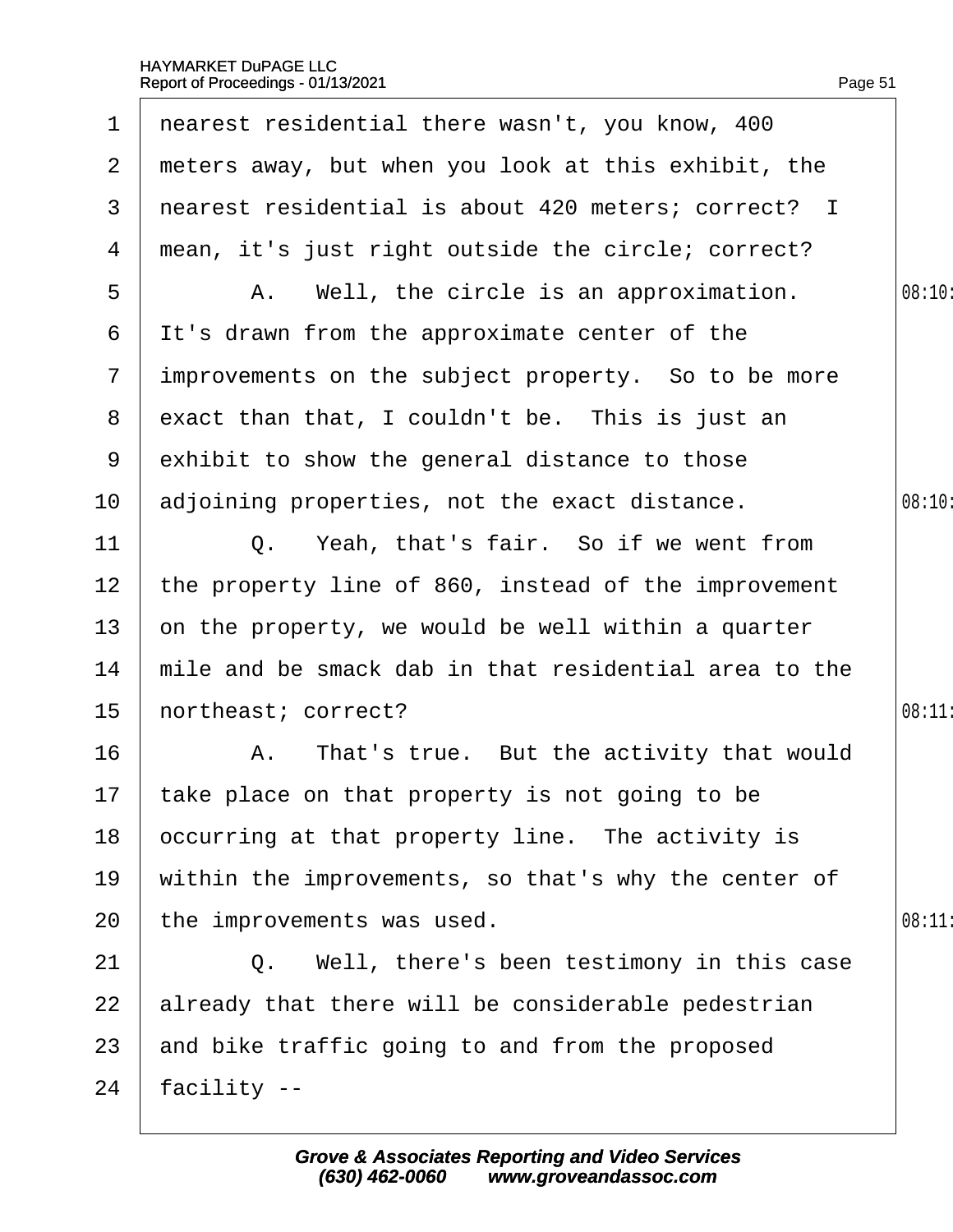| 1               | MS. O'KEEFE: Objection; I don't think there             |        |
|-----------------|---------------------------------------------------------|--------|
|                 | 2 was any testimony provided that there was going to be |        |
| 3               | donsiderable pedestrian and bike traffic. That was      |        |
|                 | 4 something that you alleged, but no one's testified to |        |
|                 | 5 that.                                                 | 08:11: |
| 6               | MR. ELLENBECKER: Ms. O'Keefe, let me get my             |        |
| $7\overline{ }$ | whole question out before you start your objection.     |        |
| 8               | All right?                                              |        |
| 9               | MS. O'KEEFE: Well, it's an objection --                 |        |
| 10              | MR. ELLENBECKER: You objected to the                    |        |
| 11              | relevance of the question.                              |        |
| 12              | MS. O'KEEFE: Well, then why don't you reframe           |        |
| 13              | it to not use the objectionable phrase.                 |        |
| 14              | MR. ELLENBECKER: I'm going to ask my question           |        |
| 15 <sub>1</sub> | the way I'm going to ask it.                            | 08:12: |
| 16              | MS. O'KEEFE: Well, let's hear what Mr. Hervas           |        |
|                 | 17 has to say, because we don't have a foundation laid  |        |
| 18              | MR. HERVAS: Yeah, let's have a complete                 |        |
| 19              | question asked, and then we can deal with any           |        |
| 20              | objection.                                              | 08:12: |
| 21              | BY MR. ELLENBECKER:                                     |        |
| 22              | Q. Mr. Polach, there's been testimony in                |        |
| 23              | this case that there will be foot traffic and bike      |        |
| 24              | traffic in and out of the proposed facility. Did you    |        |
|                 |                                                         |        |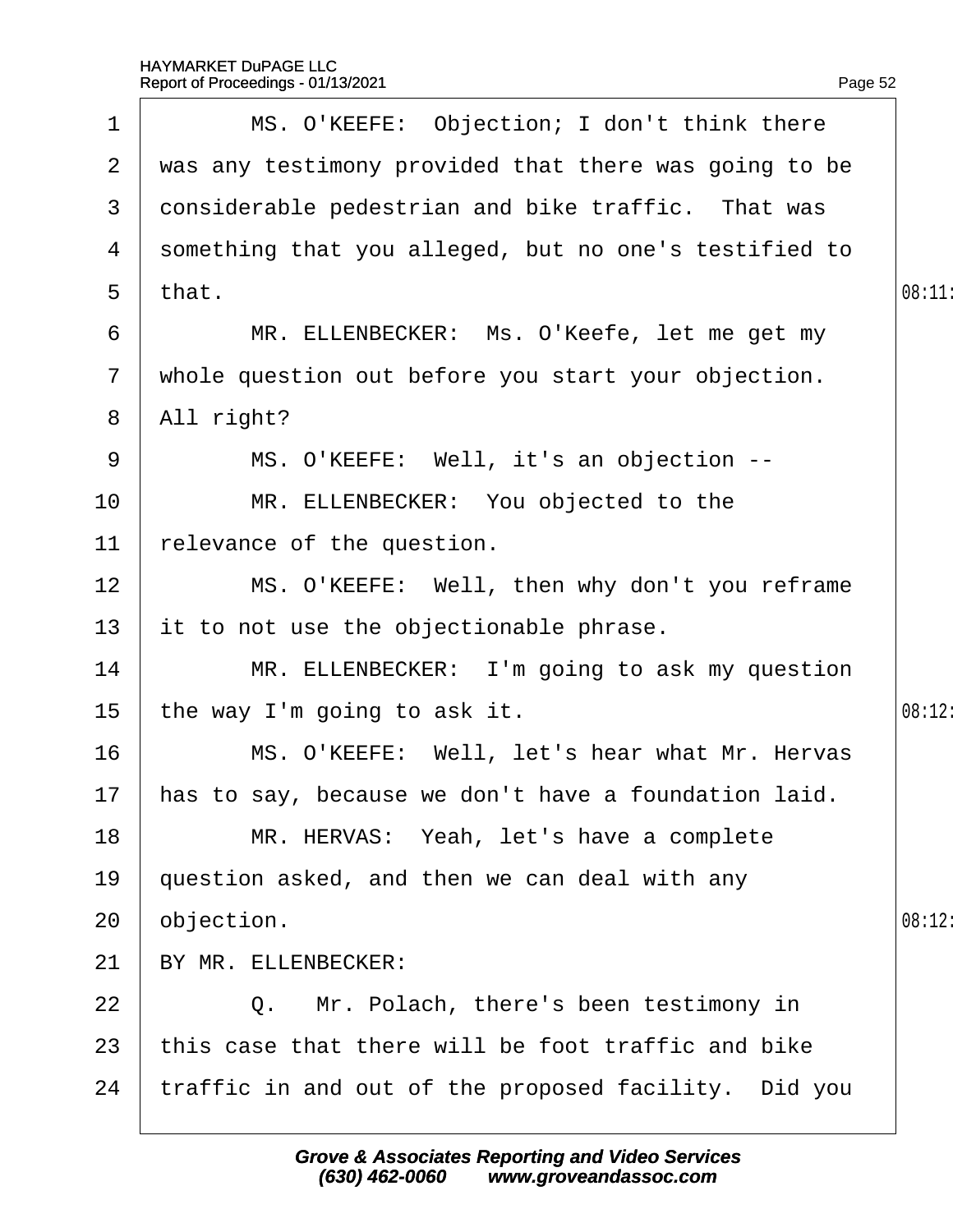1 at any point factor bike and foot traffic by visitors

| $\overline{2}$ | and patients alike into your evaluation?             |       |
|----------------|------------------------------------------------------|-------|
| 3              | A. Yes, I considered that there might be             |       |
| 4              | some foot or bicycle traffic. I would expect that    |       |
| 5              | that would be minimal. This property is a suburban   | 08:12 |
| 6              | Ipcation. Unfortunately, most people in the suburbs  |       |
| $\mathbf{7}$   | use their automobiles more than any other form of    |       |
| 8              | transportation. And I think the transportation       |       |
| 9              | impact was addressed by the traffic engineer and the |       |
| 10             | fact that there may be some foot or bicycle traffic  | 08:13 |
| 11             | would be a very small factor and probably a nominal  |       |
| 12             | factor.                                              |       |
| 13             | Q. Well, I read your report, and I didn't            |       |
| 14             | see the reference to pedestrian or bike anywhere.    |       |
| 15             | Are you telling us now that you did factor in bike   | 08:13 |
| 16             | and foot traffic into your evaluation?               |       |
| 17             | A. Of course I considered it, just like any          |       |
| 18             | other means of transportation. Yes, that's possible, |       |
| 19             | but it was so minor that I didn't feel that it was   |       |
| 20             | hecessary to address it.                             | 08:13 |
| 21             | Q. You indicated at the start that you have          |       |
| 22             | evaluated over 50 different types of properties;     |       |
| 23             | correct?                                             |       |
| 24             | That's correct.<br>Α.                                |       |
|                |                                                      |       |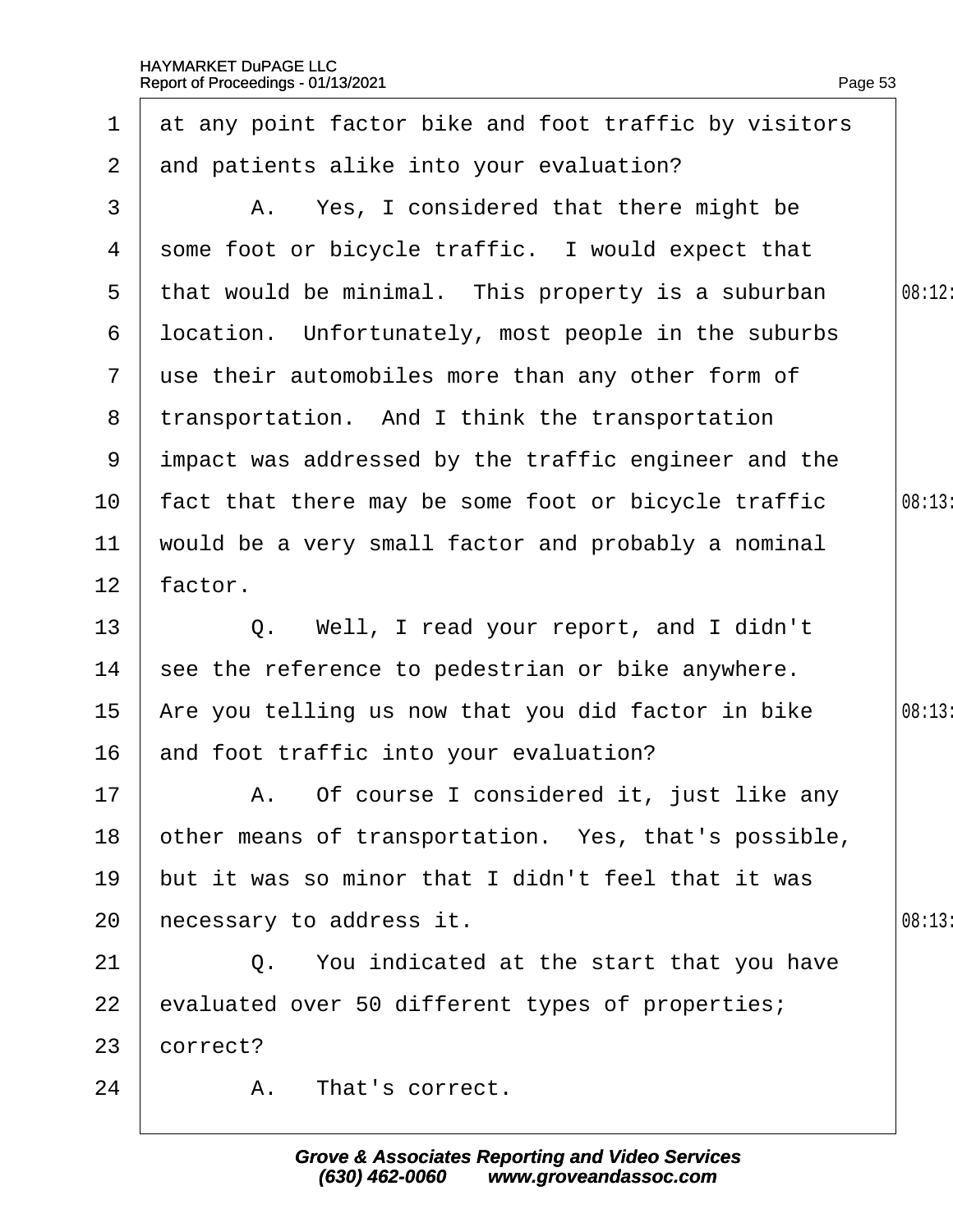1 | Q. Have you ever done a property valuation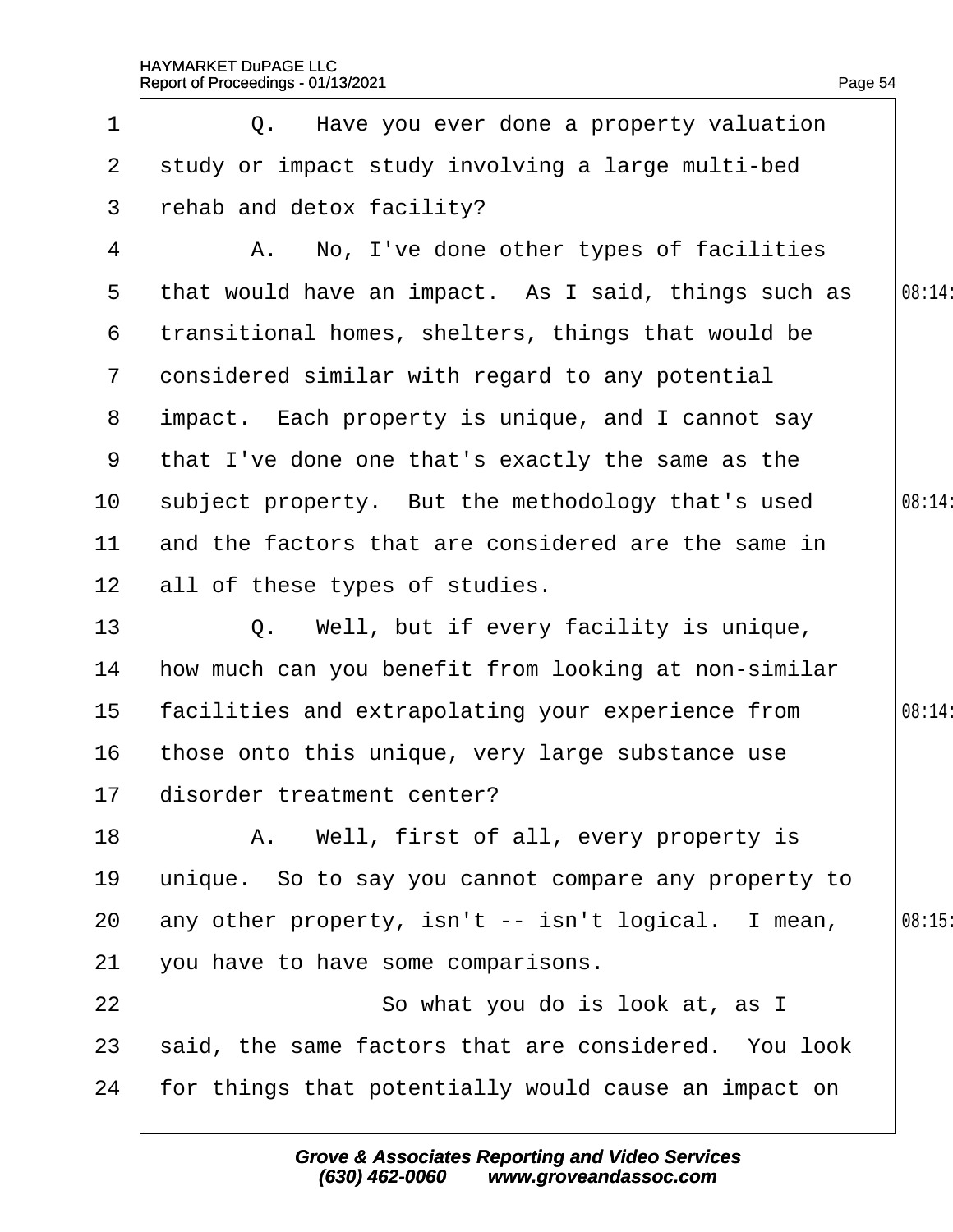| $\mathbf 1$    | the adjoining properties. You look at studies. You       |        |
|----------------|----------------------------------------------------------|--------|
| 2 <sup>1</sup> | study the patterns of sales, the market data that        |        |
| 3              | have occurred. You look at studies that have been        |        |
| 4              | done with regard to these types of properties.           |        |
| 5              | Q. Okay. Does your report -- to your                     | 08:15  |
| 6              | knowledge, does your report contain any analysis,        |        |
| $\overline{7}$ | opinion, or conclusions that a reasonable valuer         |        |
| 8              | would not believe is justified?                          |        |
| 9              | A. I believe that anyone that looked at the              |        |
| 10             | same information, had the same experience that I         | 08:16  |
| 11             | have, would come to the same conclusions that I have.    |        |
| 12             | Q. Okay. And did you -- did you provide any              |        |
| 13             | appraisal or consulting work for Haymarket with          |        |
| 14             | regard to its purchase of 860 West Irving Park Road?     |        |
| 15             | A. No.                                                   | 08:16  |
| 16             | Did you consult or provide any services<br>Q.            |        |
|                | 17 for Haymarket when it attempted to get approval for a |        |
| 18             | much smaller facility in Wheaton?                        |        |
| 19             | A. No.                                                   |        |
| 20             | Did you know that Haymarket tried to get<br>Q.           | 08:16: |
| 21             | approval for a facility in Wheaton?                      |        |
| 22             | MS. O'KEEFE: Objection; relevance.                       |        |
| 23             | MR. HERVAS: Mr. Ellenbecker, any response?               |        |
| 24             | MR. ELLENBECKER: Yeah, the response is I                 |        |
|                |                                                          |        |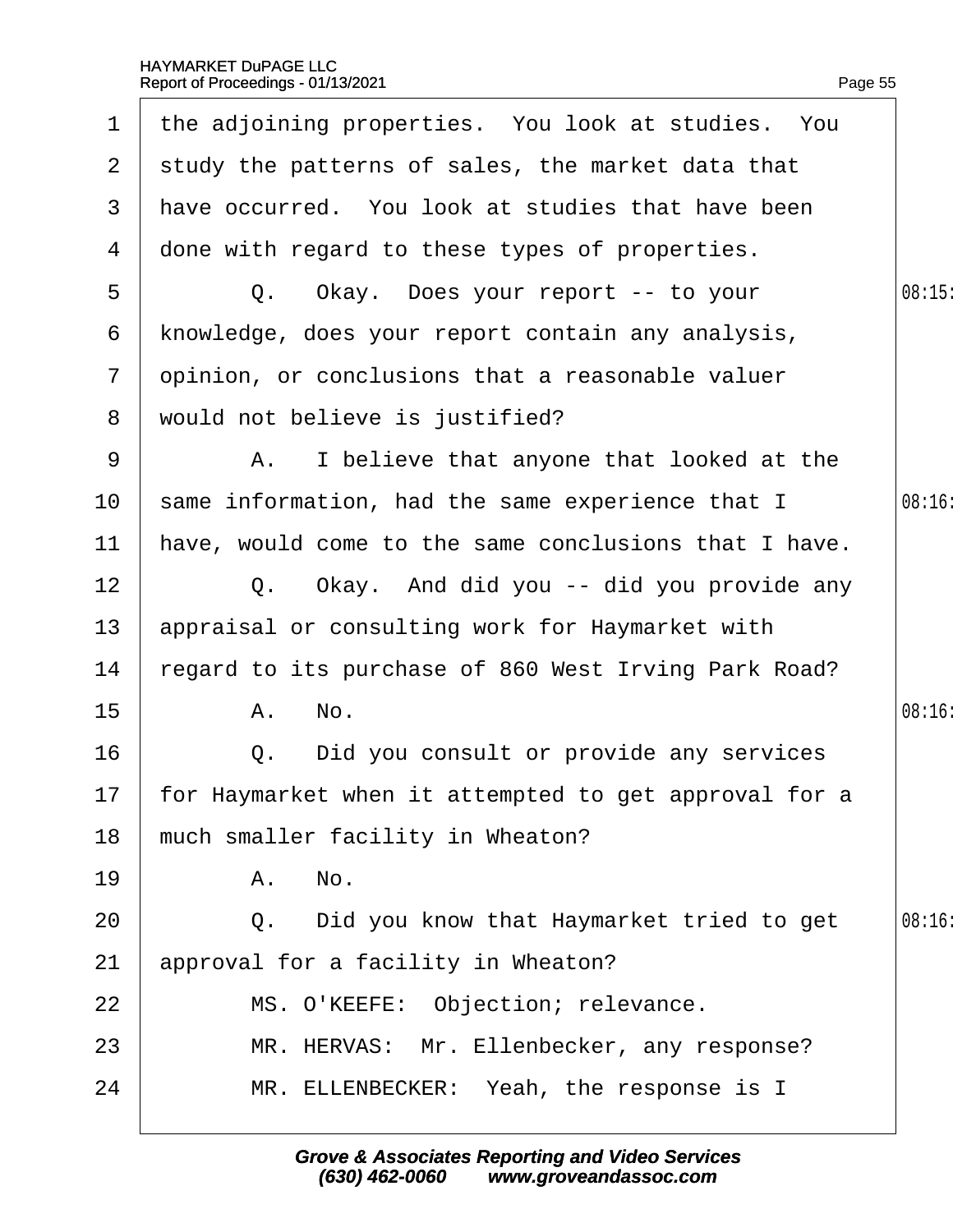| $\mathbf 1$     | believe he's a resident of Wheaton, he's been on      |        |
|-----------------|-------------------------------------------------------|--------|
| $\mathbf{2}$    | dommissions and plan commissions in Wheaton, and I'm  |        |
| 3               | wondering, based on that and based on his position    |        |
| 4               | Here that it would have no impact, I wonder if he     |        |
| 5               | knew what the claimed impact was going to be of a     | 08:17: |
| 6               | much smaller facility by the same organization in his |        |
| $7\overline{ }$ | town.                                                 |        |
| 8               | MS. O'KEEFE: Objection; this is a totally             |        |
| 9               | different case in a different locality. He was not    |        |
| 10              | retained in any way to evaluate the Wheaton project,  | 08:17: |
| 11              | so this is irrelevant.                                |        |
| 12              | MR. HERVAS: To the extent that the witness --         |        |
| 13              | It impacts his opinions in this case, it is -- it is  |        |
| 14              | felevant. And so I'm going to allow it.               |        |
| 15              | But, Mr. Ellenbecker, there's only                    | 08:17: |
| 16              | so far you can go with that. But you've only          |        |
|                 | 17 introduced the subject matter at this point, and   |        |
| 18              | let's hear what the witness has to say. Let's just    |        |
| 19              | say, as you've heard before, it's going to be a short |        |
| 20              | leash.                                                | 08:17: |
| 21              | MS. O'KEEFE: Could you repeat the question,           |        |
| 22              | Mr. Ellenbecker?                                      |        |
| 23              | MR. ELLENBECKER: Sure.                                |        |
| 24              | BY MR. ELLENBECKER:                                   |        |
|                 |                                                       |        |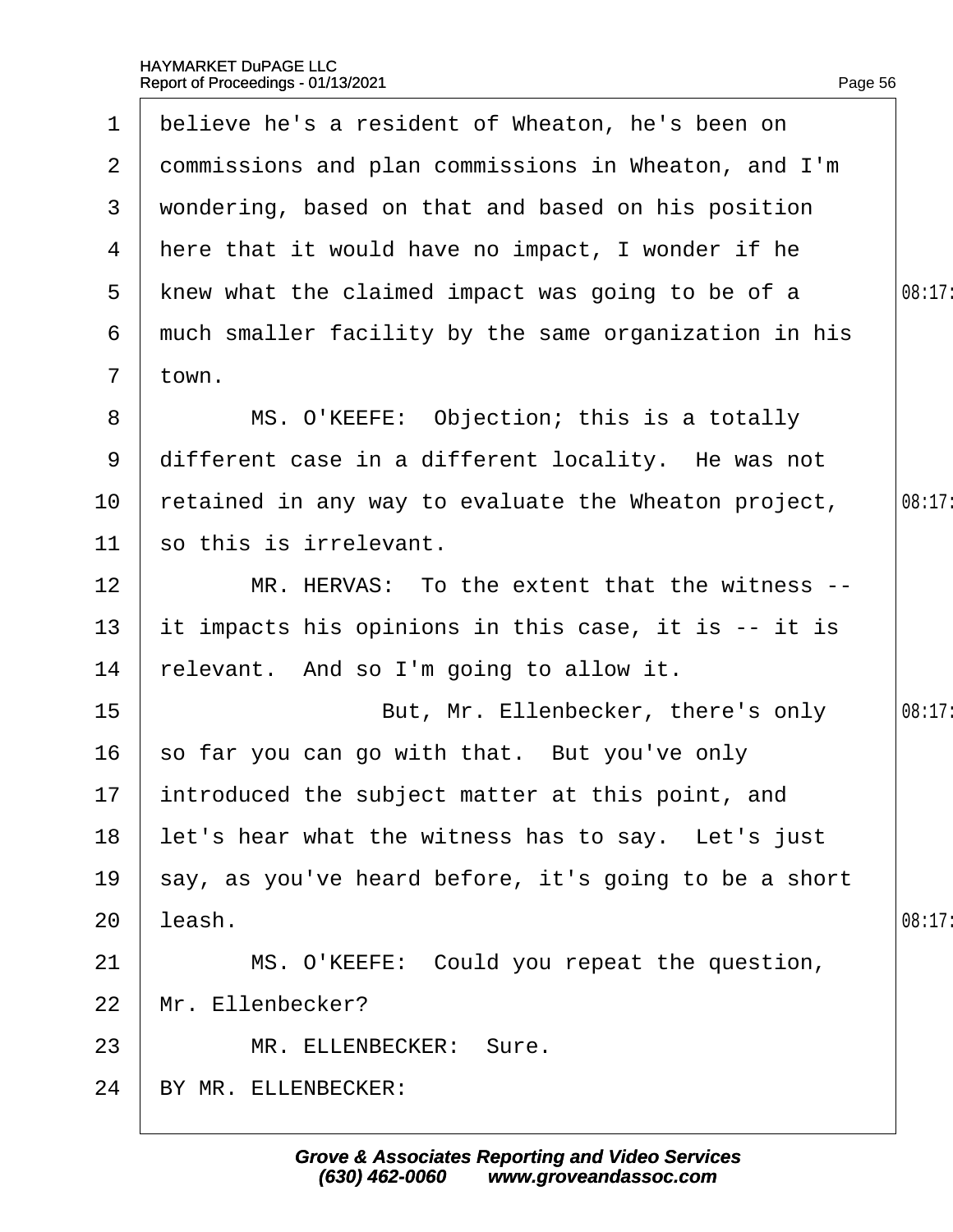$1 \mid Q$ . Did you know -- as someone who has been

2 part of committees and organizations in the town of

| 3              | Wheaton, did you know that Haymarket tried to seek    |       |  |  |  |
|----------------|-------------------------------------------------------|-------|--|--|--|
| 4              | approval for a much smaller facility in Wheaton?      |       |  |  |  |
| 5              | A. Yes, I was aware of it. My office is               | 08:18 |  |  |  |
| 6              | Ipcated probably within a quarter mile of that        |       |  |  |  |
| $\overline{7}$ | proposed use.                                         |       |  |  |  |
| 8              | Q. And in the course of your work, you                |       |  |  |  |
| 9              | testify for applicants, like you are here, and        |       |  |  |  |
| 10             | objectors; correct?                                   | 08:18 |  |  |  |
| 11             | A. Yes.                                               |       |  |  |  |
| 12             | Q. And when you're testifying for                     |       |  |  |  |
| 13             | applicants, you know it's in their best interest for  |       |  |  |  |
| 14             | you to either present information that is going to    |       |  |  |  |
| 15             | have a positive or a neutral impact on the community  | 08:18 |  |  |  |
| 16             | in which the proposed facility is going to go;        |       |  |  |  |
| 17             | correct?                                              |       |  |  |  |
| 18             | A. No, no, when I testify, I testify to my            |       |  |  |  |
|                | 19 work, my opinion, regardless of who the client is. |       |  |  |  |
| 20             | Right. But that's not the question I<br>Q.            | 08:18 |  |  |  |
| 21             | asked. If you're representing an applicant,           |       |  |  |  |
| 22             | regardless of your process and where you come out,    |       |  |  |  |
| 23             | you know that from a zoning perspective, that         |       |  |  |  |
| 24             | applicant needs to show that the proposed facility    |       |  |  |  |
|                |                                                       |       |  |  |  |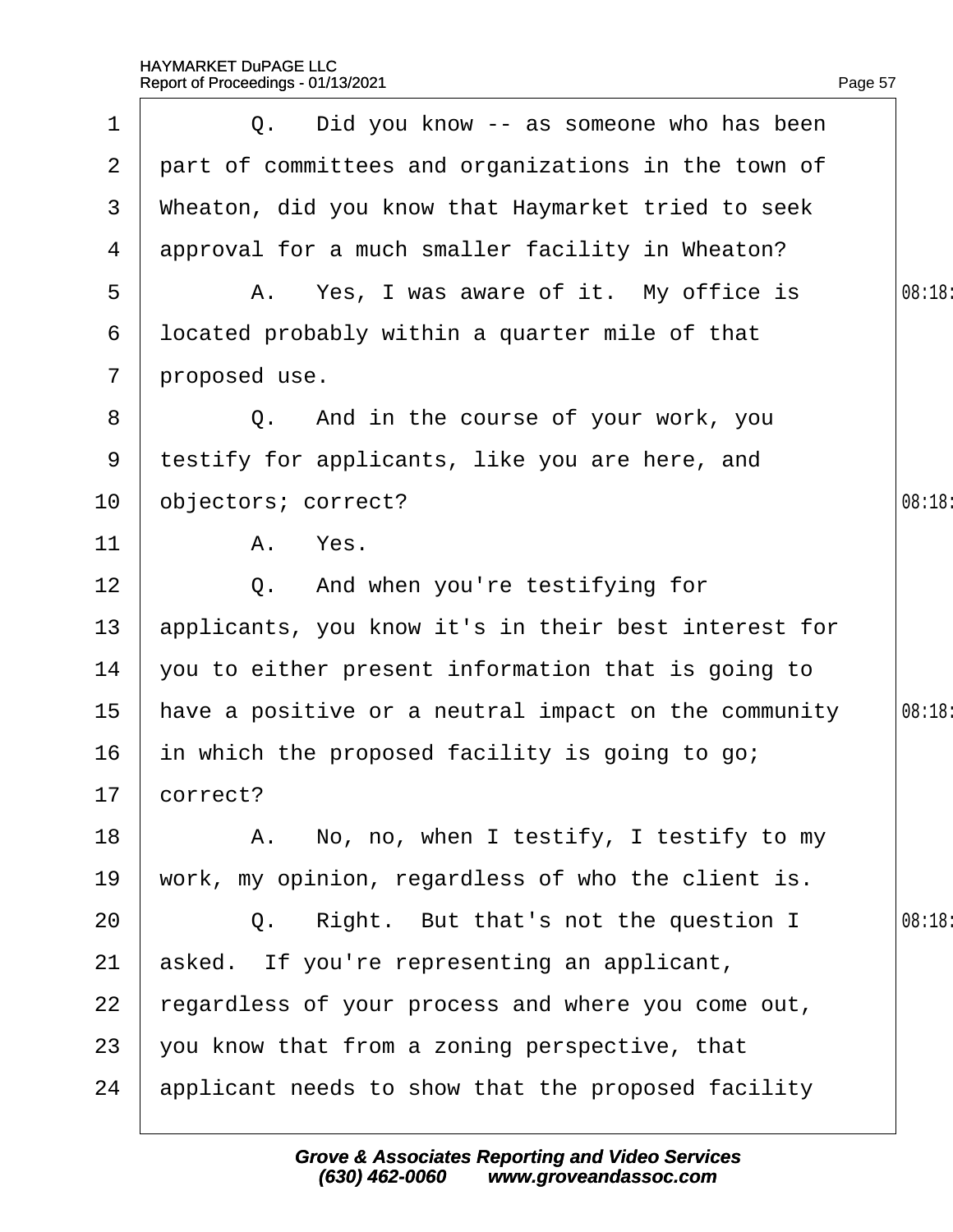| $\mathbf 1$     | will have no financial or value impact or will have a |       |
|-----------------|-------------------------------------------------------|-------|
| $\overline{2}$  | positive impact to have the best opportunity to get   |       |
| 3               | their application granted; correct?                   |       |
| 4               | A. Well, I believe many of the ordinances             |       |
| $5^{\circ}$     | say no significant impact. But as a general           | 08:19 |
| 6               | statement, yes, if it's beneficial to their           |       |
| $\overline{7}$  | application, then they would present my work.         |       |
| 8               | Q. Right. And on the flip side, when                  |       |
| 9               | representing objectors, you know that from an         |       |
| 10              | objectors standpoint, it's in their best interest     | 08:19 |
| 11              | that a demonstrated negative value impact could be    |       |
| 12 <sub>2</sub> | shown; correct?                                       |       |
| 13              | A. Again, I believe that they would hope              |       |
| 14              | that that would be the case.                          |       |
| 15              | Q. Right. I mean, I saw one you had done              | 08:19 |
| 16              | in, I think, 2012. You represented or were hired by   |       |
|                 | 17 bbjectors in McLean County, and you said that the  |       |
| 18              | presence of a gravel pit in that county was going to  |       |
| 19              | decrease adjacent properties by up to 25 percent;     |       |
| 20              | correct?                                              | 08:20 |
| 21              | A. I don't recall the exact amounts, but I            |       |
| 22              | did provide an impact study in that instance.         |       |
| 23              | Q. Okay. Now, you agree that your                     |       |
| 24              | assessments and appraisals are only as good as the    |       |
|                 |                                                       |       |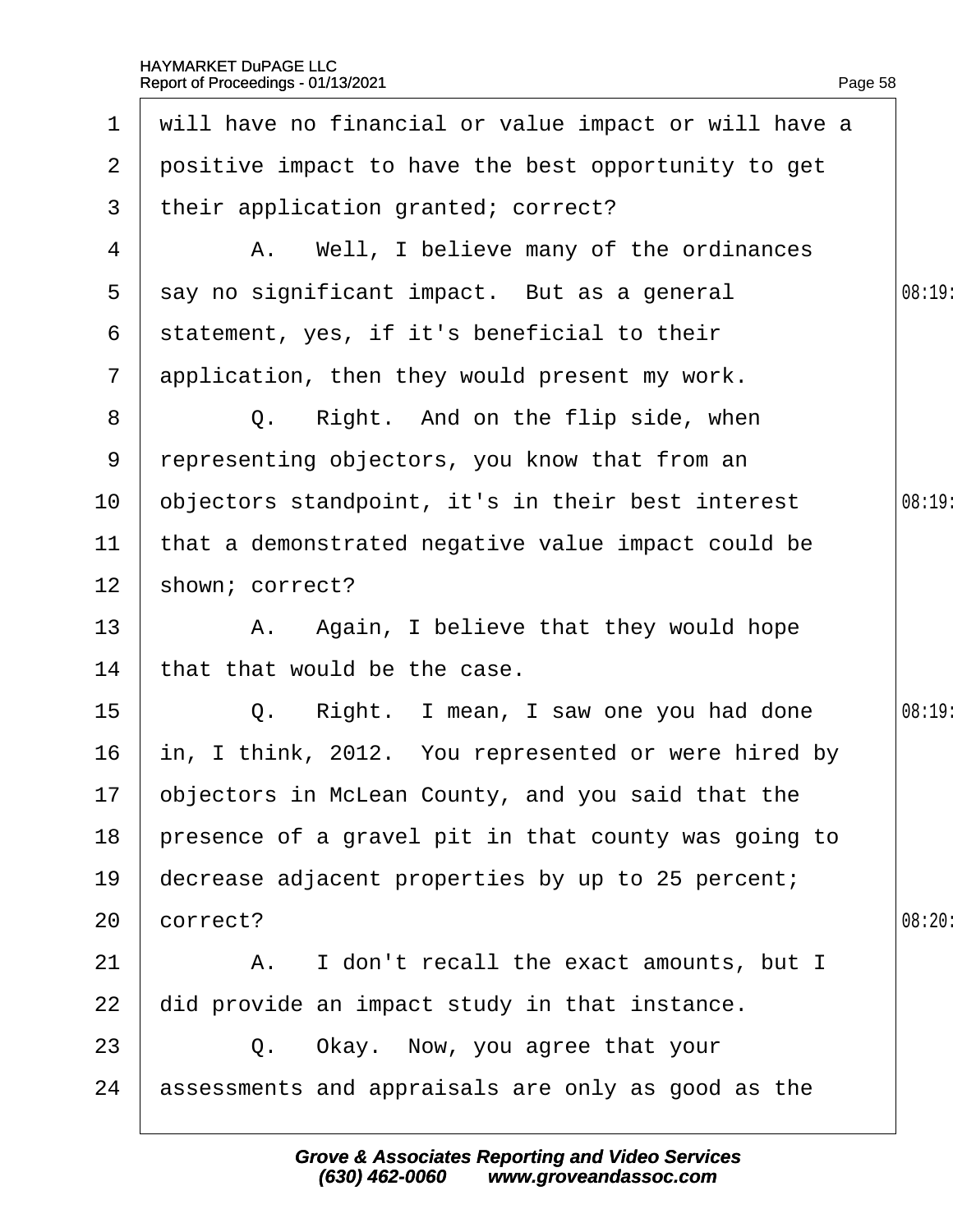| $\mathbf 1$     | domps or the comparison facilities you select;       |        |
|-----------------|------------------------------------------------------|--------|
| 2 <sup>1</sup>  | dorrect?                                             |        |
| 3               | A. As far as providing opinions of value,            |        |
| 4               | yes.                                                 |        |
| 5               | Q. Yes. And you thought comps or                     | 08:20: |
| 6               | domparisons were important enough to include in      |        |
| $\mathbf{7}$    | your Polach Appraisal Group Impact Study in this     |        |
| 8               | matter; correct?                                     |        |
| 9               | A. Yes.                                              |        |
| 10              | Q. And with regard to the facilities you             | 08:20  |
| 11              | ultimately included in your report, did you or       |        |
| 12 <sub>2</sub> | someone at your group select those facilities all on |        |
| 13              | your own? Or did somebody suggest those to you?      |        |
| 14              | A. No, I selected them.                              |        |
| 15              | Q. Did you have any conversations with any           | 08:21  |
| 16              | of the people at any of those facilities?            |        |
| 17              | A. No.                                               |        |
| 18              | Q. And I notice that your study was signed           |        |
| 19              | by Mark Polach as well. Did he also write the        |        |
| 20              | report?                                              | 08:21  |
| 21              | A. He probably wrote parts of the report,            |        |
| 22              | yes.                                                 |        |
| 23              | Q. Okay. So back to the comps. The comps             |        |
| 24              | you selected in this matter included a facility --   |        |
|                 |                                                      |        |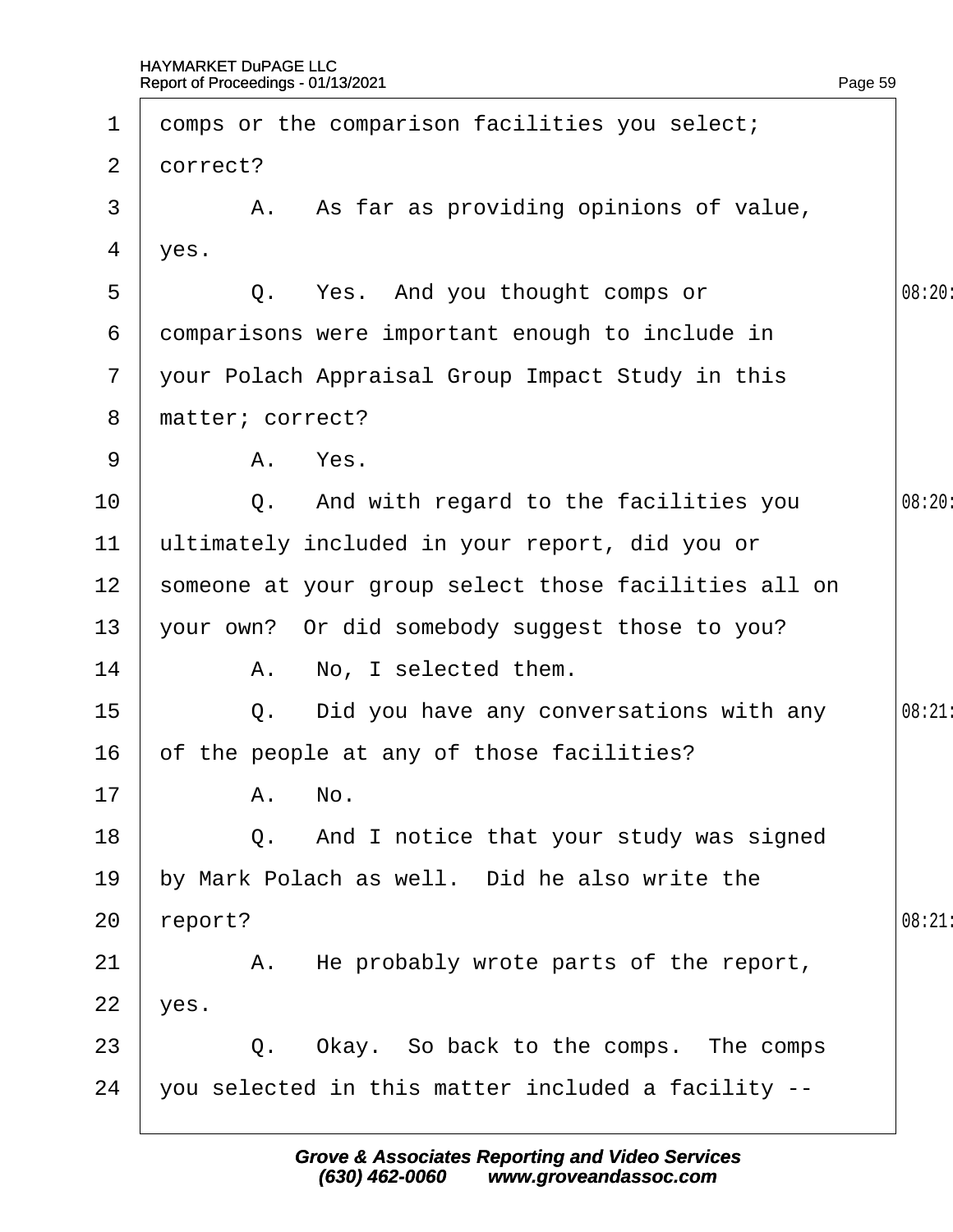$1$  qne of them was a facility in Woodridge; correct?

| 2              | Α.                       | That's correct.                                   |       |  |  |
|----------------|--------------------------|---------------------------------------------------|-------|--|--|
| 3              |                          | Q. And you would agree that the population        |       |  |  |
| 4              |                          | of Woodridge is around, what, 33, 34,000 people?  |       |  |  |
| 5              |                          | A. Probably.                                      | 08:21 |  |  |
| 6              |                          | Q. And you selected a facility in Aurora;         |       |  |  |
| $\overline{7}$ | dorrect?                 |                                                   |       |  |  |
| 8              |                          | A. Yes.                                           |       |  |  |
| 9              |                          | Q. And Aurora has a population of over            |       |  |  |
| 10             |                          | 200,000; correct?                                 | 08:21 |  |  |
| 11             |                          | A. That's correct.                                |       |  |  |
| 12             |                          | Q. All right. And you selected a facility         |       |  |  |
| 13             | in Elgin; right?         |                                                   |       |  |  |
| 14             |                          | A. Yes.                                           |       |  |  |
| 15             |                          | Q. And Elgin has a population in excess of        | 08:21 |  |  |
| 16             | 110,000 people; correct? |                                                   |       |  |  |
| 17             |                          | A. I don't know the exact number, but that        |       |  |  |
| 18             |                          | sounds about right.                               |       |  |  |
| 19             |                          | Q. And you also selected Haymarket West Loop      |       |  |  |
| 20             |                          | and Rosecrance, which are both in the City of     | 08:22 |  |  |
| 21             | Chicago; correct?        |                                                   |       |  |  |
| 22             |                          | A. Correct.                                       |       |  |  |
| 23             |                          | Q. And, obviously, the City of Chicago            |       |  |  |
| 24             |                          | has -- what are we up to now? Millions of people; |       |  |  |
|                |                          |                                                   |       |  |  |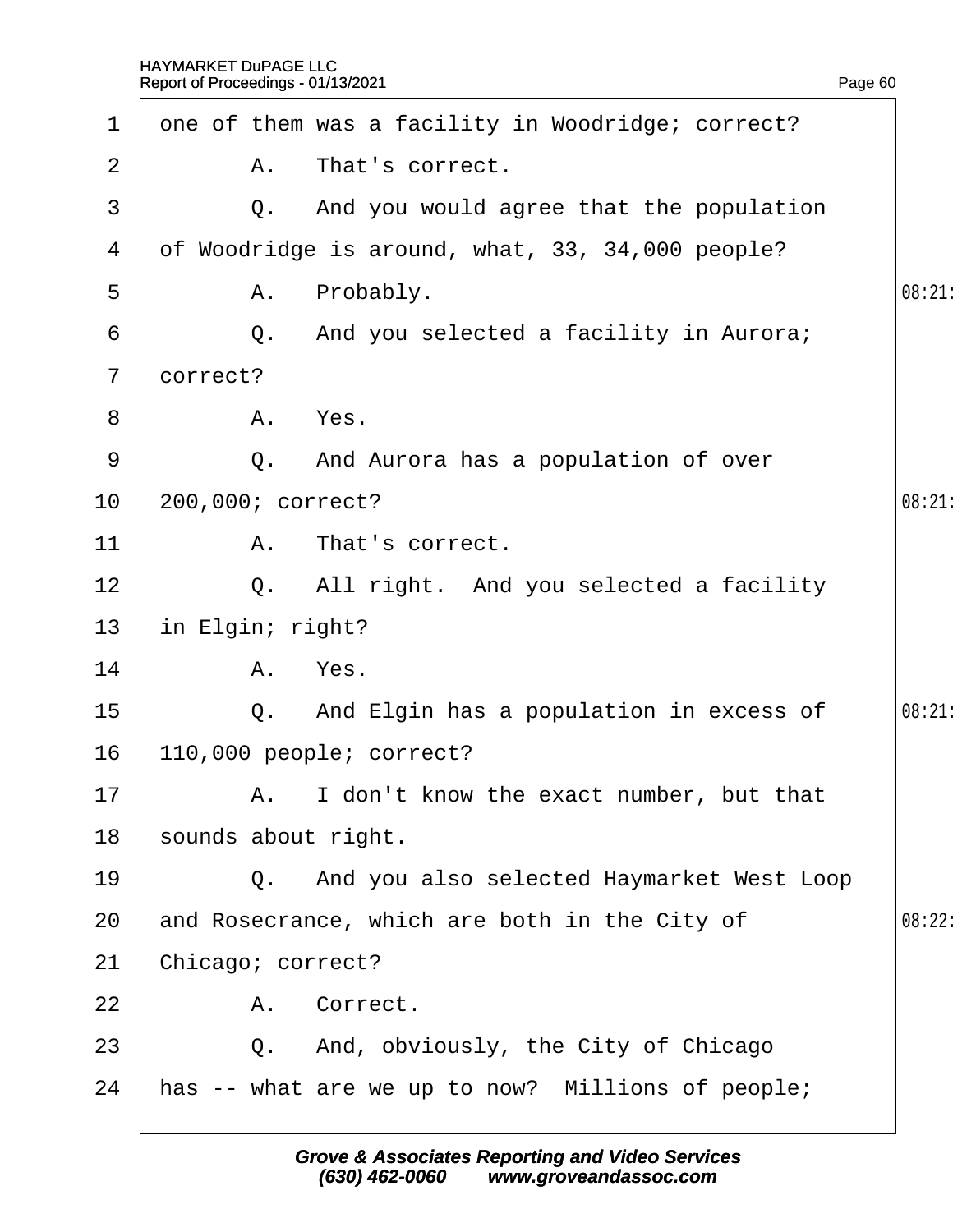$\sqrt{ }$ 

| $\mathbf{1}$    | dorrect?                                           |       |
|-----------------|----------------------------------------------------|-------|
| 2               | A. Correct.                                        |       |
| 3               | Q. All right. And the size of Itasca is            |       |
| 4               | what, sir?                                         |       |
| 5               | A. The population is somewhat under 10,000.        | 08:22 |
| 6               | Q. Okay. In the 8,000s; right? Maybe 88,           |       |
| $7\overline{ }$ | 8,900?                                             |       |
| 8               | A. I thought I saw some numbers in the 9,000       |       |
| 9               | range.                                             |       |
| 10              | Q. All right. We'll say 9. We'll split the         | 08:22 |
| 11              | difference, 9,500. Does that sound about right?    |       |
| 12 <sub>2</sub> | A. Sure.                                           |       |
| 13              | Q. Okay. Now, what is the size of the              |       |
| 14              | actual facility in Woodridge?                      |       |
| 15              | A. I don't know the exact size. I think the        | 08:22 |
| 16              | humber of beds was 39.                             |       |
| 17              | Q. Okay. And when I asked size, that's what        |       |
| 18              | was referring to, so thanks for going -- I wasn't  |       |
| 19              | looking for the footprint. So 39 beds. Do you know |       |
| 20              | when Woodridge opened?                             | 08:23 |
| 21              | A. Not offhand.                                    |       |
| 22              | Q. Okay. Do you know what type of range of         |       |
| 23              | services Woodridge Interventions provides?         |       |
| 24              | A. Not specifically, no.                           |       |
|                 |                                                    |       |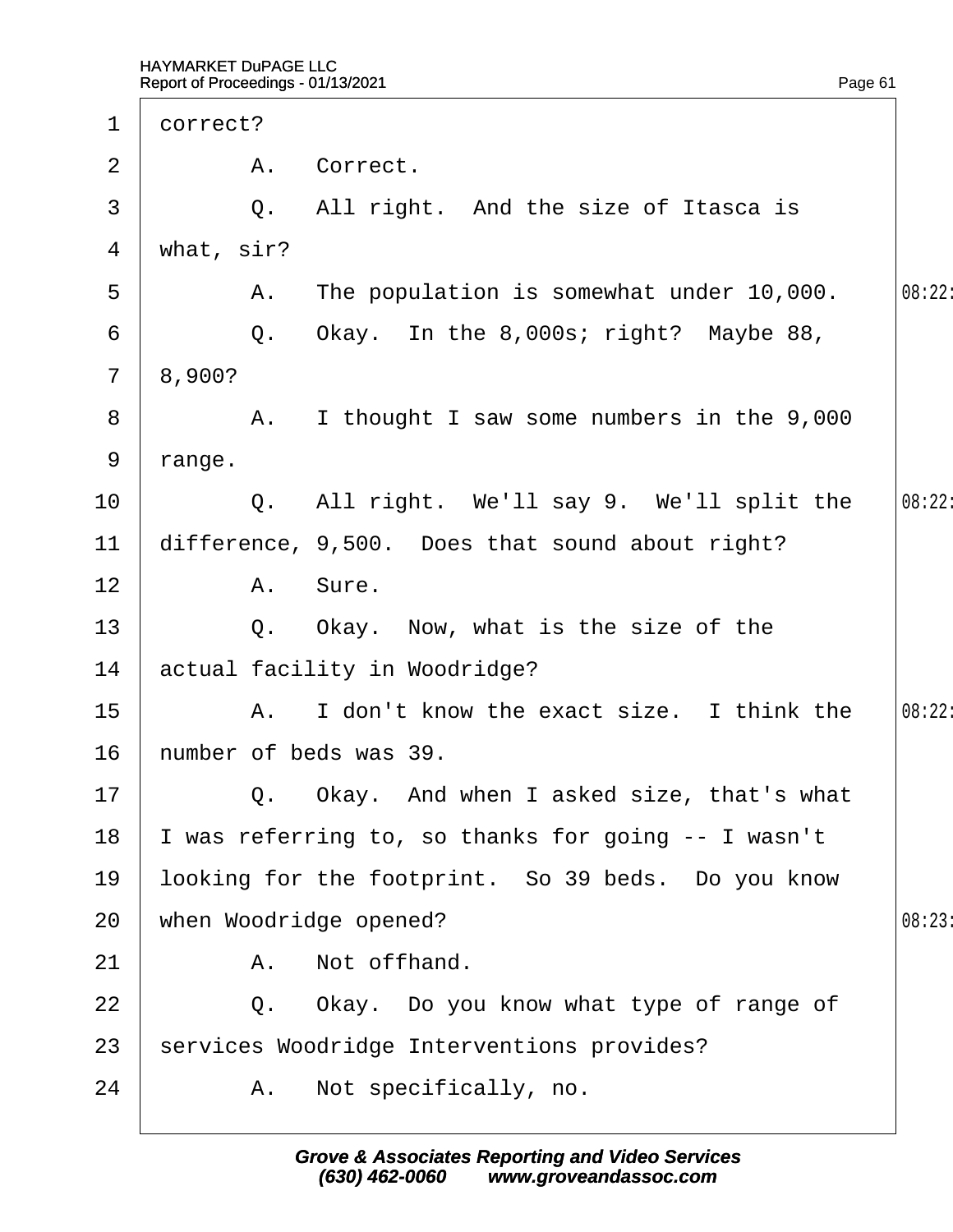| $\mathbf 1$     |          | Q. Does it just treat adults or does it also            |        |
|-----------------|----------|---------------------------------------------------------|--------|
| $\overline{2}$  |          | treat adolescents?                                      |        |
| 3               | А.       | Adolescents.                                            |        |
| 4               |          | Q. Does it do any medical assisted detox?               |        |
| 5               |          | A. That I don't know.                                   | 08:23  |
| 6               |          | Q. And I asked about medically assisted                 |        |
| $7\overline{ }$ |          | detox, because when you were running through the two    |        |
|                 |          | 8 different studies that we're going to talk about in a |        |
| 9               |          | little bit, the one from 2014 and the one from          |        |
|                 |          | 10 2019 -- at least a publish date of '19 -- you talked | 08:23  |
| 11              |          | about a potential impact of Methadone or opioid         |        |
| 12              |          | medically assisted treatment on property values;        |        |
| 13              | correct? |                                                         |        |
| 14              |          | A. In one of the studies, they isolated                 |        |
| 15 <sub>1</sub> |          | those and referred to that, yes.                        | 08:24: |
| 16              |          | Q. Right. And as it pertains to one of your             |        |
| 17              |          | comps, Woodridge Interventions, you don't know if       |        |
| 18              |          | they provide medically assisted treatment; correct?     |        |
| 19              |          | A. No, not offhand I don't.                             |        |
| 20              |          | Q. Did you know that Haymarket plans to                 | 08:24: |
| 21              |          | provide medically assisted treatment?                   |        |
| 22              |          | A. I believe so.                                        |        |
| 23              |          | Q. So you would agree that looking at the               |        |
| 24              |          | potential impact on property values for residential     |        |
|                 |          |                                                         |        |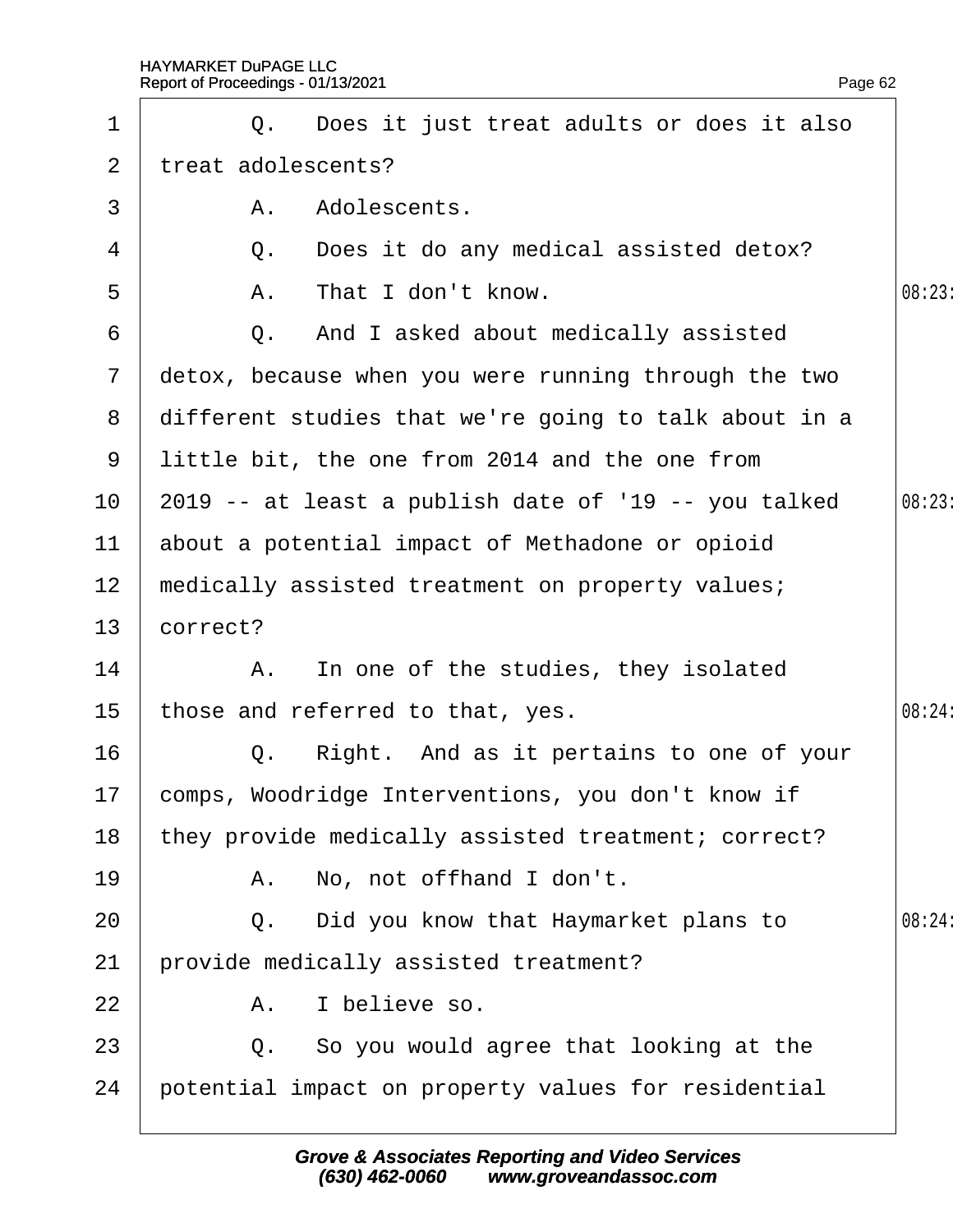| $\mathbf 1$     | properties located near Methadone or medically        |        |
|-----------------|-------------------------------------------------------|--------|
| $\overline{2}$  | assisted treatment would be a reasonable comparison   |        |
| 3               | as it relates to the proposed Haymarket facility;     |        |
| 4               | dorrect?                                              |        |
| 5               | A. Well, it would be different from                   | 08:24: |
| 6               | methadone clinics, and I think Dr. Lustig can         |        |
| $\mathbf{7}$    | describe the differences better than I can. So        |        |
| 8               | there's a distinguishing feature between the          |        |
| 9               | methadone clinics that were used in the one study and |        |
| 10              | what's proposed for the subject.                      | 08:24: |
| 11              | As far as the specific levels of                      |        |
| 12              | treatment at these various facilities, I do not know  |        |
| 13 <sup>°</sup> | the specifics of their treatments. But what is known  |        |
| 14              | is that they are addiction treatment centers, and     |        |
| 15              | this is typically what a purchaser of properties in   | 08:25  |
| 16              | the area would know.                                  |        |
| 17              | Q. Okay.                                              |        |
| 18              | A. Very rarely would you find someone                 |        |
| 19              | purchasing a property in those areas that would be    |        |
| 20              | able to tell you what levels of treatment were being  | 08:25  |
| 21              | provided by that facility.                            |        |
| 22              | Q. Right. But, like you, they could call up           |        |
| 23              | and find out there were only 39 beds in the facility; |        |
| 24              | correct?                                              |        |
|                 |                                                       |        |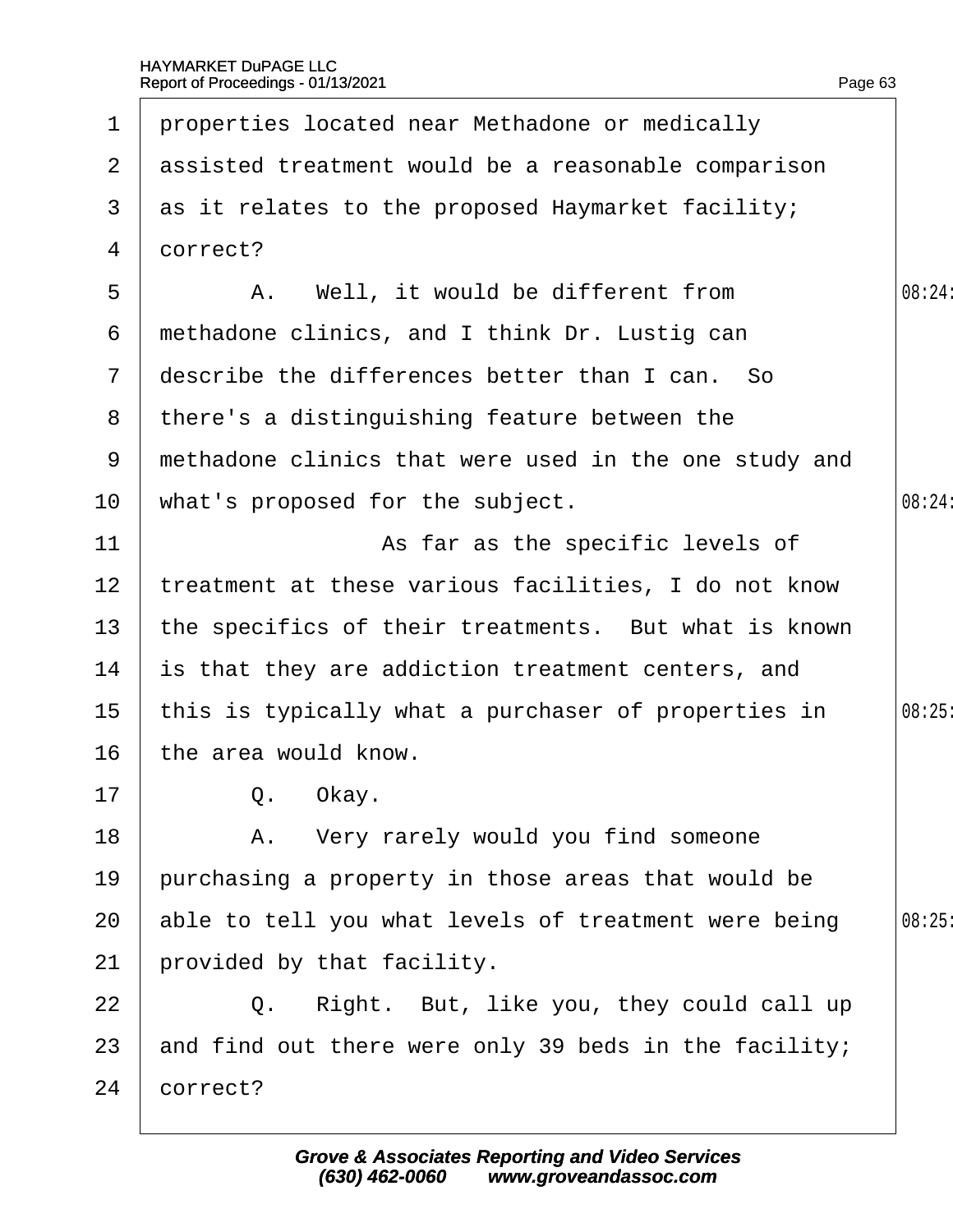|                | Report of Proceedings - 01/13/2021                    | Page 64 |
|----------------|-------------------------------------------------------|---------|
| 1              | A. If they chose to, yes.                             |         |
| $\overline{2}$ | Q. And you would agree that the Woodridge             |         |
| 3              | Interventions facility is actually located in the     |         |
| 4              | middle of woods; right? It's surrounded by trees?     |         |
| 5              | A. No, there's some landscaping, but the              | 08:25   |
| 6              | nearest home is about 250 feet away, which is         |         |
| $7\phantom{.}$ | substantially closer than any of the residences to    |         |
| 8              | the subject proposed facility.                        |         |
| 9              | Q. And what's the buffer between Woodridge            |         |
| 10             | Interventions and that residential facility?          | 08:26:  |
| 11             | A. As you said, there's some landscaping,             |         |
| 12             | trees, that are between the two of them.              |         |
| 13             | Q. Are you aware that Mr. Dominik,                    |         |
| 14             | Haymarket's public safety impact expert, testified    |         |
| 15             | that the Woodridge Interventions was not a suitable   | 08:26:  |
| 16             | comparison facility as it relates to Haymarket's      |         |
| 17             | proposed facility in Itasca?                          |         |
| 18             | A. It may not have been suitable for his              |         |
| 19             | purposes, but he's looking at a different factor than |         |
| 20             | am; which is, a treatment center would be perceived   | 08:26:  |
| 21             | by the purchasers of property as that, as a treatment |         |
| 22             | center, and they would not generally be aware of the  |         |
| 23             | details of that treatment.                            |         |
| 24             | Q. What was the size of Lutheran Social               |         |
|                |                                                       |         |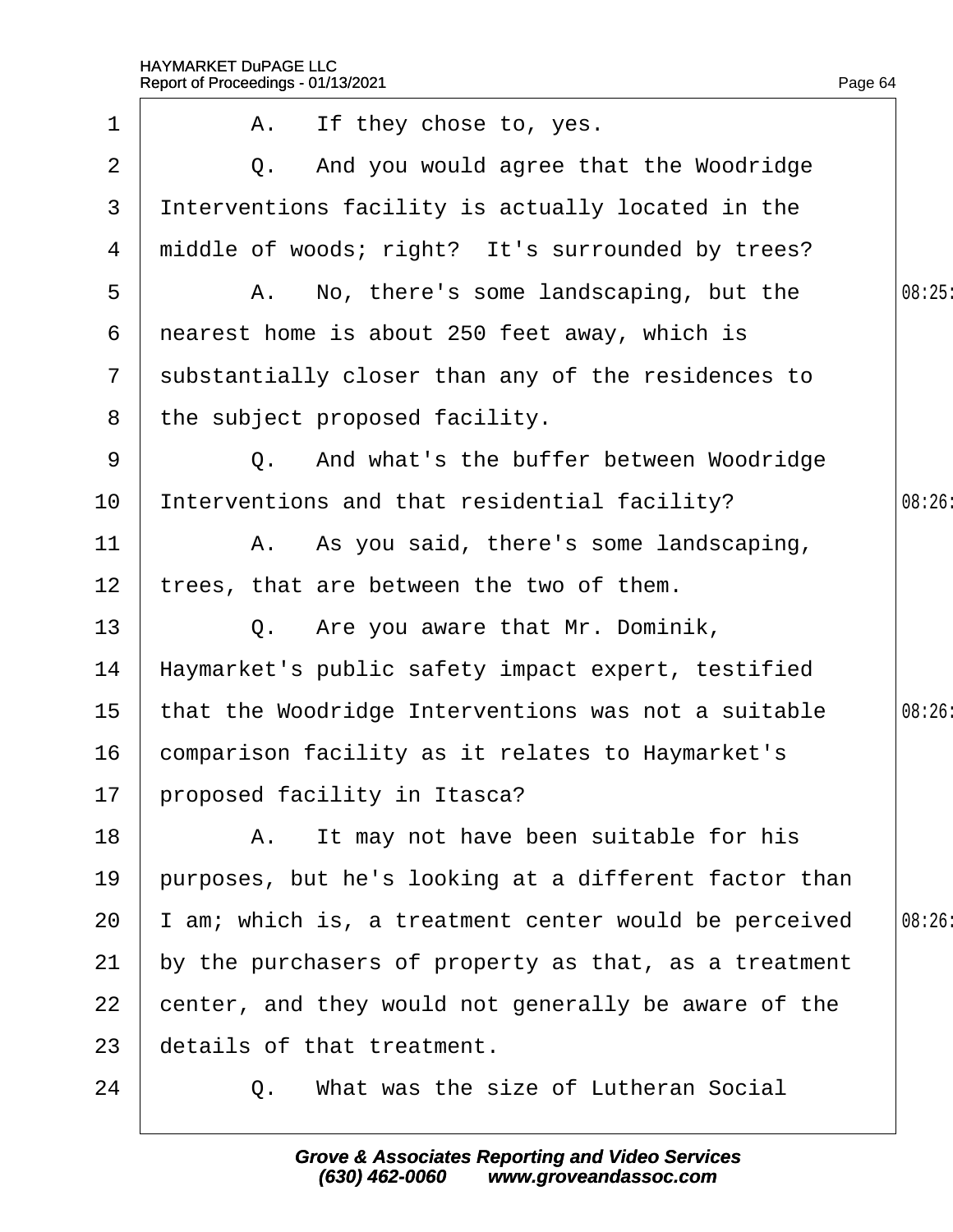| $\mathbf 1$     | Services? How many beds?                                |        |
|-----------------|---------------------------------------------------------|--------|
| 2               | A. I don't recall what they had previously.             |        |
| 3               | Currently, they are not providing residential           |        |
| 4               | treatment at that facility. It's only an outpatient     |        |
| 5               | treatment. They are still advertising on their          | 08:27: |
| 6               | website, if you look up their website, so that a        |        |
| $\mathbf{7}$    | purchaser of property in the area that was              |        |
| 8               | investigating them would still see an indication of     |        |
| 9               | treatment, residential treatment.                       |        |
| 10              | However, being an outpatient                            | 08:27  |
| 11              | treatment, I looked at it, since the subject property   |        |
| 12 <sub>2</sub> | is also providing potentially -- providing outpatient   |        |
| 13              | services.                                               |        |
| 14              | Q. How many outpatients is Lutheran Services            |        |
| 15              | treating per day?                                       | 08:27: |
| 16              | A. I thought at any one time, outpatient,               |        |
|                 | 17 strictly outpatient, I think would be in the area of |        |
| 18              | 50. But that was something you would have to verify     |        |
| 19              | with Dr. Lustig.                                        |        |
| 20              | Q. All right. And in terms of Lutheran                  | 08:28: |
| 21              | Social Services -- I can't remember if I asked you      |        |
| 22              | this -- do you know when that facility was opened?      |        |
| 23              | A. Not offhand.                                         |        |
| 24              | Q. All right. And then Gateway Aurora has,              |        |
|                 |                                                         |        |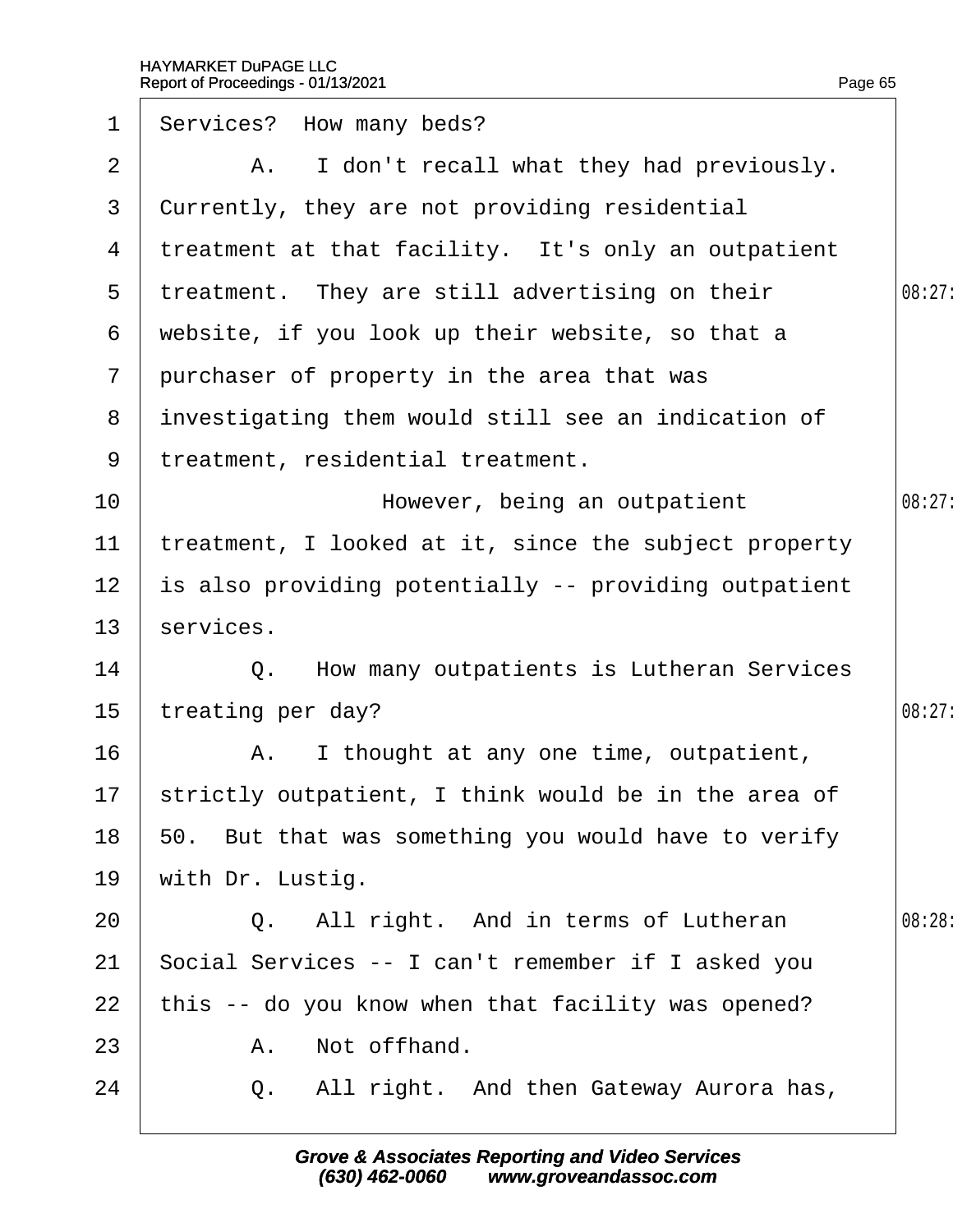| $\mathbf 1$    | what, about 49 beds?                                  |        |
|----------------|-------------------------------------------------------|--------|
| $\overline{2}$ | A. I thought about 44 but in that range.              |        |
| 3              | Q. Okay. And when was that facility opened?           |        |
| 4              | A. Sometime ago but I don't have an exact             |        |
| 5              | date.                                                 | 08:28: |
| 6              | Q. And is medically assisted detox provided           |        |
| $\overline{7}$ | at Gateway Aurora?                                    |        |
| 8              | A. Again, I don't know specifically.                  |        |
| 9              | Q. And Gateway Aurora is actually located on          |        |
| 10             | a medical campus; correct? On Mercy Drive?            | 08:28: |
| 11             | A. Yes, it is.                                        |        |
| 12             | Q. And we talked a little bit about the size          |        |
| 13             | of the proposed Itasca facility. We talked about 144  |        |
| 14             | fecovery home beds, but then there's an additional 96 |        |
| 15             | inpatient treatment beds considered as well; correct? | 08:28: |
| 16             | A. I thought the number was 140, but other            |        |
|                | 17 than that, I think you're correct.                 |        |
| 18             | Q. Okay. I looked on page 1 of your report,           |        |
| 19             | and it's not a big deal, but I think you have 240     |        |
| 20             | beds; 144 recovery home beds and 96 treatment beds.   | 08:29  |
| 21             | So if it's on page one of your report, would you      |        |
| 22             | agree with those numbers?                             |        |
| 23             | A. That's probably more accurate.                     |        |
| 24             | Q. You would agree that in terms of size              |        |
|                |                                                       |        |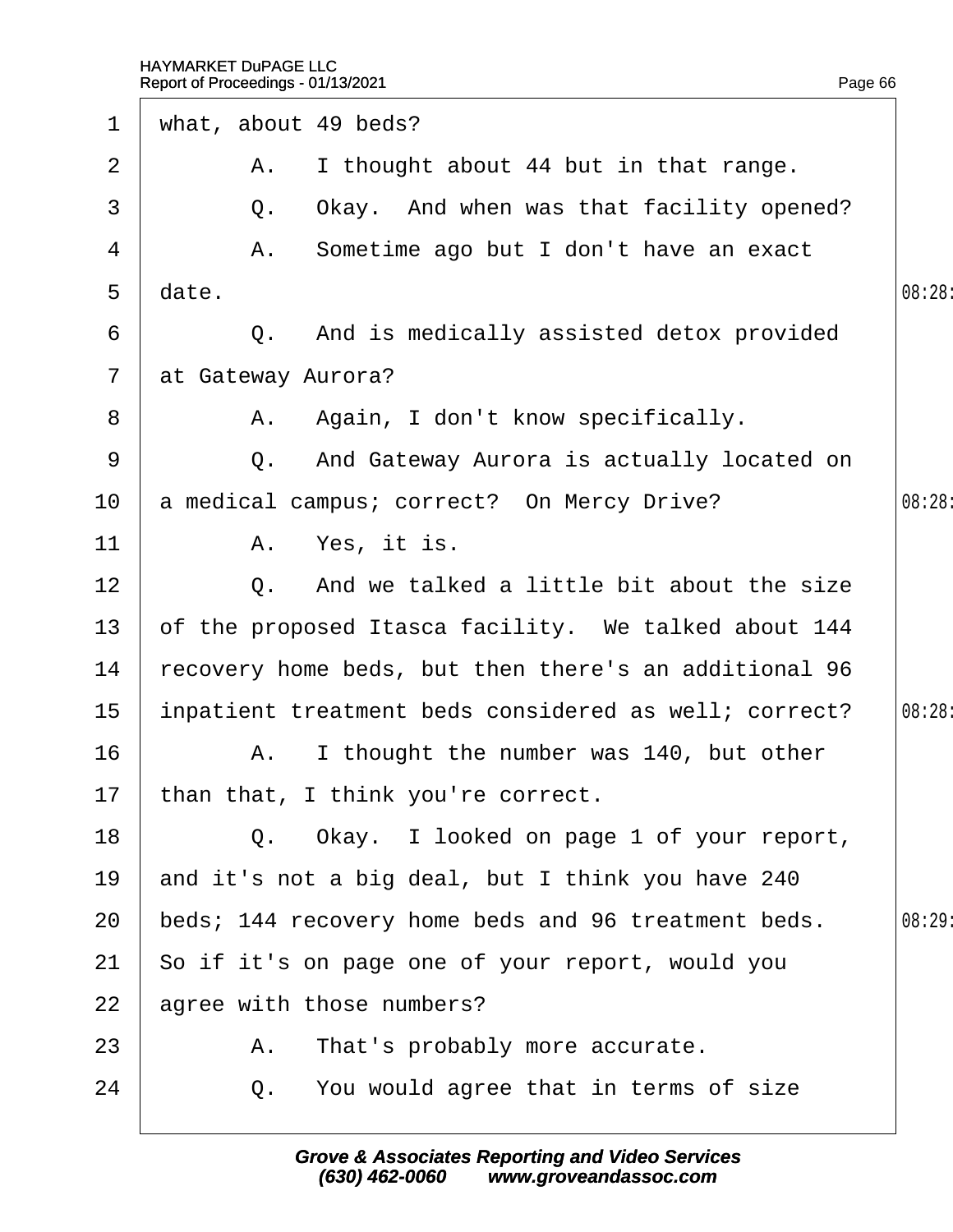|                 | 1 alone, right, if we're talking about number of beds |        |
|-----------------|-------------------------------------------------------|--------|
| $\mathbf{2}$    | alone, your comps don't compare to the proposed       |        |
| 3               | Itasca facility; right?                               |        |
| 4               | A. No, if you're talking about physical               |        |
| 5               | size, yes. As far as the uses, I would say they are   | 08:29: |
| 6               | domparable. These are the same types of facilities    |        |
| $7\overline{ }$ | and they are facilities that are located in closer    |        |
|                 | 8 proximity than the residential uses are to the      |        |
| 9               | subject property.                                     |        |
| 10              | Q. But you don't know the range of services           | 08:30: |
| 11              | offered at any of the comps we've talked about at     |        |
| 12 <sub>2</sub> | Gateway Aurora, Lutheran Services, or Woodridge;      |        |
| 13              | correct?                                              |        |
| 14              | A. Not specifically, no.                              |        |
| 15              | Q. You also talked about Rosecrance and               | 08:30: |
| 16              | Haymarket West Loop, and we indicated those are both  |        |
| 17 <sup>1</sup> | in the city. Do you know how many beds Rosecrance     |        |
| 18              | has?                                                  |        |
| 19              | I believe that was about 35.<br>Α.                    |        |
| 20              | Q. And with regard to Rosecrance and                  | 08:30: |
| 21              | Haymarket West Loop, you would agree that those are   |        |
| 22              | both in large urban settings; correct?                |        |
| 23              | A. Correct.                                           |        |
| 24              | Q. And based on your vast experience, you             |        |
|                 |                                                       |        |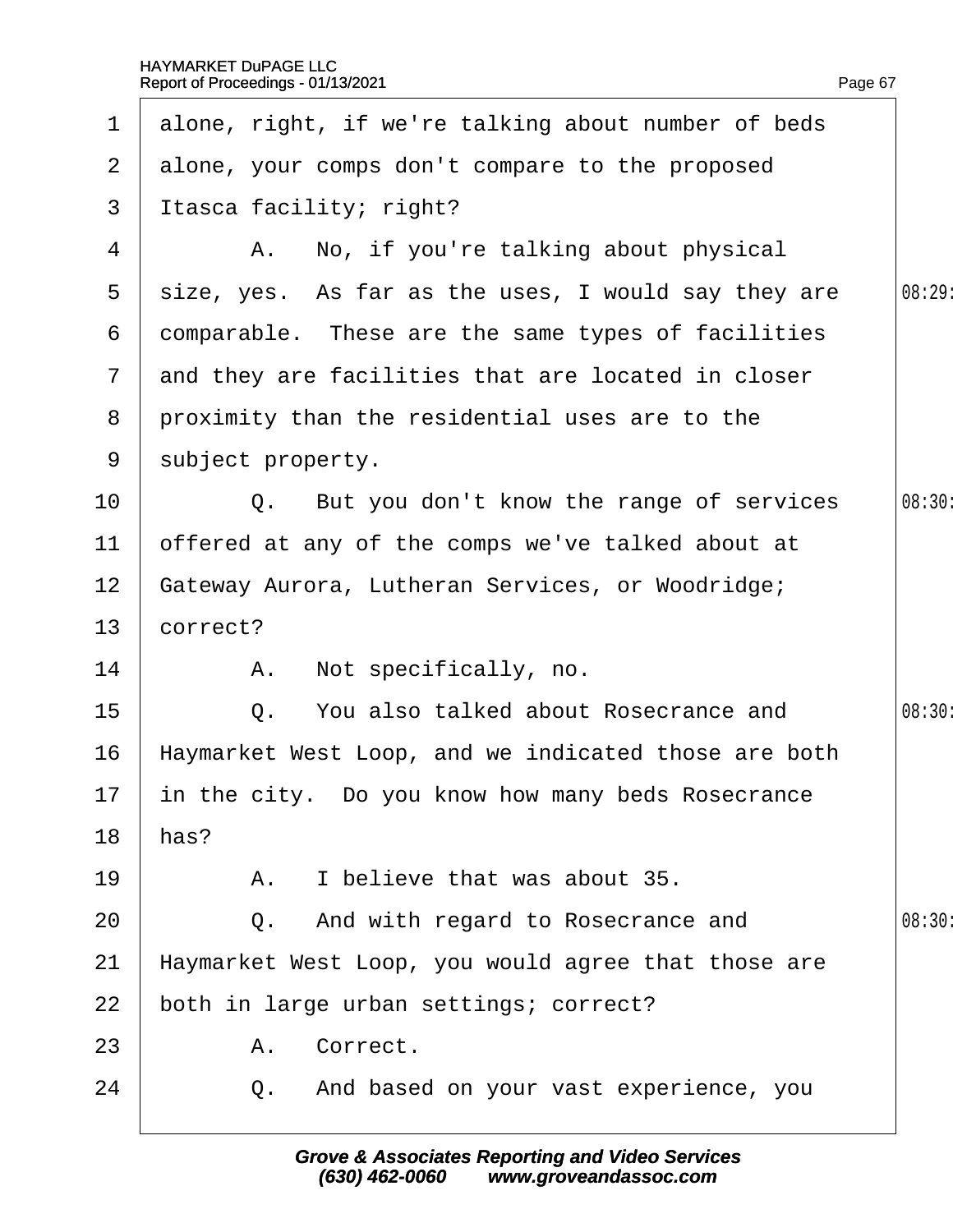|                 | 1 would agree that property value impacts and other   |       |
|-----------------|-------------------------------------------------------|-------|
| $\mathbf{2}$    | economic assessments of proposed uses can vary        |       |
| 3 <sup>1</sup>  | drastically between dense urban settings and suburban |       |
| 4               | settings; correct?                                    |       |
| 5               | A. If you say they "can," that's possible,            | 08:31 |
| 6               | yes.                                                  |       |
| $\overline{7}$  | Q. Okay. On page 22 of your report and in             |       |
| 8               | your presentation earlier, you made reference to the  |       |
|                 | 9 NBER working paper series, substance use disorder   |       |
| 10              | treatment centers and property values, which is dated | 08:31 |
| 11              | 2019. Do you remember that?                           |       |
| 12 <sub>2</sub> | MS. O'KEEFE: Mr. Ellenbecker, before we get           |       |
| 13              | into this range of questions, would you mind if we    |       |
| 14              | took a five-minute break?                             |       |
| 15              | MR. ELLENBECKER: I don't, if the chairman             | 08:31 |
| 16              | doesn't mind.                                         |       |
| 17              | MS. O'KEEFE: I should have addressed the              |       |
| 18              | chairman with that.                                   |       |
| 19              | CHAIRMAN DALY: I agree that a five-minute             |       |
| 20              | break is appropriate. Thank you for bringing it up.   | 08:31 |
| 21              | et's reconvene in five minutes, please.               |       |
| 22              | MS. O'KEEFE: Thank you, sir.                          |       |
| 23              | (Recess taken.)                                       |       |
| 24              | CHAIRMAN DALY: Also, I would like to thank            |       |
|                 |                                                       |       |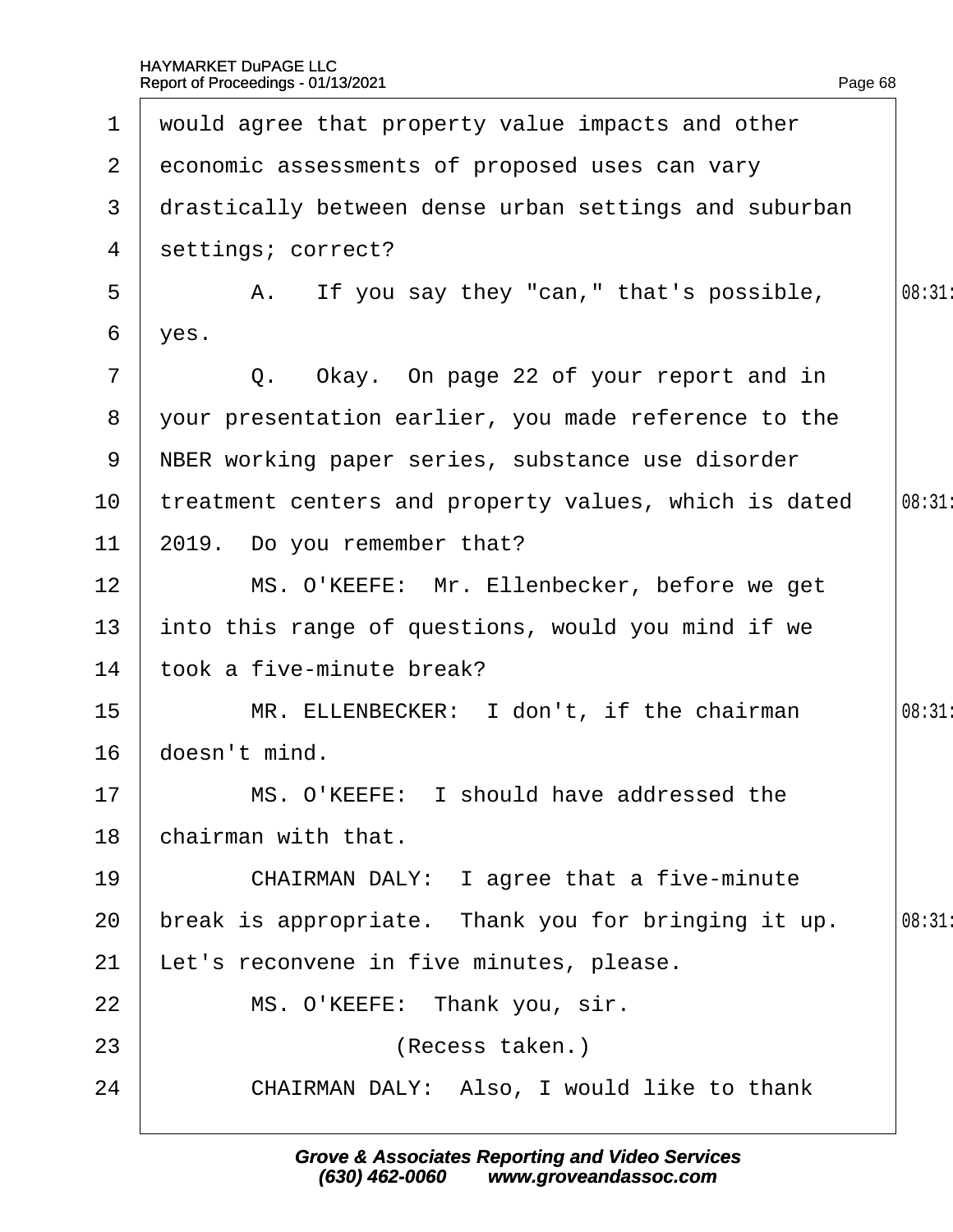| $\mathbf 1$    | everyone who's involved in this process for their        |        |
|----------------|----------------------------------------------------------|--------|
| 2 <sup>1</sup> | patience with the fact that we're all dealing with       |        |
| 3              | this case remotely because of COVID and everyone's       |        |
| 4              | patience with each other due to technical issues or      |        |
| 5              | otherwise. And personally -- this is not from the        | 08:39  |
| 6              | <b>Plan Commission -- but personally I do appreciate</b> |        |
| $\mathbf{7}$   | everyone in this endeavor as we're trying to move        |        |
| 8              | forward, so thank you to all.                            |        |
| 9              | And Mr. Ellenbecker please continue.                     |        |
| 10             | MR. ELLENBECKER: Thank you.                              | 08:39  |
| 11             | BY MR. ELLENBECKER:                                      |        |
| 12             | Q. Mr. Polach, just before the break, I was              |        |
| 13             | referring to one of the studies that you had             |        |
| 14             | mentioned in your presentation, and it's the 2019        |        |
| 15             | NBER working paper series. You recall that paper;        | 08:39: |
| 16             | correct?                                                 |        |
| 17             | A. Yes.                                                  |        |
| 18             | Q. And in that paper, they make reference to             |        |
| 19             | looking at a directory of all the Substance Abuse and    |        |
| 20             | Mental Health Service Administration's directories.      | 08:40: |
| 21             | Did you, as part of your work, do anything or look at    |        |
| 22             | any resources from the Substance Abuse and Mental        |        |
| 23             | <b>Health Services Administration?</b>                   |        |
| 24             | A. No.                                                   |        |
|                |                                                          |        |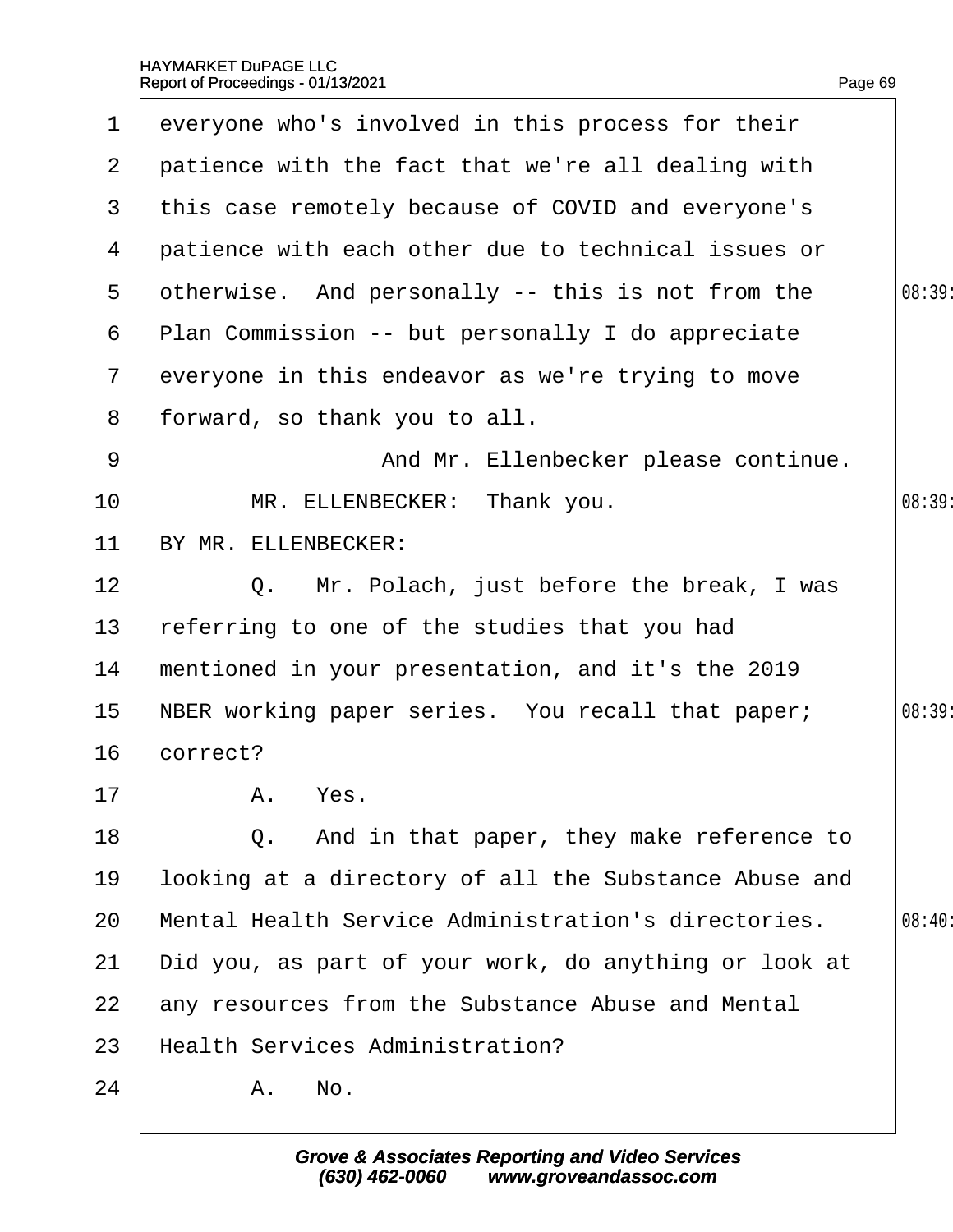| 1               | Q. Okay. Did you do any sort of independent           |       |
|-----------------|-------------------------------------------------------|-------|
| $\overline{2}$  | research to try to find a facility somewhere in the   |       |
| 3               | United States with -- serving patients to the         |       |
| 4               | magnitude that the proposed Haymarket facility is     |       |
| 5               | going to service?                                     | 08:40 |
| 6               | A. No, looking for properties that would be           |       |
| $\mathbf{7}$    | similar to the proposed health center in other areas  |       |
| 8               | of the United States would not necessarily be         |       |
| 9               | indicative of the impact on the surrounding           |       |
| 10              | properties due to the proposed use.                   | 08:41 |
| 11              | Q. And you would agree, though, in terms of           |       |
| 12 <sub>2</sub> | the 2019 study -- which I believe you said was better |       |
| 13 <sup>°</sup> | or better done than the 2014 study -- the researchers |       |
| 14              | there, the authors there, analyzed data points based  |       |
| 15              | on years that substance use disorder treatment        | 08:41 |
| 16              | centers were opened and closed; correct?              |       |
| 17              | A. They considered the facilities over a              |       |
| 18              | 13-year period, and during that period, yes, there    |       |
| 19              | would have been properties that opened and closed.    |       |
| 20              | The average, I think, was about 54 facilities opened. | 08:41 |
| 21              | Q. Right. And it said, in particular,                 |       |
| 22              | substantial use disorder treatment centers opening    |       |
| 23              | and closings offer the variation that the authors     |       |
| 24              | used to identify substance use disorder treatment     |       |
|                 |                                                       |       |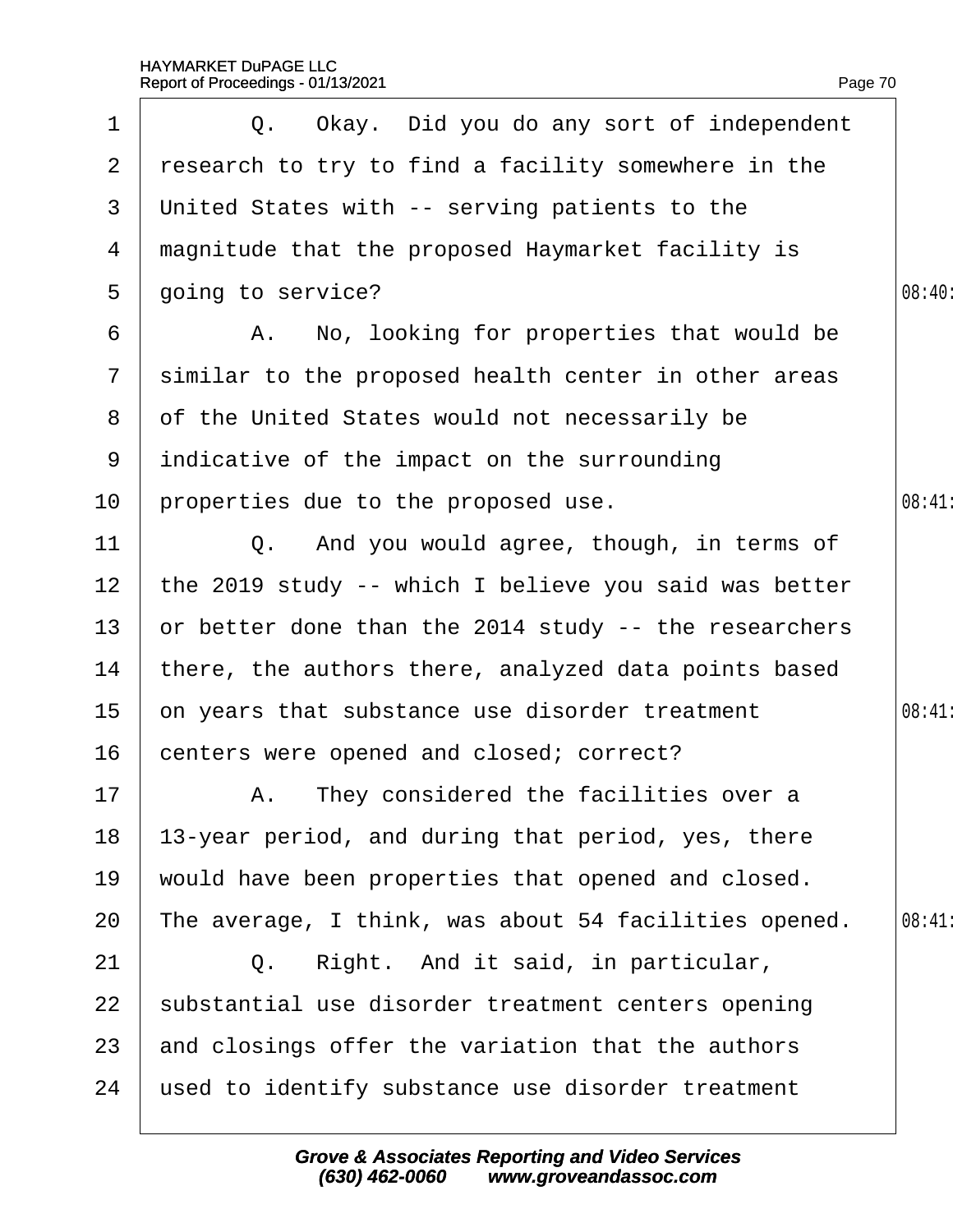| $\mathbf 1$     | denter effects; right? Do you recall that?            |        |
|-----------------|-------------------------------------------------------|--------|
| 2               | A. Well, they would look at the impact on             |        |
| $\mathbf{3}$    | surrounding property values of both the opening, to   |        |
|                 | 4 see if there was any detrimental impact as a result |        |
| 5               | of the opening, and then they would look at the       | 08:42: |
| 6               | dlosing of those facilities to see whether or not --  |        |
|                 | 7 if they closed, whether there was an increase in    |        |
|                 | 8 property values or a change in property values at   |        |
| 9               | that point. So they looked at it from both ends.      |        |
| 10              | Q. Right. In fact, on page 20, it says,               | 08:42: |
| 11              | for its SDT model, SUDC openings and closings offer   |        |
| 12 <sub>2</sub> | the variation that we used to identify SUDTC effects  |        |
| 13              | in our model." Do you recall that?                    |        |
| 14              | A. That sounds correct.                               |        |
| 15              | Q. Right. Now, your research or comparison            | 08:42: |
| 16              | as it related to your comps in Woodridge, Elgin,      |        |
|                 | 17 Aurora, the city, you used a different methodology |        |
| 18              | than that one; correct? You didn't -- you didn't      |        |
| 19              | look for openings and closings other than the one at  |        |
| 20              | Rosecrance; correct?                                  | 08:43  |
| 21              | A. Well, we looked for them, but we couldn't          |        |
| 22              | find any that had sufficient characteristics to lend  |        |
| 23              | themselves to study. But as you say, we did look at   |        |
| 24              | the Rosecrance facility, which was open, and we were  |        |
|                 |                                                       |        |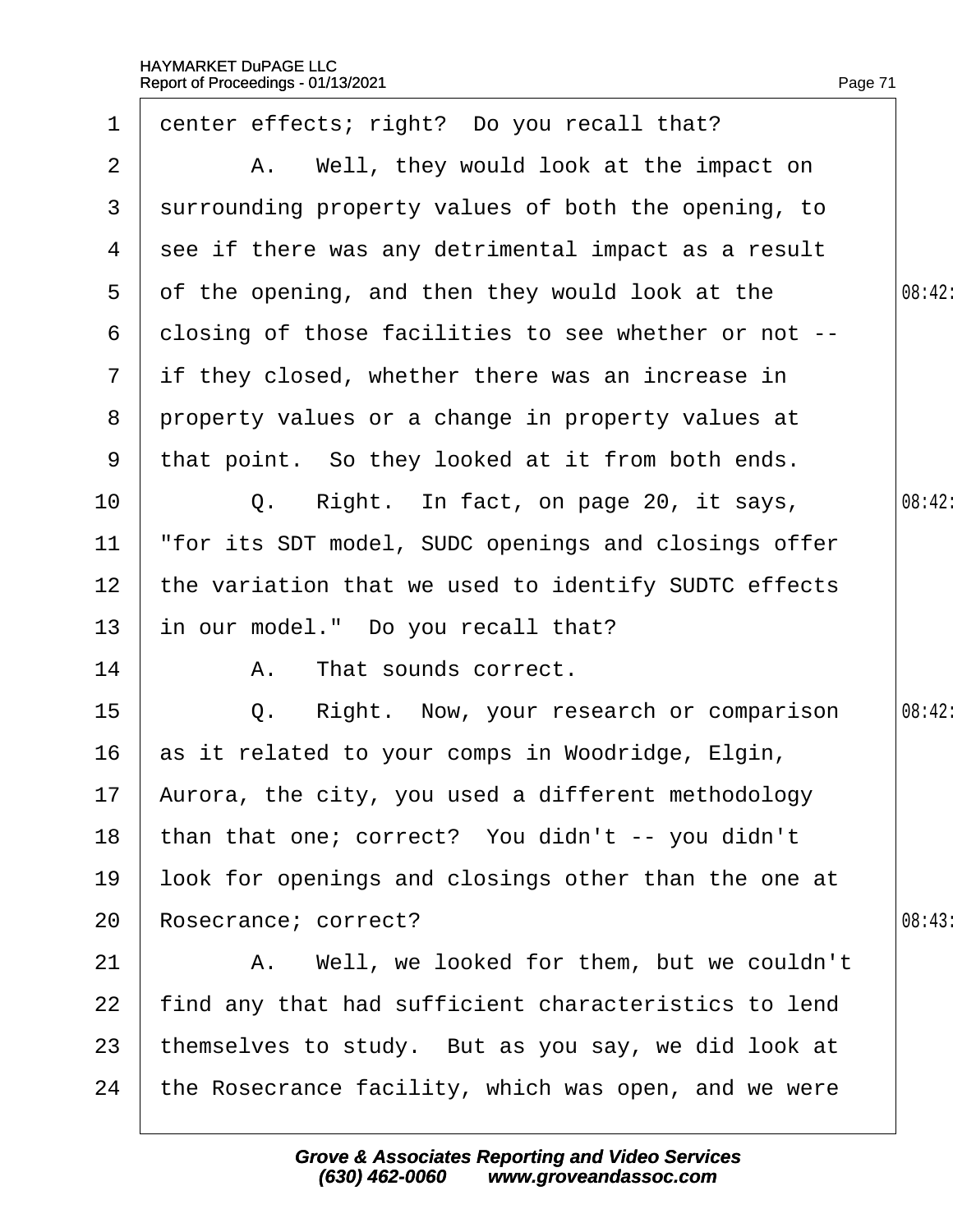| $\mathbf 1$     | able to look at the sales there.                        |        |
|-----------------|---------------------------------------------------------|--------|
| $\overline{2}$  | What we did was look at sales                           |        |
| 3               | immediately in the vicinity of these facilities and     |        |
|                 | 4 then compared those sales to sales further away from  |        |
| 5               | the facility to show whether or not there was any       | 08:43  |
| 6               | impact.                                                 |        |
| $\overline{7}$  | Q. Right. But unlike the 2019 study                     |        |
|                 | 8 authors, other than Rosecrance, your methodology      |        |
|                 | 9 involved going back 24 months regardless of when the  |        |
| 10 <sub>1</sub> | facility opened; correct?                               | 08:43  |
| 11              | A. Oh, that's correct, yes. They had the                |        |
| 12 <sub>2</sub> | ability to look at a large number of facilities and     |        |
| 13 <sup>°</sup> | were able to find a number of facilities that had       |        |
| 14              | opened and closed, so it allowed them to do that.       |        |
| 15 <sub>1</sub> | Q. Right. And -- and, sure, maybe they had              | 08:44: |
| 16              | greater resources. But my point is that without         |        |
|                 | 17 tying -- by only going back 24 months and not having |        |
| 18              | a data point tied to the opening or closing of a        |        |
| 19              | facility in Aurora, Elgin, or Woodridge, your data      |        |
| 20              | might merely reflect what are already depressed         | 08:44: |
| 21              | property values; correct?                               |        |
| 22              | A. No, because what we were looking at was              |        |
| 23              | the effect on a property in proximity to these          |        |
| 24              | treatment centers. And we were looking at these         |        |
|                 |                                                         |        |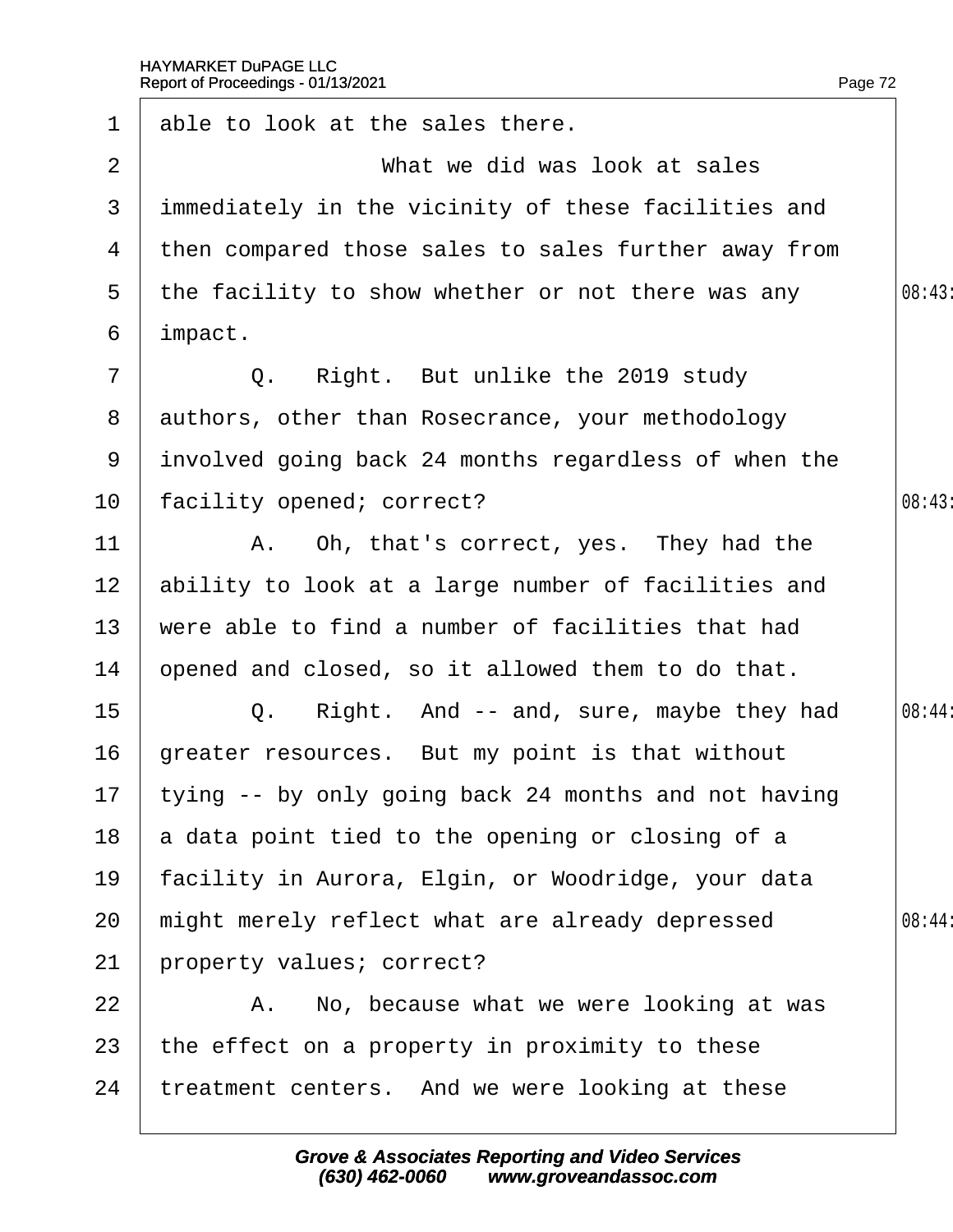| 1               | treatment centers that are located as close as 250    |        |
|-----------------|-------------------------------------------------------|--------|
| $\mathbf{2}$    | feet or, in one instance, 75 feet from the treatment  |        |
| $\mathbf{3}$    | denter and comparing that to properties that are      |        |
| 4               | further away, which would be less likely to have any  |        |
| 5               | impact as a result and looking at the difference in   | 08:44: |
| 6               | prices between those two. So it should -- if there    |        |
| $\overline{7}$  | were an impact, it should show that in the pricing.   |        |
| 8               | Q. And how far out did you go, Mr. Polach,            |        |
| 9               | in terms of a radius from your comparable facilities? |        |
| 10 <sup>°</sup> | A. The comparable facilities went about a             | 08:45  |
| 11              | half mile or a mile in the one instance.              |        |
| 12              | Q. Right. And by only going out a mile, you           |        |
| 13              | acknowledged in your presentation that the 2014       |        |
| 14              | study, the effect of substance abuse treatment        |        |
| 15              | centers on property values in the Richmond metro      | 08:45  |
| 16              | area, they demonstrated or identified reduced         |        |
|                 | 17 property values up to one-and-a-half miles away;   |        |
| 18              | correct?                                              |        |
| 19              | A. They looked at properties one-and-a-half           |        |
| 20              | miles away so that they could determine that those    | 08:45  |
| 21              | weren't impacted or shouldn't have been impacted. So  |        |
| 22              | they looked at them, I believe, 6 miles, they looked  |        |
| 23              | at them one mile, and they looked at them a           |        |
| 24              | mile-and-a-half away as a variable. And they said,    |        |
|                 |                                                       |        |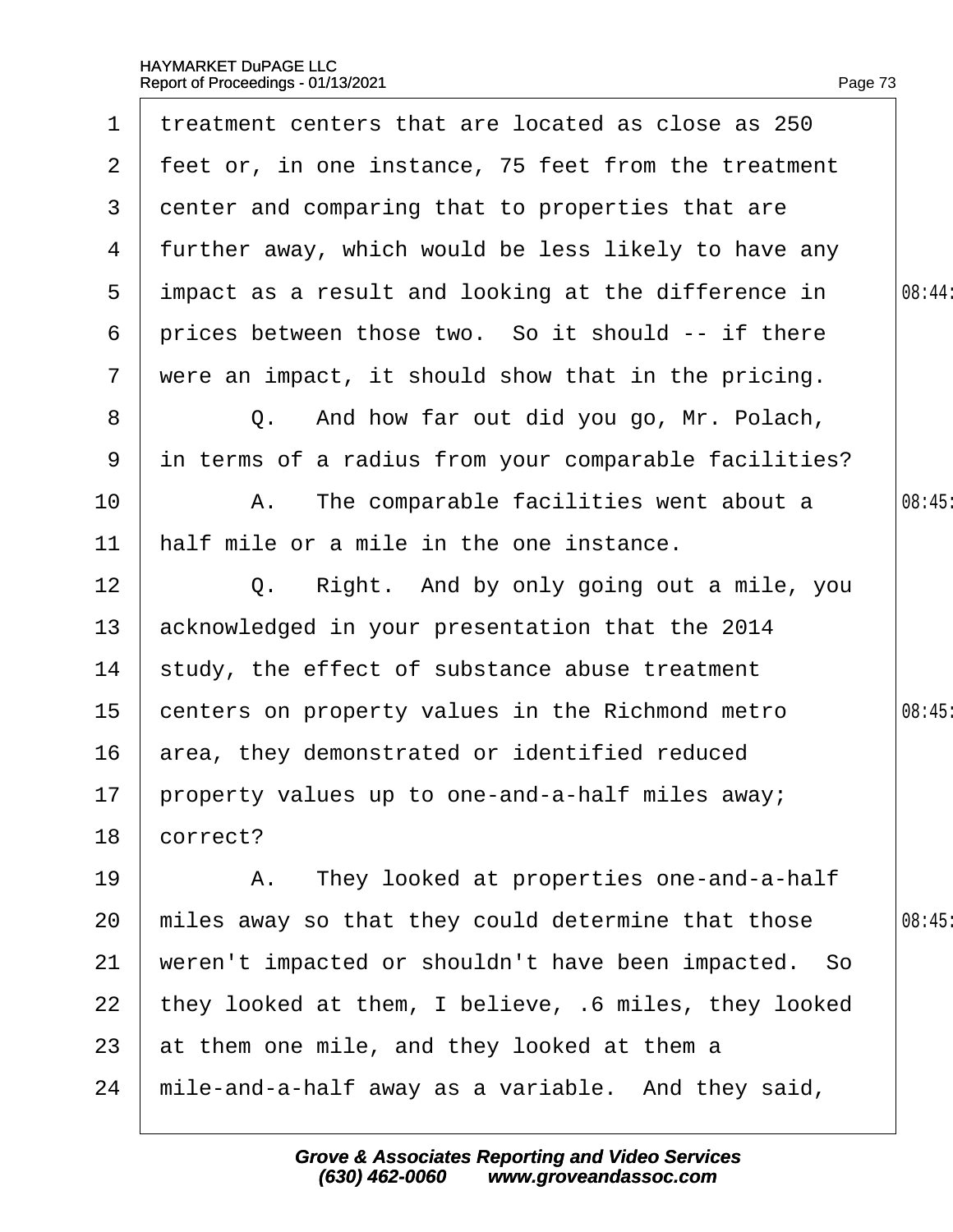$\Gamma$ 

 $\overline{\phantom{a}}$ 

| 1                     | okay, if properties close by show an impact, let's    |        |
|-----------------------|-------------------------------------------------------|--------|
| $\mathbf{2}^{\prime}$ | look at properties further away to make sure that     |        |
| 3                     | there isn't an impact on those properties. So they    |        |
| 4                     | Ipoked at those at that distance, and in comparing    |        |
| $5^{\circ}$           | those at .6 miles, a mile, and a mile-and-a-half,     | 08:46  |
| 6                     | they showed that there was no difference in their     |        |
| $7\overline{ }$       | results.                                              |        |
| 8                     | Q. Right. That study, the 2014 study, did             |        |
| 9                     | show reduced property values up to one-and-a-half     |        |
| 10                    | miles away from the facility; correct?                | 08:46  |
| 11                    | A. No, no, what it was showing was in                 |        |
| 12                    | comparison to the properties that were nearby. What   |        |
| 13                    | they did was study the properties at different        |        |
| 14                    | radiuses going further out in comparison to the       |        |
| 15                    | properties that were nearby.                          | 08:46  |
| 16                    | Q. Okay.                                              |        |
| 17                    | A. The ones that were nearby were the ones            |        |
| 18                    | that were -- that they showed had an impact; the ones |        |
| 19                    | that were within 660 feet of the treatment center.    |        |
| 20                    | Q. Well, let me reduce it to a mile. You              | 08:47: |
| 21                    | would agree the 2014 study showed a reduced property  |        |
| 22                    | value within one mile of the proposed -- or the       |        |
| 23                    | studied facilities; correct?                          |        |
| 24                    | A. I don't believe so, no.                            |        |
|                       |                                                       |        |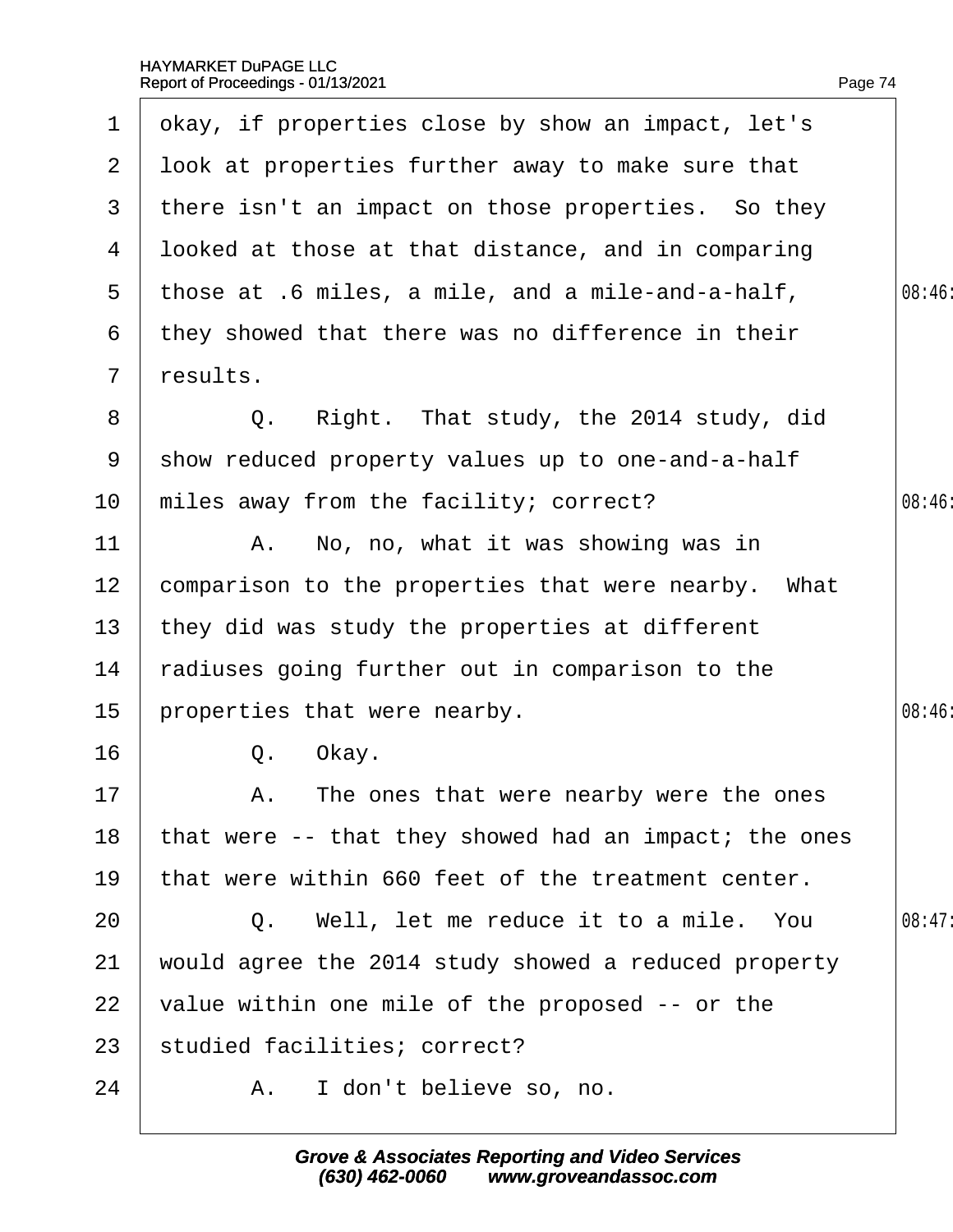| 1               | Q. Okay.                                                 |       |
|-----------------|----------------------------------------------------------|-------|
| 2               | A. Again, I think that was used as a                     |       |
| 3               | domparison. What they were doing was showing that --     |       |
| 4               | they were testing, in effect, their hypothesis, that     |       |
| $5^{\circ}$     | as you go further out, that there would be no impact     | 08:47 |
| 6               | on the property -- no different impact on the            |       |
| $\overline{7}$  | property values.                                         |       |
| 8               | And that's what they found, was that                     |       |
| 9               | they had an impact within an eighth of a mile, which     |       |
| 10              | was 660 feet, and then they tested it by looking at      | 08:47 |
| 11              | sales at different radiuses going further out and        |       |
| 12 <sub>2</sub> | found that it verified their study that there was an     |       |
| 13              | impact nearby.                                           |       |
| 14              | Q. Well, in that study they refer to                     |       |
| 15              | Exhibits 5 and 6, which assess the impact                | 08:48 |
| 16              | one-and-a-half, .6, and one mile from a facility, and    |       |
|                 | 17 they say both exhibits show that homes near substance |       |
| 18              | abuse centers, treatment centers, are still              |       |
| 19              | hegatively impacted and by approximately the same        |       |
| 20              | magnitudes. Do you recall that?                          | 08:48 |
| 21              | MS. O'KEEFE: Mr. Ellenbecker, would you mind             |       |
| 22              | eferring me again to what page you're discussing?        |       |
| 23              | MR. ELLENBECKER: Sure, the bottom of page 81.            |       |
| 24              | MS. O'KEEFE: Thank you. Give us a second to              |       |
|                 |                                                          |       |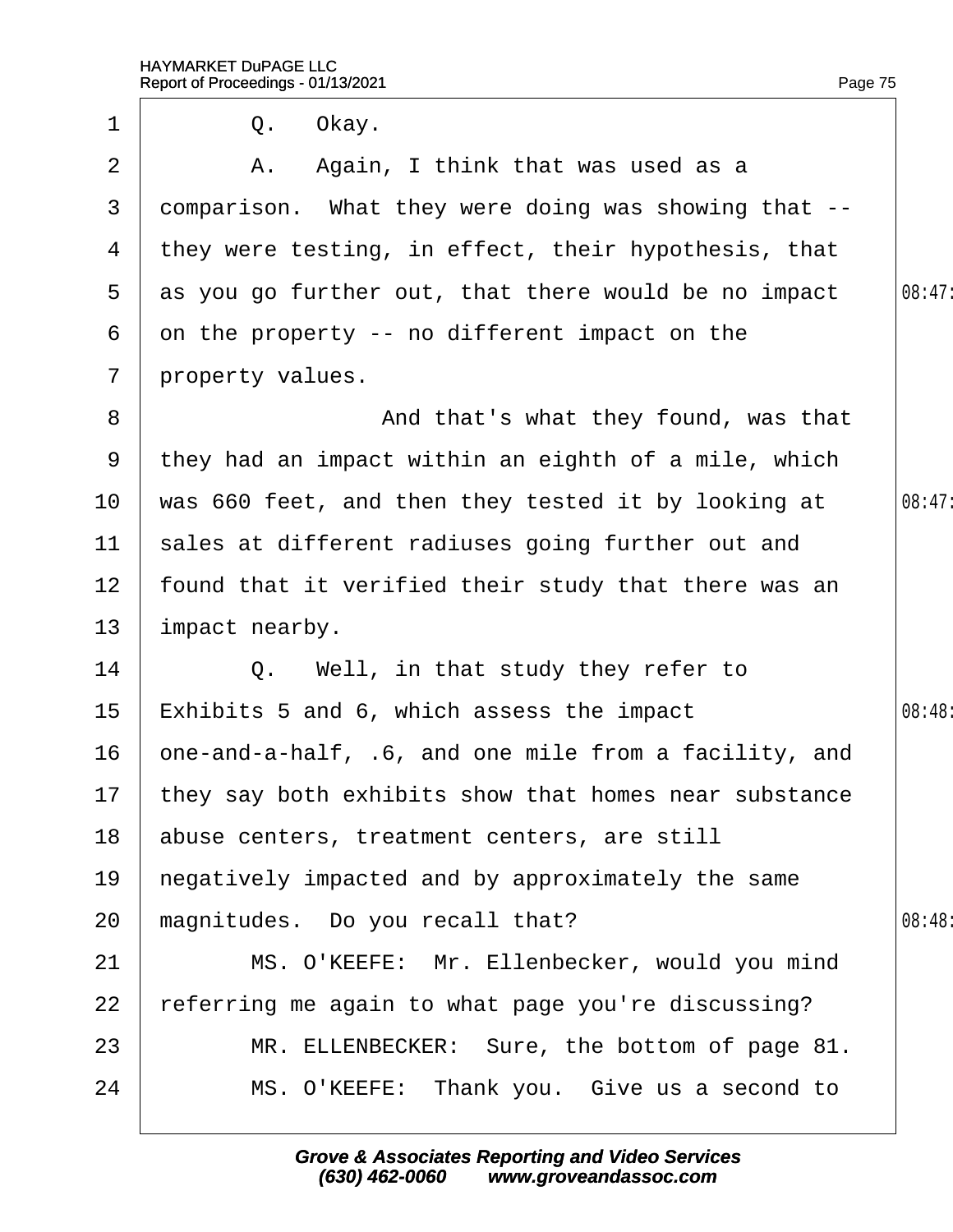| $\mathbf 1$     | get there. Could you repeat that one more time,       |        |
|-----------------|-------------------------------------------------------|--------|
| $\overline{2}$  | please?                                               |        |
| 3 <sup>1</sup>  | BY MR. ELLENBECKER:                                   |        |
| 4               | Q. Sure. Page 81, it's at the bottom of               |        |
| 5               | last paragraph. The last paragraph starts with "as a  | 08:49  |
| 6               | robustness check."                                    |        |
| 7               | A. Yes. And what they were doing there, if            |        |
| 8               | you look at their exhibit, Exhibit 5, where they show |        |
| 9               | within half mile, a mile, and .6 miles, under the     |        |
| 10              | first variable, they have the rehab center and        | 08:49  |
| 11              | one-eighth mile. So what they were doing was          |        |
| 12 <sub>2</sub> | comparing that one-eighth mile radius and the data in |        |
| 13 <sub>2</sub> | there, and they were showing that it was about 7.6    |        |
| 14              | percent compared to properties within a               |        |
| 15              | mile-and-a-half of the treatment center.              | 08:50  |
| 16              | And then in the second instance,                      |        |
| 17              | again, they still have that same variable factor as   |        |
| 18              | the rehab center at one-eighth mile, but they are     |        |
| 19              | comparing it to properties within one mile. So those  |        |
| 20              | describe the target properties, the control           | 08:50: |
| 21              | properties, that they were comparing, and they found  |        |
| 22              | even if they went further out, it didn't affect the   |        |
| 23              | impact that was shown for properties within           |        |
| 24              | one-eighth mile.                                      |        |
|                 |                                                       |        |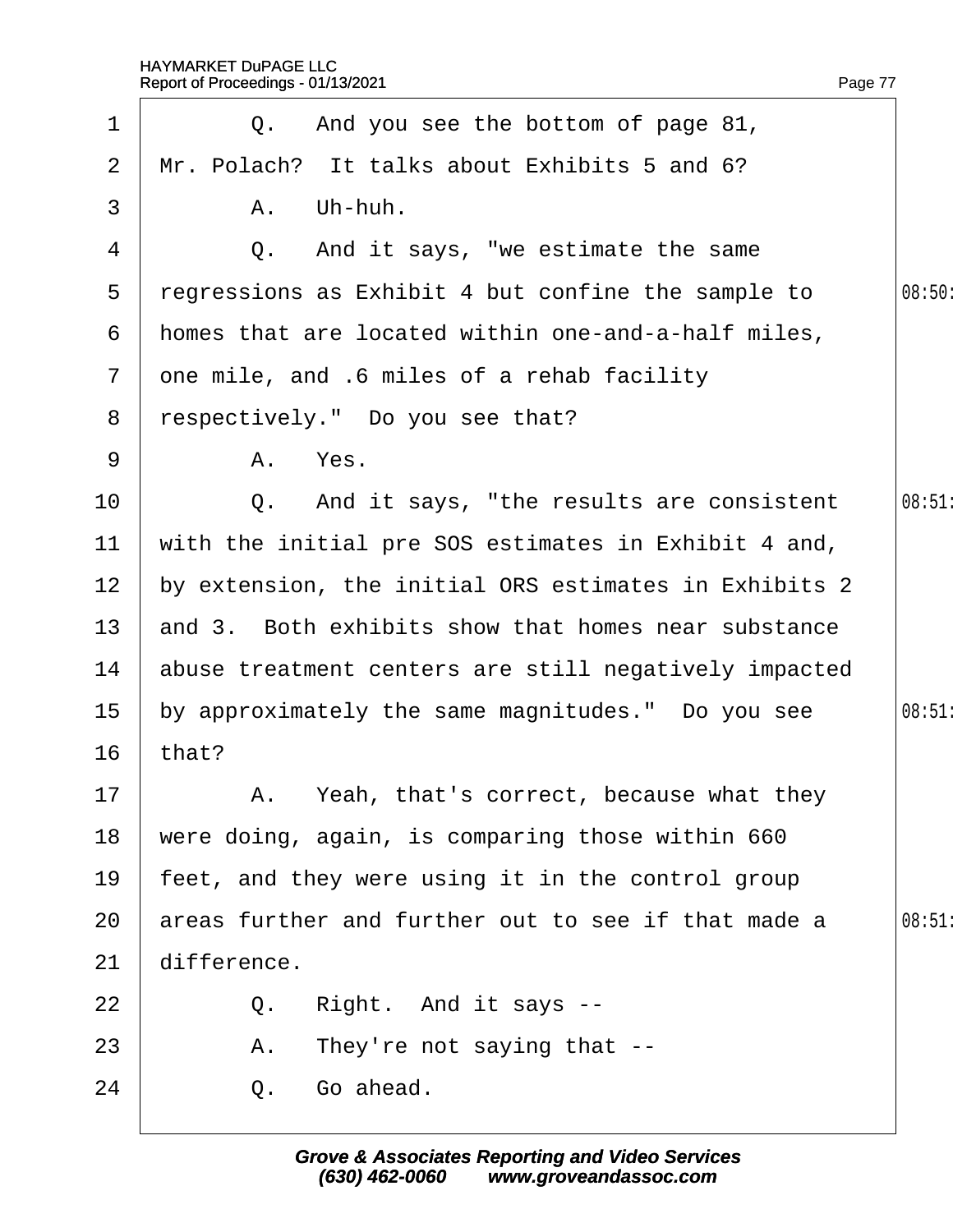|                 | Report of Proceedings - 01/13/2021<br>Page 78         |        |
|-----------------|-------------------------------------------------------|--------|
| $\mathbf 1$     | A. Sorry.                                             |        |
| $\overline{2}$  | MS. O'KEEFE: You were saying they're not              |        |
| 3               | saying?                                               |        |
| 4               | BY THE WITNESS:                                       |        |
| 5               | A. Yeah, they're not saying that those                | 08:51  |
| 6               | properties are impacted. They're using those as the   |        |
| $\overline{7}$  | dontrol group.                                        |        |
| 8               | BY MR. ELLENBECKER:                                   |        |
| 9               | Q. Then it says, "given that this is already          |        |
| 10              | a within-neighborhood estimation by controlling for   | 08:52: |
| 11              | location, the fact that the substance abuse treatment |        |
| 12 <sub>2</sub> | center result is robust when the control group is     |        |
| 13              | reduced to one mile and .6 miles indicates that       |        |
| 14              | unobserved spacial heterogeneity is not likely        |        |
| 15              | driving the core results of this paper. More          | 08:52: |
| 16              | intuitively, this provides strong evidence that the   |        |
| 17              | substance abuse treatment center effect is not simply |        |
| 18              | a bad part of town effect." Do you see that?          |        |
| 19              | A. That's correct.                                    |        |
| 20              | Q. Okay. Now, in terms of the NBER paper,             | 08:52: |
| 21              | they made -- well, you've heard the term dis-amenity; |        |
| 22              | correct?                                              |        |
| 23              | A. Yes.                                               |        |
| 24              | Q. What's a dis-amenity?                              |        |
|                 |                                                       |        |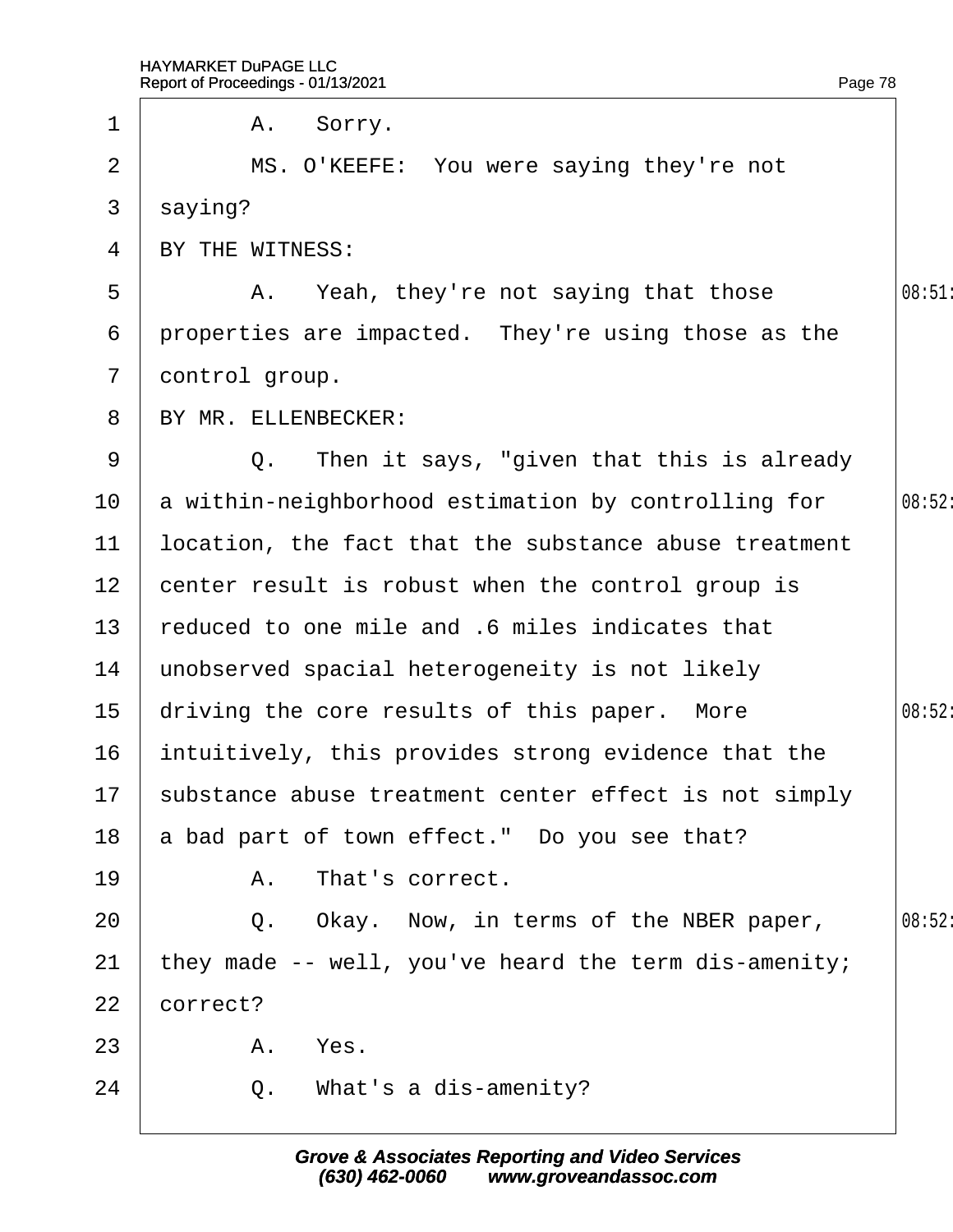1 | A. Those would be factors that would cause a

Page 79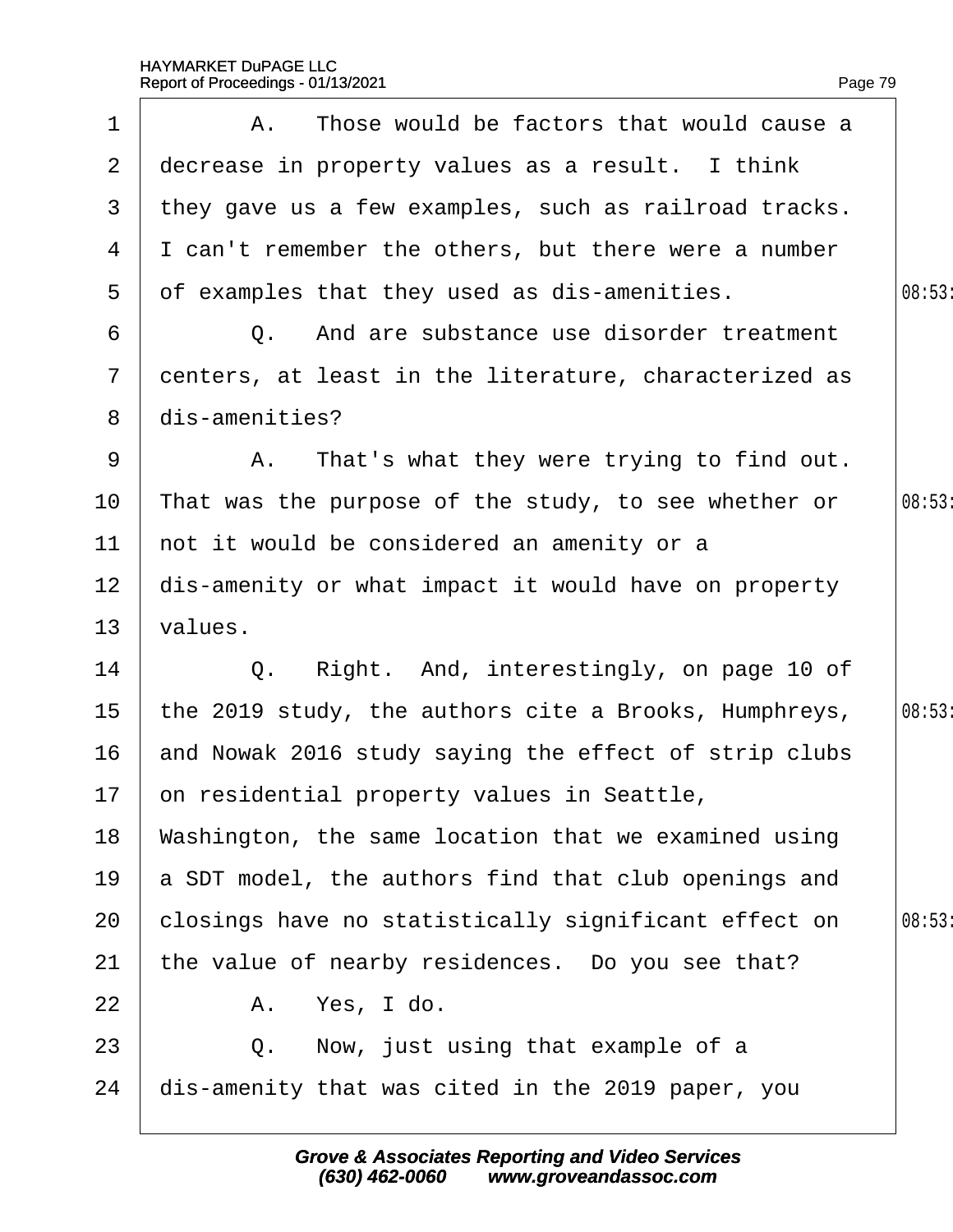| $\mathbf 1$     | disagree with regard to whether the dis-amenity of a   |        |
|-----------------|--------------------------------------------------------|--------|
|                 | 2 strip club negatively impacts property value;        |        |
| 3 <sup>1</sup>  | dorrect?                                               |        |
| 4               | A. Disagree with what?                                 |        |
| 5               | Q. Well, according to the Brooks, Humphreys,           | 08:54  |
| 6               | and Nowak study cited in the 2019 study comparing      |        |
|                 | 7 dis-amenities, the conclusion by Brooks, et al., was |        |
|                 | 8 that strip clubs have no negative impact or          |        |
| 9               | significant effect on the value of nearby residences;  |        |
| 10 <sup>°</sup> | correct?                                               | 08:54: |
| 11              | A. Yes, I would disagree with that                     |        |
| 12 <sub>2</sub> | particular study. I don't know exactly where they      |        |
| 13 <sup>°</sup> | studied or what they studied. I did my own study       |        |
| 14              | with regard to adult uses.                             |        |
| 15 <sub>1</sub> | Q. Right.                                              | 08:54: |
| 16              | A. And found that there were impacts in some           |        |
|                 | 17 instances.                                          |        |
| 18              | Q. Yeah. In fact, you testified in front of            |        |
| 19              | the DuPage County Ad Hoc Adult Business Committee,     |        |
| 20              | and you said that adult uses can have a profound       | 08:54: |
| 21              | impact on residential property value; correct?         |        |
| 22              | MS. O'KEEFE: You know, I need to object. I'm           |        |
| 23              | not sure what the relevance of this is? I mean,        |        |
| 24              | we're not -- that's not the nature of this case, and   |        |
|                 |                                                        |        |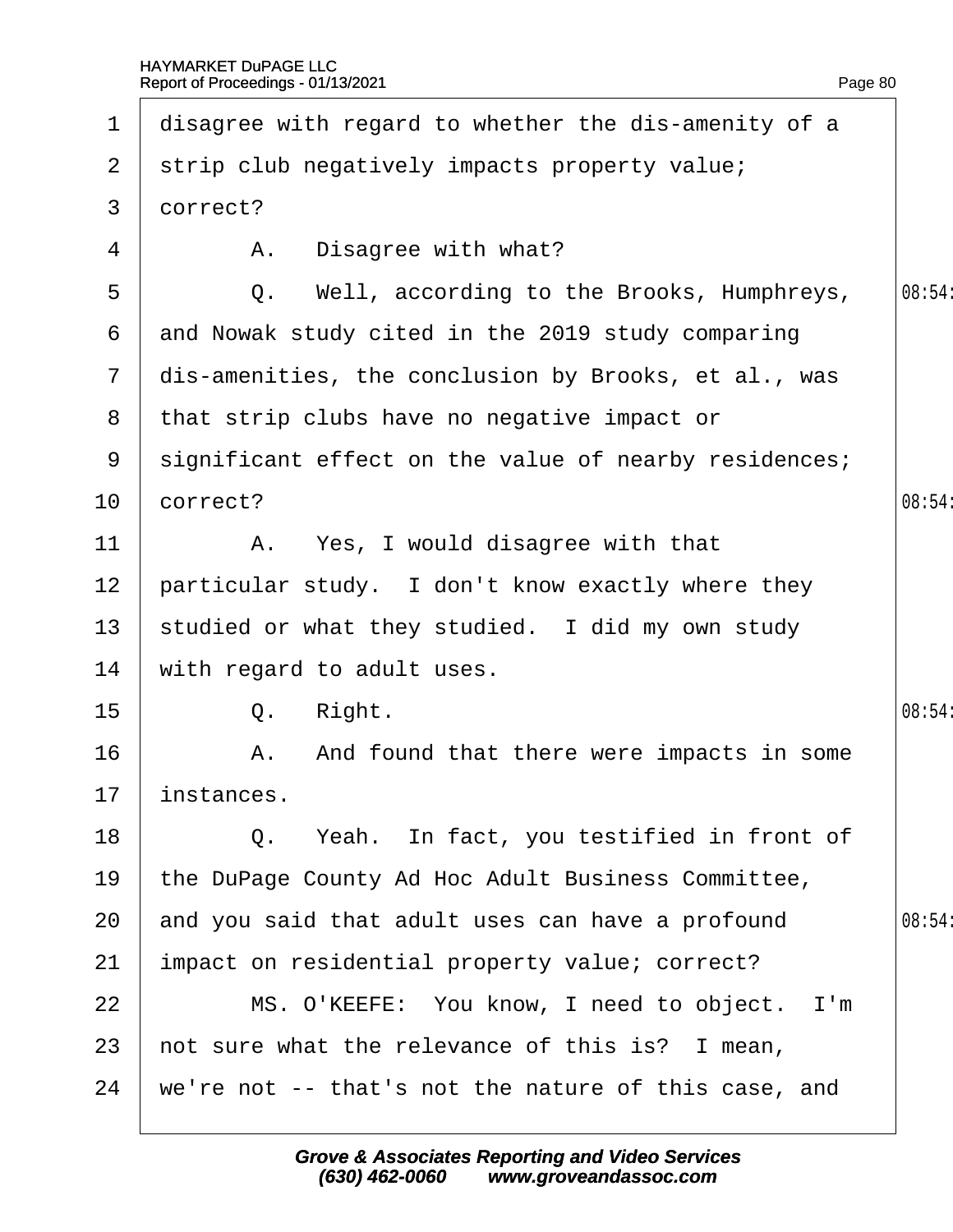|                 | 1 I'm not understanding where you're going with this |       |
|-----------------|------------------------------------------------------|-------|
| $\mathbf{2}$    | question.                                            |       |
| 3               | MR. ELLENBECKER: It's not. But, Ms. O'Keefe,         |       |
| 4               | Mr. Polach said the 2019 study had far better        |       |
| 5               | methodology and was better than the 2014 study. And  | 08:55 |
| 6               | I'm pointing out that there are aspects and          |       |
|                 | 7 assumptions within the 2019 study that Mr. Polach  |       |
| 8               | doesn't even agree with.                             |       |
| 9               | MS. O'KEEFE: No, that's not what he's saying.        |       |
| 10              | He said the author --                                | 08:55 |
| 11              | MR. ELLENBECKER: You made your objection. I          |       |
| 12              | responded. I'll live with what Mr. Hervas decides.   |       |
| 13              | MS. O'KEEFE: This is -- the quote is that            |       |
| 14              | you're saying --                                     |       |
| 15 <sub>1</sub> | MR. HERVAS: The objection will be overruled.         | 08:55 |
| 16              | This goes to Mr. Polach's opinions, and we're going  |       |
|                 | 17 to his interpretation of the studies and we're    |       |
| 18              | looking at consistency. We may not have gotten to    |       |
| 19              | the conclusion yet, because we don't know            |       |
| 20              | specifically what Mr. Polach has to say, but the     | 08:56 |
| 21              | questioning will be allowed.                         |       |
| 22              | CHAIRMAN DALY: And this is the chairman, if I        |       |
| 23              | could just weigh in for one second. I understand     |       |
| 24              | that this hearing is being -- I don't want to say    |       |
|                 |                                                      |       |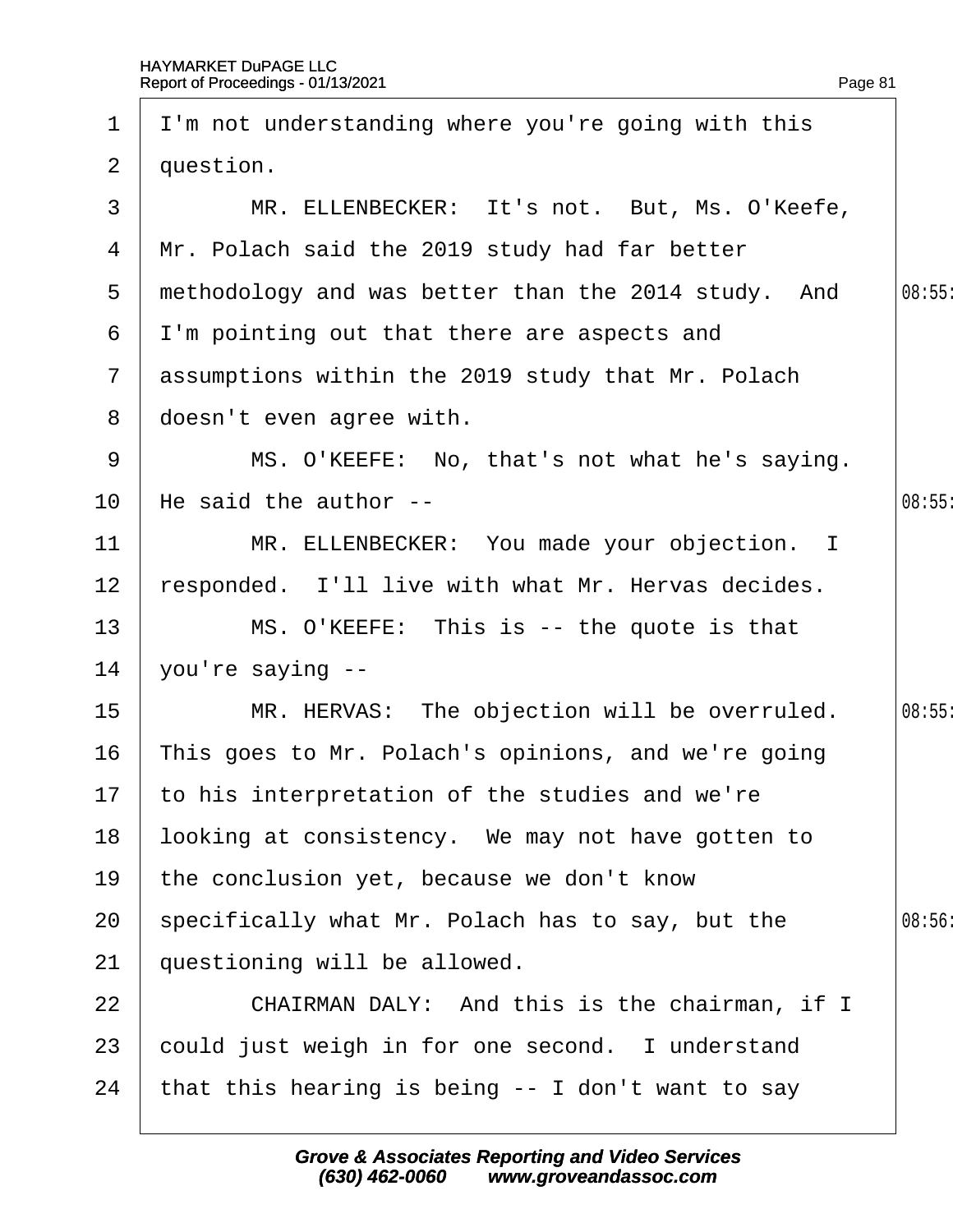| $\mathbf 1$     | prosecuted, because that also is a legal term, but      |        |
|-----------------|---------------------------------------------------------|--------|
| $\mathbf{2}$    | for a lot of people on this call and for the benefit    |        |
| 3               | of the audience, we're not versed in legal speak.       |        |
| 4               | And I hear a lot of double negatives in sentences, so   |        |
| 5               | I personally have a hard time following along with      | 08:56  |
| 6               | where we are going with these questions. So if          |        |
| $7\phantom{.}$  | there's a way to possibly simplify language for those   |        |
| 8               | of us following along, I would appreciate it.           |        |
| 9               | MR. ELLENBECKER: Okay.                                  |        |
| 10 <sup>°</sup> | BY MR. ELLENBECKER:                                     | 08:57: |
| 11              | Q. Mr. Polach, you remember the question I              |        |
| 12 <sup>2</sup> | asked?                                                  |        |
| 13              | A. No, I'm afraid I don't.                              |        |
| 14              | Q. Okay. Let me do it this way: The 2019                |        |
| 15              | paper, at least part of it was based on a premise       | 08:57: |
| 16              | from the Brooks paper that said the dis-amenity of a    |        |
|                 | 17 strip club did not significantly affect the value of |        |
| 18              | hearby residences. And you've already agreed that       |        |
| 19              | you did your own study on the effect of that type of    |        |
| 20              | business and you disagree, because you found that       | 08:57: |
| 21              | adult-type entertainment does affect property values;   |        |
| 22              | correct?                                                |        |
| 23              | A. Well, first of all, they didn't rely on              |        |
| 24              | the conclusions of that study. They just reported it    |        |
|                 |                                                         |        |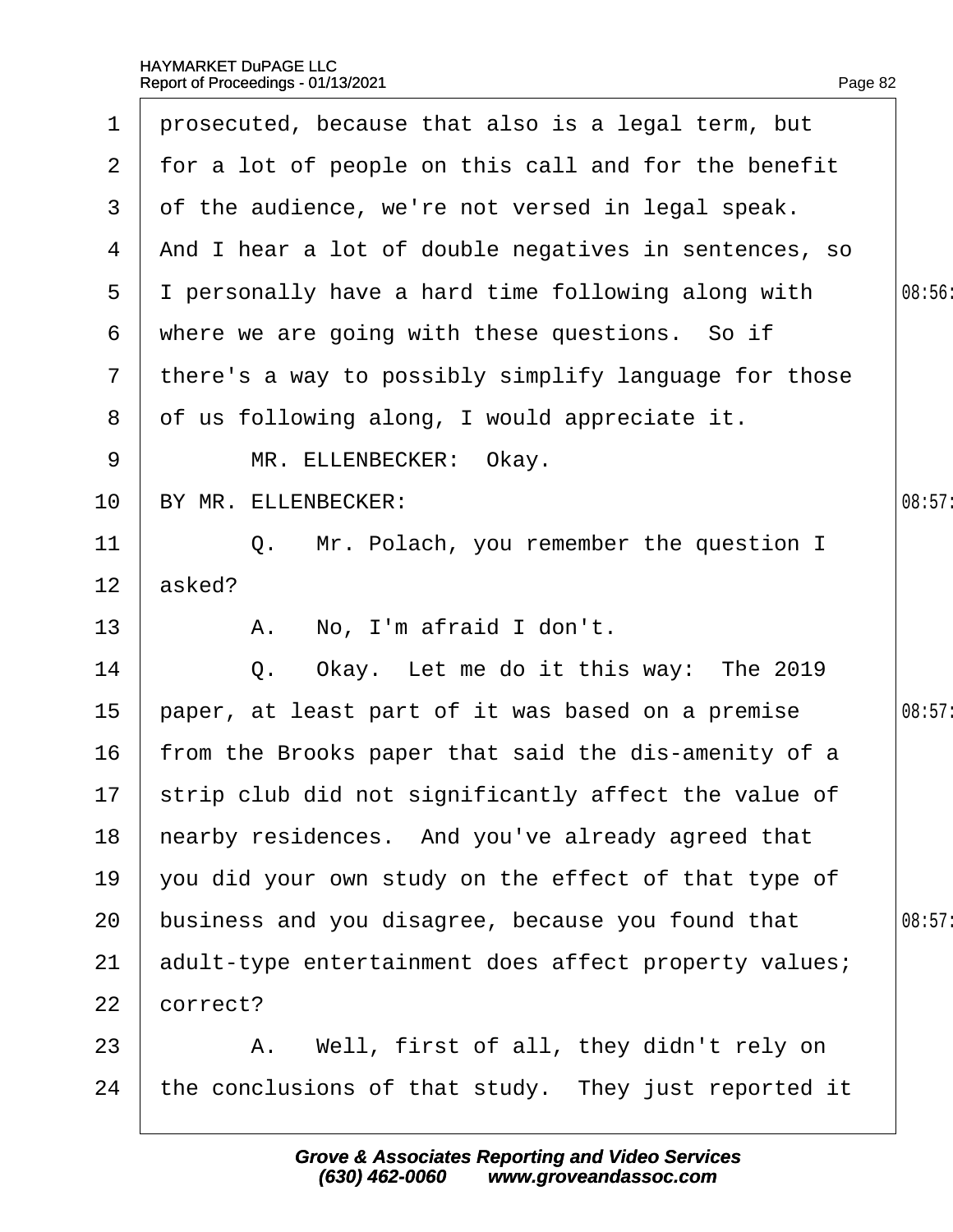|                 | Report of Proceedings - 01/13/2021                   | Page 83 |
|-----------------|------------------------------------------------------|---------|
| $\mathbf 1$     | as an example of dis-amenities that were studied. So |         |
| $\overline{2}$  | their conclusions weren't based on that particular   |         |
| 3               | study. That was a study on a totally different type  |         |
| 4               | of property. So my own studies with regard to adult  |         |
| 5               | uses showed a different conclusion than that study.  | 08:58   |
| 6               | Q. Right.                                            |         |
| 7               | A. How it compares to that study, I couldn't         |         |
| 8               | say, because I haven't read that study.              |         |
| 9               | Q. In fairness, on page 10 of the 2019 study         |         |
| 10              | with regard to the Brooks paper, the authors say     | 08:58   |
| 11              | this study is important for our work as it focuses   |         |
| 12 <sub>2</sub> | on a dis-amenity that may plausibly impose similar   |         |
| 13              | costs and benefits on the neighborhood as a SUDTC.   |         |
| 14              | So the conclusion in that study was                  |         |
| 15              | important to the authors of the 2019 study; correct? | 08:58   |
| 16              | A. Only that it showed a similar type of             |         |
| 17              | study, not the particular use, and it doesn't apply  |         |
| 18              | to specific properties. This only addresses how they |         |
| 19              | perceived their study, how they went about their     |         |
| 20              | study.                                               | 08:59   |
| 21              | Q. Okay. Now, on page 15 of your report,             |         |
| 22              | you cite briefly to the public safety impact report. |         |
| 23              | You would agree you didn't have any part of writing  |         |
| 24              | that report; correct?                                |         |
|                 |                                                      |         |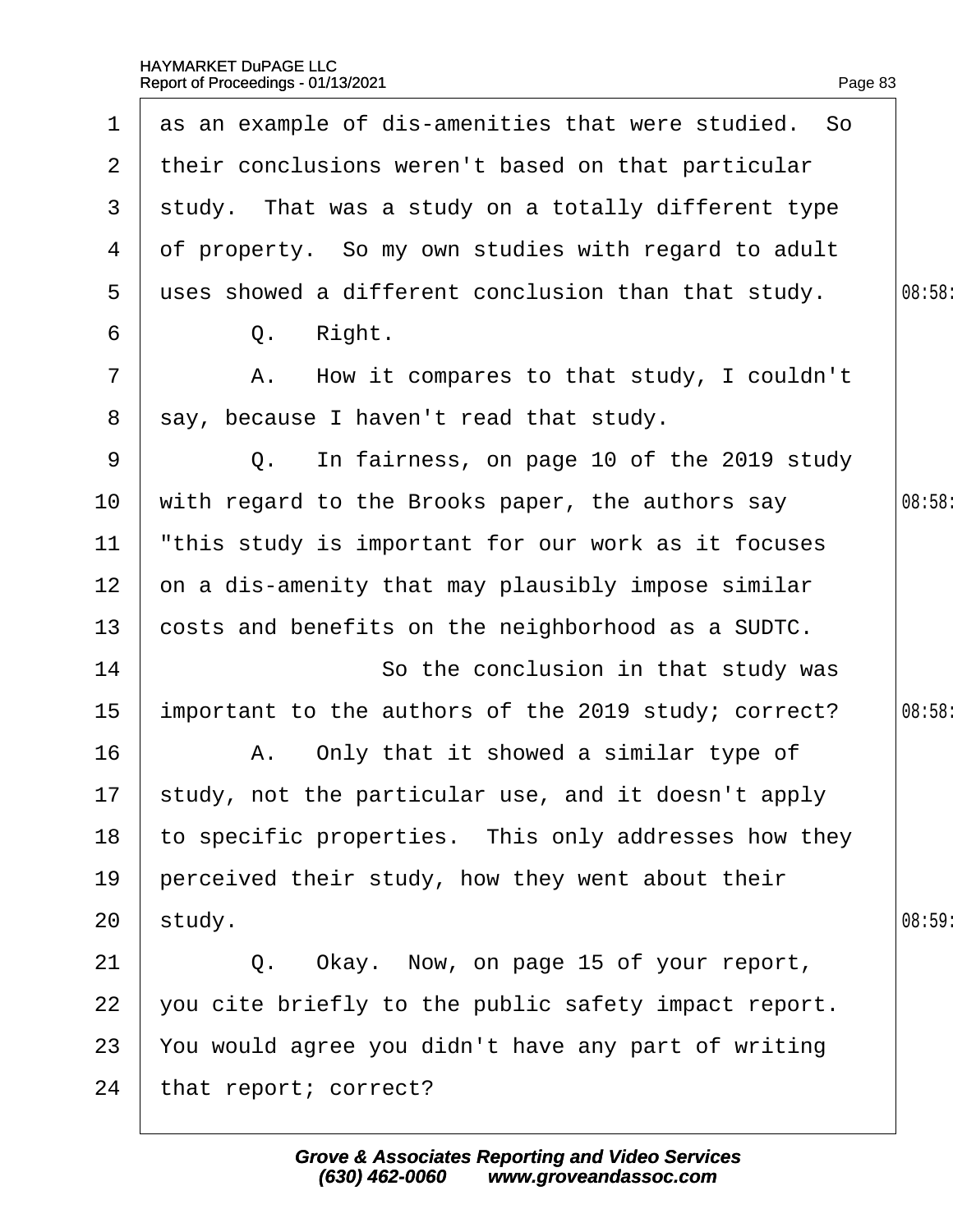| $\mathbf 1$     | A. Of writing what?                                     |        |
|-----------------|---------------------------------------------------------|--------|
| $\overline{2}$  | Q. The public safety impact report that was             |        |
| 3               | submitted by Haymarket in support of its application    |        |
| 4               | in this case?                                           |        |
| 5               | A. No, I did not write that one.                        | 08:59  |
| 6               | Q. And would you agree that if the findings             |        |
| $7\overline{ }$ | of that public safety impact report were wrong and      |        |
| 8               | there is a profound impact on Itasca emergency          |        |
| 9               | services in Itasca, that that could have a negative     |        |
| 10              | impact on residential property values in the Village?   | 08:59  |
| 11              | A. I have no reason to believe that that                |        |
| 12 <sup>7</sup> | study was wrong. If I had information that was          |        |
| 13 <sup>°</sup> | different than that, I would have to analyze it and     |        |
| 14              | see whether or not it changed my opinion.               |        |
| 15              | Q. Well, let me ask it this way: In your                | 08:59: |
| 16              | experience, if the perception or the reality is that    |        |
|                 | 17 a village's emergency services are insufficient, you |        |
| 18              | would agree that can have an effect on property         |        |
| 19              | value; correct?                                         |        |
| 20              | A. Well, first of all, there's a difference             | 09:00  |
| 21              | between perception and reality, and what we're trying   |        |
| 22              | to look at here is reality and determining whether or   |        |
| 23              | not it's realistic. With regard to the projections      |        |
| 24              | that have been made, I have seen nothing that           |        |
|                 |                                                         |        |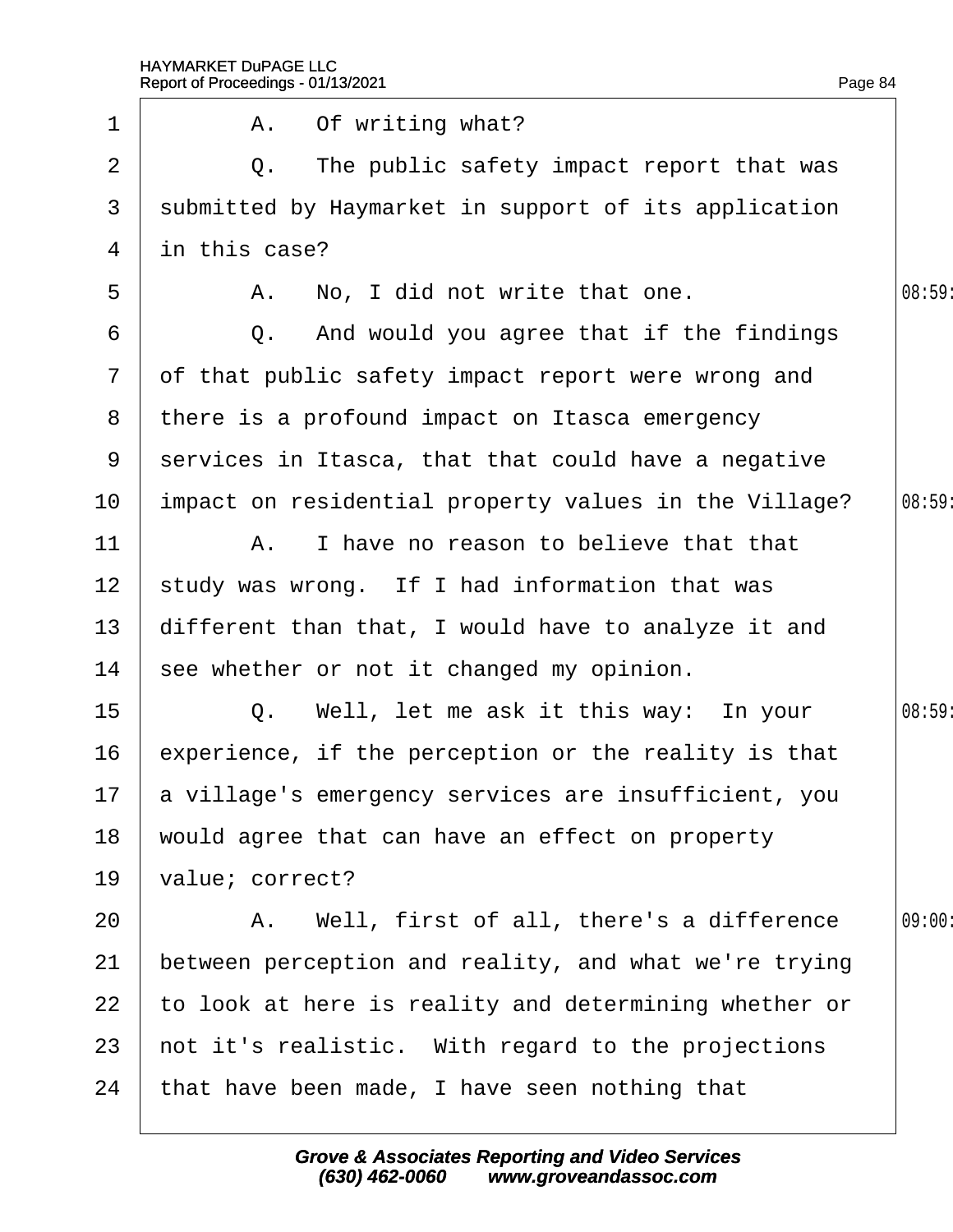7

|                 | 1 indicates that the projections are that inaccurate |        |
|-----------------|------------------------------------------------------|--------|
|                 | 2 they would somehow affect the opinion that this    |        |
| 3               | proposed facility has no detrimental impact on       |        |
| 4               | surrounding property values.                         |        |
| 5               | Q. Does the quality of a town's schools              | 09:00: |
| 6               | affect property values?                              |        |
| $\overline{7}$  | A. Certainly.                                        |        |
| 8               | Q. And isn't the quality of a school, based          |        |
| 9               | on prospective residential buyers, based on          |        |
| 10 <sup>°</sup> | perception?                                          | 09:01  |
| 11              | A. I hope not. I hope it's based on the              |        |
| 12 <sup>2</sup> | actual quality of the schools.                       |        |
| 13              | Q. Okay. And how is that assessed by a               |        |
| 14              | proposed residential buyer, if you know?             |        |
| 15              | A. Well, more currently, they can find               | 09:01  |
| 16              | school ratings of the various schools in the area,   |        |
| 17 <sub>2</sub> | how they compare to other schools.                   |        |
| 18              | Q. And if -- and I know you're talking about         |        |
| 19              | reality. Let's propose that the reality is that the  |        |
| 20              | proposed Haymarket facility is going to make demands | 09:01  |
| 21              | on Itasca's emergency services that Itasca can't     |        |
| 22              | meet. If that's the reality, can that effect         |        |
| 23              | property value?                                      |        |
| 24              | A. Well, so far that's not the reality, from         |        |
|                 |                                                      |        |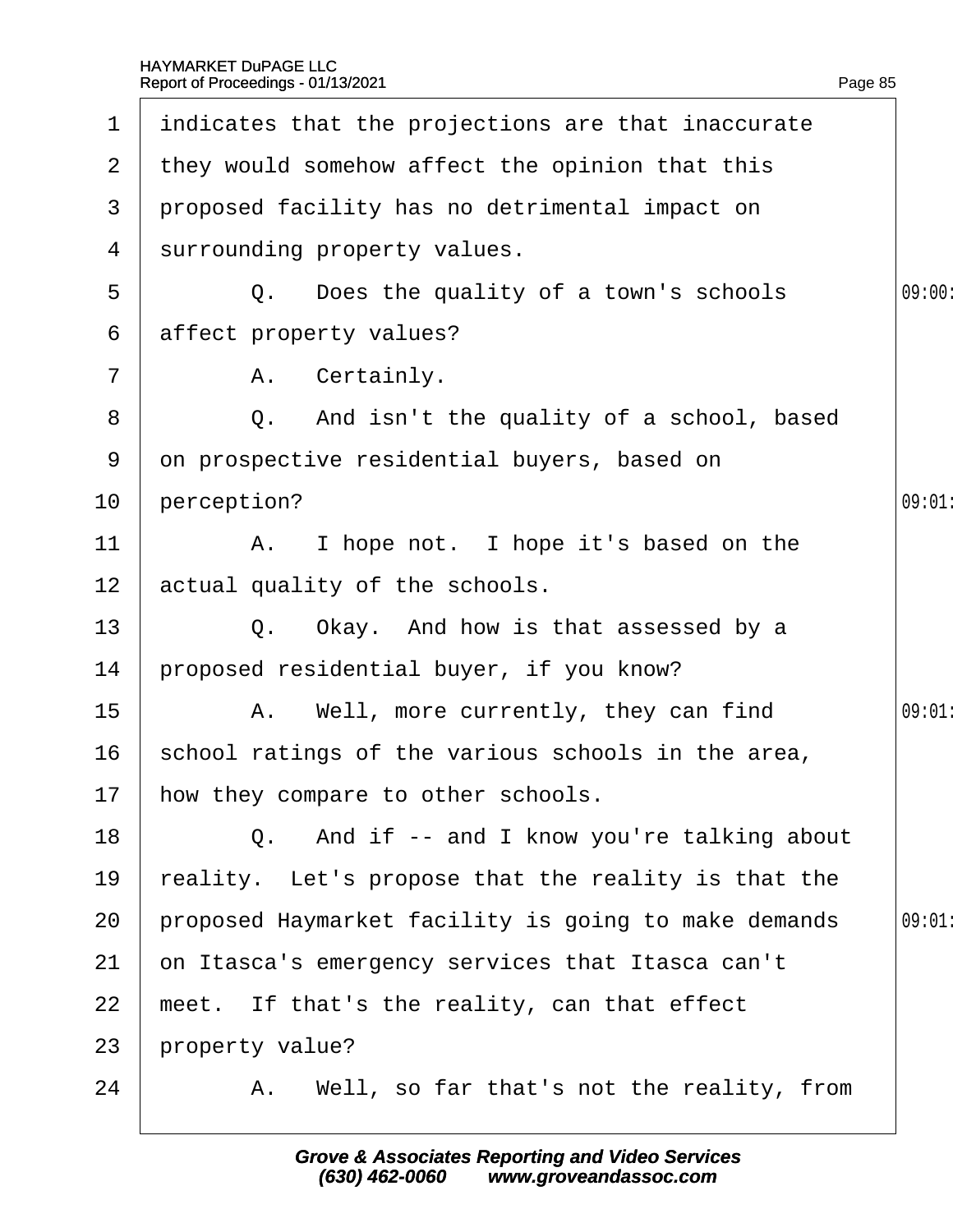| $\mathbf 1$    | what I have been hearing and from the reports that     |        |
|----------------|--------------------------------------------------------|--------|
| $\mathbf{2}$   | I've seen. So that's a speculative question, and I     |        |
| 3              | douldn't answer that without knowing what you're       |        |
| 4              | proposing would be different.                          |        |
| 5              | Q. So you can't tell me, based on your vast            | 09:02: |
| 6              | experience, whether there's an effect on property      |        |
| $\overline{7}$ | value if emergency services are deemed insufficient?   |        |
| 8              | A. Well, again, if they're shown in some               |        |
| 9              | manner to be insufficient in some way, I would have    |        |
| 10             | to see what that was based on and to what extent, and  | 09:02: |
| 11             | that isn't the reality of what I've seen and heard so  |        |
| 12             | far.                                                   |        |
| 13             | Q. Okay. And the only thing you've heard or            |        |
| 14             | seen on the issue is what Haymarket's shown you;       |        |
| 15             | right?                                                 | 09:02: |
| 16             | A. I've heard the testimony that has been              |        |
|                | 17 given by the consultants that are qualified experts |        |
| 18             | in their areas.                                        |        |
| 19             | Q. Right. Haymarket's experts and                      |        |
| 20             | consultants; correct?                                  | 09:02: |
| 21             | A. No. These are consultants that have been            |        |
| 22             | hired to provide studies and to analyze these various  |        |
| 23             | issues, and, as professionals, I would hope that       |        |
| 24             | they're providing independent opinions with regard to  |        |
|                |                                                        |        |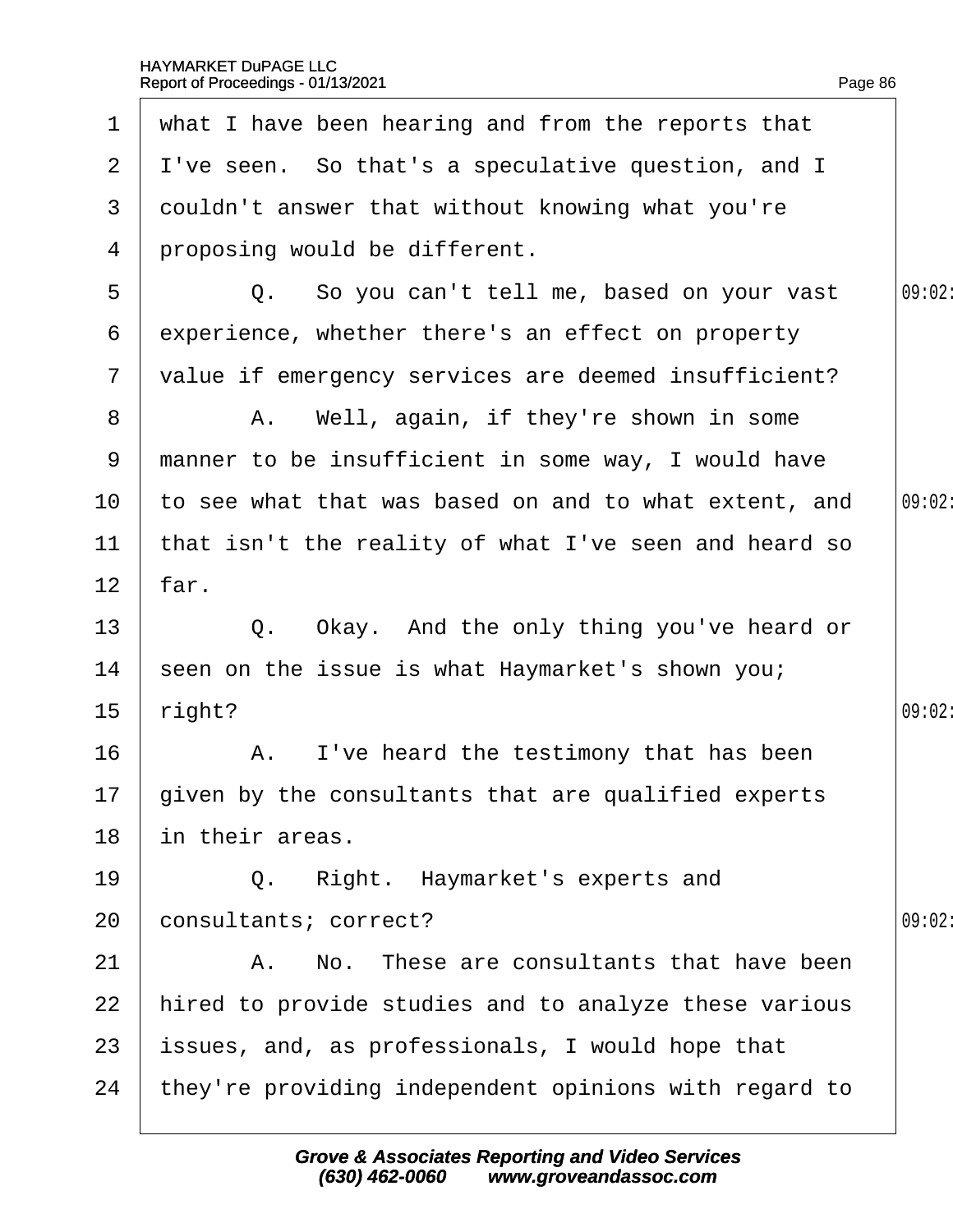| I O | JOOKED at King's county; is that right?                                                               |
|-----|-------------------------------------------------------------------------------------------------------|
| 16  | A. I believe that's one of the areas, yes.                                                            |
| 17  | Q. Okay. And King's county has a population                                                           |
| 18  | of a little over 2 million; is that right?                                                            |
| 19  | A. I believe that's approximate, yes.                                                                 |
| 20  | Q. In fact, the authors say, "thus our                                                                |
| 21  | effects, the effects of our study, are representative                                                 |
| 22  | of a large pacific coast U.S. city"; correct?                                                         |
| 23  | A. Yes.                                                                                               |
| 24  | Q. All right. And you would agree that                                                                |
|     |                                                                                                       |
|     | <b>Grove &amp; Associates Reporting and Video Services</b><br>www.groveandassoc.com<br>(630) 462-0060 |
|     |                                                                                                       |
|     |                                                                                                       |
|     |                                                                                                       |
|     |                                                                                                       |

| $\mathbf 1$     | their studies.                                        |        |
|-----------------|-------------------------------------------------------|--------|
| 2               | Q. Right. And those experts, regardless of            |        |
| 3               | how qualified they are or not, you understand that    |        |
| 4               | they were retained by Haymarket?                      |        |
| 5               | A. Well, they certainly were retained by              | 09:03  |
| 6               | Haymarket, and from what I have seen, they are        |        |
| $\overline{7}$  | qualified.                                            |        |
| 8               | Q. All right. With regard to this NBER                |        |
| 9               | paper, the 2019 study, did you find that study as     |        |
| 10              | part of your work or did somebody find that for you   | 09:03  |
| 11              | and ask you to look it over?                          |        |
| 12 <sub>2</sub> | A. I believe I found that in my research.             |        |
| 13              | Q. Okay. And you indicated that it's                  |        |
| 14              | centered around an area of Seattle. It actually       |        |
| 15              | looked at King's county; is that right?               | 09:03  |
| 16              | A. I believe that's one of the areas, yes.            |        |
| 17              | Q. Okay. And King's county has a population           |        |
| 18              | of a little over 2 million; is that right?            |        |
| 19              | A. I believe that's approximate, yes.                 |        |
| 20              | Q. In fact, the authors say, "thus our                | 09:04: |
| 21              | effects, the effects of our study, are representative |        |
| 22              | of a large pacific coast U.S. city"; correct?         |        |
| 23              | A. Yes.                                               |        |

Page 87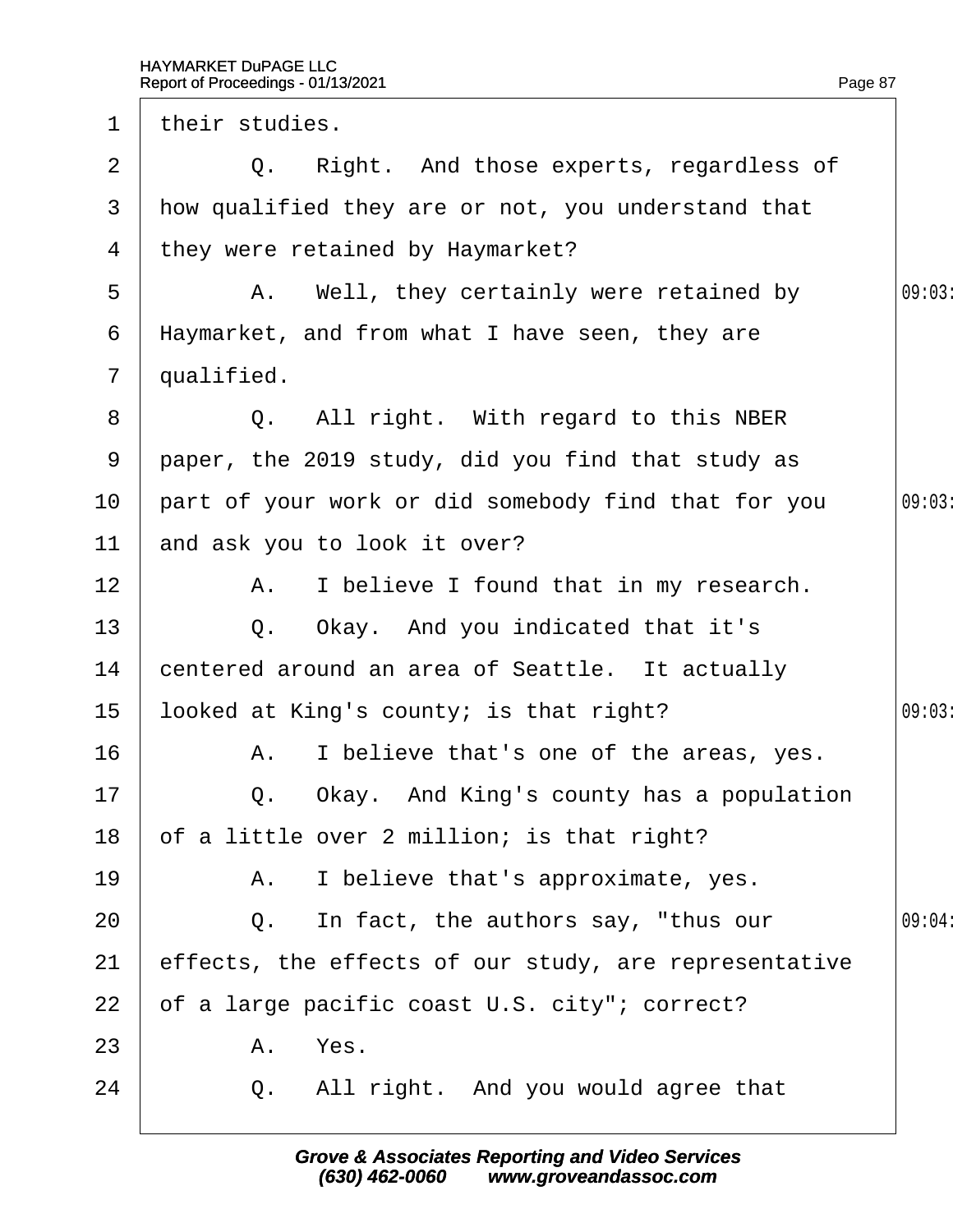| 1             | Itasca is neither a pacific coast nor a large city;   |        |
|---------------|-------------------------------------------------------|--------|
| 2             | dorrect?                                              |        |
| 3             | A. That's true.                                       |        |
| 4             | Q. And you would agree that, with regard to           |        |
| 5             | dontroversial business projects, that urban areas are | 09:04: |
| 6             | more likely to be amenable to having these types of   |        |
| $\mathcal{I}$ | uses as neighbors? As you get further away from the   |        |
| 8             | densely populated areas, it becomes more and more of  |        |
| 9             | a factor of having an impact on the surrounding       |        |
| 10            | properties? You agree with that; right?               | 09:04: |
| 11            | A. Not necessarily. That was their                    |        |
| 12            | indication from their study and what they were        |        |
| 13            | looking at. You have to look at the specifics of a    |        |
| 14            | certain location. You cannot generalize to try to     |        |
| 15            | imply that that is the case in every instance.        | 09:04  |
| 16            | Right. But at least on page 45 of the<br>Q.           |        |
|               | 17 ad hoc committee on April 19, 2019, you told the   |        |
| 18            | DuPage County Ad Hoc Committee that as you get        |        |
| 19            | further away from the densely populated areas, it     |        |
| 20            | becomes more and more of a factor of having impact on | 09:05  |
| 21            | the surrounding properties; right?                    |        |
| 22            | That sounds correct, yes.<br>Α.                       |        |
| 23            | Okay. Did you know that with regard to<br>Q.          |        |
| 24            | the study period in the 2019 study, that housing in   |        |
|               |                                                       |        |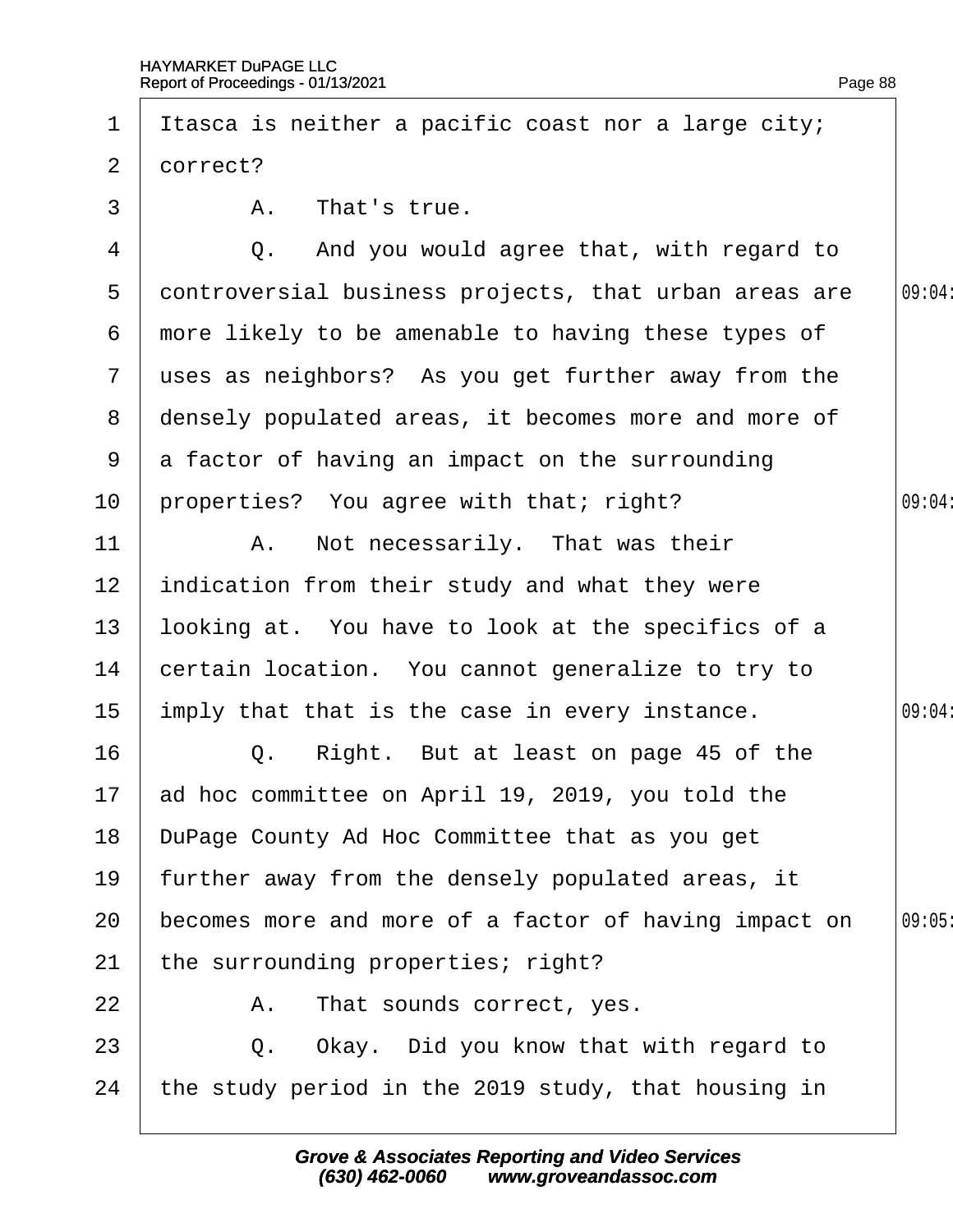| $\mathbf 1$     | Seattle doubled in pricing starting in 2012?          |       |
|-----------------|-------------------------------------------------------|-------|
| $\overline{2}$  | A. Yes.                                               |       |
| 3               | Q. And that would have an effect on sales             |       |
| 4               | prices' median or average; correct?                   |       |
| 5               | A. Well, that would have an effect on those           | 09:05 |
| 6               | measures, but those were the things that the study    |       |
|                 | 7 took into account when they were providing their    |       |
| 8               | research and adjusting for those factors. So they     |       |
|                 | 9 took that into account in coming to their           |       |
| 10              | conclusions, not just --                              | 09:06 |
| 11              | Q. Right. And what they also had to take              |       |
| 12 <sub>2</sub> | into account is that at the time of the study in      |       |
| 13              | King's county, there was a shortage of affordable     |       |
| 14              | housing options; correct?                             |       |
| 15              | A. Yes.                                               | 09:06 |
| 16              | Q. And the effect of a double in housing              |       |
| 17              | prices, a shortage of affordable housing options, can |       |
| 18              | lead to a situation that's immune to dis-amenities;   |       |
| 19              | correct?                                              |       |
| 20              | A. To some extent, yes.                               | 09:06 |
| 21              | Q. Seattle, or King's county, also had large          |       |
| 22              | corporations there, like Amazon, Starbucks,           |       |
| 23              | Nordstrom, Cosco, Microsoft, Expedia? Companies like  |       |
| 24              | that; correct?                                        |       |
|                 |                                                       |       |

Page 89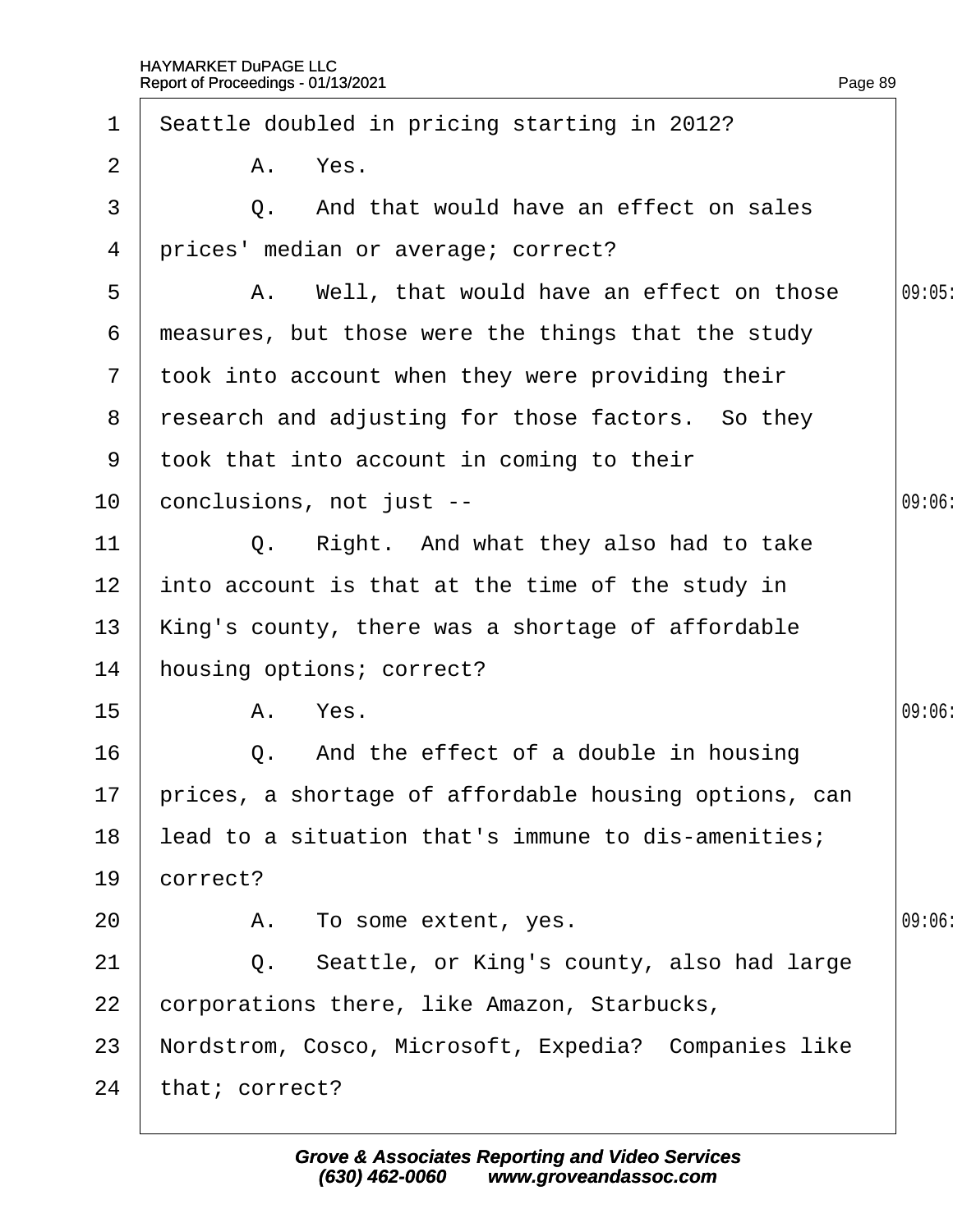| 1            |           | A. Yes.                                                 |        |
|--------------|-----------|---------------------------------------------------------|--------|
| 2            |           | Q. And in terms of the type or size of the              |        |
| 3            |           | facility that the 2019 study focused on, do you know    |        |
| 4            |           | what size of a facility they were evaluating as it      |        |
| 5            |           | related to effect on property values?                   | 09:06: |
| 6            |           | A. They were looking at various sizes. It               |        |
| $\mathbf{7}$ |           | wasn't one facility. It was numerous facilities.        |        |
| 8            |           | Q. And I might be able to help you out.                 |        |
| 9            |           | If you look at page 13 of the 2019                      |        |
| 10           |           | study, it's about smack dab in the middle of page 13.   | 09:07: |
| 11           |           | Do you see a sentence that starts with "this modality"  |        |
| 12           | of care"? |                                                         |        |
| 13           |           | A. Yes.                                                 |        |
| 14           |           | Q. All right. And if you go toward the end              |        |
| 15           |           | of that sentence, it says, "and substance use           | 09:07: |
| 16           |           | disorder treatment centers are large in size with       |        |
|              |           | 17 approximately 88 patients on any given day receiving |        |
| 18           |           | treatment." Do you see that?                            |        |
| 19           |           | A. Yes.                                                 |        |
| 20           |           | Q. All right. So the proposed Haymarket                 | 09:07: |
| 21           |           | facility is looking at 96 outpatient patients alone     |        |
| 22           |           | per day; correct?                                       |        |
| 23           |           | A. Yes.                                                 |        |
| 24           |           | Q. All right. And with regard to common                 |        |
|              |           |                                                         |        |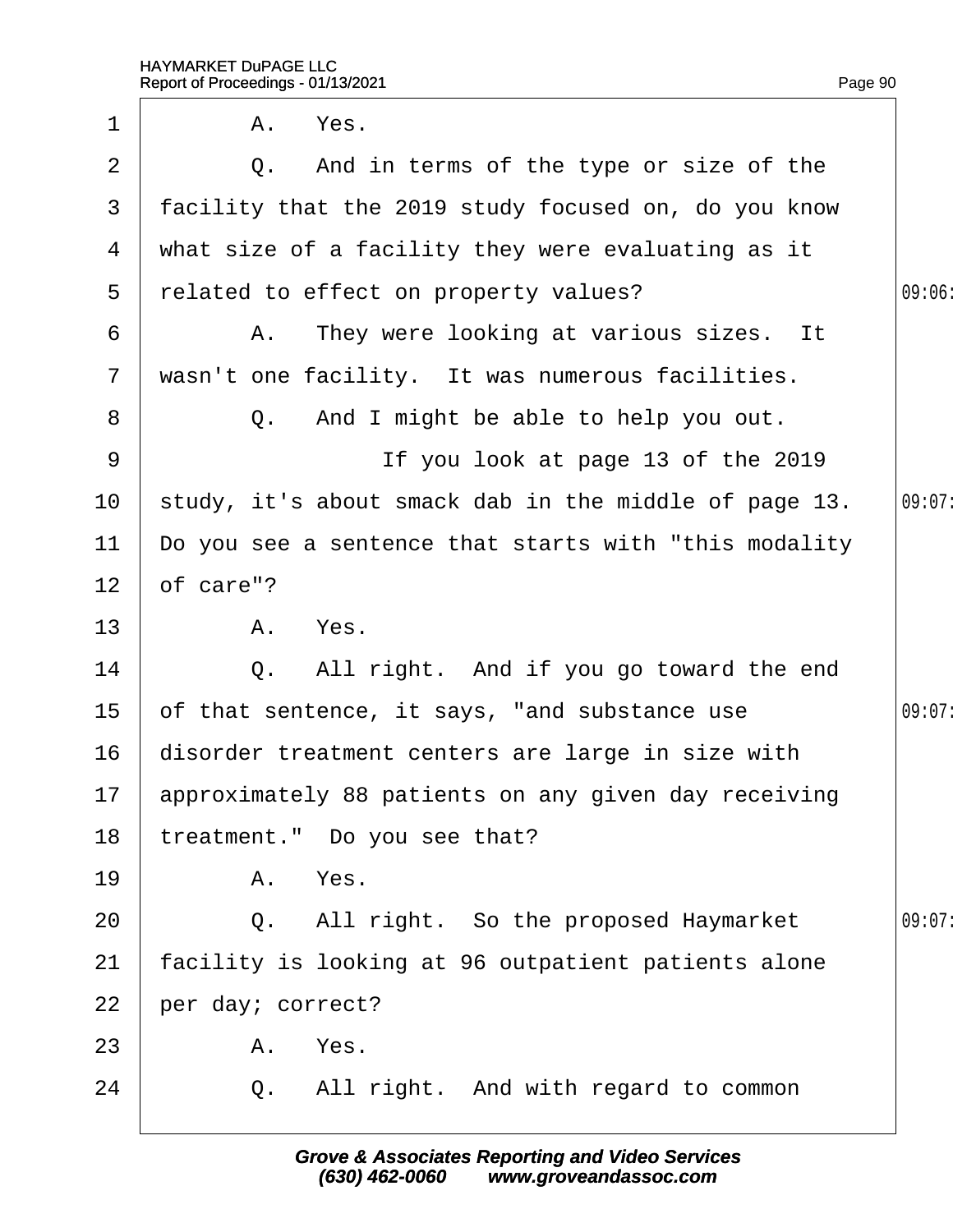| 1               | treatment, these authors looked at common treatment   |        |
|-----------------|-------------------------------------------------------|--------|
|                 | 2 that was only going to have a duration of 30 days,  |        |
| 3               | and you recognize or know that the Haymarket facility |        |
| 4               | is proposing up to 360 days of treatment?             |        |
| 5               | A. No, I think what they were looking at was          | 09:08: |
| 6               | they had indicated that these were averages that they |        |
| $7\overline{ }$ | had obtained with regard to these types of treatment  |        |
|                 | 8 denters. This does not describe the specific        |        |
| 9               | treatment centers that they actually studied. The     |        |
| 10              | treatment centers that they studied were various      | 09:08: |
| 11              | sizes. They weren't just 88 patients. Some of them    |        |
| 12 <sub>2</sub> | may have been larger, some of them may have been      |        |
| 13              | smaller.                                              |        |
| 14              | Q. Okay.                                              |        |
| 15              | A. So I think you're mixing averages with             | 09:08: |
| 16              | what they studied, which was different.               |        |
| 17              | Q. Okay. Well, I'm just reading what they             |        |
| 18              | said, and they said, "and SUDTCs are large in size    |        |
| 19              | with approximately 88 patients on any given day       |        |
| 20              | receiving treatment." That's what the authors said;   | 09:09  |
| 21              | correct?                                              |        |
| 22              | A. That was based on calculations from a              |        |
| 23              | survey, which, again, is an average.                  |        |
| 24              | Q. Right. I'm just reading -- I read what             |        |
|                 |                                                       |        |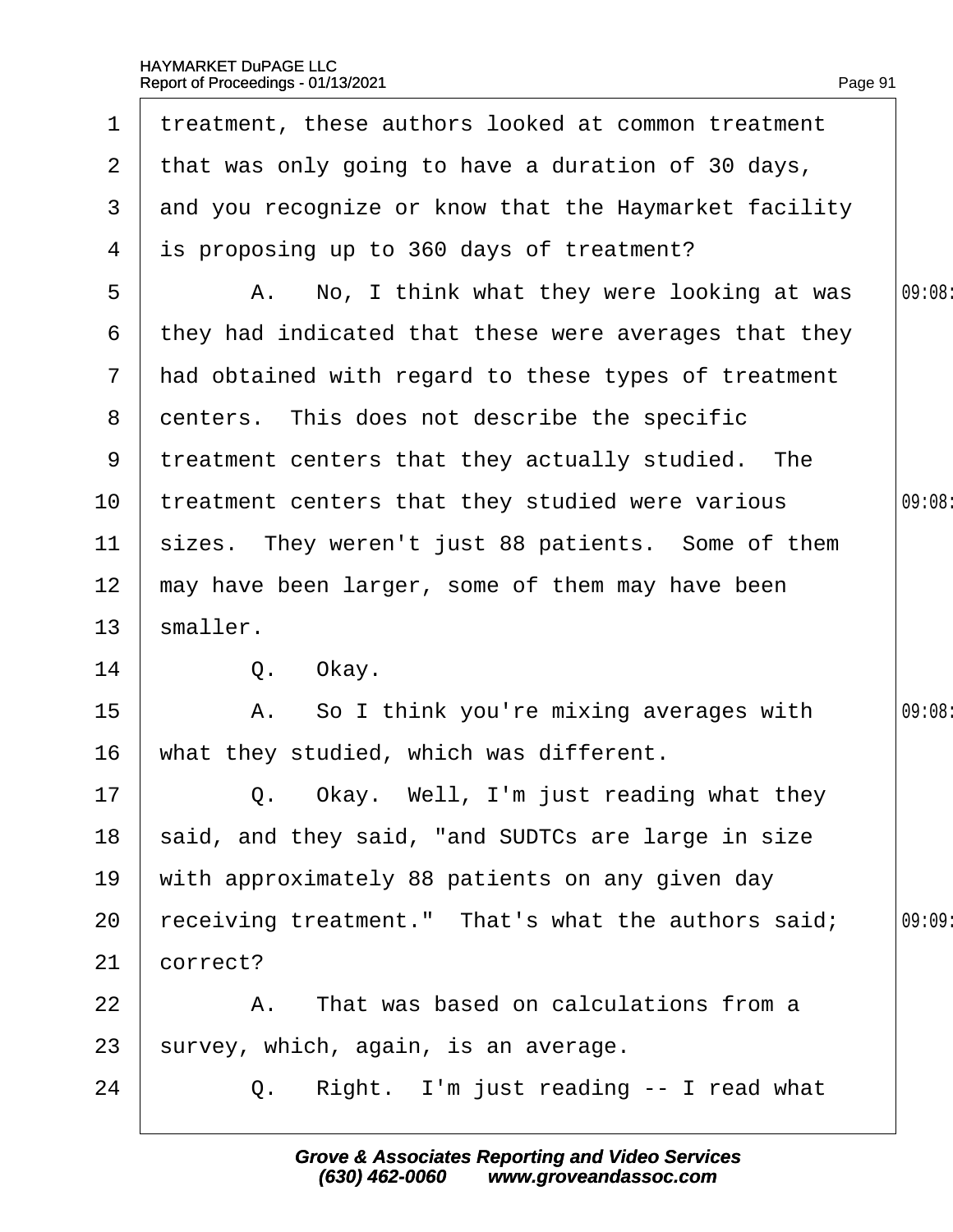2 the footnote?

3 | A. Yes.

1 the authors said correctly; correct? And you read

12  $\sqrt{e}$  yes, it's a significant number of patients.

| 13 | Q. Okay. Also with the 2019 study, they                |        |
|----|--------------------------------------------------------|--------|
| 14 | acknowledged, didn't they, Mr. Polach, that where the  |        |
|    | 15 substance use disorder treatment centers were, that | 09:10: |
| 16 | they were routinely situated in areas that were        |        |
| 17 | already depressed in terms of values; correct?         |        |
| 18 | A. In many instances, yes.                             |        |
| 19 | Q. Right. Is the proposed area at 860 West             |        |
| 20 | Irving Park Road in an area that you would say is      | 09:10  |
| 21 | historically a depressed financial area?               |        |
| 22 | A. No.                                                 |        |
| 23 | Q. Are the residential areas within 440 to             |        |
| 24 | 800 meters of the proposed facility what you would     |        |
|    |                                                        |        |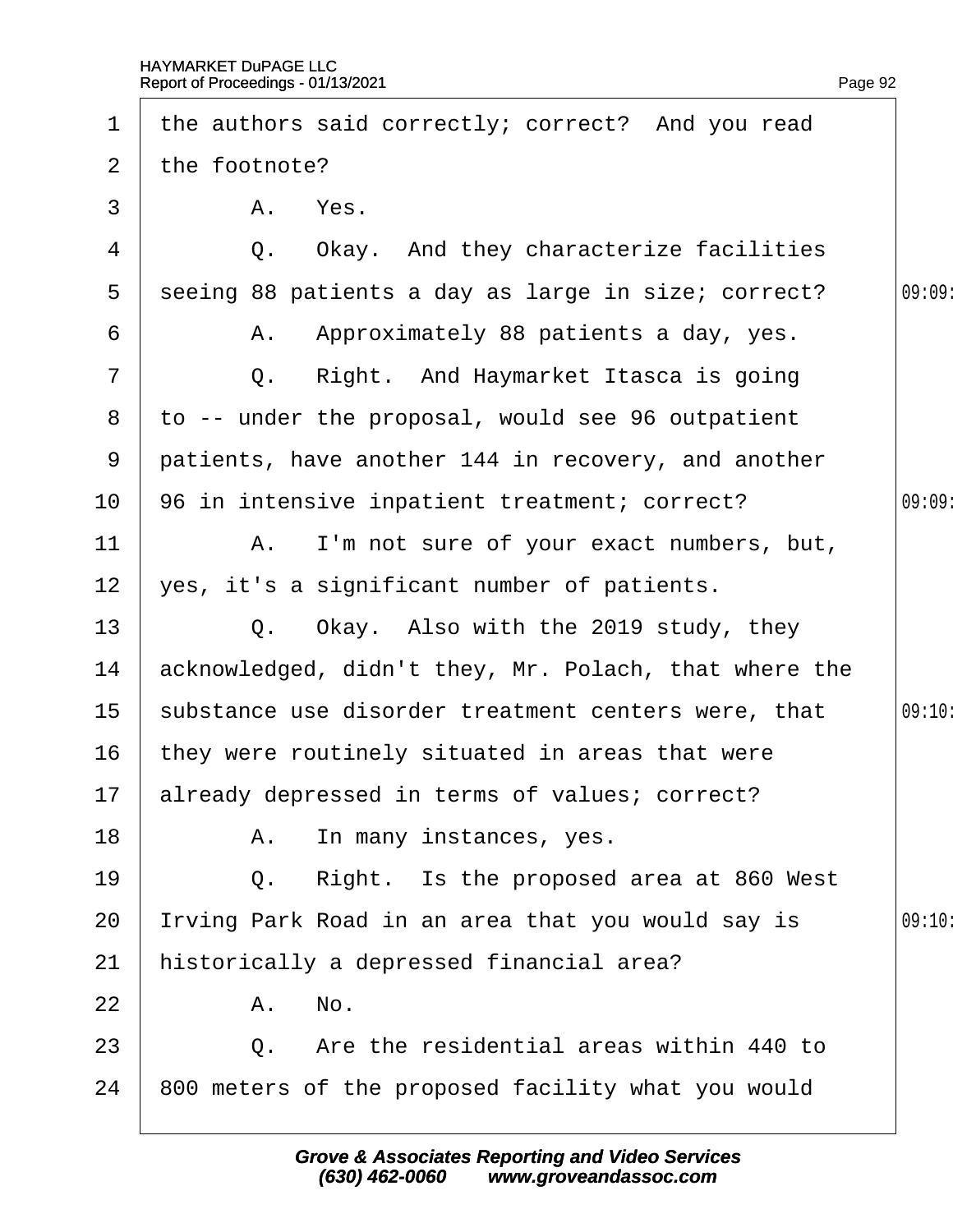|                 | Report of Proceedings - 01/13/2021                    | Page 93 |
|-----------------|-------------------------------------------------------|---------|
| 1               | donsider to be depressed value areas?                 |         |
| $\overline{2}$  | A. No.                                                |         |
| 3               | Q. The study goes on to say that -- well,             |         |
| 4               | let me ask this: Didn't the 2019 study acknowledge    |         |
| 5               | that there were reduced property values that they     | 09:10:  |
| 6               | donnected or associated with substance use disorder   |         |
| $\mathbf{7}$    | treatment centers?                                    |         |
| 8               | A. No, I don't believe so.                            |         |
| 9               | Q. Okay. Let's look at page 23, the bottom            |         |
| 10              | of page 23 of the 2019 study. And, actually, excuse   | 09:11:  |
| 11              | me, that's talking about the depressed property       |         |
| 12 <sub>2</sub> | values. Let's go to page 28. And specifically the     |         |
| 13              | last paragraph on page 28. Let me know when you're    |         |
| 14              | there.                                                |         |
| 15              | Okay.<br>Α.                                           | 09:11:  |
| 16              | Q. And what they say there is "when we do             |         |
| 17              | not account for endogenous location choice, we find   |         |
| 18              | that SUDTCs reduce residential property values by 3.4 |         |
| 19              | percent to 4.6 percent." Correct?                     |         |
| 20              | A. Yes.                                               | 09:12   |
| 21              | Q. And did you make any sort of assessment            |         |
| 22              | as to what the effect of a 3.4 to 4.6 reduction in    |         |
| 23              | property value, what effect that would have on        |         |
| 24              | Itasca's residential owners?                          |         |
|                 |                                                       |         |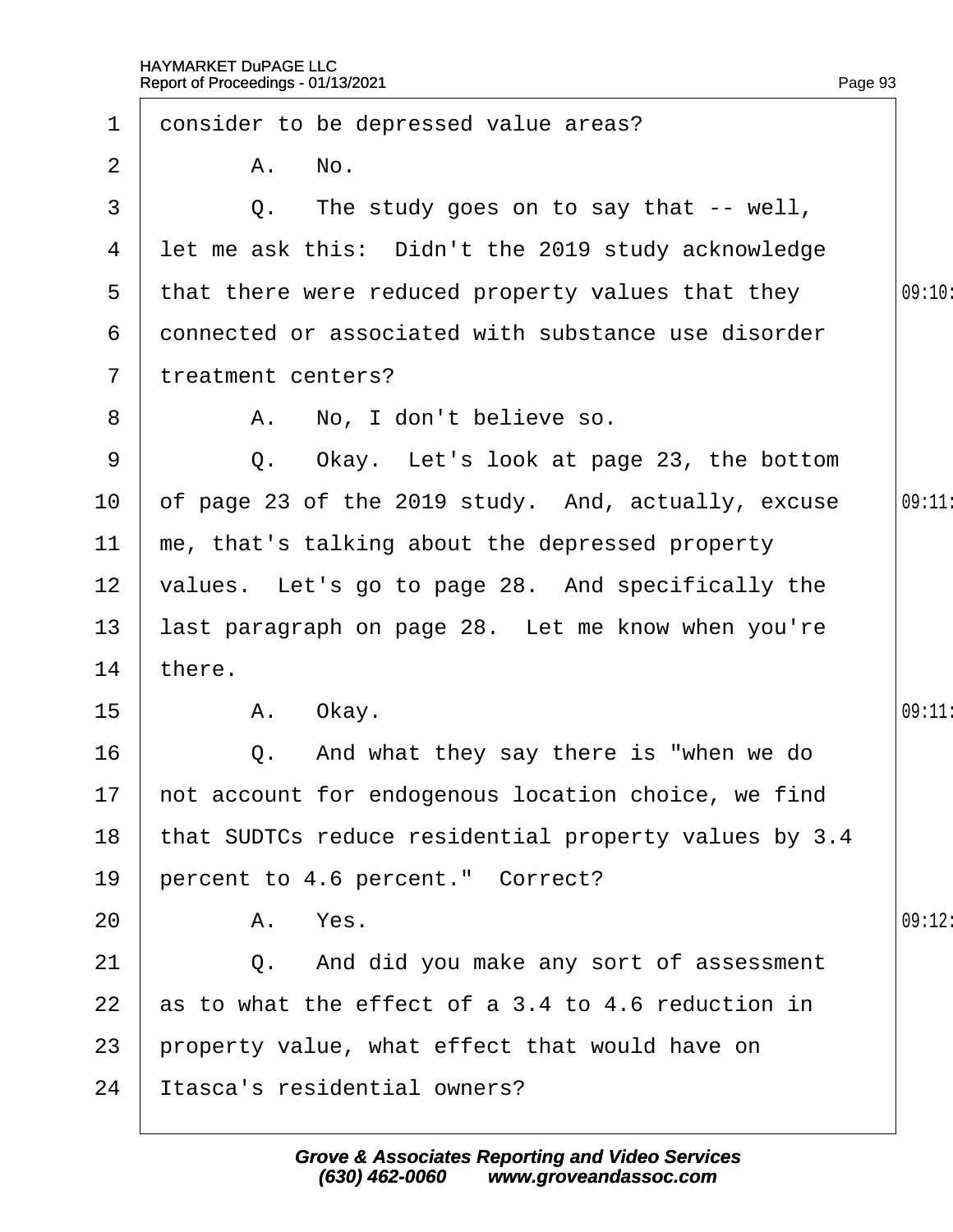| 1               | A. There's no need to. The 3.4 to 4.6 is               |        |
|-----------------|--------------------------------------------------------|--------|
| $\mathbf{2}$    | what they're indicating is if you don't take into      |        |
| 3               | account location choices. In other words, if you       |        |
| 4               | Ibok at the fact, as you said, that many of these are  |        |
| 5               | Ipcated in poorer -- or I shouldn't say poorer but     | 09:12: |
| 6               | I bwer priced areas, if you don't take that into       |        |
|                 | 7 account, then, yes, the indication is that there's   |        |
| 8               | this $3.4$ to $4.6$ reduction but $-$                  |        |
| 9               | Q. Right. And you told me a bit ago that --            |        |
| 10              | MS. O'KEEFE: Let him finish his answer,                | 09:12: |
| 11              | please.                                                |        |
| 12              | MR. HERVAS: Let's let him finish answering             |        |
| 13 <sup>°</sup> | the question, please.                                  |        |
| 14              | MR. ELLENBECKER: Sure.                                 |        |
| 15 <sub>1</sub> | BY THE WITNESS:                                        |        |
| 16              | A. The next sentences says, "however, after            |        |
|                 | 17 accounting for such location choices through use of |        |
| 18              | an SDT model, we find no statistically significant     |        |
| 19              | evidence that SUDTC entrance or exits influences       |        |
| 20              | residential property values," which was the            | 09:13  |
| 21              | conclusion of their report.                            |        |
| 22              | BY MR. ELLENBECKER:                                    |        |
| 23              | Q. Right. But you told me just a bit ago               |        |
| 24              | that Itasca, specifically 860 West Irving Park Road,   |        |
|                 |                                                        |        |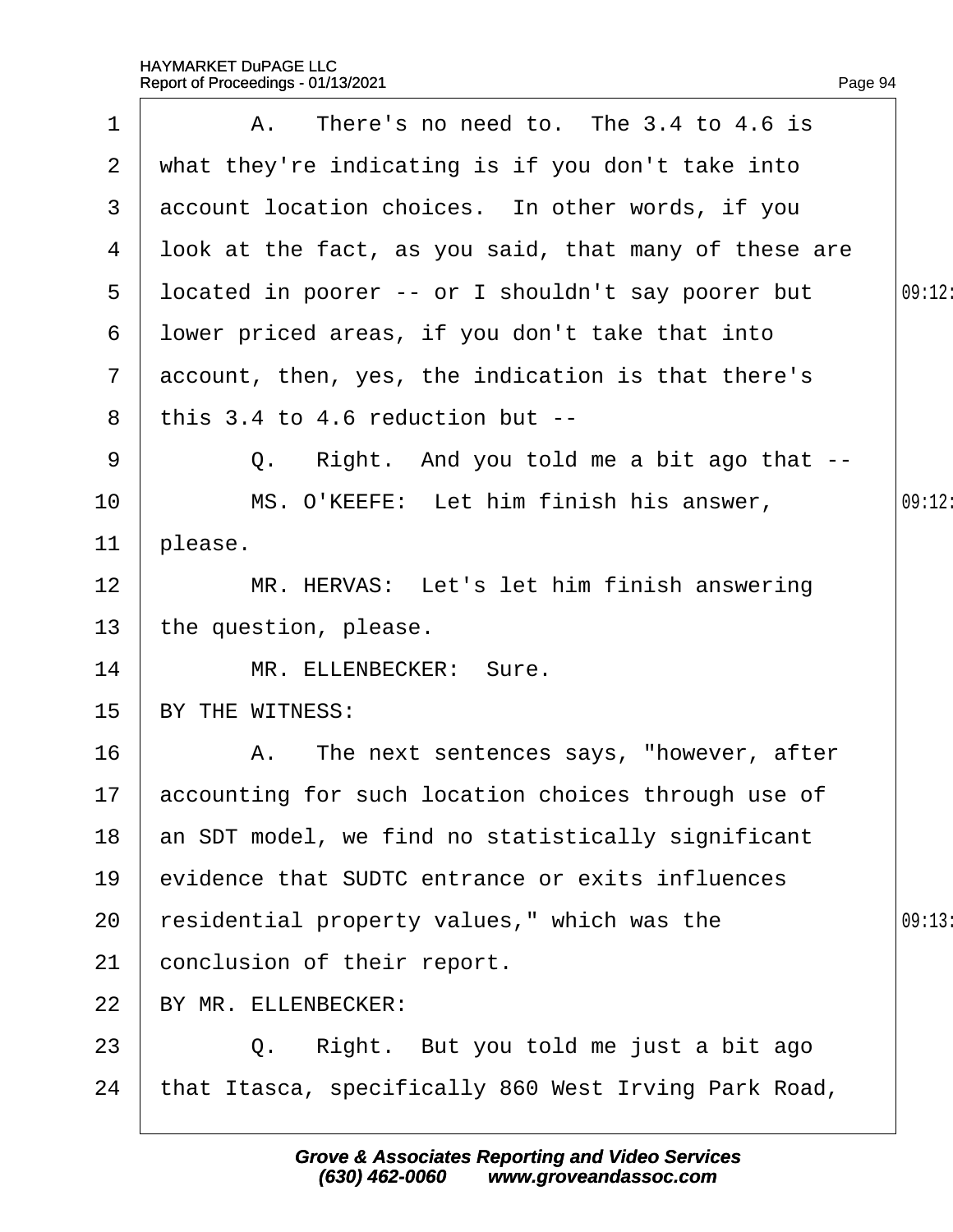| $\mathbf 1$     | nor the residential areas in Itasca were these        |        |
|-----------------|-------------------------------------------------------|--------|
| 2               | historically depressed areas. So we wouldn't be       |        |
| 3               | taking those into account like the study did with     |        |
| 4               | their SDT model; correct?                             |        |
| 5               | A. No. What you're looking at is a study              | 09:13  |
| 6               | which says there's no impact on property values when  |        |
| $\overline{7}$  | you consider the location factors that are involved.  |        |
| 8               | So that does not imply that because you're locating   |        |
| 9               | it in Itasca that it's going to have an impact. It's  |        |
| 10              | just the opposite. It's saying that if you ignore     | 09:13  |
| 11              | those locational factors or you take those into       |        |
| 12 <sub>2</sub> | account, there's no significant impact.               |        |
| 13              | Q. Right. It says, "when we do not account"           |        |
| 14              | for endogenous location choice." And when the         |        |
| 15              | authors talked about "endogenous location choice,"    | 09:14: |
| 16              | they were talking about areas that were historically  |        |
|                 | 17 reduced in value already by 2.2 percent; correct?  |        |
| 18              | A. Those were the ones that they said if you          |        |
| 19              | don't take that location into account, it shows an    |        |
| 20              | impact.                                               | 09:14: |
| 21              | Right.<br>Q.                                          |        |
| 22              | A. If you do consider the fact that they're           |        |
| 23              | already lower priced in value, then it shows there is |        |
| 24              | ho impact. So that would support the fact that if     |        |
|                 |                                                       |        |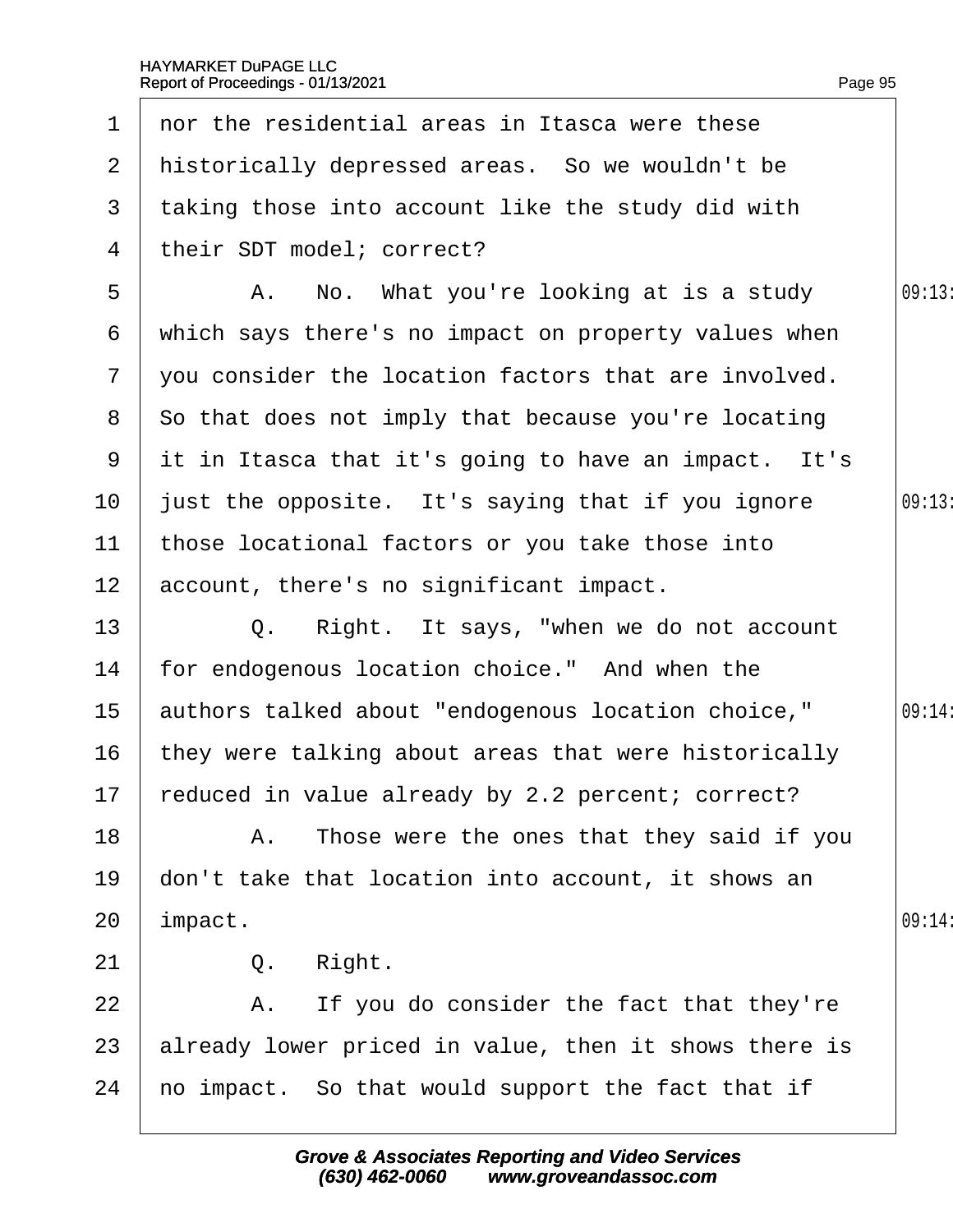| 1               | you locate it in a higher priced area, there would be |       |
|-----------------|-------------------------------------------------------|-------|
| $\overline{2}$  | no impact.                                            |       |
| 3               | Q. Well, we can agree to disagree on that.            |       |
| 4               | But the very next sentence says,                      |       |
| 5               | "indeed, in our preferred SDT models, we can rule out | 09:14 |
| 6               | declines in property values following SUDTC entrance  |       |
| $\overline{7}$  | larger than 2.2 to 3.8 percent"; correct?             |       |
| 8               | A. Yes.                                               |       |
| 9               | Q. So they can't rule out no reduction in             |       |
| 10 <sup>°</sup> | property value. They're just saying under their       | 09:15 |
| $11$            | proposed SDT model applied in King's county with the  |       |
| 12              | type of facilities they evaluated that they can agree |       |
| 13              | that it wouldn't be larger than 2.2 to 3.8 percent;   |       |
| 14              | correct?                                              |       |
| 15              | A. That's correct. And that was --                    | 09:15 |
| 16              | Q. Okay.                                              |       |
| 17              | A. -- applied to properties that are much             |       |
| 18              | closer in distance than what is being proposed in the |       |
| 19              | subject instance.                                     |       |
| 20              | Q. Did you do any sort of assessment to               | 09:15 |
| 21              | determine the financial impact on the Village of      |       |
| 22              | Itasca if residential property within one to          |       |
| 23              | one-and-a-half miles of the proposed facility was     |       |
| 24              | reduced by 2.2 to 3.8 percent?                        |       |
|                 |                                                       |       |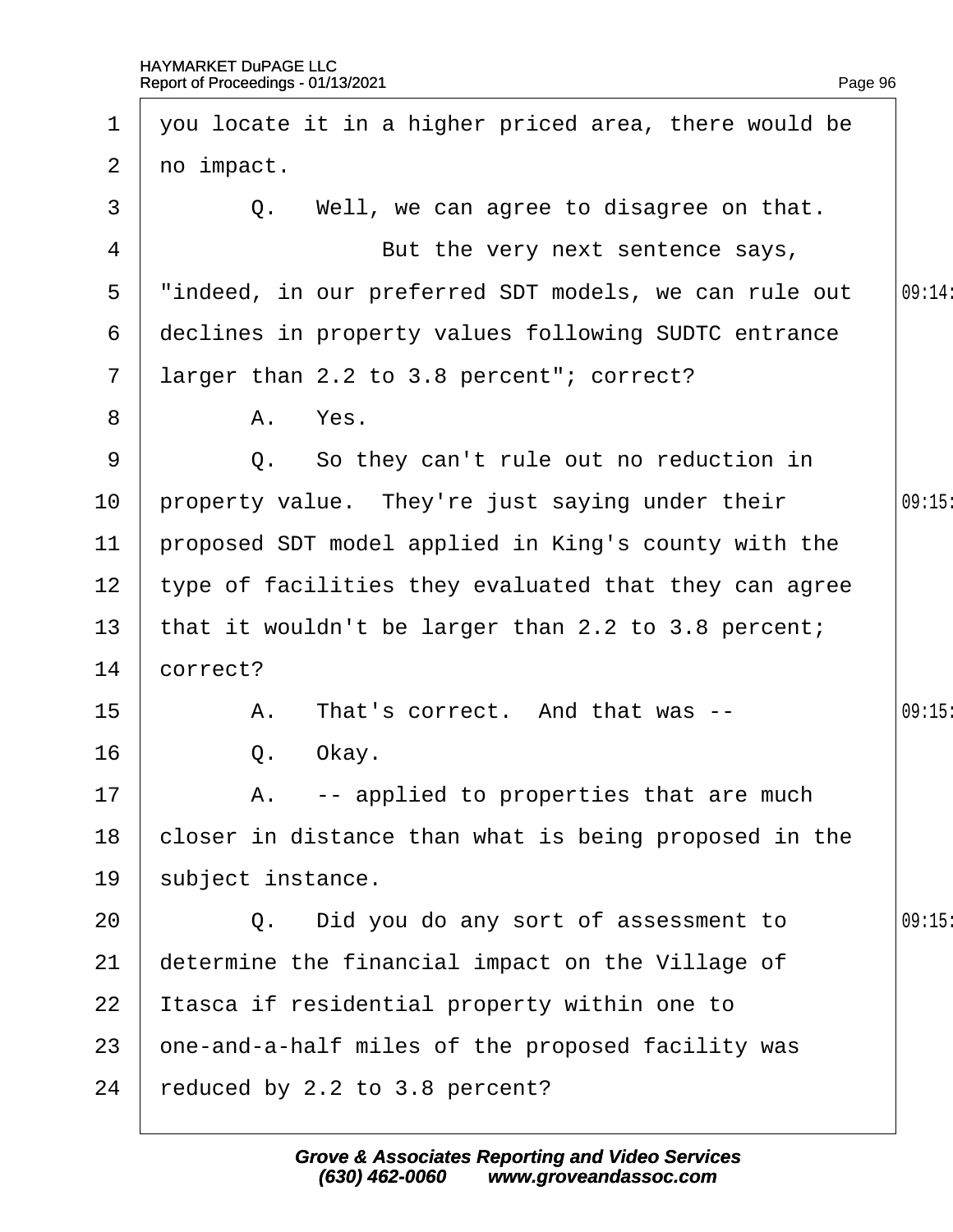| 1               | A. No, there was no reason to.                        |       |
|-----------------|-------------------------------------------------------|-------|
| 2               | Q. Okay. And at the end of this study, the            |       |
| 3               | authors understood that this one study didn't answer  |       |
| 4               | all the questions; right? Specifically, they said on  |       |
| 5               | page 30, "future studies are needed in more areas to  | 09:16 |
| 6               | fully understand the effect of SUDTCs on residential  |       |
| $\overline{7}$  | property values"; correct?                            |       |
| 8               | A. Oh, more studies are always needed.                |       |
| 9               | Q. Right. What they acknowledged was, even            |       |
| 10 <sup>°</sup> | though we found that there was likely some reduction, | 09:16 |
| 11              | we can't apply the limitations of our paper to every  |       |
| 12              | region in the country; correct?                       |       |
| 13              | A. No, just the same as you can't apply it            |       |
| 14              | to every instance. You can't apply it to every        |       |
| 15              | property. Each of them are unique.                    | 09:16 |
| 16              | Q. Okay. And we already talked about it a             |       |
| 17              | bit, but the 2014 study was looking at the Richmond   |       |
| 18              | metro area; correct?                                  |       |
| 19              | A. That's correct.                                    |       |
| 20              | Q. And unlike King's county at over                   | 09:16 |
| 21              | 2 million people, Richmond metro gets a little bit    |       |
| 22              | smaller. It's about half that; correct?               |       |
| 23              | A. Yes.                                               |       |
| 24              | Q. And what you indicated on there was -- at          |       |
|                 |                                                       |       |

Page 97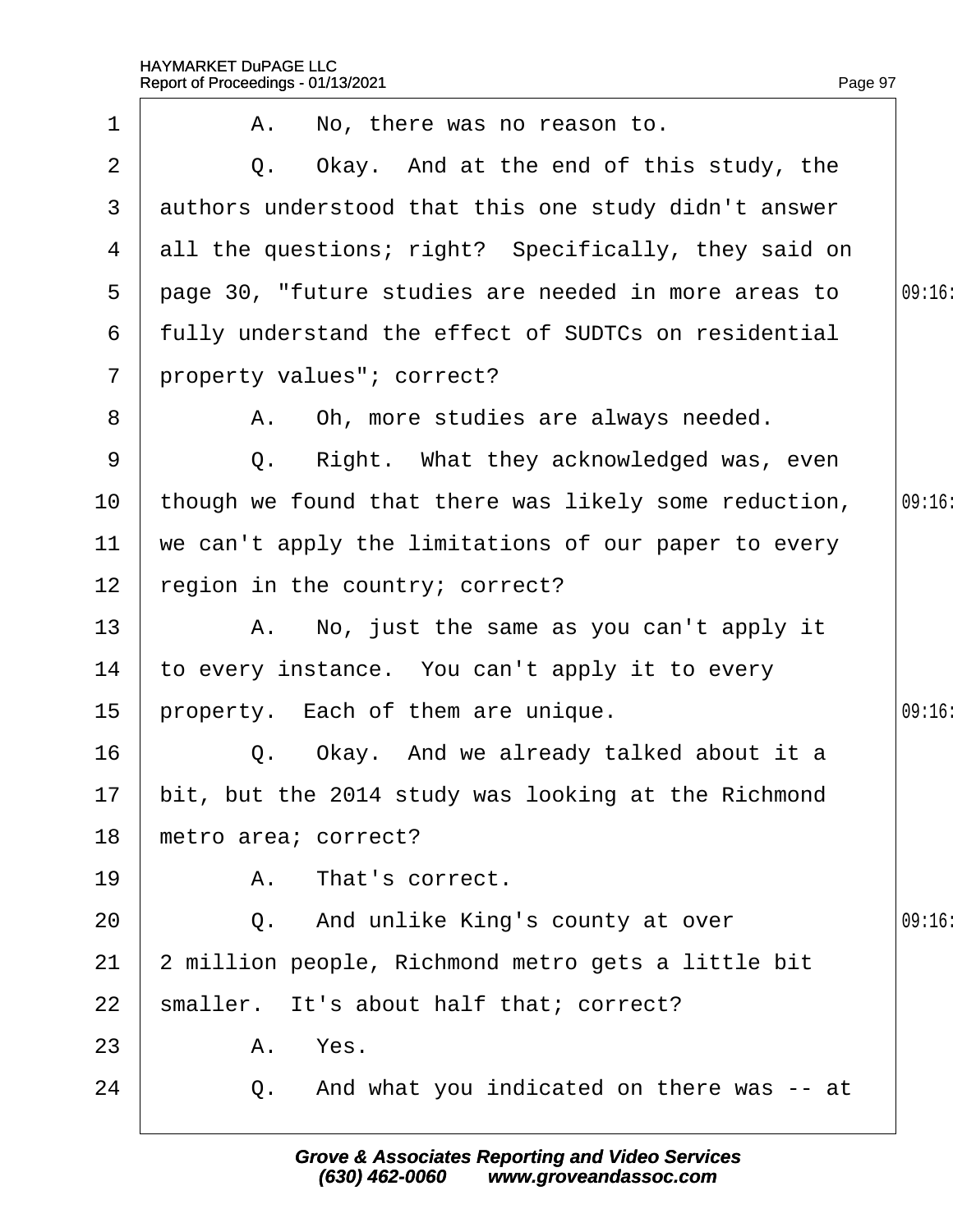| $\mathbf 1$    | least out to some radius from the proposed substance   |        |
|----------------|--------------------------------------------------------|--------|
| 2 <sup>1</sup> | use disorder treatment center, that there was a        |        |
| 3              | robust negative impact on property values; correct?    |        |
| 4              | A. For properties within 660 feet, they did            |        |
| 5              | indicate that their study showed that there was an     | 09:17: |
| 6              | impact.                                                |        |
| $\overline{7}$ | Q. Were you able to find any studies                   |        |
| 8              | analyzing the impact of a substance use disorder       |        |
| 9              | treatment center treating 240 people on any given day  |        |
| 10             | in a town as small as Itasca?                          | 09:17  |
| 11             | A. Not that specific, no.                              |        |
| 12             | Q. Were you able to find the effect of a               |        |
| 13             | substance use disorder treatment center that was at    |        |
| 14             | 120 patients on any given day? So in other words,      |        |
| 15             | half the size on a town of just over 9,000 people?     | 09:18: |
| 16             | A. No, the studies don't get that specific             |        |
|                | 17 where you could identify individual properties such |        |
| 18             | as that. There may be larger properties and smaller    |        |
| 19             | properties in these studies, but they are not broken   |        |
| 20             | down to that fine of detail.                           | 09:18  |
| 21             | Q. Are you familiar with what a                        |        |
| 22             | comprehensive plan is for a town?                      |        |
| 23             | A. Yes.                                                |        |
| 24             | Q. And I think specifically you use a zoning           |        |
|                |                                                        |        |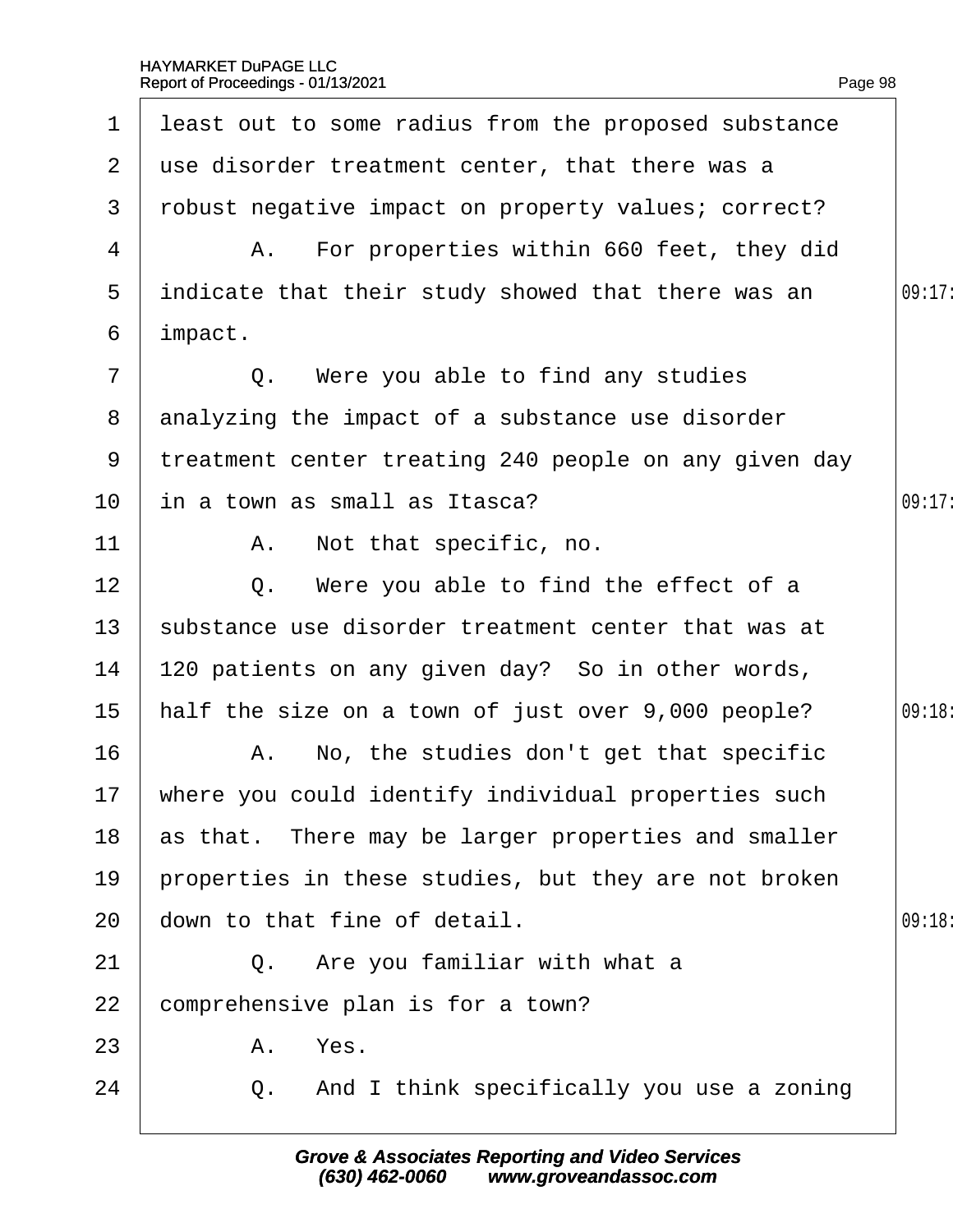| 1               | map from -- in your PowerPoint presentation. It       |       |
|-----------------|-------------------------------------------------------|-------|
| 2 <sup>1</sup>  | doesn't have a page number on it, but it's called     |       |
| 3 <sup>1</sup>  | Figure 4, Land Use Plan?                              |       |
| 4               | A. Yes.                                               |       |
| 5               | Q. And the source for that is Village of              | 09:19 |
| 6               | Itasca comprehensive plan; right?                     |       |
| $\overline{7}$  | A. Yes.                                               |       |
| 8               | Q. And have you ever read the Village of              |       |
| 9               | Itasca comprehensive plan from 2015?                  |       |
| 10              | A. At least parts of it, yes.                         | 09:19 |
| 11              | Q. Do you know what the comprehensive plan            |       |
| 12 <sub>2</sub> | spoke to with regard to the area in and around 860    |       |
| 13              | <b>West Irving Park Road?</b>                         |       |
| 14              | A. Yes, I believe it called for commercial            |       |
| 15              | use.                                                  | 09:19 |
| 16              | Q. All right. You saw that they said they             |       |
|                 | 17 should be of a smaller scale and intensity and be  |       |
| 18              | comprised of a mix of uses that does not typically    |       |
| 19              | attract shoppers from the larger region?              |       |
| 20              | A. That's correct.                                    | 09:19 |
| 21              | Q. Would you agree that based on the traffic          |       |
| 22              | study, based on maybe the public impact safety study, |       |
| 23              | and your only analysis that Irving Park Road is a key |       |
| 24              | corridor in and out of Itasca?                        |       |
|                 |                                                       |       |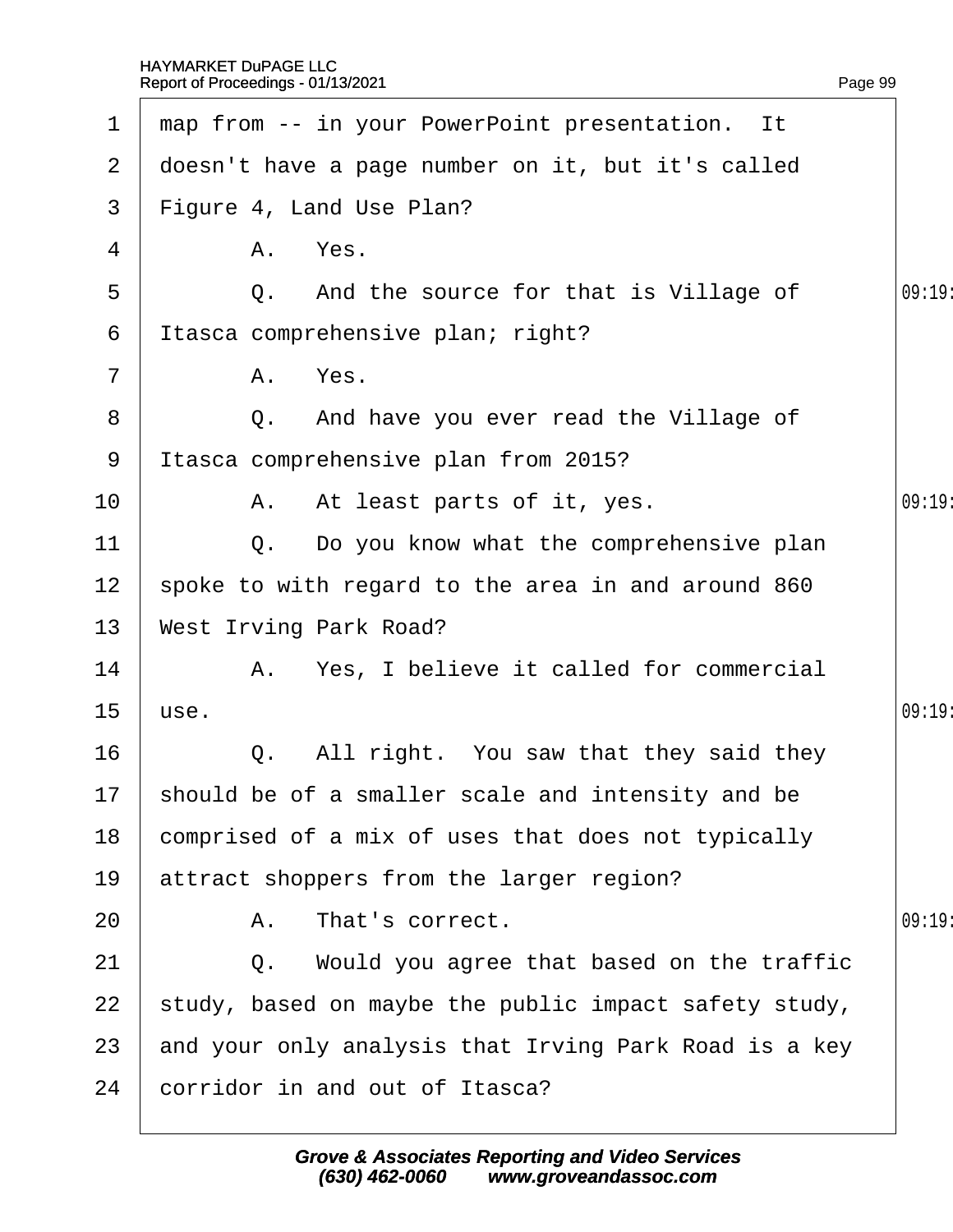| $\mathbf 1$     | A. Yes, it is.                                       |        |
|-----------------|------------------------------------------------------|--------|
| 2               | Q. Okay. And you would agree that the                |        |
| 3               | proposed use of 860 West Irving Park Road is not     |        |
| 4               | retail, dining, or lodging; correct?                 |        |
| 5               | A. That's correct.                                   | 09:20: |
| 6               | Q. And the proposed use would not serve the          |        |
| $\overline{7}$  | daily needs of the Spring Lake Business Park or      |        |
| 8               | Itasca residents; correct?                           |        |
| 9               | A. No, I disagree with that.                         |        |
| 10              | Q. Okay. You think that Haymarket's                  | 09:20  |
| 11              | proposed center would serve the daily needs of the   |        |
| 12 <sub>2</sub> | <b>Spring Lake Business Park?</b>                    |        |
| 13              | A. It may, if there are people in that area          |        |
| 14              | that need the treatment that would be offered at     |        |
| 15              | Haymarket, yes.                                      | 09:20: |
| 16              | Q. Okay. Assuming that no one in Spring              |        |
|                 | 17 Lake Business Park who comes in to work needs the |        |
| 18              | treatment at Haymarket Center, would you agree that  |        |
| 19              | the proposed facility doesn't serve the daily needs  |        |
| 20              | of those people?                                     | 09:20  |
| 21              | A. I wouldn't make that assumption. If you           |        |
| 22              | look at the need for treatment centers, which is     |        |
| 23              | well-established both by the information that has    |        |
| 24              | been provided by Dr. Lustig as well as daily         |        |
|                 |                                                      |        |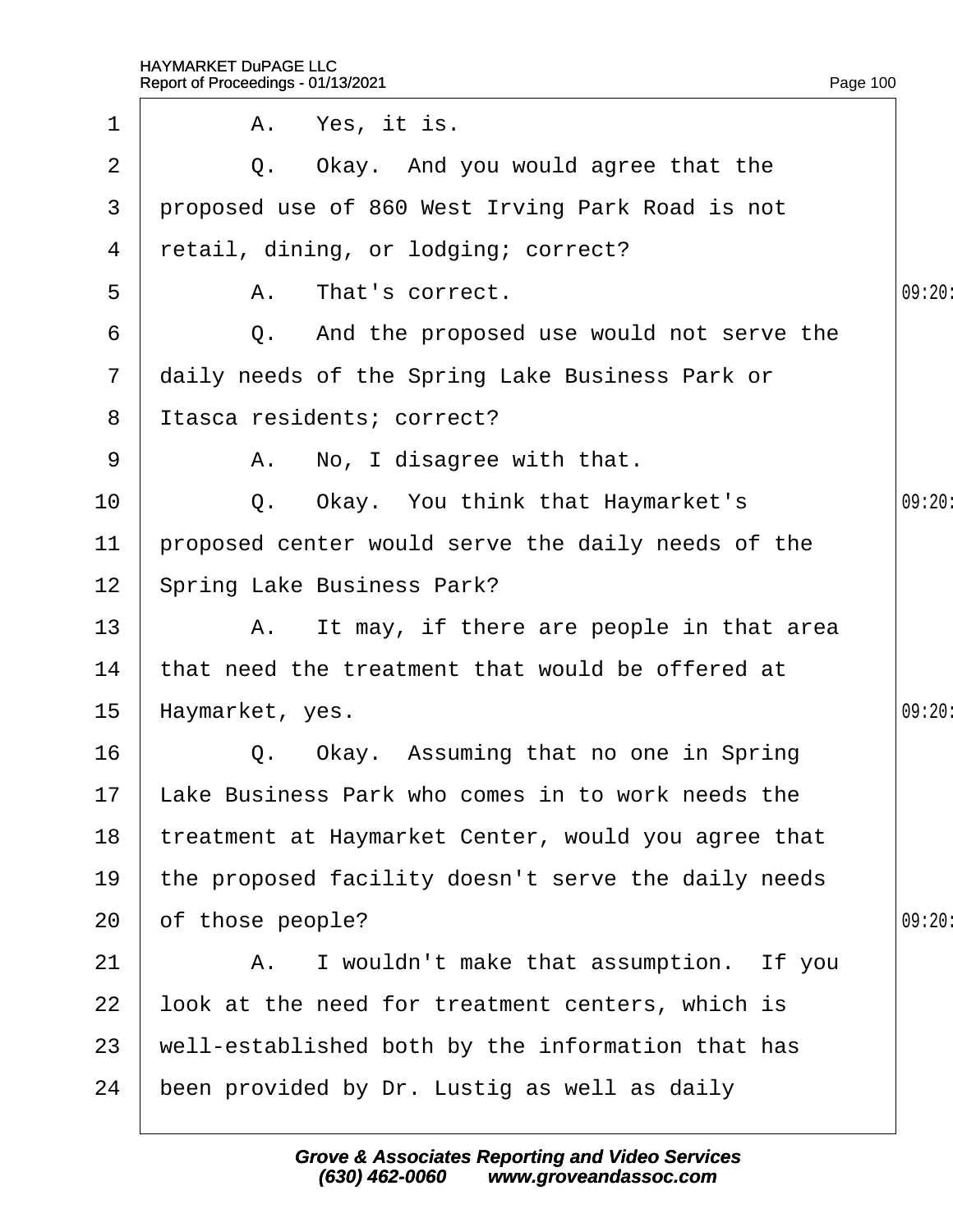| $\mathbf 1$    | newspapers, daily television programs, daily radio    |        |
|----------------|-------------------------------------------------------|--------|
| $\overline{2}$ | programs, the assumption that there's no one in the   |        |
| 3              | business park or in Itasca that wouldn't need this    |        |
| 4              | facility is a pretty big assumption.                  |        |
| 5              | Q. Well, now you're getting out of your               | 09:21  |
| 6              | element and, Doctor, you're not a rehab needs         |        |
| $\overline{7}$ | specialist, are you?                                  |        |
| 8              | A. Well, no, I think the question was out of          |        |
| 9              | my element, no, I'm not. But I think to ask me to     |        |
| 10             | make that assumption, I can tell you that I find that | 09:21  |
| 11             | a very hard assumption to make.                       |        |
| 12             | Q. Okay. I'll change the question for you,            |        |
| 13             | Mr. Polach. Other than someone in the Spring Lake     |        |
| 14             | Business Park who might need Haymarket's proposed     |        |
| 15             | services, would you agree that Haymarket's proposed   | 09:22: |
| 16             | facility would not serve the majority of the daily    |        |
|                | 17 heeds of Spring Lake Business Park?                |        |
| 18             | A. Again, I think you're trying to split              |        |
| 19             | hairs here. There are people in that area that        |        |
| 20             | probably could use the facilities that would be       | 09:22: |
| 21             | provided by this treatment center.                    |        |
| 22             | Q. Okay. Where did you get that information           |        |
| 23             | from?                                                 |        |
| 24             | A. Again, it's pretty unusual for me to               |        |
|                |                                                       |        |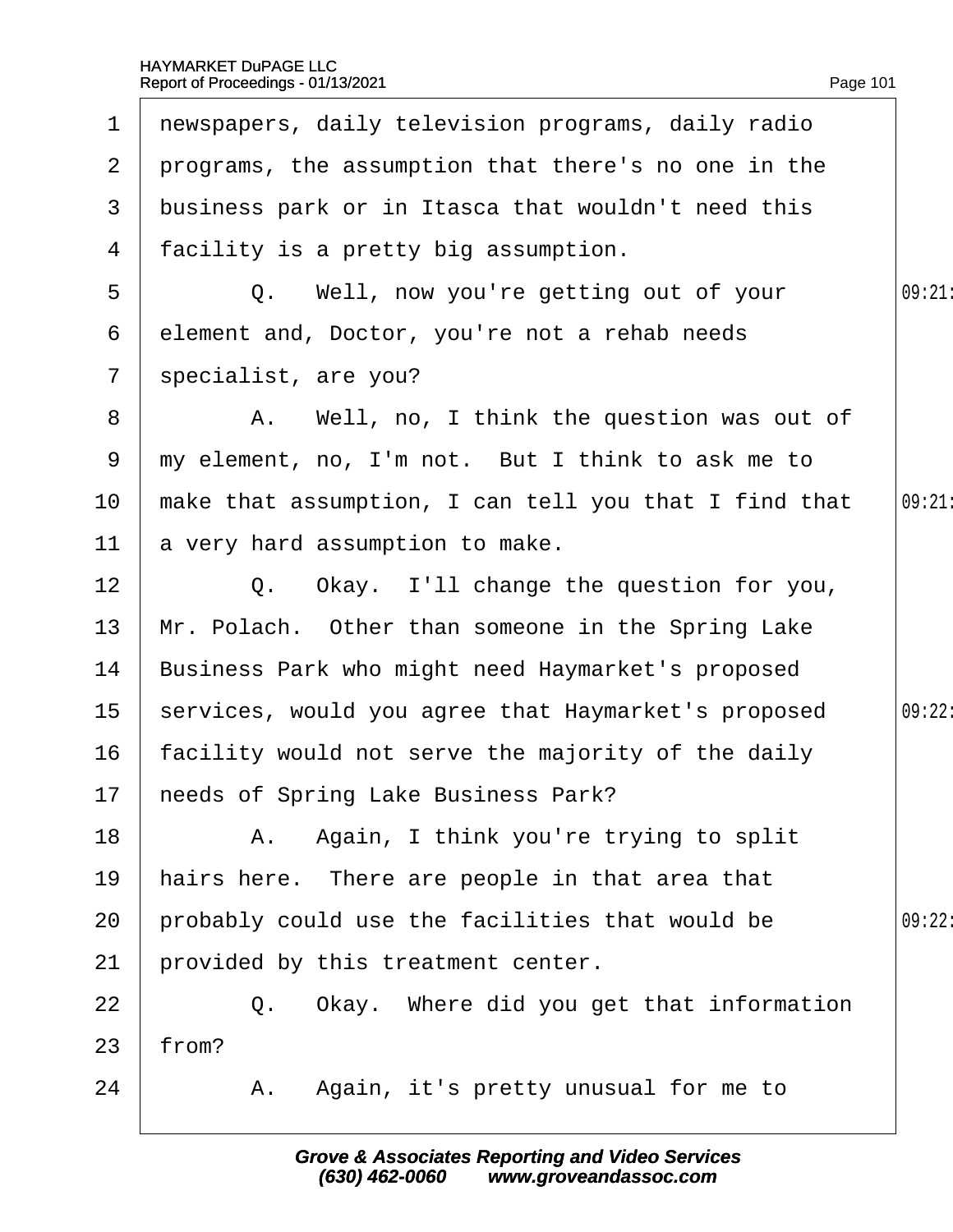| 1             | believe that in a population of close to 10,000 and a |        |
|---------------|-------------------------------------------------------|--------|
| $\mathbf{2}$  | daily population in the area of office workers,       |        |
| 3             | industrial workers, that there's no one that wouldn't |        |
| 4             | need a facility such as this nearby.                  |        |
| 5             | Q. Right. And I'm just asking have you                | 09:23  |
| 6             | looked at any data or report that tells you that?     |        |
| $\mathcal{I}$ | That's all I'm asking.                                |        |
| 8             | A. As I said, the information that I've               |        |
| 9             | Iboked at is what you can find in any newspaper, on   |        |
| 10            | television, in any reporting media --                 | 09:23  |
| 11            | Q. Okay.                                              |        |
| 12            | $A. - and -$                                          |        |
| 13            | Q. Would you agree that the proposed                  |        |
| 14            | facility will not broaden Itasca's tax base?          |        |
| 15            | A. It depends. If they are able to achieve            | 09:23: |
| 16            | a non-profit status, then it would not broaden the    |        |
|               | 17 tax base, that's true.                             |        |
| 18            | Q. Okay. Well, Dr. Lustig testified earlier           |        |
| 19            | that they intend to seek tax exempt status. So not    |        |
| 20            | only would the proposed facility not broaden it, it   | 09:23: |
| 21            | would actually decrease it; correct?                  |        |
| 22            | A. Well, the amount of taxes would still be           |        |
| 23            | the same. In other words, the tax level for all of    |        |
| 24            | the taxing bodies would remain the same, so it would  |        |
|               |                                                       |        |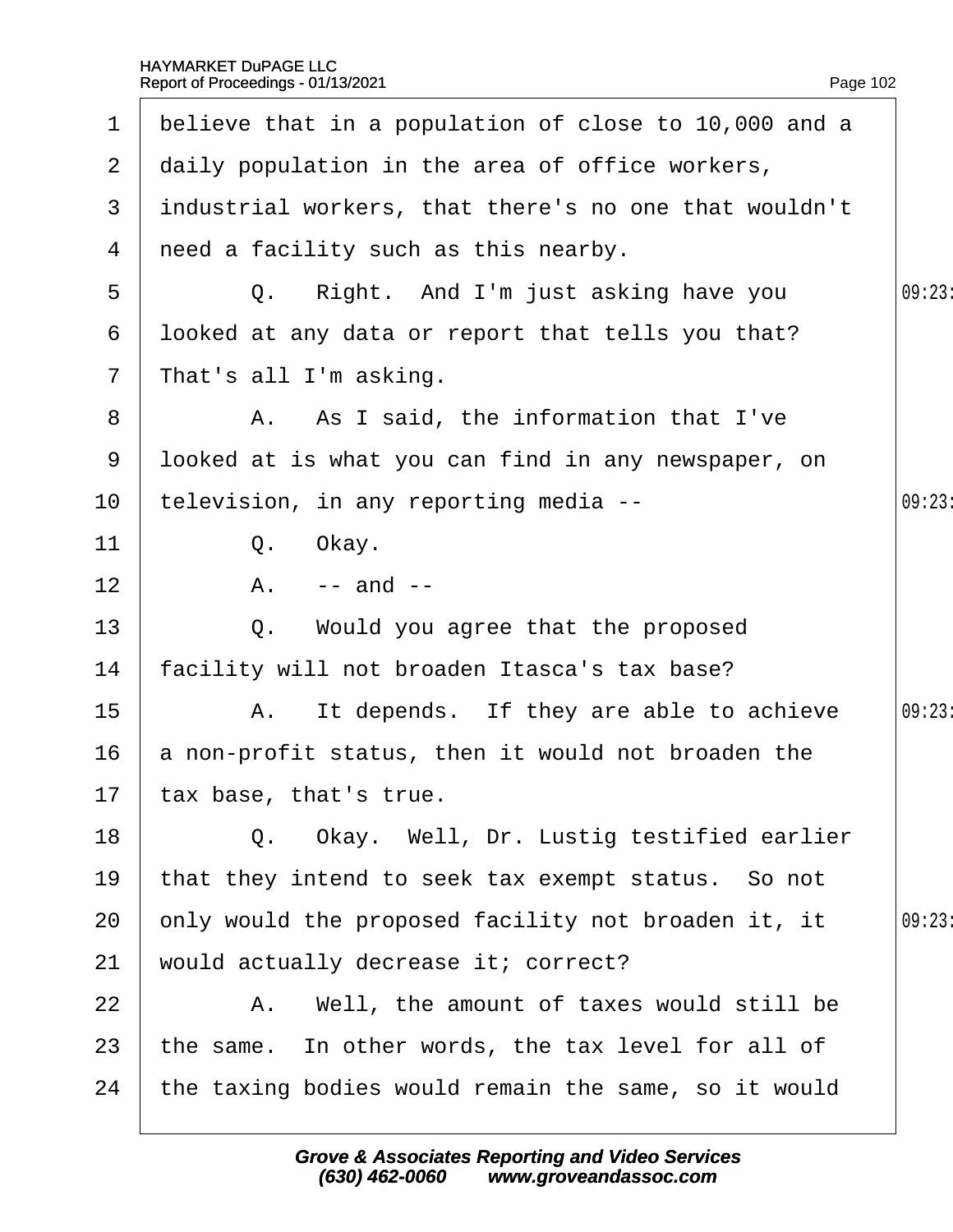| $\mathbf 1$    | not increase or decrease the tax assessments.         |        |
|----------------|-------------------------------------------------------|--------|
| 2              | Q. Okay. Would the Village still be getting           |        |
| 3              | tax revenue from 860 West Irving Park Road?           |        |
| 4              | A. If they were successful in applying for            |        |
| 5              | non-profit status and were able to achieve that,      | 09:24: |
| 6              | then, no, there would not be taxes paid.              |        |
| $\overline{7}$ | Q. Mr. Polach, did you know that Haymarket            |        |
| 8              | first submitted its first application to the Village  |        |
| 9              | of Itasca on, I believe, July 5th, 2019?              |        |
| 10             | A. I don't recall the date.                           | 09:24: |
| 11             | Q. If I told you that's when they first               |        |
| 12             | filed an application, can you accept that fact?       |        |
| 13             | I would assume that that's accurate.<br>А.            |        |
| 14             | Q. And you did an assessment of property              |        |
| 15             | values in Itasca, and I think it's on page 19 of your | 09:25  |
| 16             | report.                                               |        |
| 17             | MR. ELLENBECKER: Mo, are you able to pull up          |        |
| 18             | Mr. Polach's report? Specifically page 19?            |        |
| 19             | MR. KHAN: Yeah.                                       |        |
| 20             | MR. ELLENBECKER: Yeah, page 19. There's a             | 09:25  |
| 21             | chart on that page. There it is.                      |        |
| 22             | BY MR. ELLENBECKER:                                   |        |
| 23             | Q. You assembled this report, didn't you              |        |
| 24             | Mr. Polach?                                           |        |
|                |                                                       |        |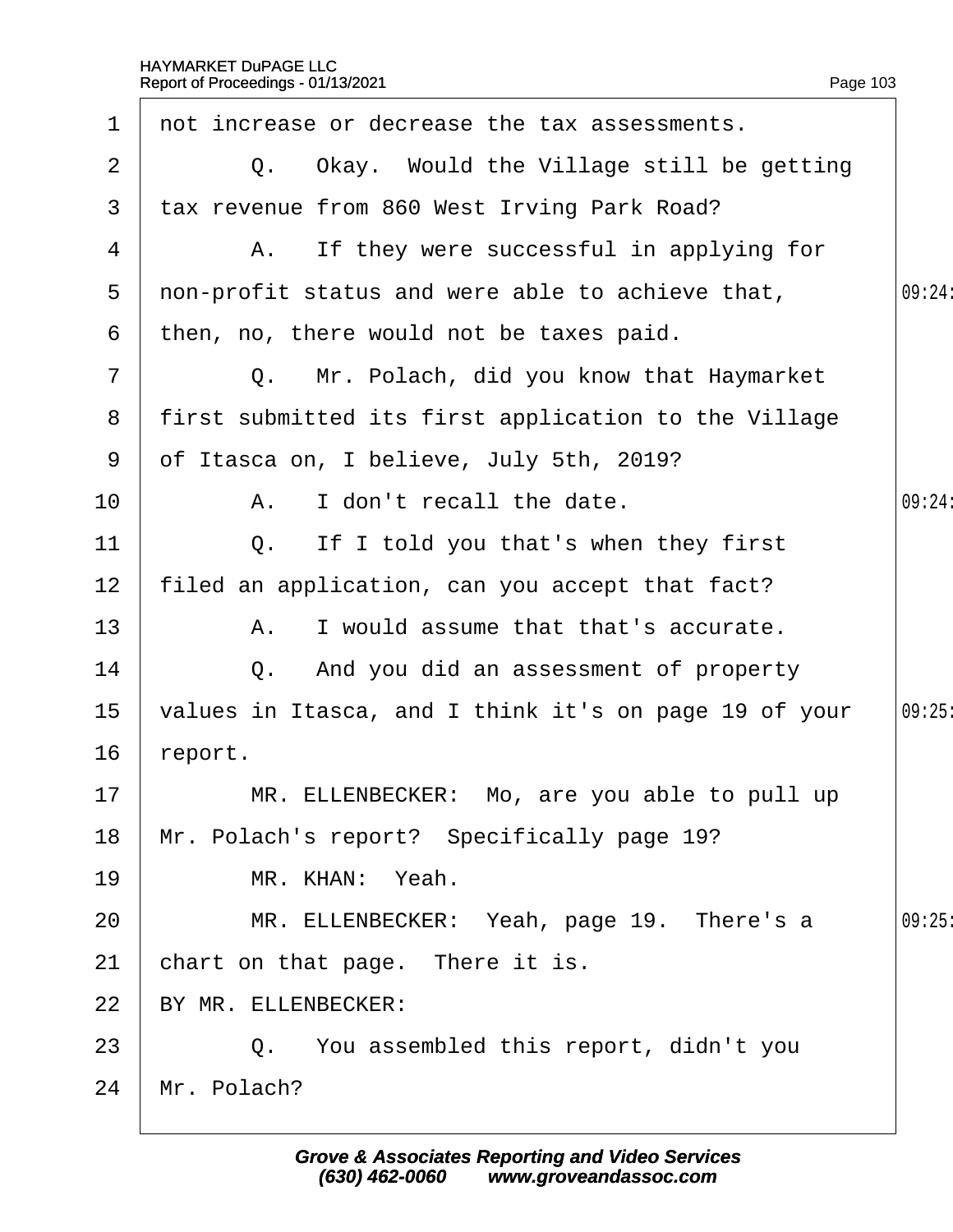| 1              |          | A. Yes.                                                 |       |
|----------------|----------|---------------------------------------------------------|-------|
| 2              |          | Q. You went out a half mile and one mile;               |       |
| 3              | dorrect? |                                                         |       |
| 4              |          | A. That's correct.                                      |       |
| 5              |          | Q. And you did it in 2018, 2019, and 2020,              | 09:26 |
| 6              |          | year to date; correct?                                  |       |
| $\overline{7}$ |          | A. That's correct.                                      |       |
| 8              |          | Q. And with regard to average sale price in             |       |
| 9              |          | the town of Itasca -- and let's look at half mile.      |       |
| 10             |          | If we look at a half mile, we have, in 2018, 296,000,   | 09:26 |
| 11             |          | in 2019, 343,000, and in 2020, it's 274,000; correct?   |       |
| 12             |          | A. Yes.                                                 |       |
| 13             |          | Q. Based on your research to date, since                |       |
| 14             |          | word of the proposed facility through the application   |       |
| 15             |          | or the Daily Herald or other means was published,       | 09:26 |
| 16             |          | Itasca has seen the lowest average sale price on        |       |
|                |          | 17 properties a half mile from the facility in the year |       |
| 18             |          | 2020; correct?                                          |       |
| 19             |          | A. That was year to date, and it would be               |       |
| 20             |          | difficult to compare that to the other figures,         | 09:27 |
| 21             |          | because those were for an entire year, and those may    |       |
| 22             |          | have been impacted by COVID.                            |       |
| 23             |          | Q. Okay. Well, it's interesting you bring               |       |
| 24             |          | up COVID, because on page 19 of your report, if we go   |       |
|                |          |                                                         |       |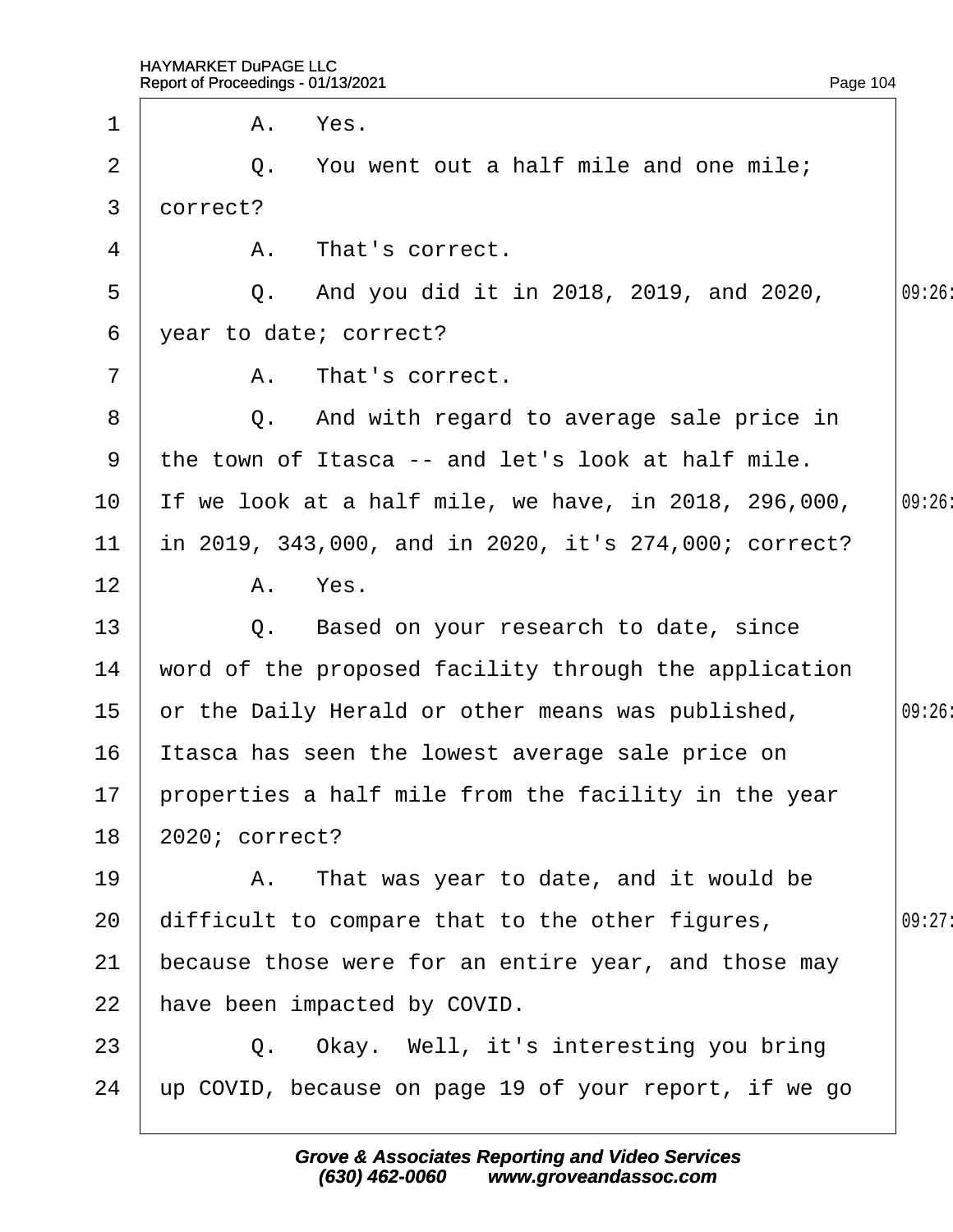|                  | 1 a little bit lower, you decided to cast a net farther |        |
|------------------|---------------------------------------------------------|--------|
| $\mathbf{2}$     | dut of Itasca; right? You actually looked at sales      |        |
| 3 <sup>1</sup>   | throughout the Village of Itasca; right?                |        |
| 4                | A. Yes.                                                 |        |
| 5                | Q. And you said based on that analysis of               | 09:27: |
| 6                | the whole town that the sales had an average price of   |        |
| $\mathbf{7}$     | 253,000 and in 2020, it was 251,000, so just a drop     |        |
| 8                | of about $$2,000$ ; right?                              |        |
| 9                | A. Yes.                                                 |        |
| 10               | Q. So if we look at the whole town, COVID or            | 09:27: |
| 11               | otherwise, 2020 was a drop of 2,000, and if we look     |        |
| 12 <sup>°</sup>  | at within a mile, we're looking at a drop of \$46,000   |        |
| 13               | in the average sale price between 2019 and '20;         |        |
| 14               | correct?                                                |        |
| 15 <sub>15</sub> | A. That's what the figures show, yes.                   | 09:28: |
| 16               | Q. Right. And the figures also show an                  |        |
|                  | 17 equally -- well, almost an equally steep drop in the |        |
| 18               | median sales price between 2019 and 2020; correct?      |        |
| 19               | A. That's correct.                                      |        |
| 20               | Q. And you would agree that that drop in                | 09:28  |
| 21               | price, median or average, between '19 and '20 one       |        |
| 22               | mile out from the proposed facility is a greater drop   |        |
| 23               | than what you found for that same time period across    |        |
| 24               | the whole village; correct?                             |        |
|                  |                                                         |        |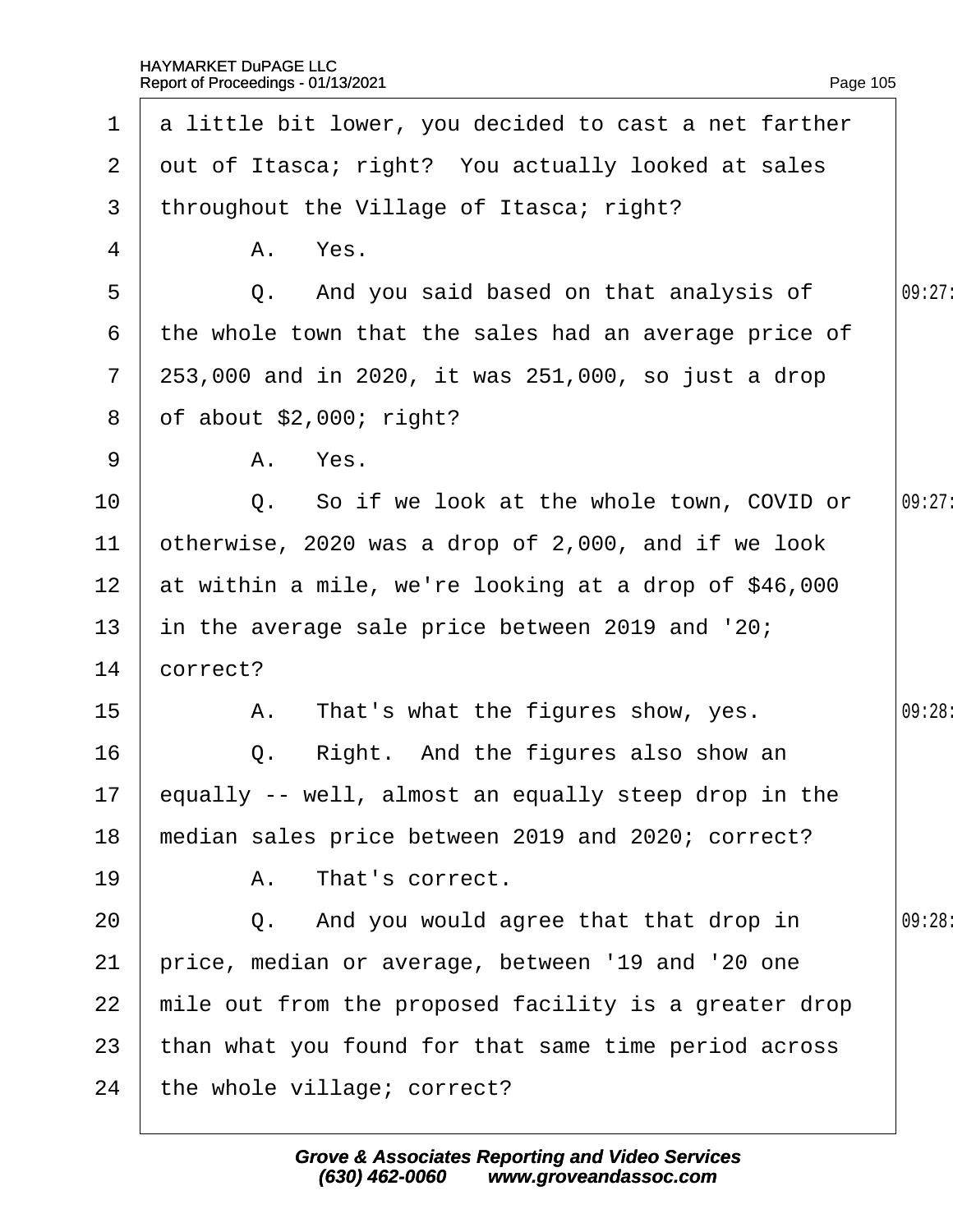| 1              | A. Yes.                                              |        |
|----------------|------------------------------------------------------|--------|
| 2              | MR. ELLENBECKER: Sir, I think that's all I           |        |
| 3              | have. I thank you for your time.                     |        |
| 4              | THE WITNESS: Thank you.                              |        |
| 5              | CHAIRMAN DALY: Thank you, Mr. Ellenbecker.           | 09:28: |
| 6              | Who would like to cross-examine the                  |        |
| $\overline{7}$ | witness next? Would that be Mr. DiNolfo?             |        |
| 8              | MR. DI NOLFO: I would be happy to go,                |        |
| 9              | Mr. Chairman, and I think I'll be very brief since   |        |
| 10             | Mr. Ellenbecker was very thorough.                   | 09:29  |
| 11             | <b>CROSS-EXAMINATION</b>                             |        |
| 12             | BY MR. DI NOLFO:                                     |        |
| 13             | Q. Mr. Polach, I just have a few clarifying          |        |
| 14             | questions, I think, more so than getting into any    |        |
| 15             | great detail of your report.                         | 09:29  |
| 16             | You mentioned something to                           |        |
|                | 17 Mr. Ellenbecker in cross concerning -- I think he |        |
| 18             | inquired of you if you had been able to find any     |        |
| 19             | substance abuse treatment facilities in the suburban |        |
| 20             | setting anywhere in the country in a similar size,   | 09:29  |
| 21             | hature, and scope of what Haymarket is proposing for |        |
| 22             | Itasca. And I think you said it would not be helpful |        |
| 23             | for you to do that research. Did I hear you          |        |
| 24             | correctly?                                           |        |
|                |                                                      |        |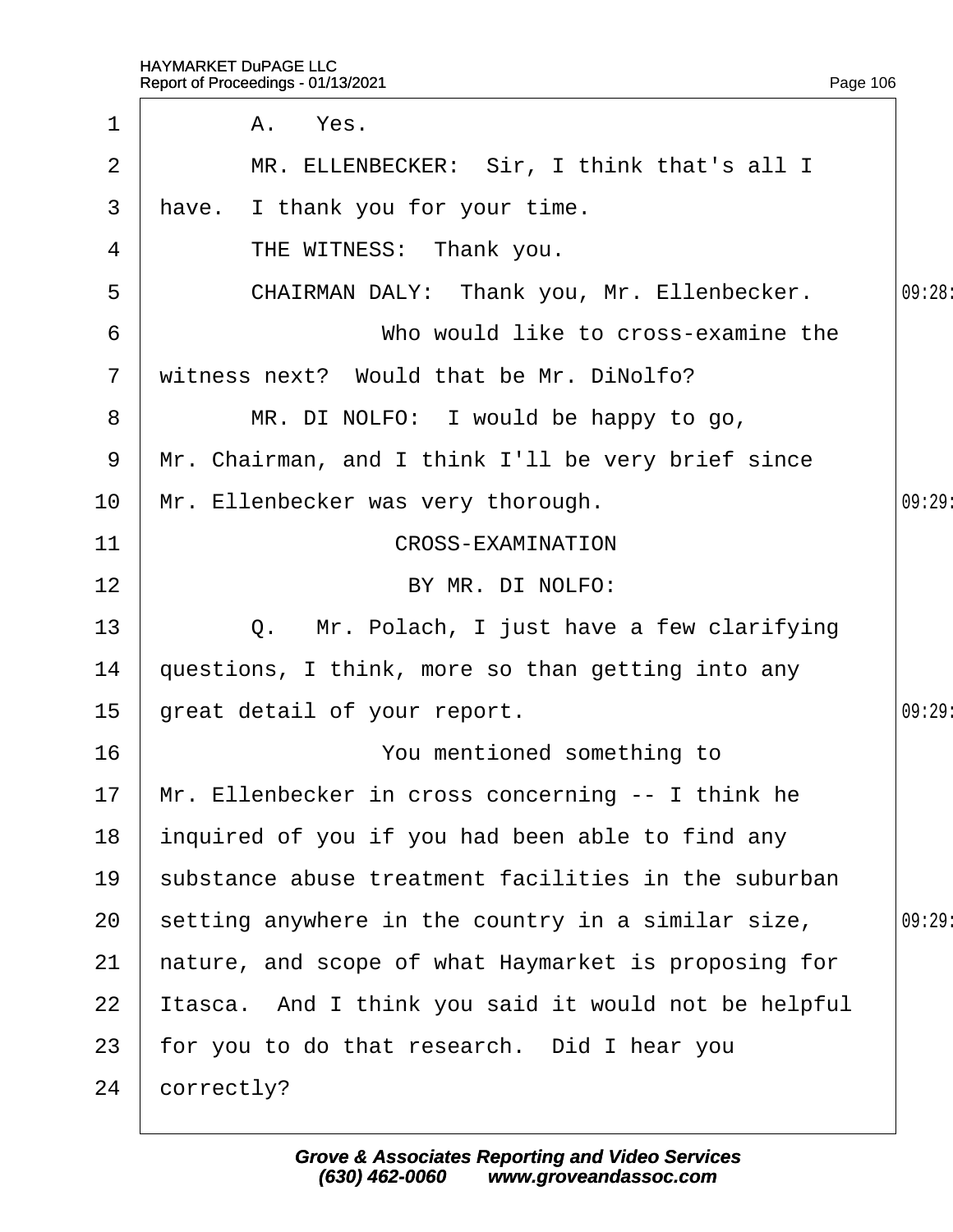| 1               | A. Well, what I was indicating is that I did          |        |
|-----------------|-------------------------------------------------------|--------|
| $\overline{2}$  | not look throughout the country. I did look for       |        |
| 3               | similar facilities within the DuPage area, and to go  |        |
| 4               | further out to find a facility in another part of the |        |
| 5               | dountry in a different state, for example, might lead | 09:29  |
| 6               | to questions about whether or not that was really     |        |
| $\mathbf{7}$    | domparable because of the distance and the fact it    |        |
| 8               | was in a different part of the country.               |        |
| 9               | Q. And based on that answer, I guess I don't          |        |
| 10              | quite understand, then, why would you rely on studies | 09:30: |
| 11              | conducted in Richmond or in the Seattle area, given   |        |
| 12 <sub>2</sub> | that they are so far removed from DuPage County in    |        |
| 13              | this case as a basis to help you come to your         |        |
| 14              | conclusions? Because it would seem to have the same   |        |
| 15              | faults that you would have trying to look at          | 09:30: |
| 16              | facilities yourself outside of the area?              |        |
| 17              | A. No, it's a different circumstance in that          |        |
| 18              | if you're looking for a specific size of a facility   |        |
| 19              | such as what is being proposed here, you're only      |        |
| 20              | looking at one particular area and one particular     | 09:30  |
| 21              | size, which may be affected by other factors.         |        |
| 22              | The studies that were done looked at                  |        |
| 23              | large numbers. They were able to look at hundreds of  |        |
| 24              | property sales and look at multiple locations to see  |        |
|                 |                                                       |        |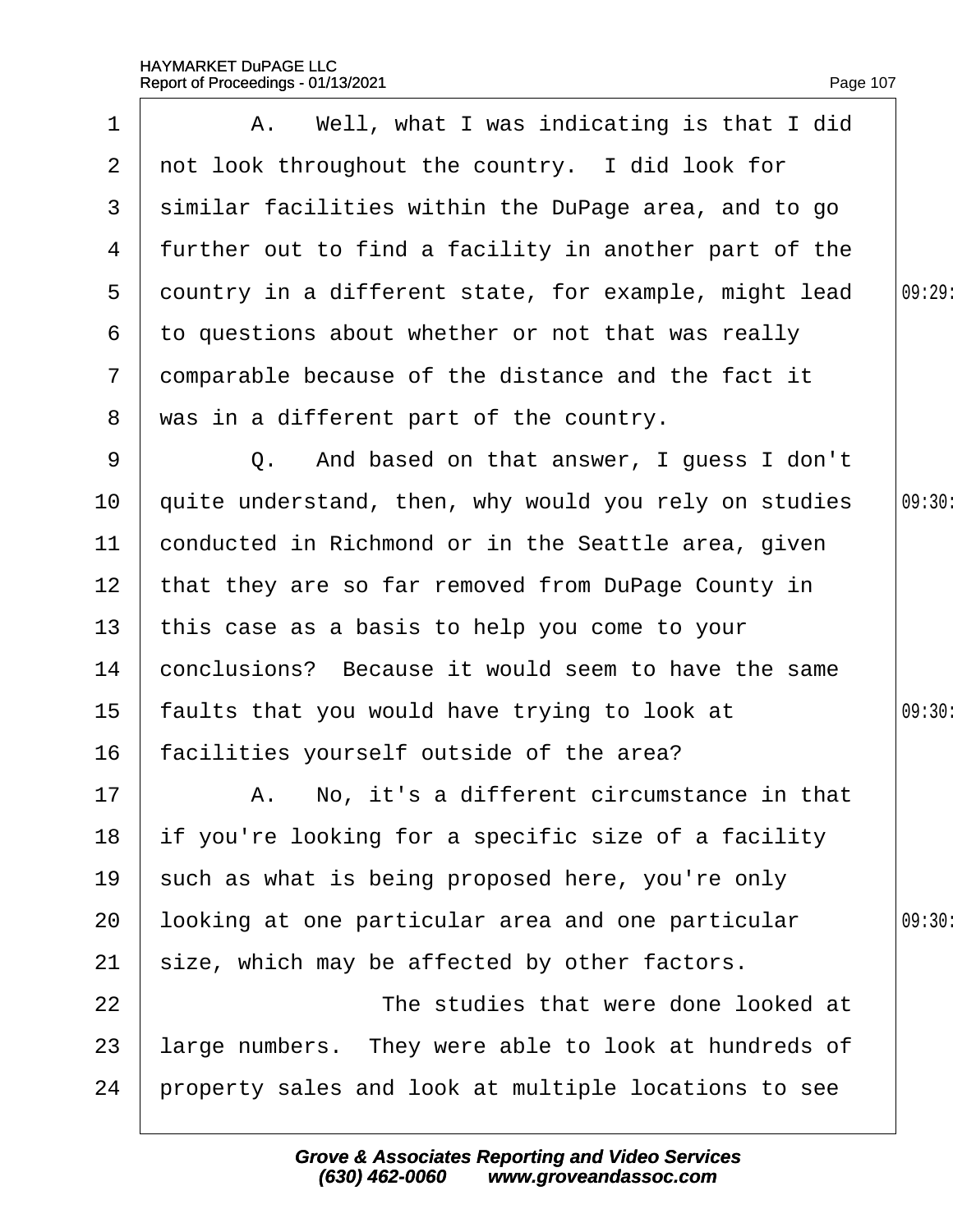<span id="page-108-0"></span>

|                 | 1 whether or not there was an impact. And they        |        |
|-----------------|-------------------------------------------------------|--------|
| $\mathbf{2}$    | adjusted for location, so they were able to -- by     |        |
| 3               | using larger numbers, you're able to statistically    |        |
| 4               | show whether or not there is an impact or not. By     |        |
| 5               | Iboking at one particular facility in one location in | 09:31  |
| 6               | a different state, you wouldn't necessarily be able   |        |
| $\mathbf{7}$    | to show what they were able to do by studying these   |        |
| 8               | large numbers of circumstances.                       |        |
| 9               | Q. And I wasn't saying look just for one. I           |        |
| 10              | was asking you to find any facilities. Did you        | 09:31  |
| 11              | conduct any research outside of the suburban area of  |        |
| 12 <sub>2</sub> | DuPage to see if there's a facility, or facilities    |        |
| 13 <sup>°</sup> | plural, of the same size or nature that's being       |        |
| 14              | proposed here at Haymarket? The more numbers you      |        |
| 15 <sub>1</sub> | get, the more likely you would be able to use those;  | 09:32: |
| 16              | fair?                                                 |        |
| 17 <sub>2</sub> | A. That's true. If I had the ability to go            |        |
| 18              | to a large number of states and compare them and be   |        |
| 19              | able to make the adjustments and consider all the     |        |
| 20              | factors that are considered in a study such as those  | 09:32: |
| 21              | that had been done, that would be fine. We don't      |        |
| 22              | have that ability to do that. It's not productive to  |        |
| 23              | do that in this instance.                             |        |
| 24              | Q. Okay. And I think you were asked -- I              |        |
|                 |                                                       |        |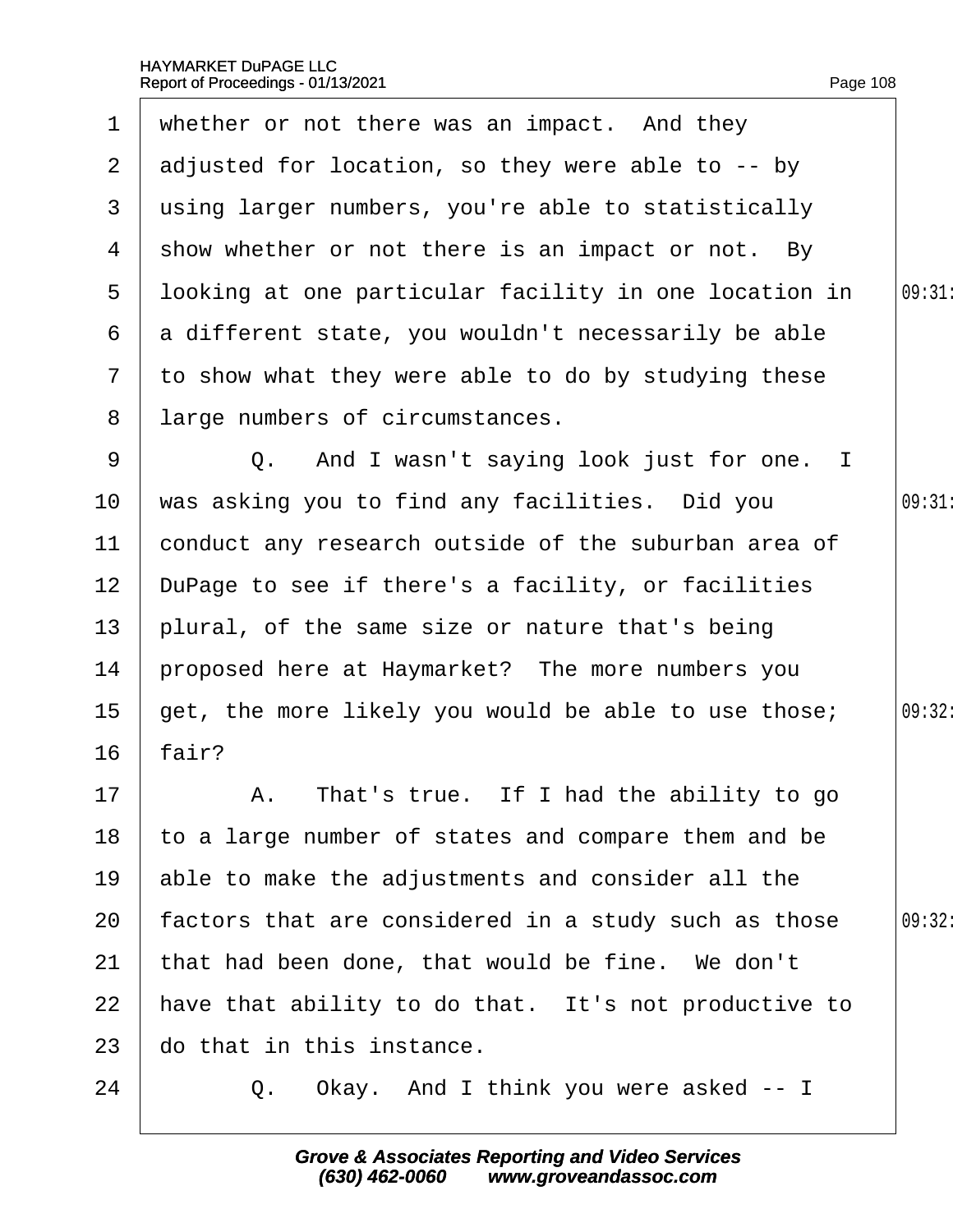<span id="page-109-0"></span>

| $\mathbf 1$     | understand that you've done nursing homes and         |        |
|-----------------|-------------------------------------------------------|--------|
| $\overline{2}$  | hospitals. You've never -- have you ever done a       |        |
| 3               | report like you've done here today for any drug       |        |
| 4               | rehabilitation facility as proposed by Haymarket?     |        |
| 5               | A. I don't recall. I have done, as I said,            | 09:32: |
| 6               | numerous studies, over 50 studies. They had similar   |        |
| $\overline{7}$  | facilities or similar types of uses that might be     |        |
| 8               | donsidered in analyzing the impact. Those included    |        |
| 9               | shelters, halfway houses, transitional homes, adult   |        |
| 10              | uses, as I said. The same technology, the same        | 09:33: |
| 11              | methodology, is used in studying those as I applied   |        |
| 12              | to this case.                                         |        |
| 13              | I appreciate that. But the simple answer<br>Q.        |        |
| 14              | to my case is, no, you've never done a drug treatment |        |
| 15              | facility similar to what's being proposed here by     | 09:33: |
| 16              | Haymarket; fair?                                      |        |
| 17 <sup>1</sup> | A. I cannot recall doing a drug treatment             |        |
| 18              | facility of the size of the Haymarket facility or in  |        |
| 19              | the same type of location as the Haymarket facility,  |        |
| 20              | ho.                                                   | 09:33  |
| 21              | Q. All right. Now, in your report -- and if           |        |
| 22              | you want, it's page 1 of your report -- you state     |        |
| 23              | that the proposed use has been planned to be operated |        |
| 24              | in a manner that the public health, safety, and       |        |
|                 |                                                       |        |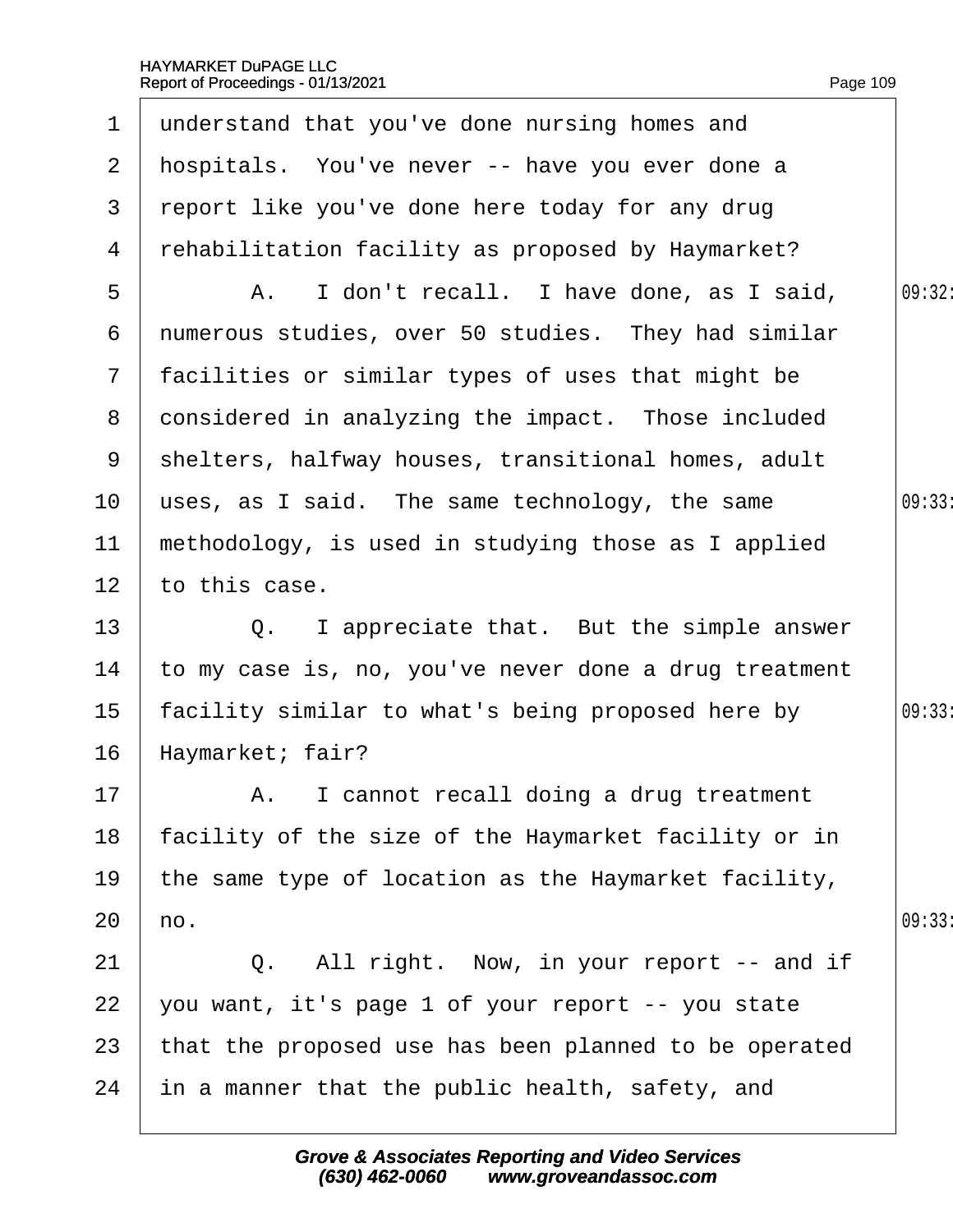<span id="page-110-0"></span>

| $\mathbf 1$     | welfare would be protected. And you touched on this   |        |
|-----------------|-------------------------------------------------------|--------|
| $\overline{2}$  | on one of your slides.                                |        |
| 3               | Are you referring to the health                       |        |
| 4               | safety and welfare of the Village of Itasca at large, |        |
| 5               | or are you referring to the people that are seeking   | 09:34  |
| 6               | and obtaining services at the proposed facility?      |        |
| $\overline{7}$  | A. That would be applying to the Village at           |        |
| 8               | large and the adjoining properties to the subject     |        |
| 9               | property.                                             |        |
| 10              | Q. And where did you get that the proposed            | 09:34: |
| 11              | use planned to operate in that manner that you've     |        |
| 12              | just stated? Where did you get that information       |        |
| 13              | from?                                                 |        |
| 14              | A. The information was obtained both from             |        |
| 15              | testimony that I have heard in the course of these    | 09:34: |
| 16              | hearings as well as the documents that have been      |        |
| 17 <sup>1</sup> | provided with regard to the operation and the         |        |
| 18              | purposes of the facility. So it was based on that     |        |
| 19              | information.                                          |        |
| 20              | Q. So it's based on the testimony of the              | 09:34: |
| 21              | individuals from Haymarket as well as the documents   |        |
| 22              | and the exhibits prepared by Haymarket?               |        |
| 23              | A. No, it was done partially on that. Also            |        |
| 24              | with knowing their history, having been in the        |        |
|                 |                                                       |        |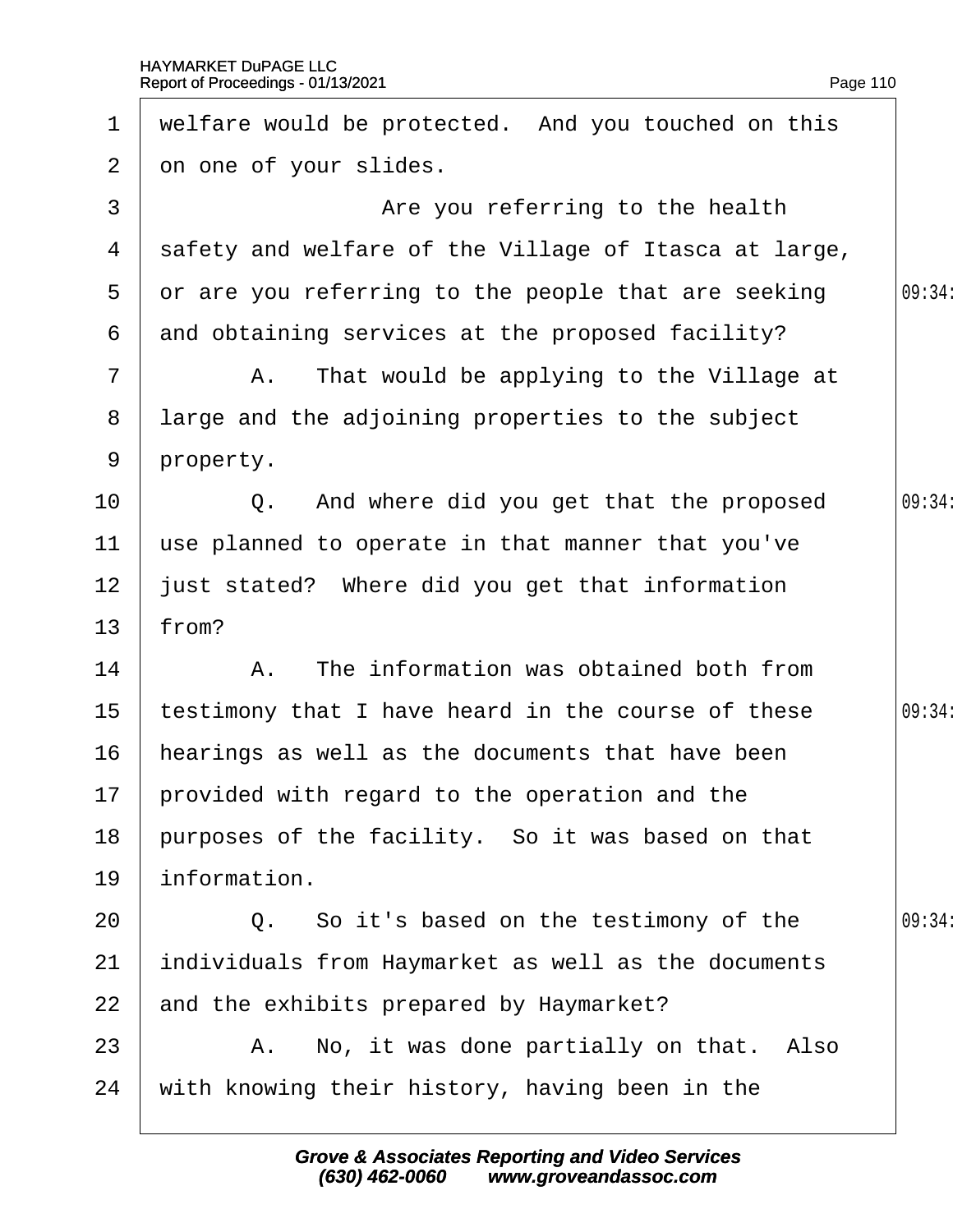<span id="page-111-0"></span>

| $\mathbf 1$     | business, in effect, of health for 45 years and         |        |
|-----------------|---------------------------------------------------------|--------|
| 2 <sup>1</sup>  | running a successful facility for that period of        |        |
| 3               | time, there's no reason to believe that a non-profit    |        |
| 4               | drganization would do anything other than protect the   |        |
| 5               | health, safety and welfare of not only their clients    | 09:35  |
| 6               | but also everyone else in the community.                |        |
| $\overline{7}$  | Q. Do you know the number of police calls               |        |
| 8               | that are required to be dealt with at the Haymarket     |        |
| 9               | facility in the West Loop?                              |        |
| 10              | MS. O'KEEFE: Objection to relevance. I'm not            | 09:35  |
| 11              | sure what that would be relevant to with regard to      |        |
| 12 <sub>2</sub> | what you're asking Mr. Polach and his report.           |        |
| 13              | MR. DI NOLFO: The public health, safety, and            |        |
| 14              | welfare that he testified since they have been in       |        |
| 15 <sub>1</sub> | business for 45 years. I believe I have a right to      | 09:36: |
|                 | 16 see what his knowledge about what their business for |        |
|                 | 17 the last 45 years.                                   |        |
| 18              | MR. HERVAS: You really need to tie that to              |        |
| 19              | Mr. Polach's opinion, if it goes -- if that             |        |
| 20              | particular piece of knowledge goes directly to one of   | 09:36  |
| 21              | his opinions. I'm going to ask you to rephrase the      |        |
| 22              | question or tell us where you're going with that.       |        |
| 23              | MR. DI NOLFO: Sure.                                     |        |
| 24              | BY MR. DI NOLFO:                                        |        |
|                 |                                                         |        |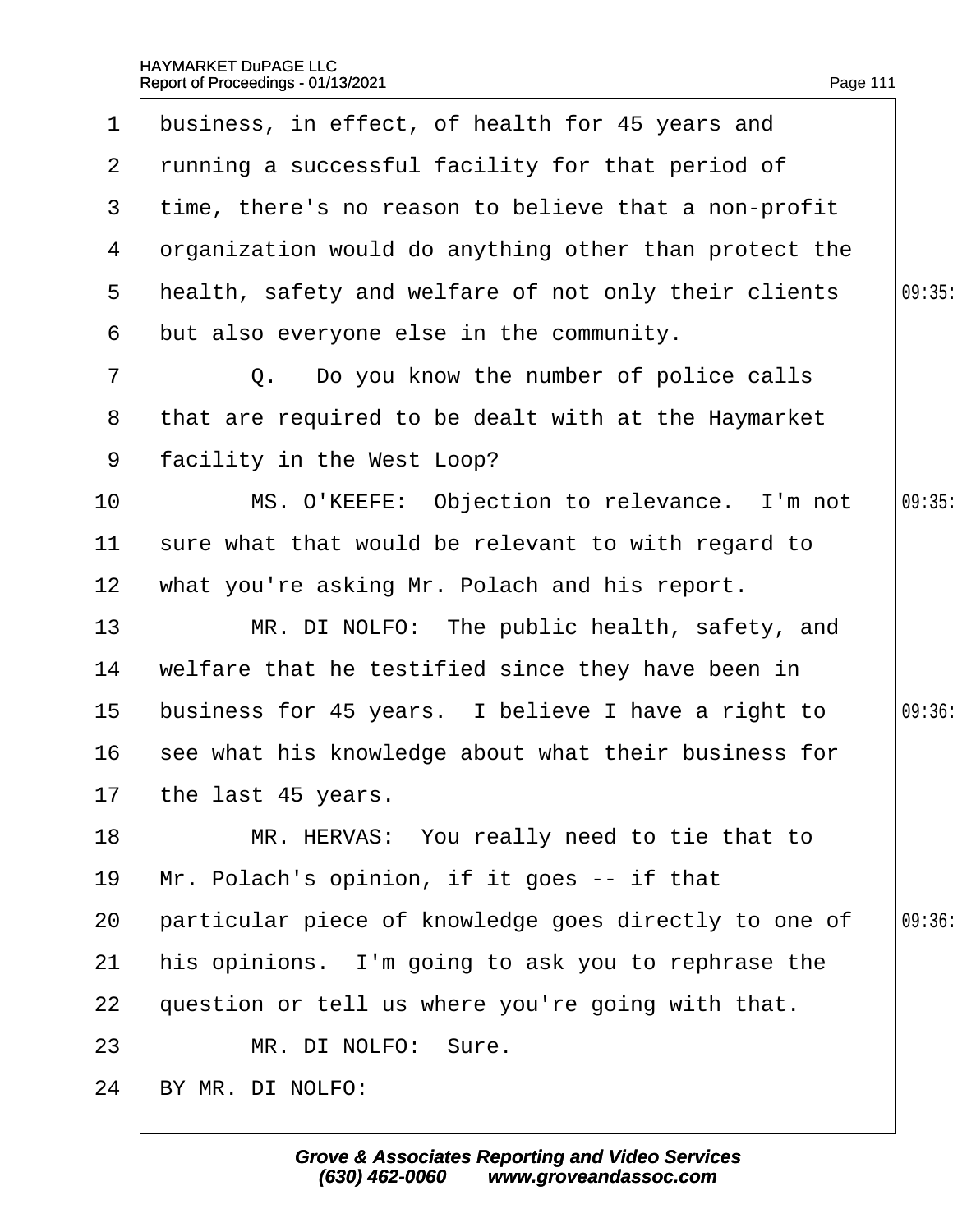<span id="page-112-0"></span>

| 1               | Q. You just shared with me, Mr. Polach, that          |        |
|-----------------|-------------------------------------------------------|--------|
| $\overline{2}$  | you base that conclusion about the proposed manner in |        |
| 3               | which it's going to be operated on based on the way   |        |
| 4               | that the facility in the West Loop has been run for   |        |
| 5               | the last 45 years; is that correct?                   | 09:36  |
| 6               | A. Partially, yes.                                    |        |
| 7               | Q. Okay. And that's part of the factor that           |        |
| 8               | you consider for your opinion as to what impact, if   |        |
| 9               | any, the proposed facility will have; fair?           |        |
| 10              | A. Yes.                                               | 09:36  |
| 11              | Q. All right. So I guess my question is,              |        |
| 12 <sub>2</sub> | then, do you know the number of police or fire or EMS |        |
| 13 <sup>°</sup> | calls generated by the facility in the West Loop so   |        |
| 14              | that you can come to that conclusion that you relied  |        |
| 15              | upon?                                                 | 09:37: |
| 16              | A. No, not offhand.                                   |        |
| 17              | Q. All right. Couple more questions.                  |        |
| 18              | In your report, you list in there                     |        |
| 19              | steps you had taken in your analysis. It's on         |        |
| 20              | page 2, if you want to look at it. And you said you   | 09:37: |
| 21              | reviewed a consideration of prior studies. Are those  |        |
| 22              | studies concerning the appraisal of properties in the |        |
| 23              | area? Or are those studies generated by other         |        |
| 24              | witnesses that have testified here? Page 2, it's      |        |
|                 |                                                       |        |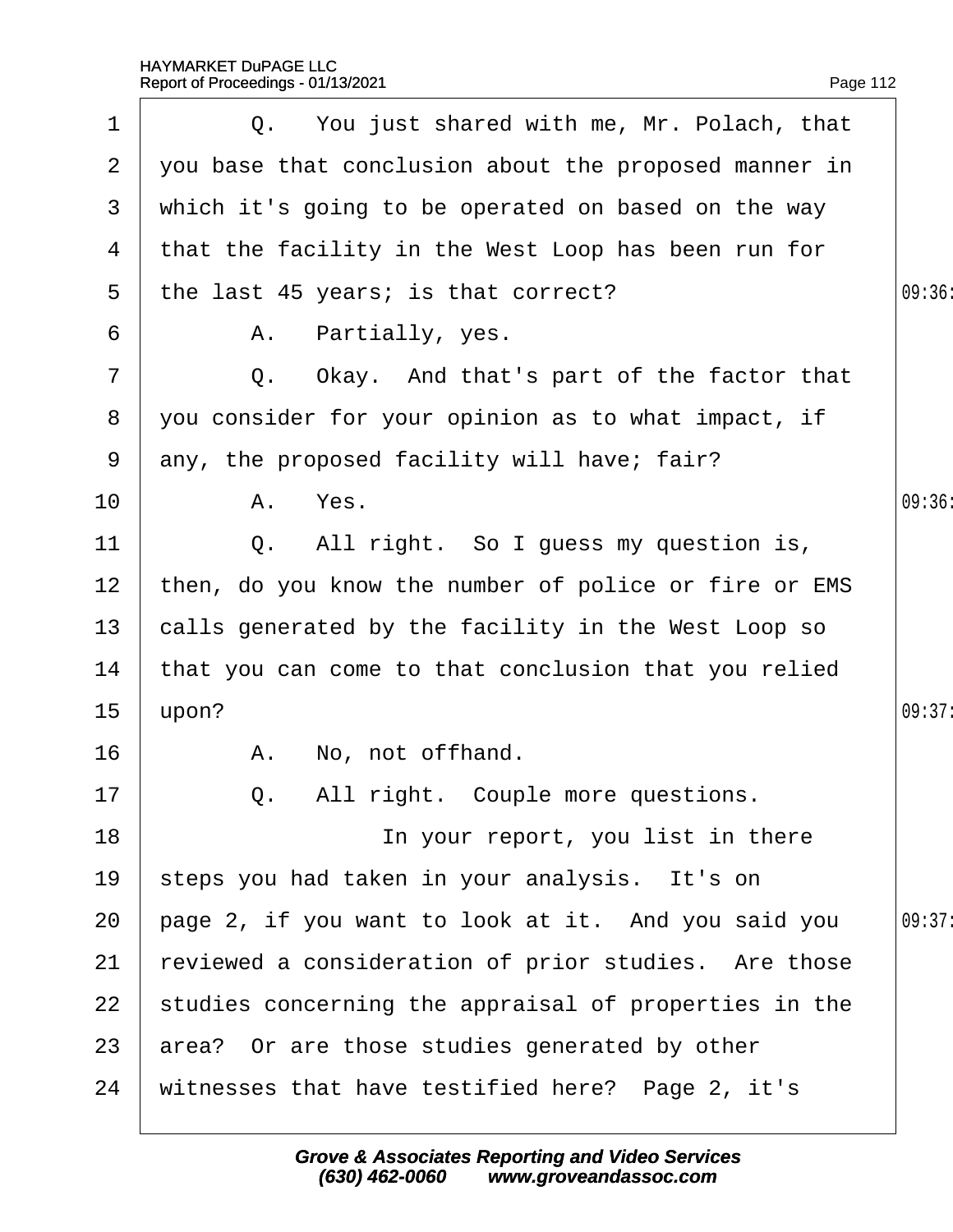<span id="page-113-0"></span>

| 1               | like the fourth from the bottom of the bullet points, |       |
|-----------------|-------------------------------------------------------|-------|
| $\overline{2}$  | "review of consideration of prior studies."           |       |
| 3               | A. Yes, that included the studies that are            |       |
| 4               | referenced in the report itself as well as other      |       |
| 5               | studies that I've reviewed in connection with this    | 09:38 |
| 6               | assignment.                                           |       |
| 7               | Q. Okay. And kind of going along with that,           |       |
| 8               | Mr. Ellenbecker touched on this, it's your            |       |
| 9               | understanding and I think you've shared with us that  |       |
| 10 <sup>°</sup> | there's going to be certain activities at the         | 09:38 |
| 11              | location, some of which would require people to go to |       |
| 12 <sub>2</sub> | and from the facility, those seeking treatment in an  |       |
| 13              | putpatient manner; correct? That's going to be        |       |
| 14              | vehicles, train, bus, walk, bike, whatever it takes;  |       |
| 15              | true?                                                 | 09:38 |
| 16              | A. Yes.                                               |       |
| 17              | Q. All right. Does the manner in which                |       |
| 18              | people are coming to Haymarket for treatment, can     |       |
| 19              | that have an impact on the valuation of the           |       |
| 20              | surrounding property?                                 | 09:38 |
| 21              | A. Yes.                                               |       |
| 22              | Q. Okay. And has Haymarket provided you any           |       |
| 23              | information as to the modes of transportation that    |       |
| 24              | they expect people to be using to get to their        |       |
|                 |                                                       |       |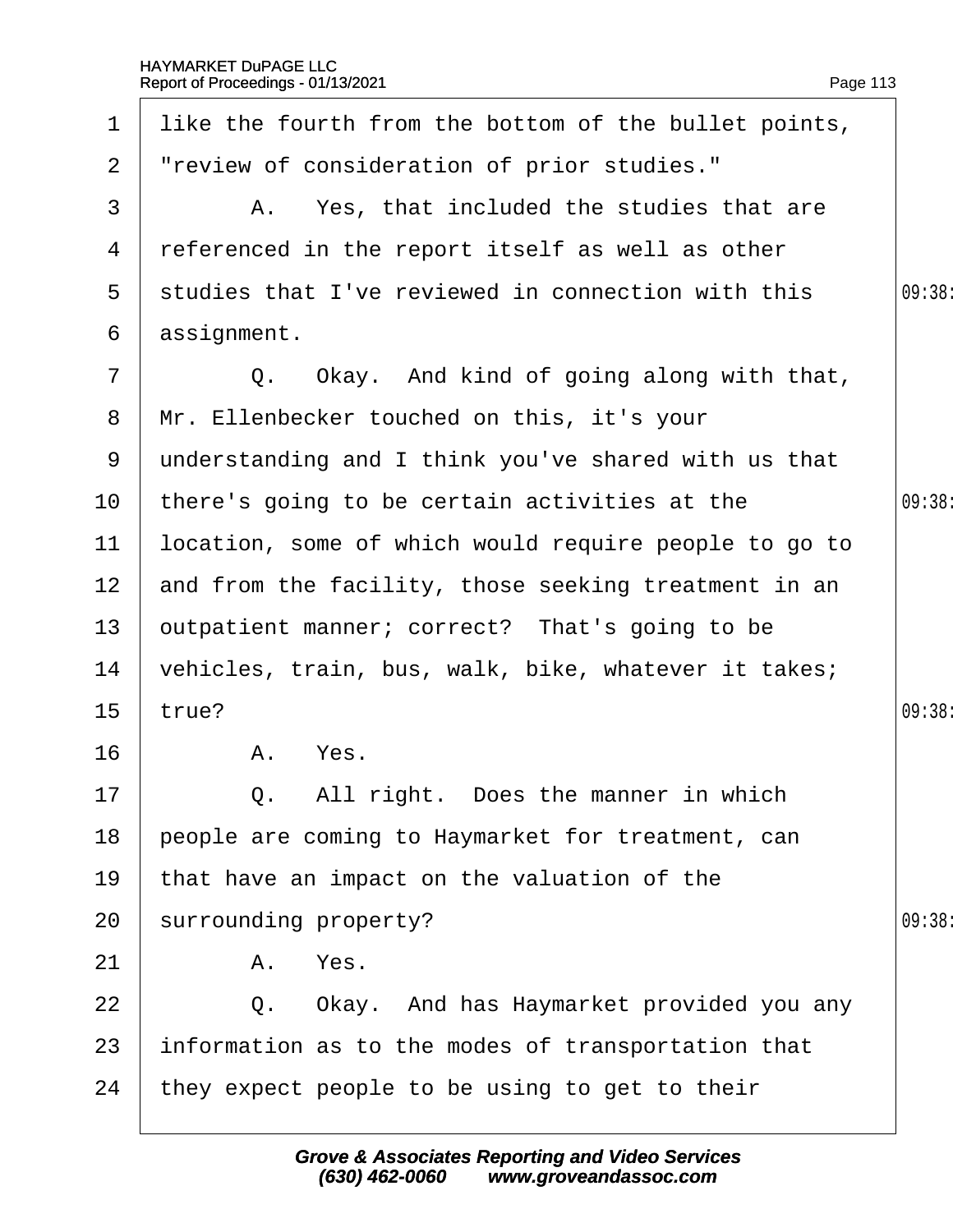20

<span id="page-114-0"></span>

| 1               | facility?                                             |       |
|-----------------|-------------------------------------------------------|-------|
| 2               | A. I believe there has been prior testimony           |       |
| 3               | with respect to that, including testimony by the      |       |
| 4               | traffic engineer.                                     |       |
| 5               | Q. All right. So you would agree with me              | 09:39 |
| 6               | that you would rely on what the traffic engineer said |       |
|                 | 7 about the various methods that people would come to |       |
| 8               | and from Haymarket? You would defer to him?           |       |
| 9               | A. I would consider his report. I would               |       |
| 10              | consider the studies that he has done and the impact  | 09:39 |
| 11              | that he has indicated.                                |       |
| 12              | Q. All right. Now, you also include in your           |       |
| 13              | report a list of materials and information that you   |       |
| 14              | considered in your analysis. And it's on the bottom   |       |
| 15              | of page 7 and it goes on to -- close to the bottom of | 09:39 |
| 16              | page 8. And I'm not going to ask you anything         |       |
| 17 <sup>1</sup> | specific about it, but these are reports and          |       |
| 18              | documents that you used in formulating your opinion   |       |
| 19              | as to the impact; correct?                            |       |
| 20              | A. Yes.                                               | 09:40 |
| 21              | Q. And for those individuals that have                |       |
| 22              | specialties, like the traffic engineer, the           |       |
| 23              | economist, you're going to rely on their conclusions  |       |
| 24              | and assume they've done that correctly for purposes   |       |
|                 |                                                       |       |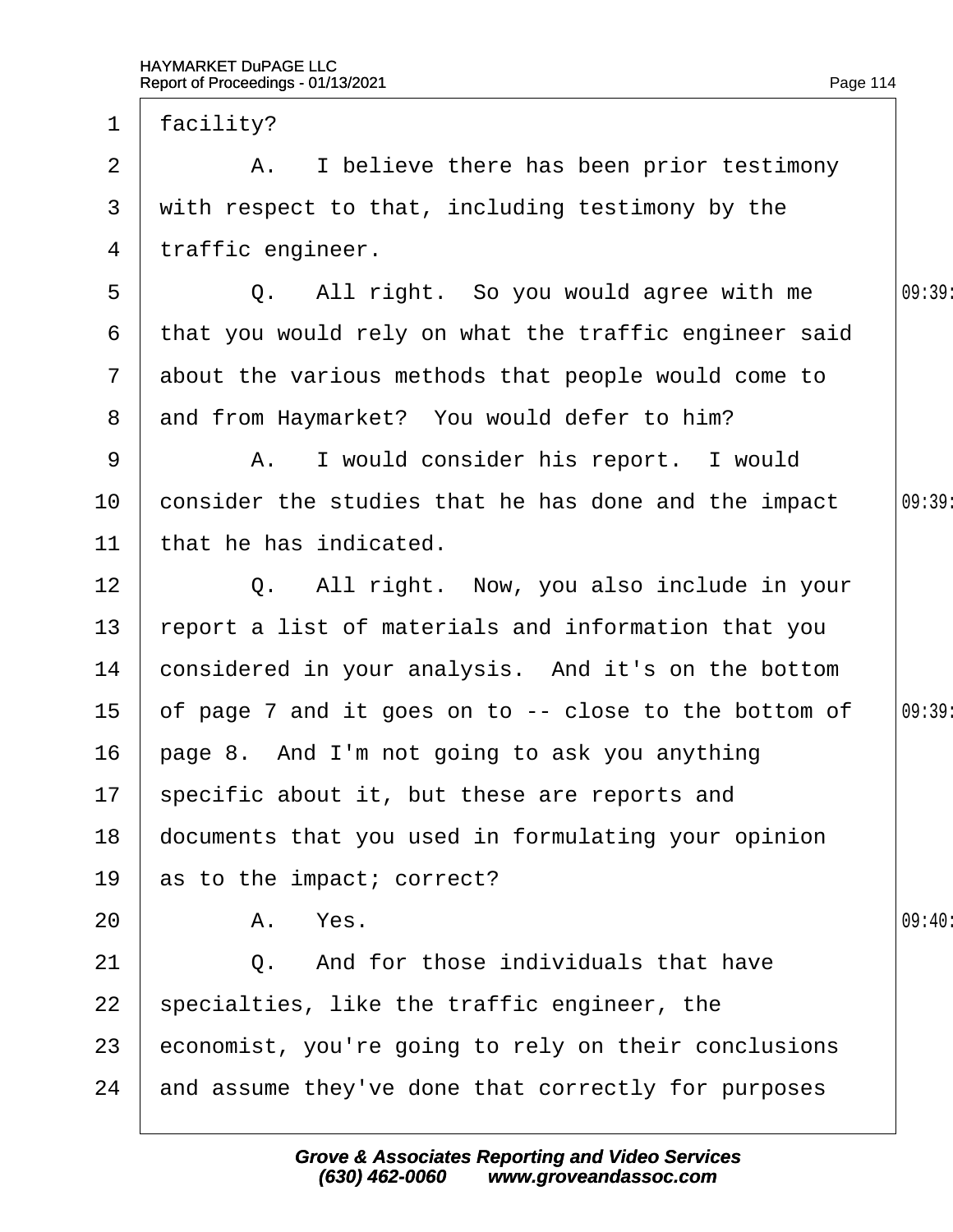<span id="page-115-0"></span>

| $\mathbf 1$    | of your analysis?                                    |       |
|----------------|------------------------------------------------------|-------|
| 2              | A. I would consider the information that was         |       |
| 3              | provided by the qualified experts, yes.              |       |
| 4              | Q. Sure. And obviously you have to assume            |       |
| 5              | that what they've done is accurate; true?            | 09:40 |
| 6              | A. I would look at it to see if I felt that          |       |
| 7 <sup>7</sup> | it was accurate. Unless I had some reason to believe |       |
| 8              | that it wasn't, I would think that qualified         |       |
| 9              | donsultants would perform their job competently.     |       |
| 10             | Q. Right. And I assume that if you didn't            | 09:40 |
| 11             | think it was accurate, you wouldn't rely upon it?    |       |
| 12             | A. That's correct.                                   |       |
| 13             | Q. All right. And one of the other reports           |       |
| 14             | that you relied upon that Mr. Ellenbecker touched on |       |
| 15             | was the Polaris report; correct?                     | 09:41 |
| 16             | A. That's one of the ones I considered.              |       |
| 17             | Q. Okay. And I think I understood your               |       |
| 18             | answer, but I want to make sure. You, yourself, and  |       |
| 19             | hobody in your group did any analysis on the         |       |
| 20             | potential impact this facility will have on police,  | 09:41 |
| 21             | fire, and EMS; correct?                              |       |
| 22             | A. We did not do an independent study. We            |       |
| 23             | are not experts in that area. So we considered the   |       |
| 24             | information that was provided by the experts in that |       |
|                |                                                      |       |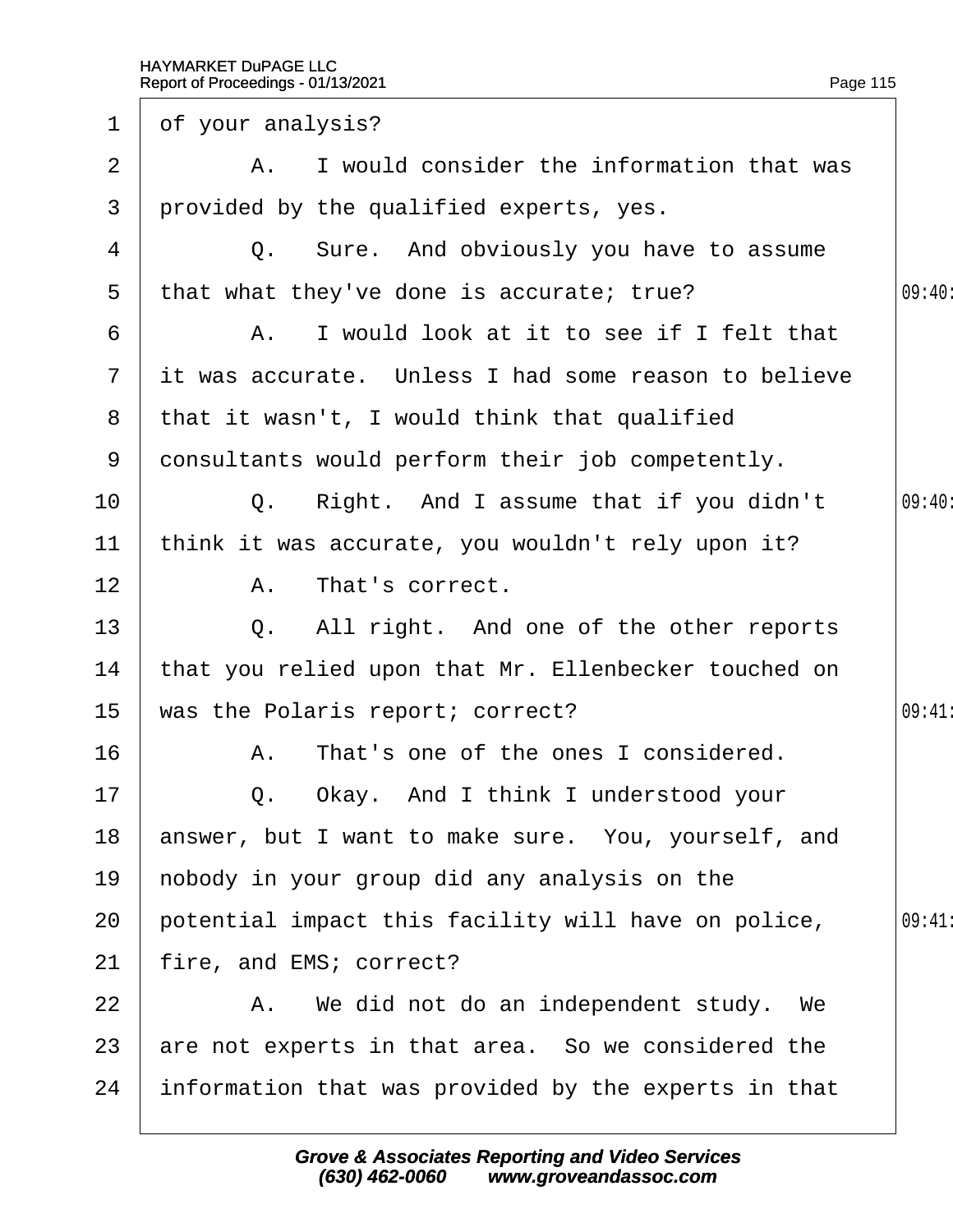<span id="page-116-0"></span>

| 1              | area.                                                |        |
|----------------|------------------------------------------------------|--------|
| 2              | Q. And you relied solely on the Polaris              |        |
| 3              | report for that information?                         |        |
| 4              | A. Well, we have no other information                |        |
| 5              | dontesting that.                                     | 09:41  |
| 6              | Q. Understood. And you took their                    |        |
| $\overline{7}$ | donclusion at face value based on their experience?  |        |
| 8              | A. I considered their information, yes.              |        |
| 9              | Q. All right. And you felt comfortable               |        |
| 10             | enough that you actually cited it in your report on  | 09:41  |
| 11             | page 15; correct?                                    |        |
| 12             | A. Yes.                                              |        |
| 13             | Q. All right. Now, you understand that               |        |
| 14             | there's going to be other witnesses in this matter   |        |
| 15             | presented by perhaps me or Mr. Ellenbecker? Are you  | 09:42: |
| 16             | aware of that potential?                             |        |
| 17             | A. There's that potential. I don't know of           |        |
| 18             | any other witnesses.                                 |        |
| 19             | Q. I agree with you. So far it's only been           |        |
| 20             | Haymarket's case. I agree with you on that point.    | 09:42: |
| 21             | However, if there is subsequent                      |        |
| 22             | testimony from other witnesses that calls into       |        |
| 23             | question the methodology used by Polaris, you would  |        |
| 24             | heed to see that information because it could impact |        |
|                |                                                      |        |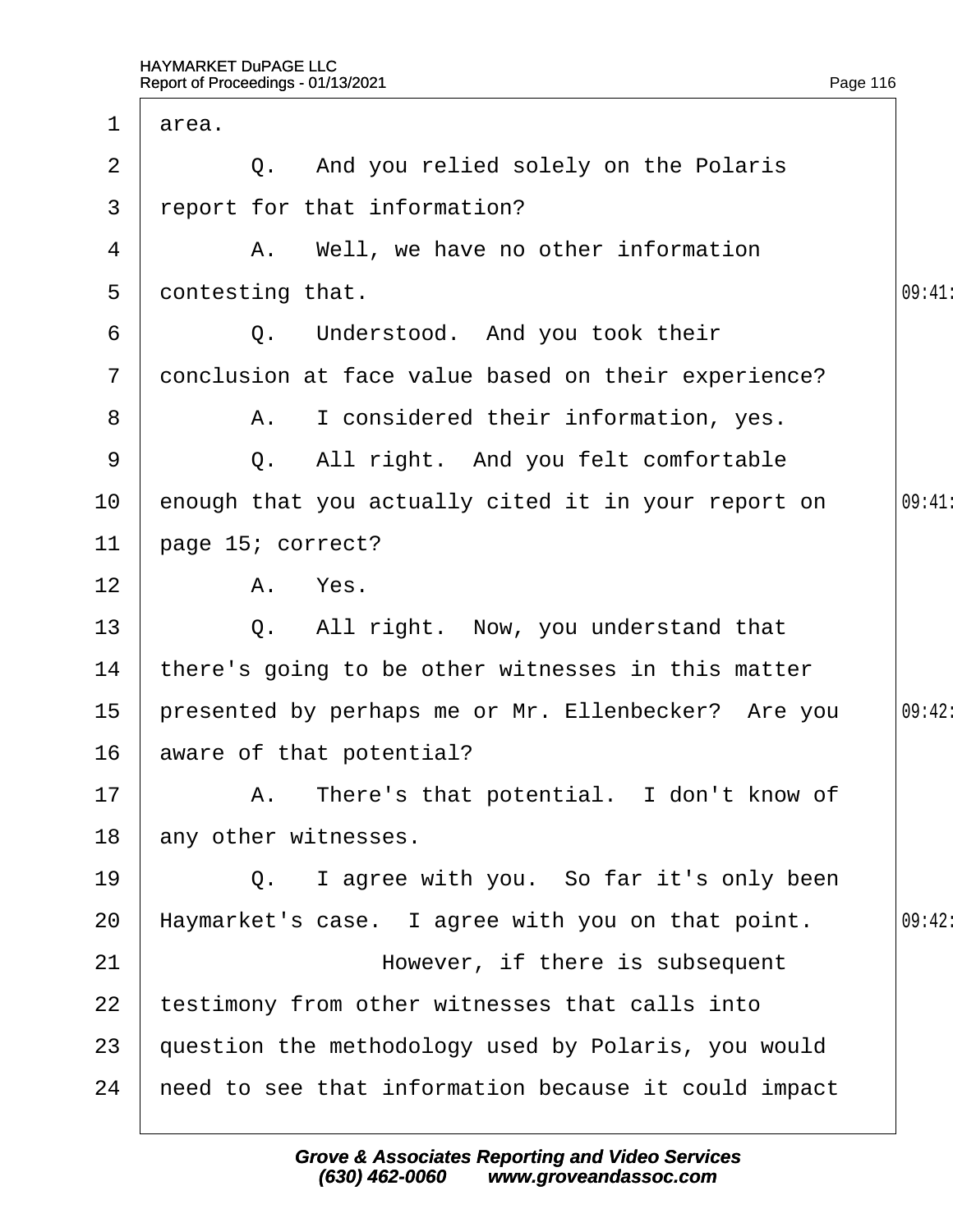<span id="page-117-0"></span>

| $\mathbf 1$     | your opinion?                                         |        |
|-----------------|-------------------------------------------------------|--------|
| 2               | A. I would have to see it.                            |        |
| 3               | Q. And if through testimony from other                |        |
| 4               | witnesses the conclusion reached by Polaris is called |        |
| 5               | into question, you, again, would have to see that     | 09:42: |
| 6               | because it could impact your opinion?                 |        |
| $\overline{7}$  | A. I would have to see that.                          |        |
| 8               | Q. Right. You would have to see it because            |        |
|                 | 9 it could have an impact?                            |        |
| 10              | A. It may or may not. I don't know until I            | 09:42: |
| 11              | see it.                                               |        |
| 12              | Q. Exactly my point. That's the purpose of            |        |
| 13              | seeing it; it could impact it, it may not; correct?   |        |
| 14              | A. Yes.                                               |        |
| $15\,$          | Give me one minute. I'm just about done.<br>Q.        | 09:43  |
| 16              | I just want to get a little                           |        |
| 17 <sub>1</sub> | clarification. Mr. Ellenbecker spent some time        |        |
| 18              | talking to you about your comps. Woodridge, Lutheran  |        |
| 19              | Services, and, I think, Gateway were the ones he      |        |
| 20              | talked about a little bit with you and I think some   | 09:43  |
| 21              | others came up. You had made mention that if someone  |        |
| 22              | was interested in moving to the area, they might look |        |
| 23              | at the websites to get an idea of what each of those  |        |
| 24              | facilities offers to the people they're caring for?   |        |
|                 |                                                       |        |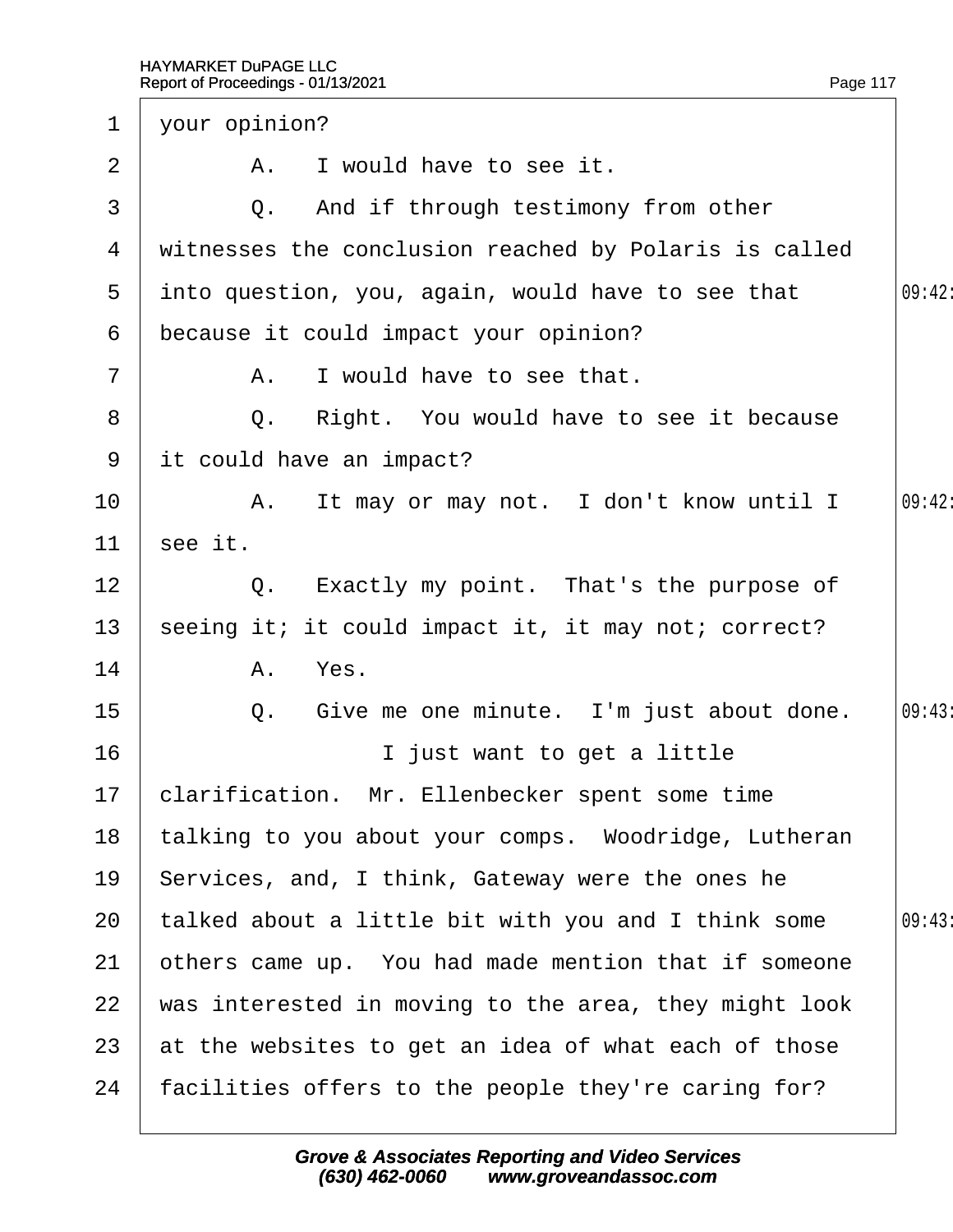<span id="page-118-0"></span>

| $\mathbf 1$    | A. Yes.                                               |        |
|----------------|-------------------------------------------------------|--------|
| 2              | Q. Would the fact that certain aspects of             |        |
| 3              | the treatment they provide are not on the facility    |        |
| 4              | that you listed -- for instance, if Lutheran Services |        |
| 5              | does its medical detox in the City of Chicago and     | 09:43: |
| 6              | that's on the website -- could that impact the        |        |
| $\overline{7}$ | valuation or the potential negative impact the        |        |
| 8              | facility would have on pricing?                       |        |
| 9              | A. No.                                                |        |
| 10             | Q. Okay. So Lutheran Services, if they were           | 09:44: |
| 11             | ust the headquarters and didn't do any services       |        |
| 12             | there, that would have the same impact, in your       |        |
| 13             | opinion, as if it were a full-blown treatment center? |        |
| 14             | There's no difference?                                |        |
| 15             | A. No, no, the facilities had different               | 09:44: |
| 16             | functions. Some of them -- one was an outpatient      |        |
|                | 17 clinic currently. The others have residential      |        |
| 18             | treatment. That is what would possibly be known by    |        |
| 19             | purchasers of property in the area. Most purchasers   |        |
| 20             | will only know that it's a treatment center, an       | 09:44: |
| 21             | addiction treatment center. They will not             |        |
| 22             | hecessarily know the specifics of the type of         |        |
| 23             | treatment or the level of treatment, and so their     |        |
| 24             | decision would be based on the fact that it was a     |        |
|                |                                                       |        |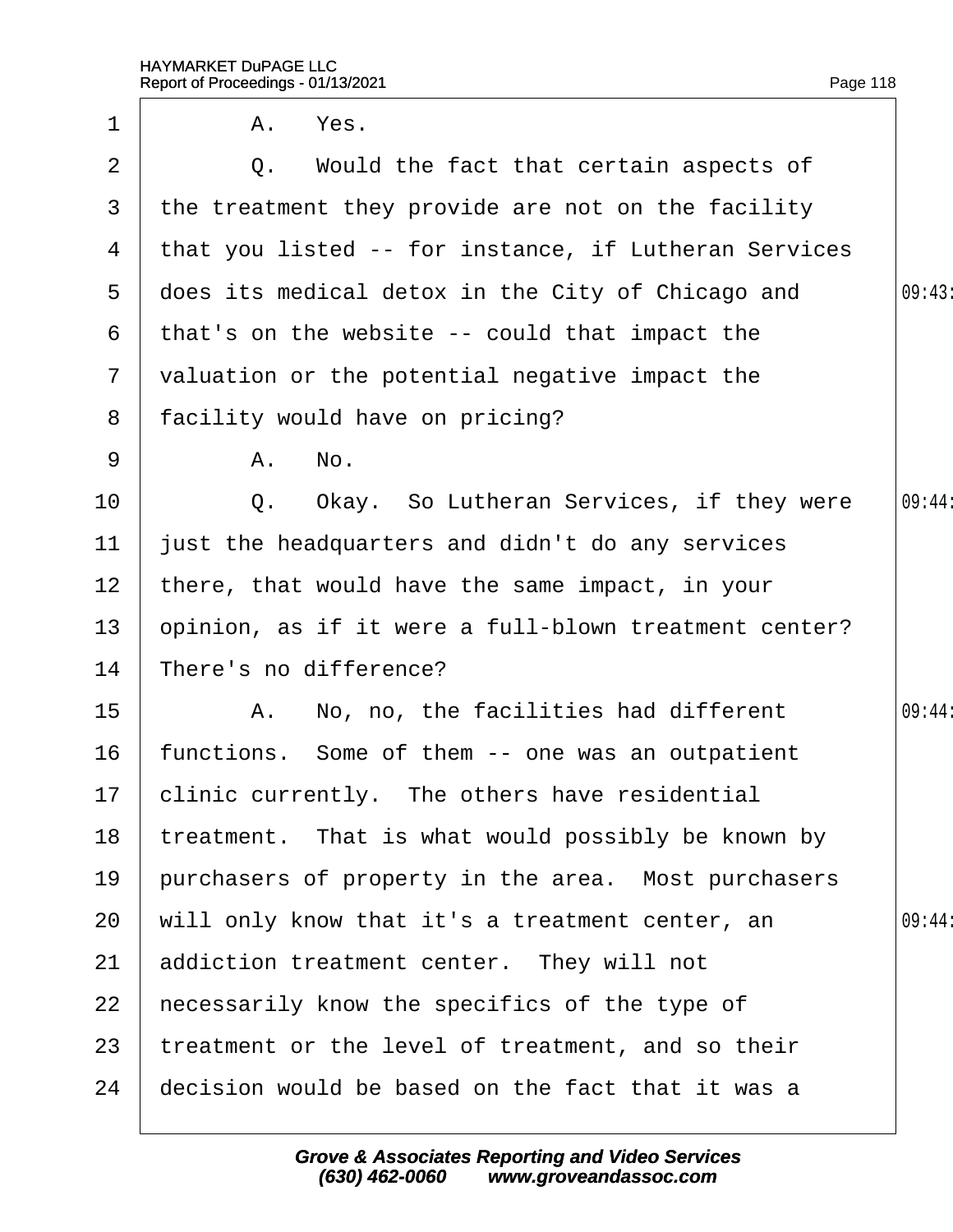<span id="page-119-0"></span>

| $\mathbf 1$     | treatment center. So we looked at that, the fact      |       |
|-----------------|-------------------------------------------------------|-------|
| 2 <sup>1</sup>  | that these are treatment centers, and looked at sales |       |
| 3               | that occurred within the area of those treatment      |       |
| 4               | denters.                                              |       |
| 5               | Q. Can the level of services at a treatment           | 09:45 |
| 6               | facility impact house pricing negatively?             |       |
| $\overline{7}$  | A. In general, no, because most buyers of             |       |
| 8               | property would not be aware of those levels of        |       |
| 9               | treatment. In other words, as I said, they would      |       |
| 10              | know that it may be a residential treatment center,   | 09:45 |
| 11              | an addiction treatment center, but they very, very    |       |
| 12 <sup>°</sup> | seldom, if ever, would investigate the precise levels |       |
| 13              | of treatment that were occurring at that facility.    |       |
| 14              | Q. And I guess my question is what do you             |       |
| 15              | base that conclusion that they wouldn't research -- I | 09:45 |
| 16              | mean, you talked about them researching schools,      |       |
|                 | 17 bbviously, if they have kids going to school. If   |       |
| 18              | they're moving next to a drug treatment facility,     |       |
| 19              | what evidence do you have to support that they        |       |
| 20              | wouldn't research what that facility offers?          | 09:46 |
| 21              | A. Oh, it's possible. I'm saying that the             |       |
| 22              | majority of people would not. The majority of people  |       |
| 23              | that I have been in contact, buyers, sellers of       |       |
| 24              | property over the past 50 years, I don't recall       |       |
|                 |                                                       |       |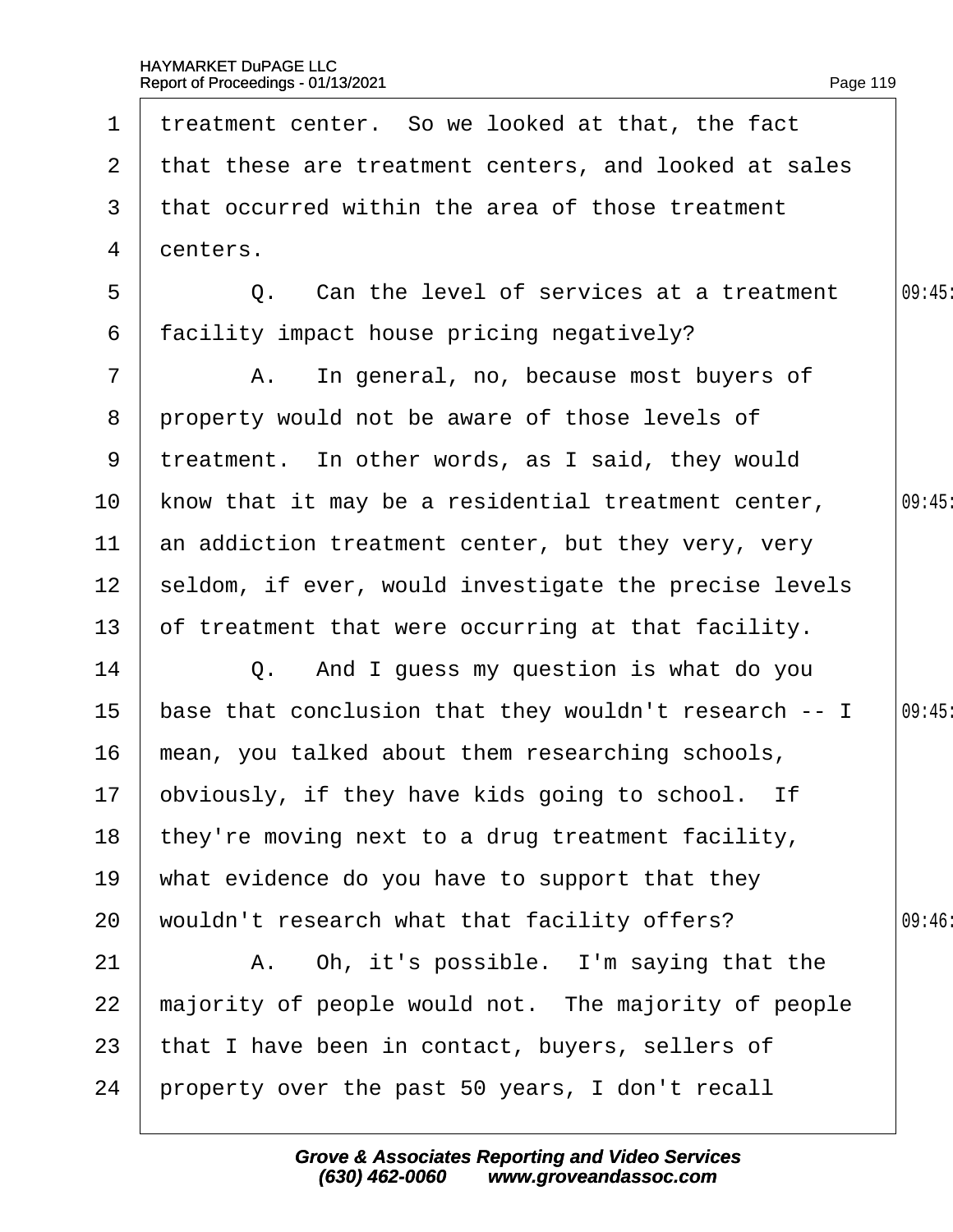<span id="page-120-0"></span>

| $\mathbf{1}$    | anyone ever saying that they had researched the level |        |
|-----------------|-------------------------------------------------------|--------|
| $\overline{2}$  | of treatment that was available at the treatment      |        |
| 3               | denter that was located in the area.                  |        |
| 4               | Q. So this isn't a professional opinion?              |        |
| 5               | This is just your experience in life that, at least   | 09:46  |
| 6               | people you associate with, don't take the time with   |        |
|                 | 7 the advent of the Internet to go and search what a  |        |
|                 | 8 drug treatment facility has to offer if they're     |        |
| 9               | moving in close proximity to it? At least that's      |        |
| 10 <sup>°</sup> | your experience?                                      | 09:46  |
| 11              | A. No, no, my experience is my professional           |        |
| 12 <sub>2</sub> | experience in appraising property for 50 years,       |        |
| 13              | talking buyers, sellers. And, yes, certainly someone  |        |
| 14              | can currently go to the Internet and find out general |        |
| 15 <sub>1</sub> | information about a treatment center. Are they going  | 09:47: |
| 16              | to find out specific information about that           |        |
|                 | 17 treatment? No, they are not generally going to do  |        |
| 18              | that.                                                 |        |
| 19              | Q. Okay. I guess when you say they don't              |        |
| 20              | find out specific treatment, if you go to the         | 09:47  |
| 21              | Lutheran Services' website, it tells you all the      |        |
| 22              | services they provide; right? Inpatient, outpatient,  |        |
| 23              | medical detox? They tell you all of those things are  |        |
| 24              | occurring, don't they?                                |        |
|                 |                                                       |        |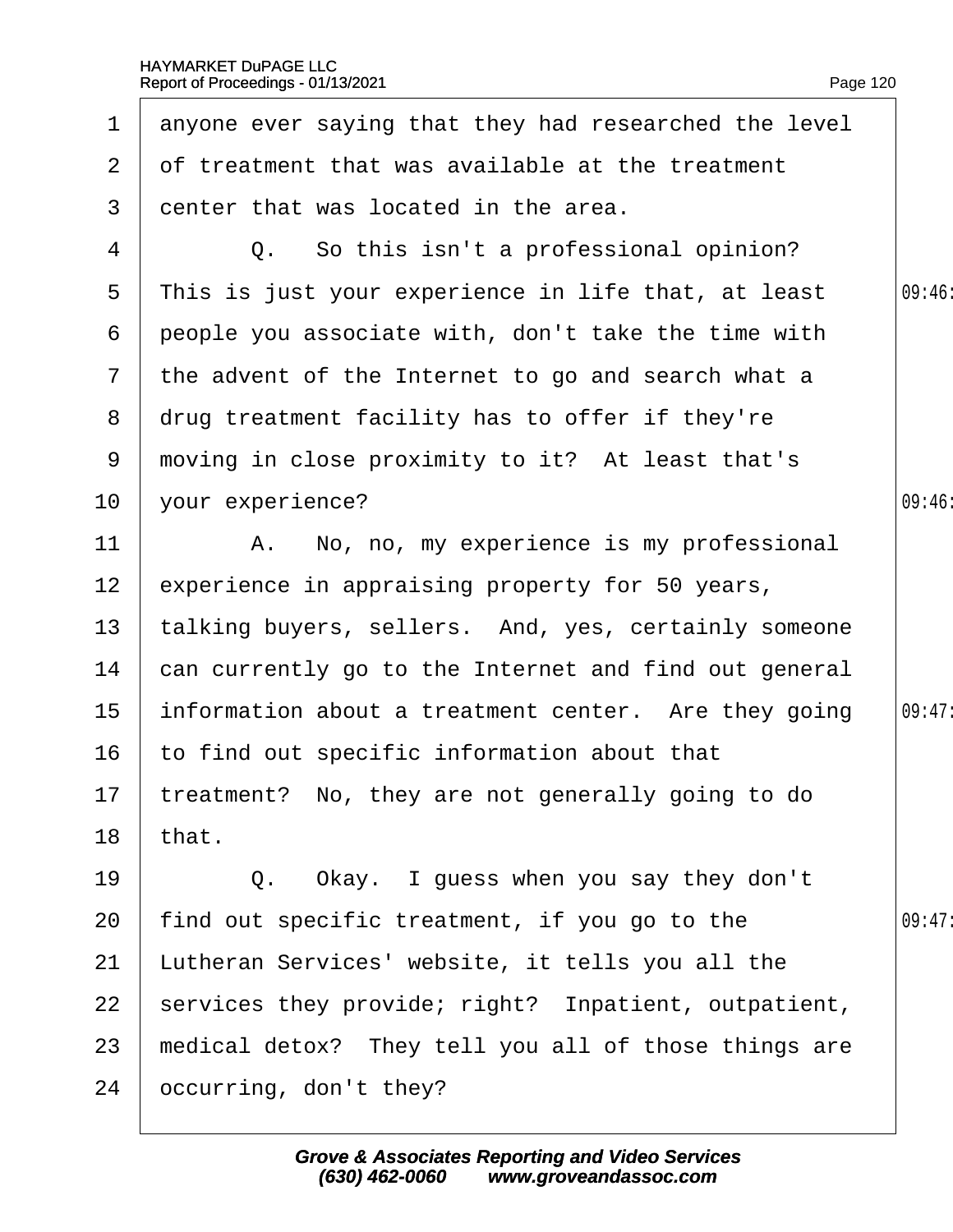<span id="page-121-0"></span>

| 1               | A. Yes, I did look, and it shows general               |        |
|-----------------|--------------------------------------------------------|--------|
| $\overline{2}$  | dategories of treatment. It doesn't get more           |        |
| 3               | specific than that. If someone has an objection to     |        |
| 4               | being located near a treatment center, they're not     |        |
| $5\overline{)}$ | going to be concerned with the exact levels of         | 09:47: |
| 6               | treatment that are available in that treatment         |        |
| $\mathcal{I}$   | denter. They are just going to look at the fact that   |        |
| 8               | there is a treatment center there, they know it        |        |
| 9               | provides certain services in general, if they go that  |        |
| 10              | far, and that's what they're going to base their       | 09:48: |
| 11              | decisions on.                                          |        |
| 12              | Q. All right. One more question on this                |        |
| 13              | topic. Does the size of the facility that offers       |        |
| 14              | this substance abuse treatment, can that negatively    |        |
| 15              | impact property values?                                | 09:48  |
| 16              | A. In my opinion, the size of the Haymarket            |        |
|                 | 17 facility does not impact the property values in the |        |
| 18              | area.                                                  |        |
| 19              | I understand that --<br>Q.                             |        |
| 20              | A. So size -- if you'll let me finish.                 | 09:48  |
| 21              | I apologize.<br>Q.                                     |        |
| 22              | A. Size does not equate to impact. You can             |        |
| 23              | look at size -- you have Hamilton Lakes Development.   |        |
| 24              | There are large buildings in there. That's in          |        |
|                 |                                                        |        |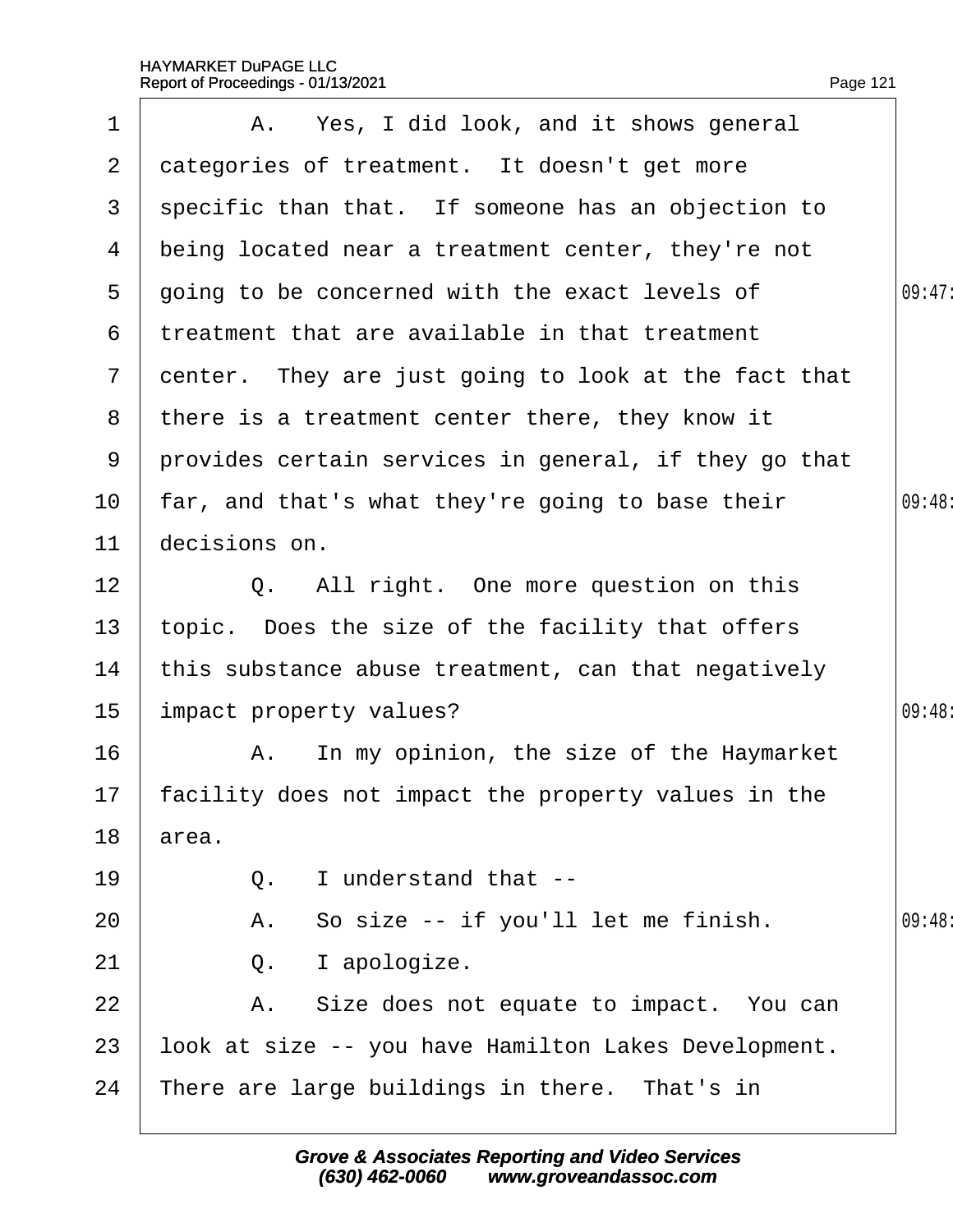<span id="page-122-0"></span>

| $\mathbf 1$     | Itasca. You have the Point Bridge -- Bridge Point     |       |
|-----------------|-------------------------------------------------------|-------|
| $\mathbf{2}$    | development that's taking place with large facilities |       |
| 3               | in the area. Just because they're large, does not     |       |
| 4               | mean that they have a negative impact.                |       |
| 5               | Q. All right. And I appreciate you talking            | 09:49 |
| 6               | about Hamilton Lakes and all that, but you're not     |       |
| $7\phantom{.}$  | testifying that a five-person recovery home is        |       |
| 8               | donsidered in the same vein as a 240-bed multilevel   |       |
|                 | 9 treatment facility? They're distinctly different?   |       |
| 10              | You would agree with me on that?                      | 09:49 |
| 11              | A. Certainly there's a size -- the                    |       |
| 12 <sub>2</sub> | difference between five and larger sizes is           |       |
| 13 <sup>°</sup> | different.                                            |       |
| 14              | Q. Right. And you would agree, or maybe               |       |
| 15              | not, that -- in your professional experience, would a | 09:49 |
| 16              | 240-bed facility like the one proposed at Haymarket   |       |
|                 | 17 have a greater potential impact on property values |       |
| 18              | than a five-person recovery home?                     |       |
| 19              | A. No. If you look at the location of the             |       |
| 20              | proposed facility, there's no reason to believe that  | 09:49 |
| 21              | it would have an impact in spite of the size.         |       |
| 22              | There's no evidence to show that a larger facility in |       |
| 23              | that location would impact property, whether it was   |       |
| 24              | five persons or larger.                               |       |
|                 |                                                       |       |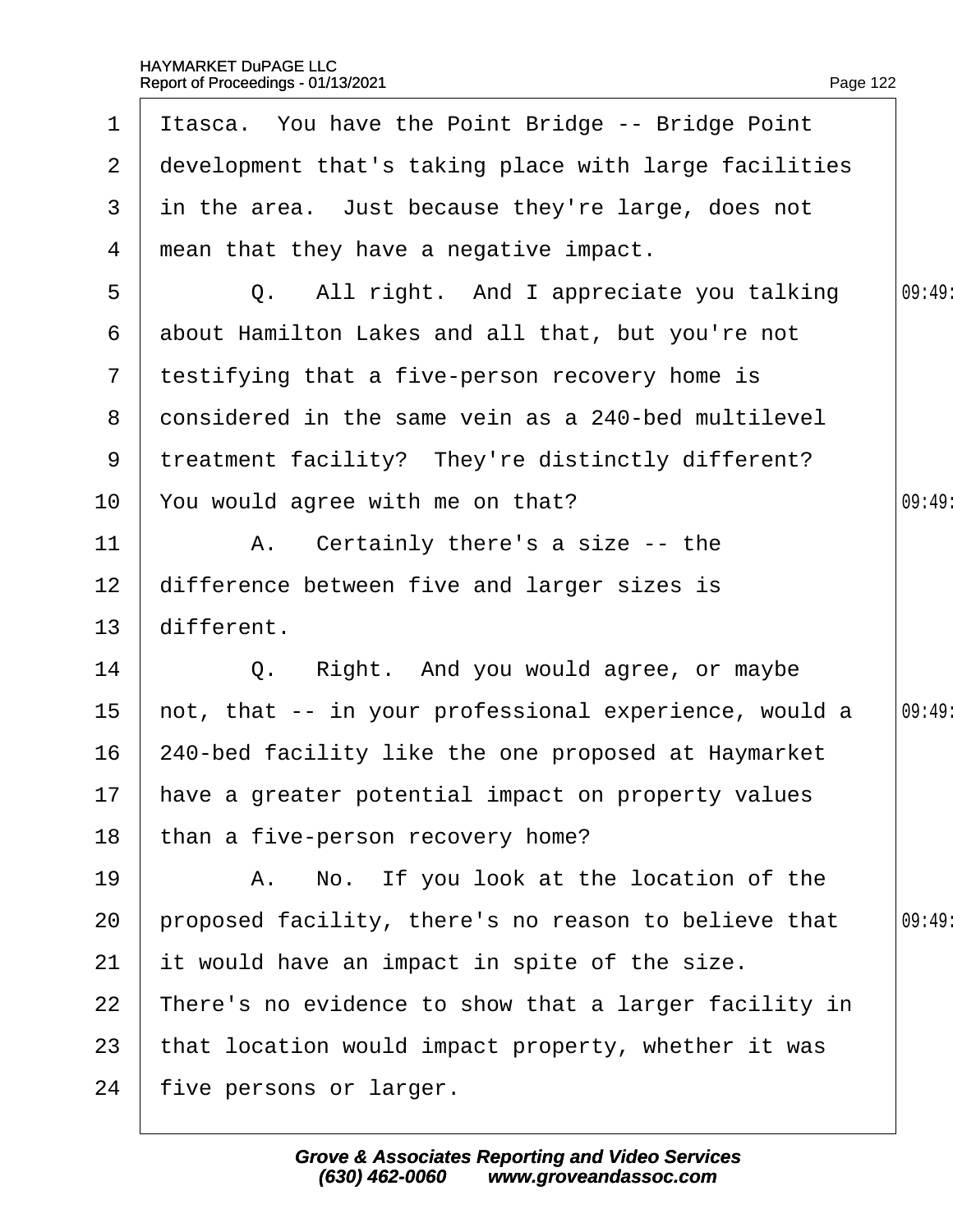<span id="page-123-0"></span>

| 1               | Q. So the key -- at least if I hear you, the          |        |
|-----------------|-------------------------------------------------------|--------|
| $\overline{2}$  | key distinction is given the location of where        |        |
| 3               | Haymarket is proposed, it doesn't have an impact. If  |        |
| 4               | we were to take, for instance, the Woodridge comp you |        |
| 5               | used, if they were to double its size in its current  | 09:50: |
| 6               | area, would that potentially have a negative impact   |        |
| $\overline{7}$  | on property values?                                   |        |
| 8               | A. Possible. I would have to look at what             |        |
| 9               | was occurring in that area. In that instance, you     |        |
| 10              | have homes that are located within 125 feet of the    | 09:50  |
| 11              | treatment center. That's a much different situation   |        |
| 12 <sub>2</sub> | than we have with the proposed facility.              |        |
| 13              | MR. DI NOLFO: Okay. That's all I have.                |        |
| 14              | Thank you, sir.                                       |        |
| 15              | THE WITNESS: Thank you.                               | 09:51  |
| 16              | CHAIRMAN DALY: Thank you, Mr. DiNolfo and             |        |
|                 | 17 Mr. Polach. Ms. Smith, do you have any             |        |
| 18              | cross-examination questions for the witness?          |        |
| 19              | MS. SMITH: I do have some.                            |        |
| 20              | CHAIRMAN DALY: Please proceed.                        |        |
| 21              | <b>CROSS-EXAMINATION</b>                              |        |
| 22              | BY MS. SMITH:                                         |        |
| 23              | Q. Good evening. First question is about              |        |
| 24              | the scope of your opinion, and maybe you've been      |        |
|                 |                                                       |        |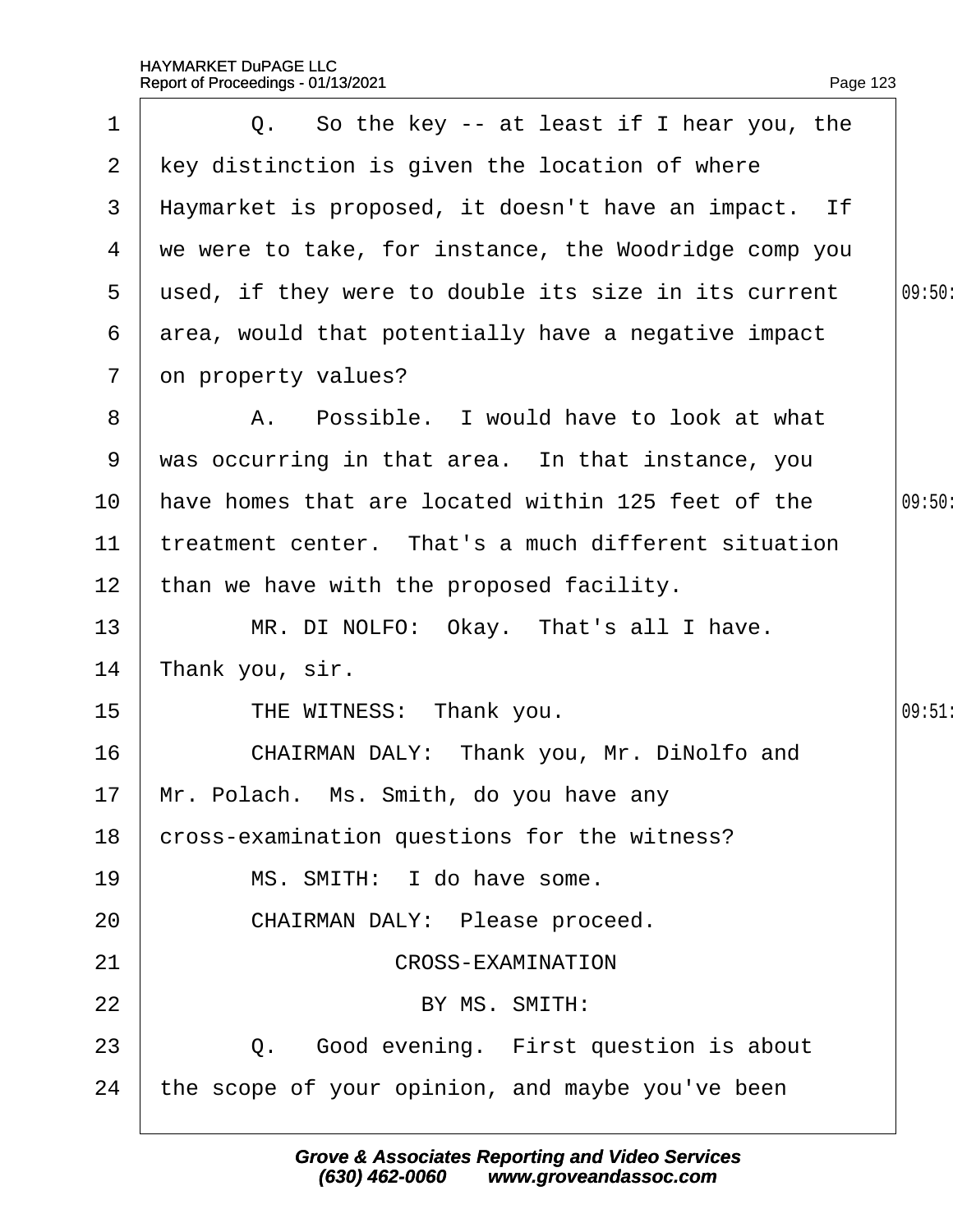<span id="page-124-0"></span>

| $\mathbf 1$     | somewhat asked about this before. But you gave an        |        |
|-----------------|----------------------------------------------------------|--------|
| $\mathbf{2}$    | opinion about the subject's -- or the proposed           |        |
| 3               | Haymarket building, that former Holiday Inn building     |        |
|                 | 4 property's area, neighborhood, or vicinity. That was   |        |
| $5^{\circ}$     | the scope of what you gave an opinion about; is that     | 09:51  |
|                 | 6 right?                                                 |        |
| $\overline{7}$  | A. I'm not quite sure what you mean by those             |        |
| 8               | different categories. You know, there are                |        |
| 9               | neighborhoods, areas, vicinities. I'm not sure how       |        |
| 10              | you're defining them.                                    | 09:51  |
| 11              | Q. Well, I'm defining them the way that                  |        |
| 12              | you -- in your transmittal letter, you said that         |        |
| 13              | you've conducted a study to determine whether the        |        |
| 14              | proposed health center at the address will cause         |        |
| 15 <sub>1</sub> | substantial injury to the value in the neighborhood      | 09:52: |
| 16              | in which it's located or be injurious to the property    |        |
|                 | 17 values or improvements in the vicinity of the subject |        |
| 18              | property. So I'm trying to confirm -- you used the       |        |
| 19              | words "neighborhood, vicinity." I'm confirming that      |        |
| 20              | was the scope of your opinion that you gave; right?      | 09:52  |
| 21              | A. Those words are what's defined in the                 |        |
| 22              | prdinance. If you look at the ordinance, that's what     |        |
| 23              | is required, and it depends on how you define those.     |        |
| 24              | And there is no definition given in the ordinance.       |        |
|                 |                                                          |        |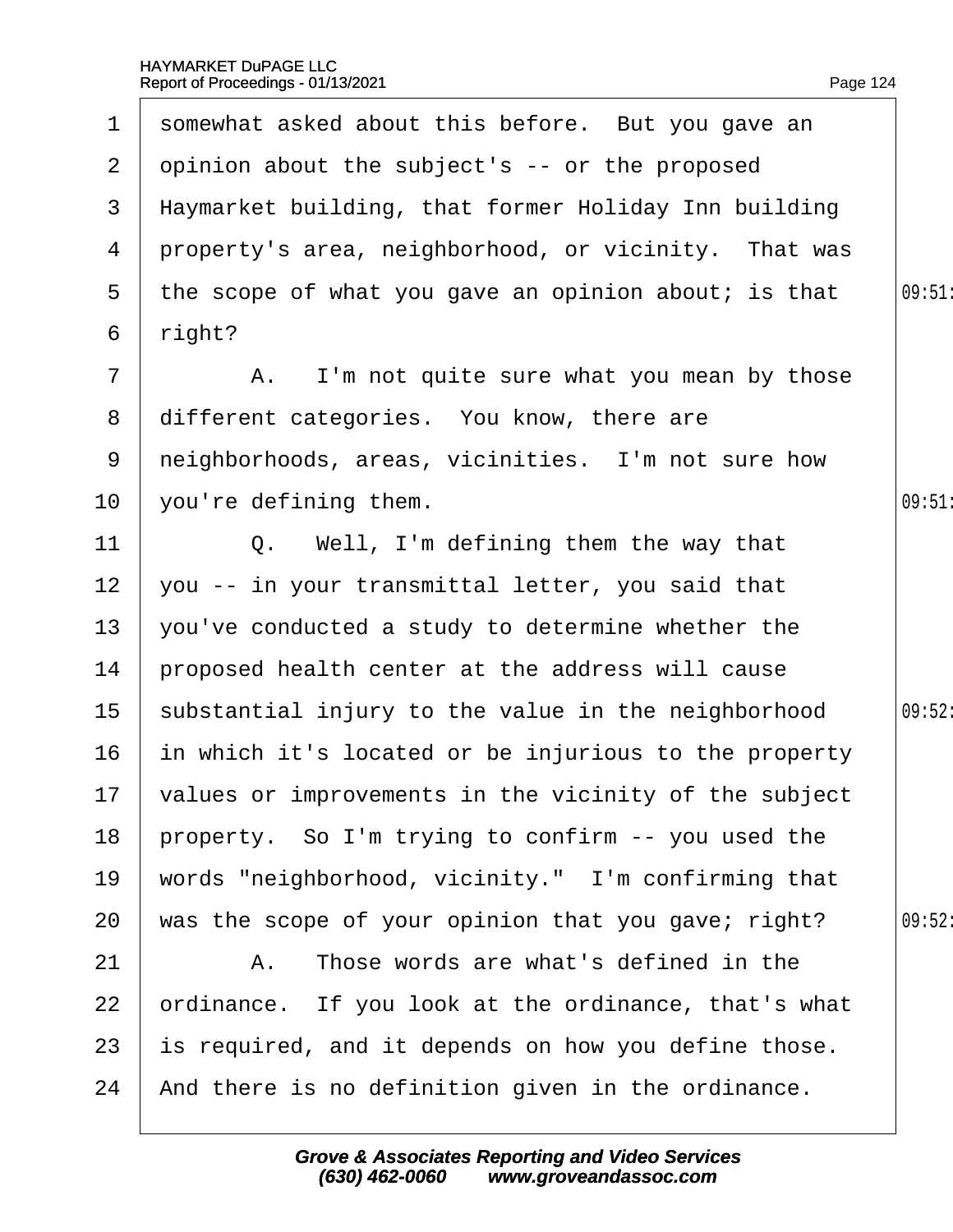<span id="page-125-0"></span>

| $\mathbf 1$     | So, you know, neighborhood is generally defined by    |       |
|-----------------|-------------------------------------------------------|-------|
| $\overline{2}$  | dertain boundaries, roadways, railroad, other natural |       |
| 3               | barriers. That might be considered the neighborhood.  |       |
| 4               | The vicinity might be a larger area. That might       |       |
| 5               | include, you know, several areas outside of what you  | 09:53 |
| 6               | would call the immediate neighborhood. Area is        |       |
| $7\overline{ }$ | another undefined factor.                             |       |
| 8               | What we looked at was everything. I                   |       |
| 9               | mean, because of the vagueness of that wording, you   |       |
| 10 <sup>°</sup> | know, we looked at the immediate uses, the adjoining  | 09:53 |
| 11              | uses. We looked at the ones that are in the -- what   |       |
| 12 <sup>7</sup> | you would consider the neighborhood of this property. |       |
| 13 <sup>°</sup> | And then we also looked at the ones that are further  |       |
| 14              | away. The ones in the vicinity, which might be        |       |
| 15 <sub>1</sub> | considered the nearby residences.                     | 09:53 |
| 16              | And with respect to the impact on                     |       |
|                 | 17 other properties, we looked at the entire village  |       |
| 18              | with regard to the economic impacts as studied by the |       |
| 19              | other consultants, because they didn't confine        |       |
| 20              | themselves to only one neighborhood or one area.      | 09:53 |
| 21              | Those are defined -- or looking at the entire village |       |
| 22              | for their studies.                                    |       |
| 23              | Q. But as far as your study, are there parts          |       |
| 24              | of Itasca that were not part of the area, the         |       |
|                 |                                                       |       |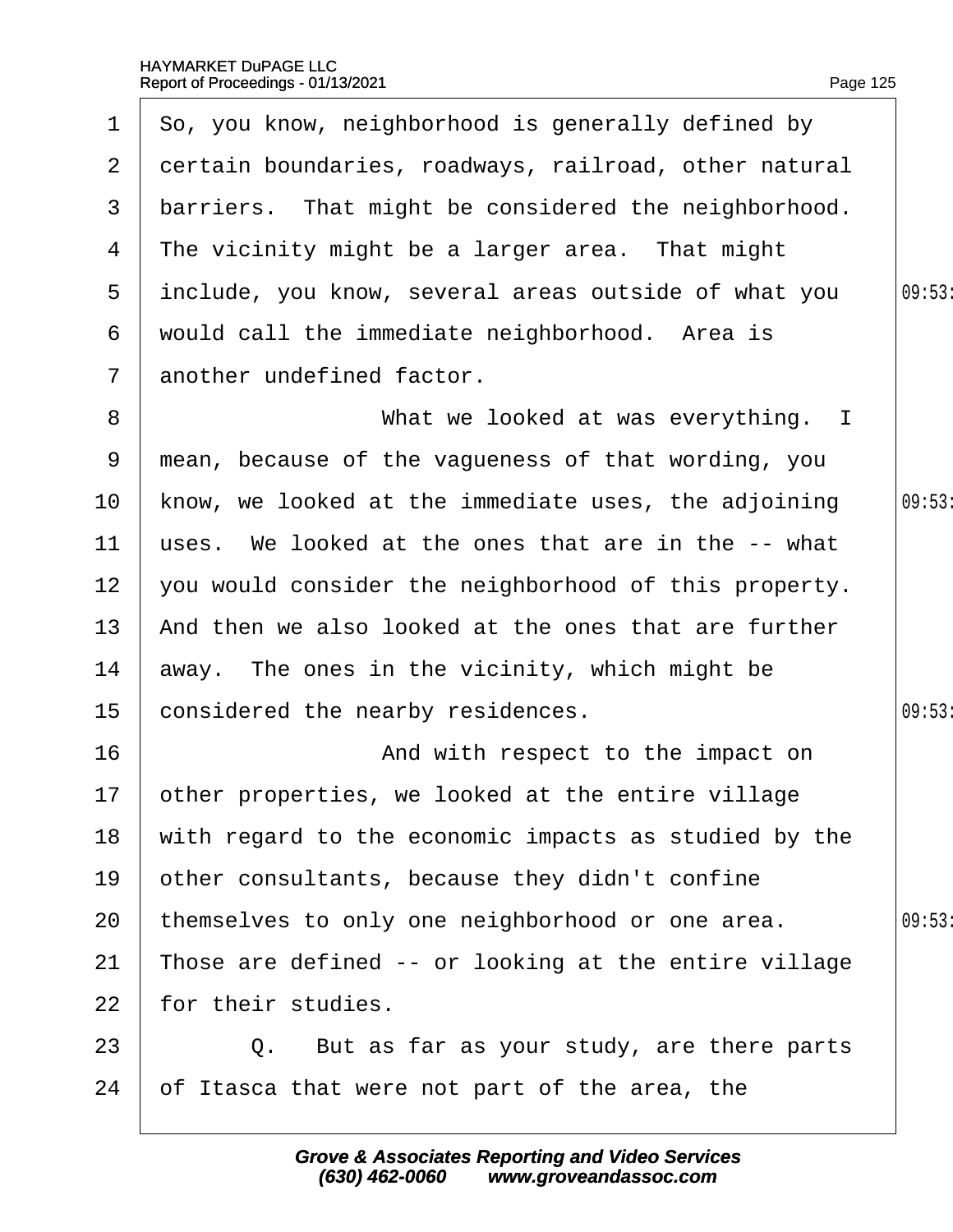<span id="page-126-0"></span>

| $\mathbf 1$     | neighborhood, or the vicinity that you specifically     |        |
|-----------------|---------------------------------------------------------|--------|
| 2 <sup>1</sup>  | studied?                                                |        |
| 3               | A. No. I mean, we looked at -- again, we                |        |
| 4               | Iboked at everything. I mean, we looked at the          |        |
| $5^{\circ}$     | properties that are close by. We looked at the ones     | 09:54: |
| 6               | that are further away. Of course, the further away      |        |
| 7 <sup>7</sup>  | you get from any potential use or proposed use, the     |        |
| 8               | less of an impact you would have. And, generally,       |        |
|                 | 9 what -- with regard to any property values, we looked |        |
| 10              | at, you know, those that were immediately adjoining     | 09:54: |
| 11              | first and then we looked at those that are a little     |        |
| 12 <sub>2</sub> | further away. And then we looked at the overall         |        |
| 13              | impact for the entire community.                        |        |
| 14              | Q. Okay. So, I mean, because -- so you                  |        |
| 15              | think that you looked at the impact on all of Itasca?   | 09:54: |
| 16              | Based on the data that you have in there about the      |        |
|                 | 17 quarter mile and half mile, you felt that exhausted  |        |
| 18              | the amount of information you needed to make a          |        |
| 19              | conclusion about all of Itasca?                         |        |
| 20              | A. Well, we looked at that. We also looked              | 09:55  |
| 21              | at, as I said, the information with regard to the       |        |
| 22              | economic impact, which would entail all of Itasca.      |        |
| 23              | So we did look at, you know, all of the community,      |        |
| 24              | not just the ones that were nearby, but we              |        |
|                 |                                                         |        |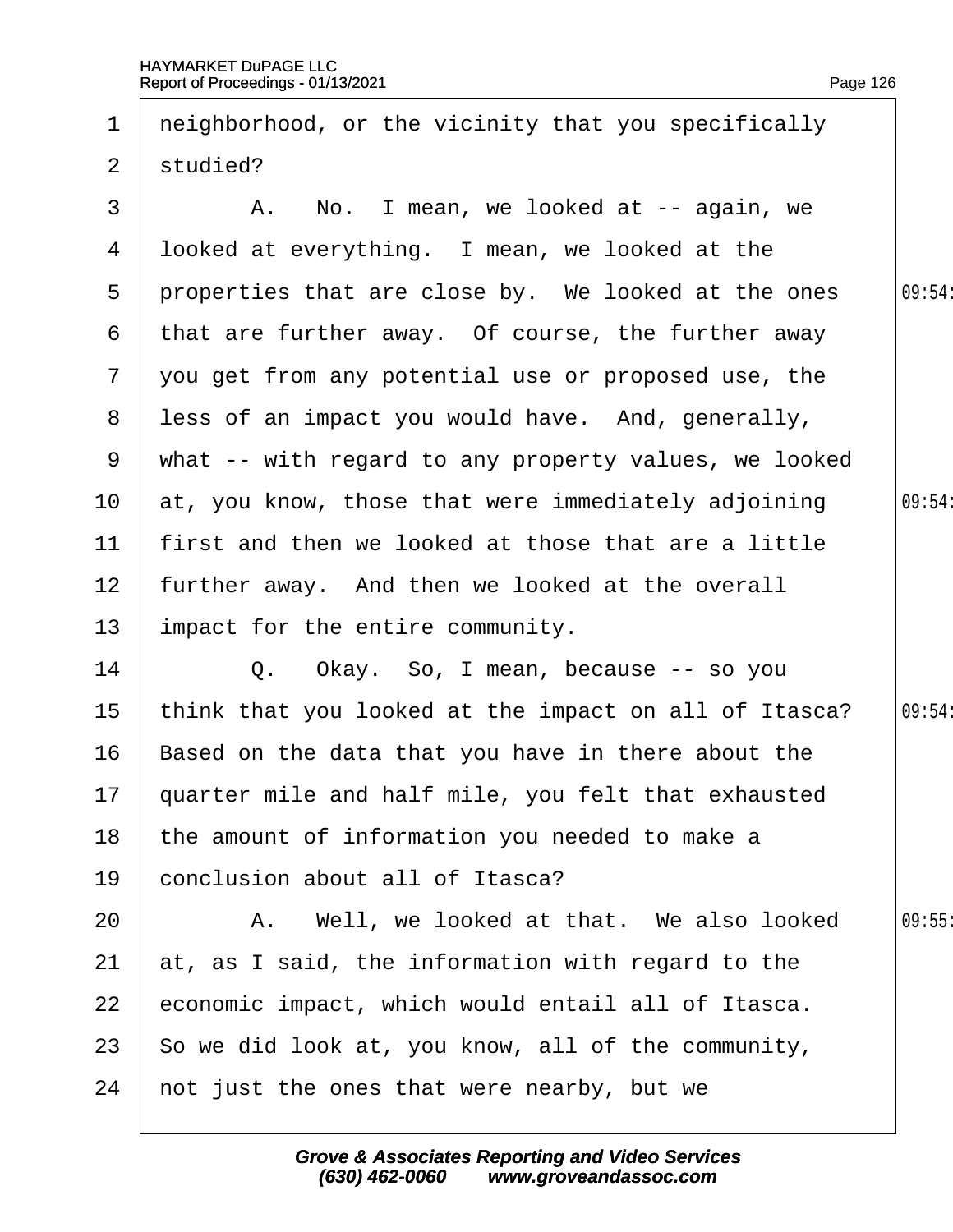<span id="page-127-0"></span>

| $\mathbf 1$    | doncentrated on the ones that are nearby as far as       |        |
|----------------|----------------------------------------------------------|--------|
|                | 2 specific impacts because of the proximity of those     |        |
| 3              | uses. Those would be the ones that would be most         |        |
|                | 4 impacted, should there be any impact.                  |        |
| 5              | Q. Okay. On -- in your report -- and we can              | 09:55  |
| 6              | go there if you need to refresh -- but I think you'll    |        |
| $\overline{7}$ | recall that you cite a demand for the use. Does that     |        |
|                | 8 sound familiar?                                        |        |
| 9              | A. Yes.                                                  |        |
| 10             | Q. Have you considered whether this use                  | 09:56: |
| 11             | could be accommodated elsewhere in DuPage County?        |        |
| 12             | A. Not specifically. We were not asked to                |        |
| 13             | look for other sites that would accommodate this use.    |        |
| 14             | That wasn't part of our analysis.                        |        |
| 15             | Q. You've testified to extensive experience              | 09:56: |
| 16             | and expertise in the area professionally. Are you        |        |
|                | 17 aware of other sites large enough to accommodate this |        |
| 18             | use in DuPage County?                                    |        |
| 19             | A. Well, you would not only have to look for             |        |
| 20             | something that's large enough, you'd also have to        | 09:56  |
| 21             | look at something that has appropriate zoning, which     |        |
| 22             | is why we're involved in this process. This is a use     |        |
| 23             | that is permitted as a special use under this            |        |
| 24             | particular zoning. So you would have to find a           |        |
|                |                                                          |        |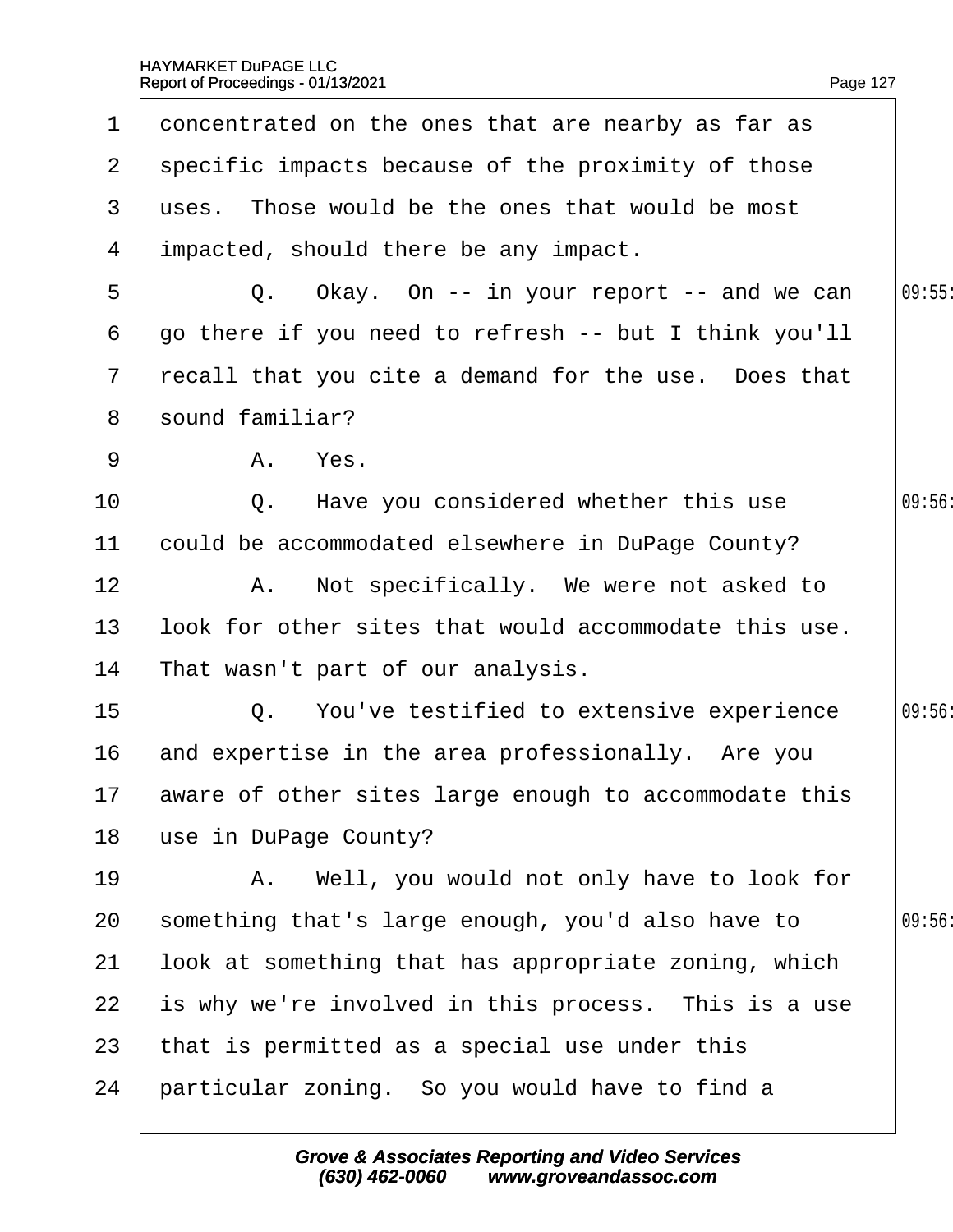<span id="page-128-0"></span>

|                 | 1 number of factors. I have seen a list that someone   |        |
|-----------------|--------------------------------------------------------|--------|
| $\mathbf{2}$    | had submitted that indicated other possible sites      |        |
| 3 <sup>1</sup>  | that Haymarket could have looked at. They indicated    |        |
| 4               | that they had looked at over 500 different sites in    |        |
| $5^{\circ}$     | order to come up with a list of a few sites that they  | 09:57: |
| 6               | felt were sufficiently usable by Haymarket.            |        |
| $\overline{7}$  | None of those sites would be as                        |        |
| 8               | appropriate for this use or as accommodating for this  |        |
|                 | 9 use as the current site. In other words, if you look |        |
| 10              | at them, there were things such as a small             | 09:57: |
| 11              | hotel/motel, I forget, maybe 20 units or something,    |        |
| 12 <sub>2</sub> | on a couple acres of land, and that was suggested as   |        |
|                 | 13 a possible alternative. Well, that's just a land    |        |
| 14              | site. They would have to build a facility, which       |        |
| 15 <sub>1</sub> | would be much more costly than adapting this unused    | 09:57: |
| 16              | facility to their use.                                 |        |
| 17              | So you would have to find some other                   |        |
| 18              | building that was equally suitable and economically    |        |
| 19              | feasible to do this. I mean, when they purchased       |        |
| 20              | this property, they not only purchased the real        | 09:58  |
| 21              | estate, they also purchased the personal property      |        |
| 22              | that was there. So they have things such as kitchen    |        |
| 23              | equipment and bedding that is ready to be used for     |        |
| 24              | this particular use. So to try and find another site   |        |
|                 |                                                        |        |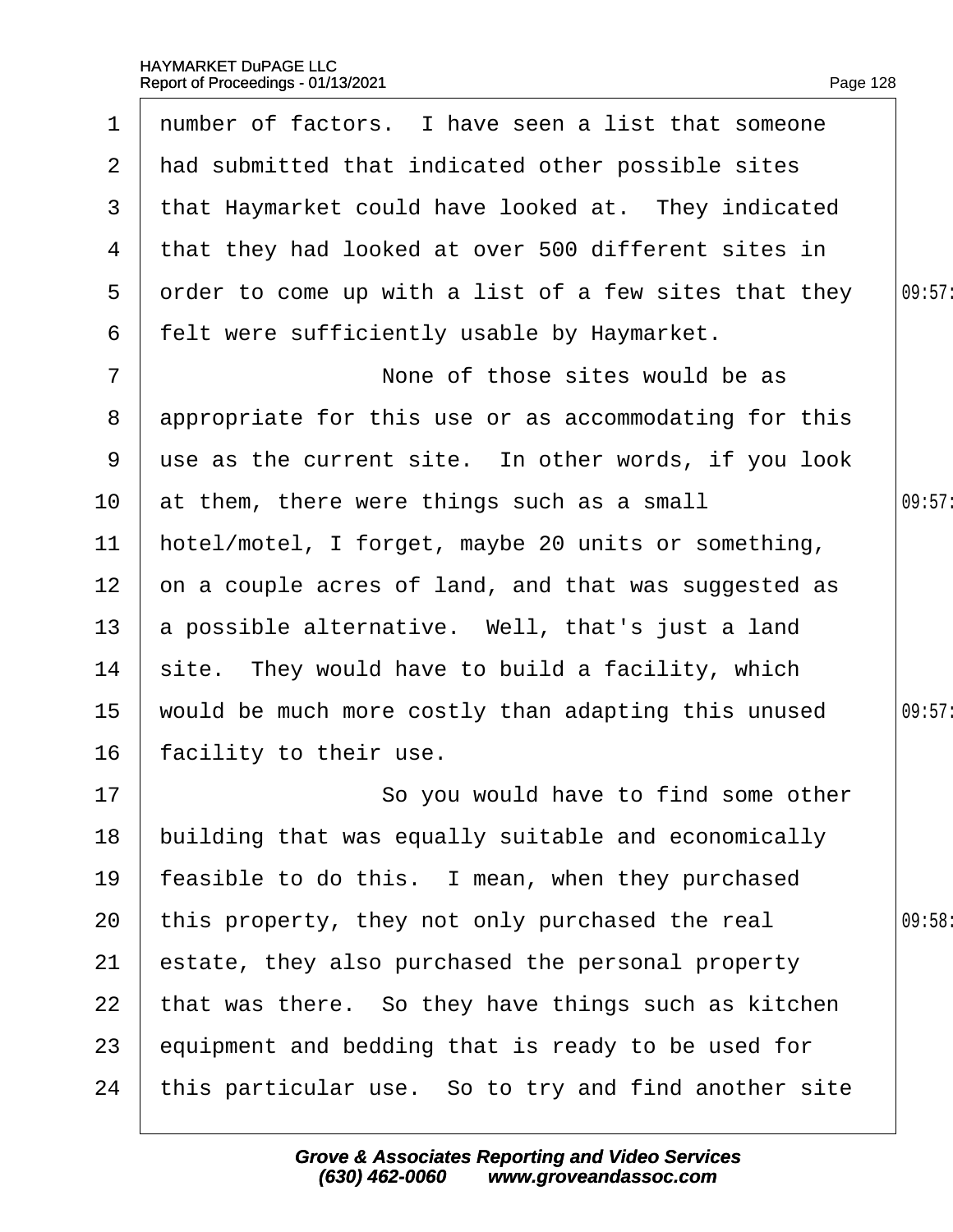<span id="page-129-0"></span>

|                 | 1 within DuPage County with these same characteristics   |        |
|-----------------|----------------------------------------------------------|--------|
| $\mathbf{2}$    | would be very, very, very hard.                          |        |
| 3               | Q. Okay. But --                                          |        |
| 4               | CHAIRMAN DALY: Excuse me, Ms. Smith. I'm                 |        |
| $5^{\circ}$     | sorry to interrupt. We are two minutes to 10:00          | 09:58: |
| 6               | d'clock and 10:00 o'clock is our hard stop on these      |        |
| $7\overline{ }$ | meetings. So I would ask, if you would please excuse     |        |
|                 | 8 me, if we could request that you pick up the           |        |
|                 | 9 questioning at this point at the next meeting. And I   |        |
| 10              | appreciate your patience. You waited through the         | 09:58: |
| 11              | entire hearing to get to your questions and now you      |        |
| 12 <sub>2</sub> | got three in and now we've got to stop.                  |        |
| 13 <sup>2</sup> | But at this point, I would just                          |        |
| 14              | thank everyone for being here. I would ask               |        |
| 15 <sub>1</sub> | Ms. O'Keefe if you would please -- based on the way      | 09:59  |
| 16              | this evening went, if you could give us an outline of    |        |
|                 | 17 what we're looking at for next week, and then I would |        |
| 18              | equest the motions to conclude and adjourn.              |        |
| 19              | MS. O'KEEFE: Mr. Chairman, I was informed                |        |
| 20              | shortly before this hearing that we have an              | 09:59  |
| 21              | unavoidable conflict for next week, so we'd like to      |        |
| 22              | request a deferral of this matter until February 3rd     |        |
| 23              | since we have this issue that has just arisen.           |        |
| 24              | CHAIRMAN DALY: Just so I can clarify that, is            |        |
|                 |                                                          |        |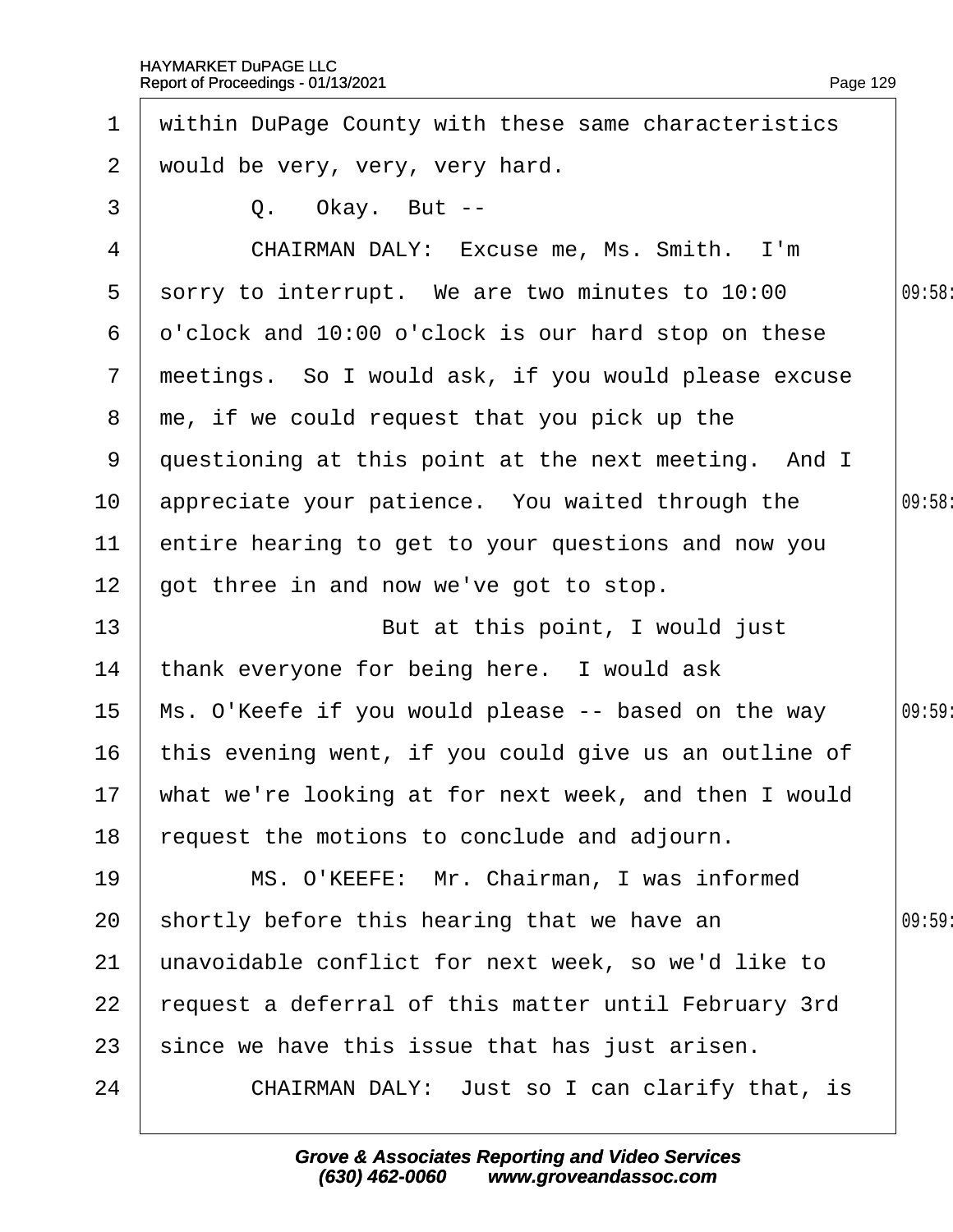<span id="page-130-0"></span>

|                 | 1 if the $-$ so are you asking that we do not have a  |        |
|-----------------|-------------------------------------------------------|--------|
|                 | 2 Hearing specific to Haymarket next week? Or are you |        |
| 3               | saying specific to Mr. Polach and his testimony and   |        |
| 4               | dross-examination?                                    |        |
| 5               | MS. O'KEEFE: I'm saying specific to                   | 10:00: |
| 6               | Haymarket. We would defer this matter to              |        |
| $\overline{7}$  | February 3rd.                                         |        |
| 8               | CHAIRMAN DALY: Okay. I personally don't have          |        |
| 9               | an issue with that. Mr. Hervas, could you please      |        |
| 10              | weigh in?                                             | 10:00: |
| 11              | MR. HERVAS: We are in the midst of the                |        |
| 12 <sub>2</sub> | petitioner's case, and it is taking a long time. But  |        |
| 13 <sup>°</sup> | it is their case, and if they're asking for the       |        |
| 14              | additional time, if the Plan Commission is willing to |        |
| $15\,$          | grant it, that's fine.                                | 10:00: |
| 16              | CHAIRMAN DALY: Do we have to vote on that or          |        |
|                 | 17 is that something we can do by voice vote or straw |        |
| 18              | poll or otherwise?                                    |        |
| 19              | MR. HERVAS: If any of the Plan Commissioners          |        |
| 20              | have an objection to that, they can raise it now so   | 10:00: |
| 21              | that it can be discussed. Otherwise, you would just   |        |
| 22              | get the motion to continue it to the stated date      |        |
| 23              | of -- I think it was February 3rd.                    |        |
| 24              | CHAIRMAN DALY: That was my understanding.             |        |
|                 |                                                       |        |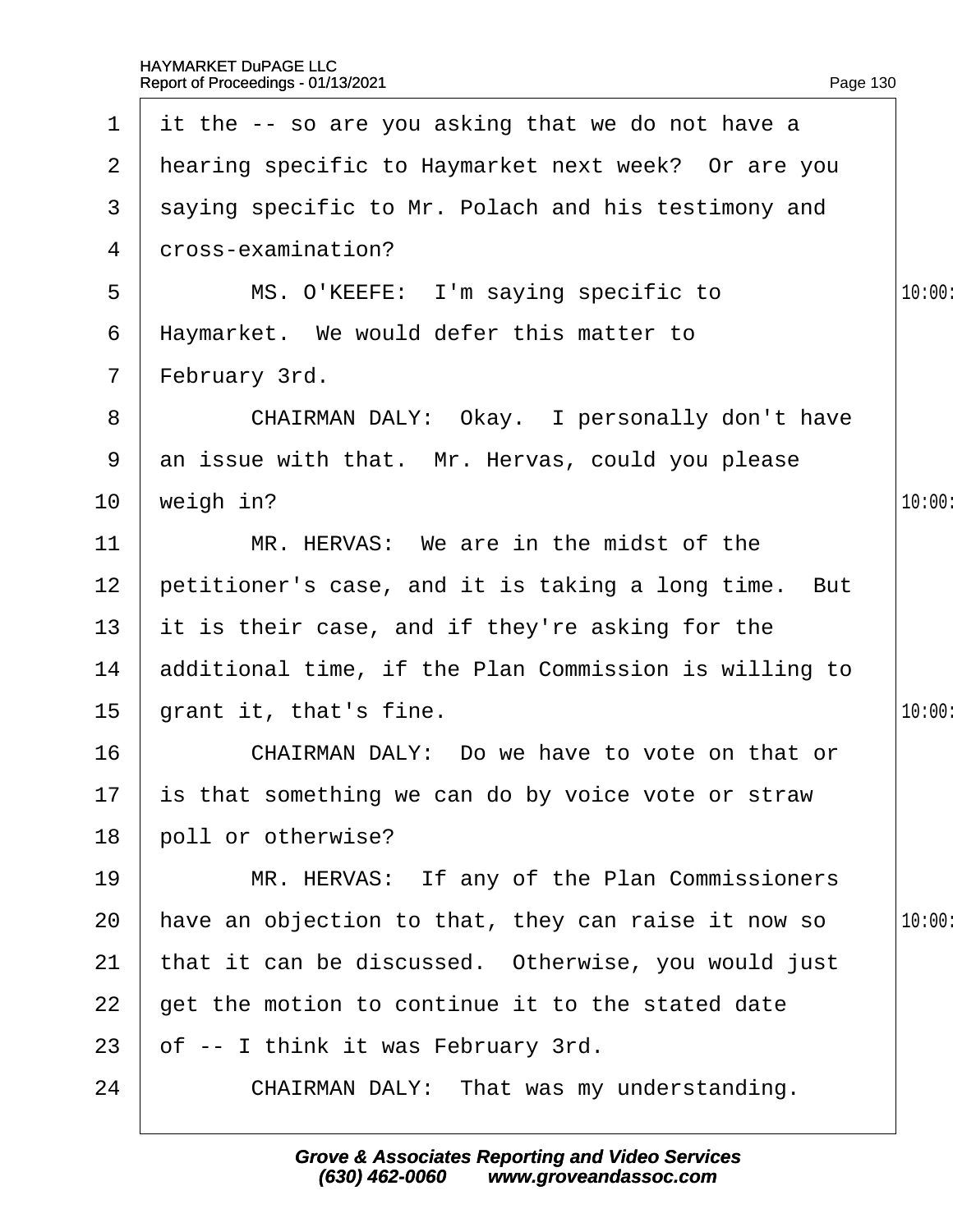<span id="page-131-0"></span>

|                 | Report of Proceedings - 01/13/2021<br>Page 131       |        |
|-----------------|------------------------------------------------------|--------|
| $\mathbf 1$     | MR. HERVAS: We didn't know about this. We're         |        |
| $\overline{2}$  | just hearing this for the first time now, so I'm     |        |
| 3               | trying to manage it.                                 |        |
| 4               | CHAIRMAN DALY: That's fine. I would ask at           |        |
| 5               | this time, then, to the Plan Commission, would you   | 10:01  |
| 6               | please -- if you have an objection to the deferral,  |        |
| $7\overline{ }$ | please weigh in. Otherwise, I have no personal       |        |
| 8               | objection to that.                                   |        |
| 9               | Hearing none, Ms. O'Keefe, we are                    |        |
| 10              | fine with that. We'll make a motion here in a few    | 10:01  |
| 11              | minutes to continue to February 3rd. And at that     |        |
| 12 <sub>2</sub> | time, is there anything you would like to add about  |        |
| 13              | who the witnesses might be or who we might hear      |        |
| 14              | testimony from?                                      |        |
| 15              | MS. O'KEEFE: You know, we're going to have to        | 10:01: |
| 16              | check scheduling. I don't want to --                 |        |
| 17              | <b>CHAIRMAN DALY: That's fine.</b>                   |        |
| 18              | MS. O'KEEFE: We haven't had a chance to ask          |        |
| 19              | Mr. Polach if he's available on February 3rd -- he's |        |
| 20              | hodding his head. We would start with Mr. Polach and | 10:01: |
| 21              | finish, and then I have to check with my other       |        |
| 22              | witnesses for their availability. But we'll let you  |        |
| 23              | know in a very timely fashion.                       |        |
| 24              | THE COURT: Okay, that's fine. We appreciate          |        |
|                 |                                                      |        |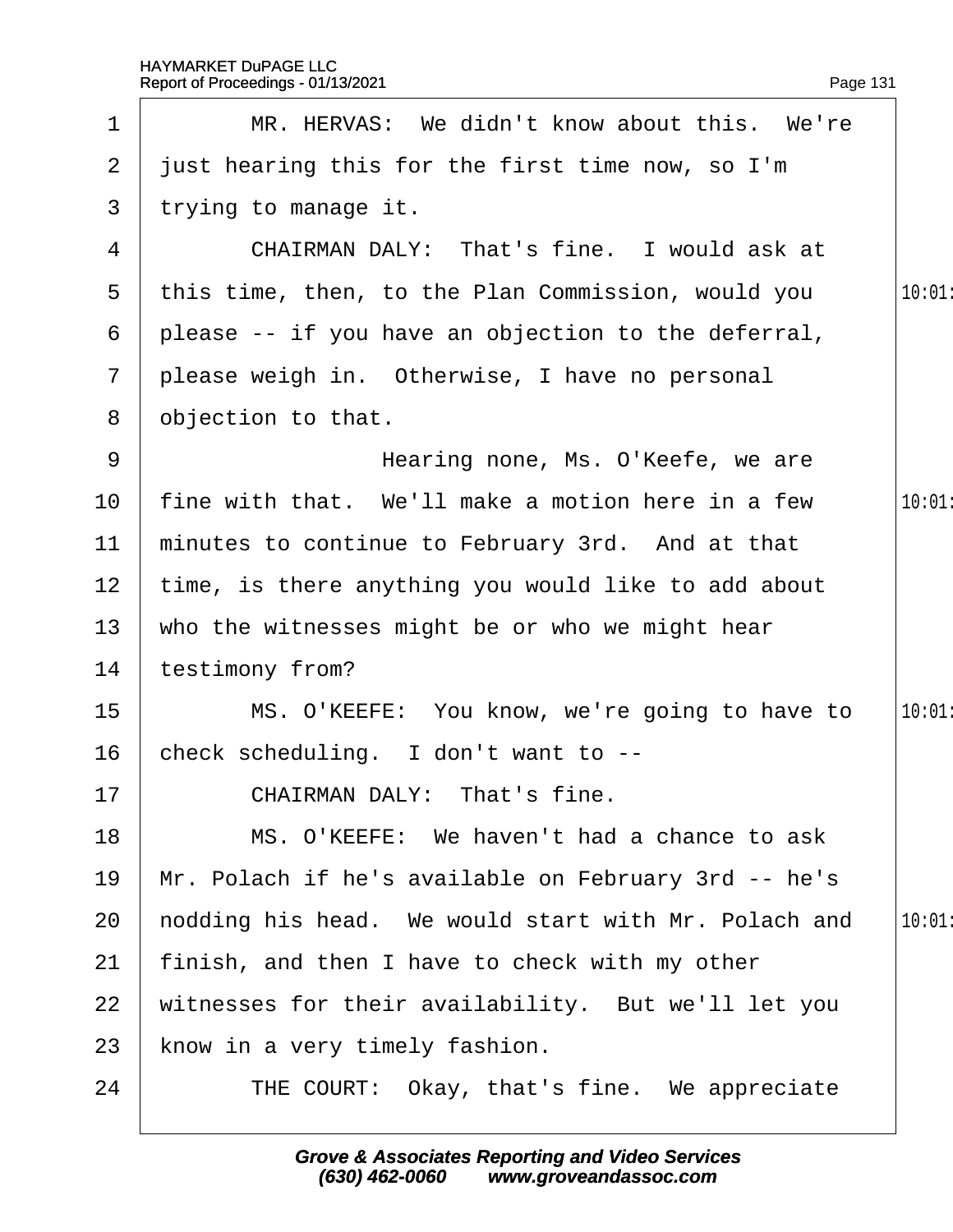<span id="page-132-0"></span>

| $\mathbf 1$    | that. And I appreciate everyone's time and patience |        |
|----------------|-----------------------------------------------------|--------|
| $\overline{2}$ | in this matter. At this point, I would ask for a    |        |
| 3              | motion to continue this hearing until February 3rd. |        |
| 4              | <b>COMMISSIONER HOLMES: So moved. This is</b>       |        |
| 5              | <b>Commissioner Holmes.</b>                         | 10:02: |
| 6              | COMMISSIONER RAY: Second, Ray.                      |        |
| 7              | CHAIRMAN DALY: Will the secretary please call       |        |
| 8              | the vote.                                           |        |
| 9              | <b>RECORDING SECRETARY MELONE: Commissioner</b>     |        |
| 10             | Carello.                                            | 10:02: |
| 11             | <b>COMMISSIONER CARELLO: For.</b>                   |        |
| 12             | RECORDING SECRETARY MELONE: Commissioner            |        |
| 13             | Drummond.                                           |        |
| 14             | <b>COMMISSIONER DRUMMOND: For.</b>                  |        |
| 15             | <b>RECORDING SECRETARY MELONE: Commissioner</b>     | 10:02: |
| 16             | Holmes.                                             |        |
| 17             | <b>COMMISSIONER HOLMES: For.</b>                    |        |
| 18             | RECORDING SECRETARY MELONE: Commissioner Ray.       |        |
| 19             | <b>COMMISSIONER RAY: For.</b>                       |        |
| 20             | <b>RECORDING SECRETARY MELONE: Commissioner</b>     | 10:02: |
| 21             | Russo.                                              |        |
| 22             | <b>COMMISSIONER RUSSO: For.</b>                     |        |
| 23             | <b>CHAIRMAN DALY: The motion carries. This</b>      |        |
| 24             | hearing is continued until February 3rd.            |        |
|                |                                                     |        |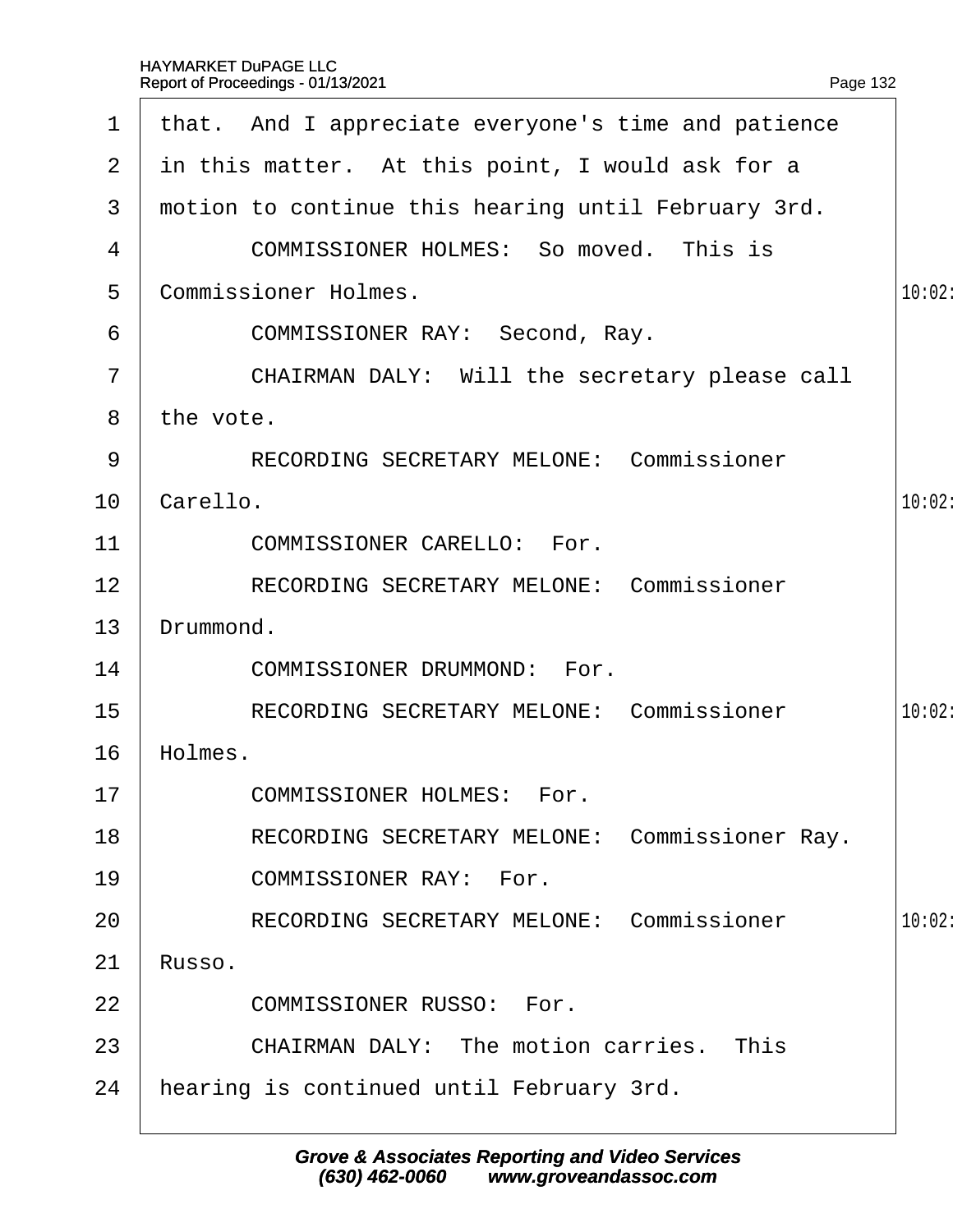<span id="page-133-0"></span>

|                | Report of Proceedings - 01/13/2021                 | Page 133 |        |
|----------------|----------------------------------------------------|----------|--------|
| 1              | May I please get a motion to                       |          |        |
| $\overline{2}$ | adjourn.                                           |          |        |
| 3              | MR. HOLMES: So moved.                              |          |        |
| 4              | MS. RAY: Ray, second.                              |          |        |
| 5              | CHAIRMAN DALY: Will the secretary please call      |          | 10:02: |
| 6              | the vote.                                          |          |        |
| 7              | <b>RECORDING SECRETARY MELONE: Commissioner</b>    |          |        |
| 8              | Carello.                                           |          |        |
| 9              | <b>COMMISSIONER CARELLO: For.</b>                  |          |        |
| 10             | <b>RECORDING SECRETARY MELONE: Commissioner</b>    |          | 10:02: |
| 11             | Drummond.                                          |          |        |
| 12             | <b>COMMISSIONER DRUMMOND: For.</b>                 |          |        |
| 13             | <b>RECORDING SECRETARY MELONE: Commissioner</b>    |          |        |
| 14             | Holmes.                                            |          |        |
| 15             | <b>COMMISSIONER HOLMES: For.</b>                   |          | 10:02: |
| 16             | RECORDING SECRETARY MELONE: Commissioner Ray.      |          |        |
| 17             | <b>COMMISSIONER RAY: For.</b>                      |          |        |
| 18             | <b>RECORDING SECRETARY MELONE: Commissioner</b>    |          |        |
| 19             | Russo.                                             |          |        |
| 20             | <b>COMMISSIONER RUSSO: For.</b>                    |          | 10:02: |
| 21             | CHAIRMAN DALY: Thank you. This meeting is          |          |        |
| 22             | adjourned. Everyone have a good and safe week, and |          |        |
| 23             | we will reconvene on February 3rd. Good night.     |          |        |
| 24             |                                                    |          |        |
|                |                                                    |          |        |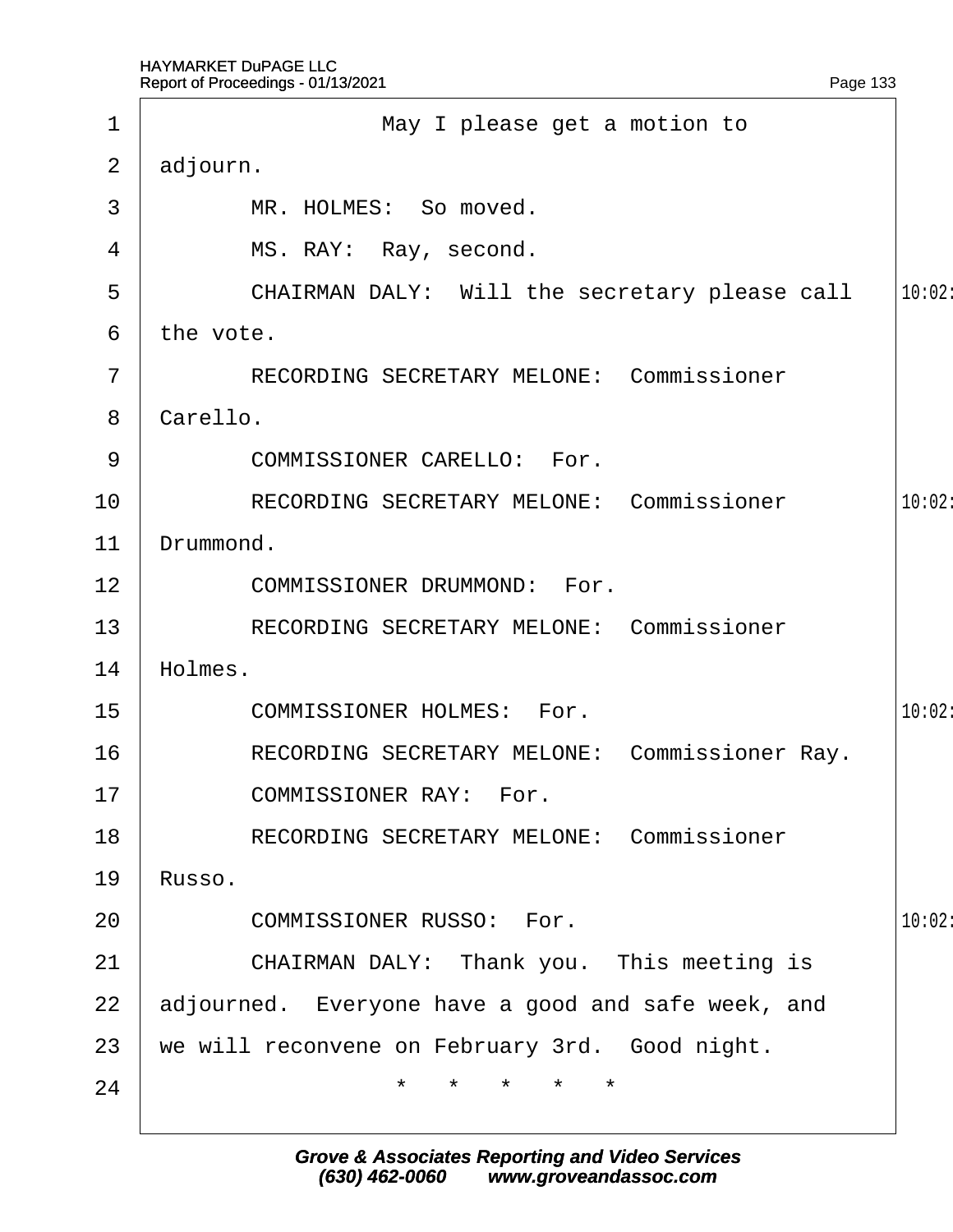- 1 STATE OF ILLINOIS **1**
- SS.<br>2 COUNTY OF DU I COUNTY OF DU PAGE )
- 3 | I, Lynette J. Neal, CSR. No. 84-004363, RPR,
- 4 do hereby certify that I reported in shorthand the
- 5 proceedings had at the hearing of the above-entitled
- 6 dause and that the foregoing Report of Proceedings,
- 7 Pages 1 through 134, inclusive, is a true, correct,
- 8 and complete transcript of my shorthand notes taken
- 9 at the time and place aforesaid.
- 10 **I** I further certify that I am not counsel for
- 11 hor in any way related to any of the parties to this
- 12 suit, nor am I in any way, directly or indirectly
- 13 interested in the outcome thereof.
- 14 **This certification applies only to those**
- 15 transcripts, original and copies, produced under my
- 16 direction and control; and I assume no responsibility
- 17 for the accuracy of any copies which are not so
- 18 **produced**.

21

22

24

- 19 | IN WITNESS WHEREOF I have hereunto set my hand
- 20 this 1st day of February, 2020.
- 23 **Certified Shorthand Reporter**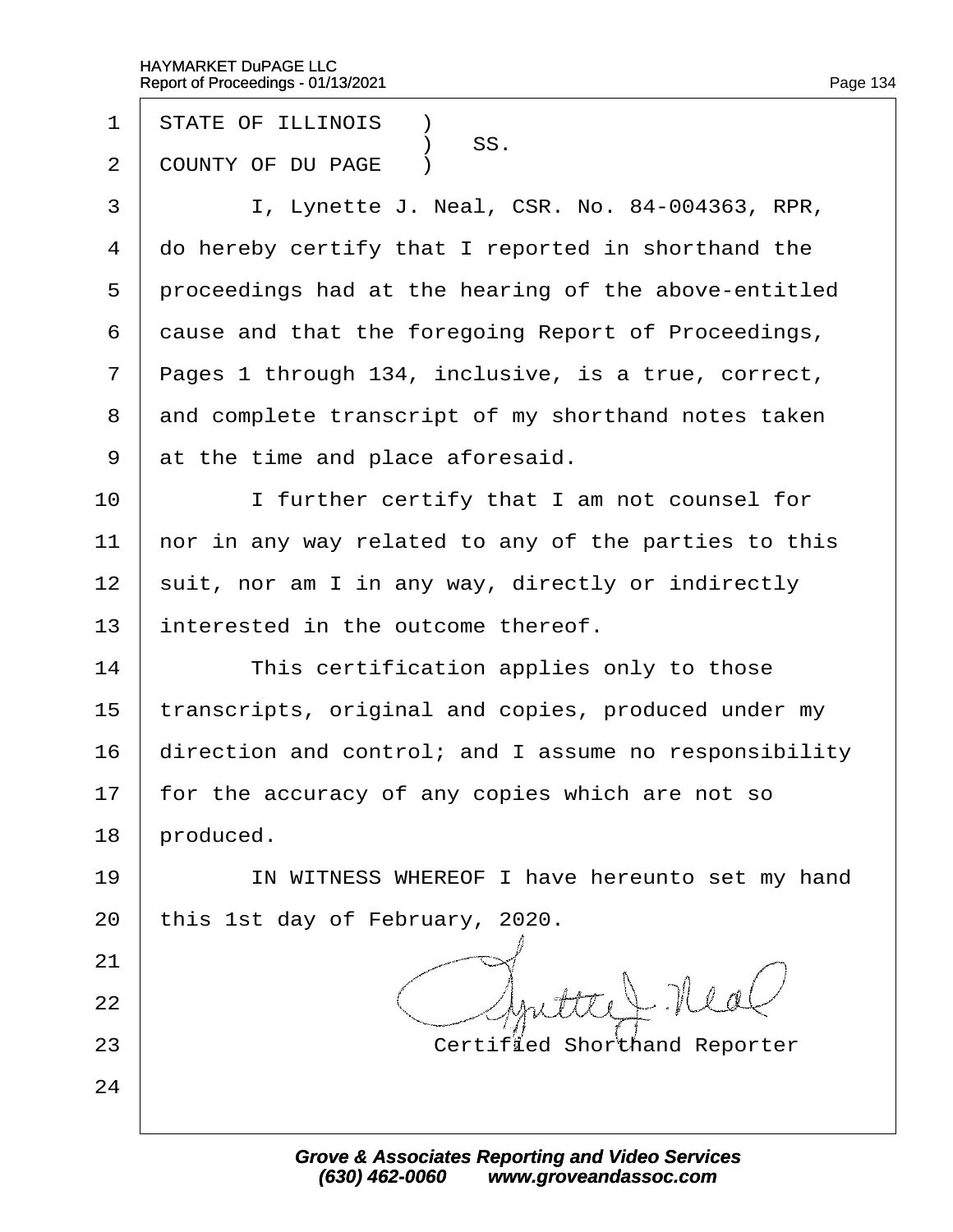|                                   | 200,000 60:10                                 | 343,000 104:11                      | 7.6 76:13                                        |
|-----------------------------------|-----------------------------------------------|-------------------------------------|--------------------------------------------------|
| \$                                | 2012 58:16 89:1                               | 35 67:19                            | 700,000 32:9                                     |
| \$2,000 105:8                     | 2013 31:3                                     | 360 91:4                            | 75 29:5 73:2                                     |
| $$4 \, 32:10$                     | 2014 36:10 37:5 62:9                          | 39 61:16,19 63:23                   | 7:00 5:1                                         |
| \$46,000 105:12                   | 70:13 73:13 74:8,21 81:5<br>97:17             | 3rd 129:22 130:7,23                 |                                                  |
|                                   | 2015 99:9                                     | 131:11,19 132:3,24<br>133:23        | 8                                                |
| $\mathbf{1}$                      | 2016 79:16                                    |                                     | 8 34:22 114:16                                   |
| 1 9:13 66:18 109:22               | 2018 104:5,10                                 | 4                                   | 8,000s 61:6                                      |
| 10 79:14 83:9                     | 2019 36:15 62:10 68:11                        | 4 36:23 77:5,11 99:3                | 8,900 61:7                                       |
| 10,000 61:5 102:1                 | 69:14 70:12 72:7 79:15,                       | 4.6 93:19,22 94:1,8                 | 800 92:24                                        |
| 100-plus 47:14                    | 24 80:6 81:4,7 82:14<br>83:9,15 87:9 88:17,24 | 400 50:5 51:1                       | 81 75:23 76:4 77:1                               |
| 10:00 129:5,6                     | 90:3,9 92:13 93:4,10                          | 41 14:14,17                         | 860 6:2 9:16 46:15,17,18                         |
| 11 50:13                          | 103:9 104:5,11 105:13,<br>18                  | 420 51:3                            | 51:12 55:14 92:19 94:24<br>99:12 100:3 103:3     |
| 110,000 60:16                     | 2020 104:5,11,18 105:7,                       | 44 66:2                             | 88 61:6 90:17 91:11,19                           |
| 12 12:7                           | 11,18                                         | 440 50:5,6 92:23                    | 92:5,6                                           |
| 120 98:14                         | 2021 5:2,23                                   | 45 21:11 33:14 88:16                |                                                  |
| 125 123:10                        | 22 14:7,12 68:7                               | 111:1,15,17 112:5                   | 9                                                |
| 13 90:9,10                        | 23 93:9,10                                    | 49 66:1                             | 961:10                                           |
| 13-year 70:18                     | 24 21:1 72:9,17                               |                                     | 9,000 61:8 98:15                                 |
| <b>13th</b> 5:2,23                | 240 66:19 98:9                                | $5\phantom{1}$                      | 9,500 61:11                                      |
| 140 66:16                         | 240-bed 122:8,16                              | 5 75:15 76:8 77:2                   | 96 66:14,20 90:21 92:8,                          |
| 144 48:5 66:13,20 92:9            | 25 49:23 58:19                                | 50 11:16 13:14 43:9                 | 10                                               |
| 15 83:21 116:11                   | 250 28:21 64:6 73:1                           | 53:22 65:18 109:6                   |                                                  |
| 17 35:2                           | 251,000 105:7                                 | 119:24 120:12                       | A                                                |
| 18 12:6                           | 253,000 105:7                                 | 500 128:4                           | ability 72:12 108:17,22                          |
| 19 6:12 62:10 88:17               | 274,000 104:11                                | 53 16:24 23:7 24:4                  | able 6:16,21 63:20 72:1,                         |
| 103:15,18,20 104:24               | 28 93:12,13                                   | 54 36:20 70:20                      | 13 90:8 98:7,12 102:15<br>103:5,17 106:18 107:23 |
| 105:21                            | 29 36:10                                      | 5th 103:9                           | 108:2,3,6,7,15,19                                |
| 19-014 5:24 9:10<br>1973 16:16    | 296,000 104:10                                | 6                                   | about 6:6 8:17 24:12<br>25:1 38:19 45:13,18      |
|                                   | 3                                             | 6 73:22 74:5 75:15,16               | 46:12 48:2 50:5 51:3<br>60:18 61:11 62:6,8,11    |
| $\mathbf 2$                       | 377:13                                        | 76:9 77:2,7 78:13                   | 64:6 66:1,2,12,13 67:1,4                         |
| 2 36:23,24 77:12 87:18            | 3.4 93:18,22 94:1,8                           | 660 35:10 74:19 75:10<br>77:18 98:4 | 11,15,19 70:20 73:10<br>76:13 77:2 83:19 85:18   |
| 97:21 112:20,24                   | 3.8 96:7,13,24                                | 6th 6:1                             | 90:10 93:11 95:15,16                             |
| 2,000 105:11                      | 30 91:2 97:5                                  |                                     | 97:16,22 105:8 107:6<br>111:16 112:2 114:7,17    |
| 2.2 95:17 96:7,13,24              | 33 60:4                                       | $\overline{\mathbf{7}}$             | 117:15,18,20 119:16                              |
| 20 31:2 71:10 105:13,21<br>128:11 | 34,000 60:4                                   | 7 21:1 114:15                       | 120:15,16 122:6 123:23<br>124:1,2,5 126:16,19    |

Index: \$2,000..about

Grove & Associates Reporting and Video Services<br>(630) 462-0060 www.groveandassoc.com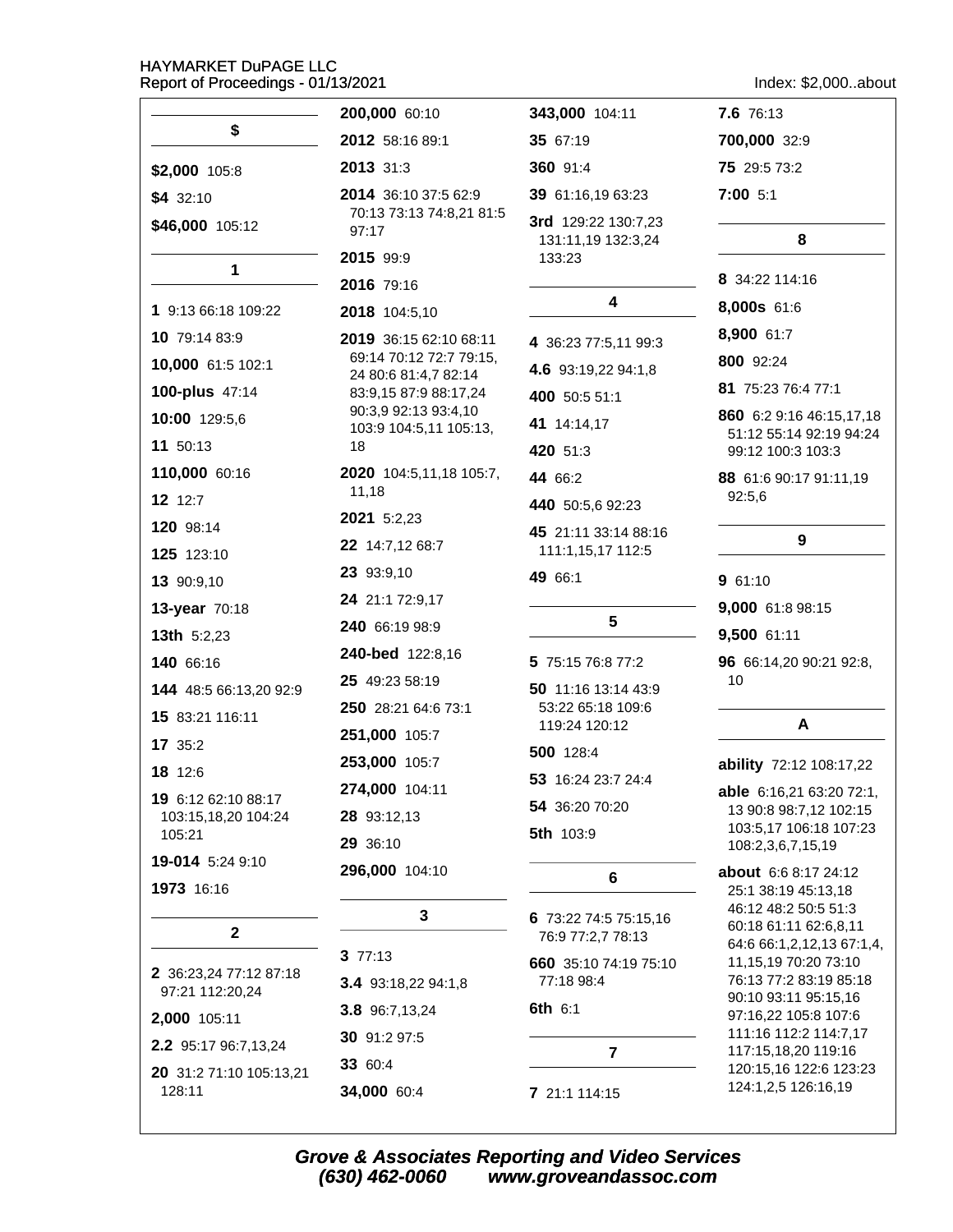altered 20:1

alternative 128:13

Amazon  $89:22$ 

amenable 88:6

amenity 79:11

126:18

American 12:15

amounts 58:21

amount 18:5 102:22

analysis 18:22 40:23

41:10,12 55:6 99:23

105:5 112:19 114:14

115:1,19 127:14

84:13 86:22

125:7 128:24

answering 94:12

apologize 121:21

apparently 31:12

applicants 57:9,13

applicant 11:2 16:1 21:3

application 14:19 19:5

applied 46:9 96:11,17

apply 35:3 83:17 97:11,

applying 103:4 110:7

appraisal 11:5,15,21,22

12:3 13:20 41:13 49:6

34:14 58:3,7 84:3 103:8,

apparent 20:21

appeal 13:10

57:21,24

12 104:14

109:11

13,14

apartment 48:18,22

 $109.8$ 

analyze 15:5,10,16

analyzed 19:13 70:14

analyzing  $19:1498:8$ 

another 7:4 23:24 35:23

46:20 47:1 92:9 107:4

131:1.12

absent 48:24

Absolutely 42:6

abuse 34:17 69:19,22 73:14 75:18 77:14 78:11, 17 106:19 121:14

accept 13:23,24 103:12

### acceptable 37:6

access 16:14.22 17:1 20:2 24:15,22 25:2

accessing 24:21 25:18

accessory 9:15

accommodate 127:13, 17

accommodated 127:11

accommodating 128:8

according 80:5

account 89:7,9,12 93:17 94:3,7 95:3,12,13,19

accounting 94:17

accurate 66:23 103:13 115:5,7,11

achieve 102:15 103:5

achieved 12:10

acknowledge 93:4

acknowledged 73:13 92:14 97:9

acquire 45:17

acres 128:12

across 8:10 17:8 22:7 32:4,7 105:23

activities 49:9 113:10

activity 20:19,21 26:21 51:16,18

actual 61:14 85:12

actually 24:2 43:18 48:8 64:3 66:9 87:14 91:9 93:10 102:21 105:2 116:10

ad 80:19 88:17,18

adapting 128:15

add 131:12

addiction 63:14 118:21  $119.11$ 

addition 45:23

additional 25:13 66:14 130:14

address 44:10 53:20  $124:14$ 

addressed 36:12 53:9  $68.17$ 

addresses 83:18

adjacent 30:15 46:13 58:19

adioin 27:13 39:11 47:18

adjoined 29:4

adjoining 15:7 17:23 18:3,10,11 21:15 22:3 23:2 24:10 25:18 26:15, 22 28:17 30:3 31:21 34:2,12,17,21 36:2 38:18,20 41:1 46:22 51:10 55:1 110:8 125:10 126:10

adjourn 129:18 133:2

adjourned 133:22

adjusted 108:2

adjusting 89:8

adjustments 108:19

administration 11:20 69:23

Administration's 69:20

adolescents 62:2.3

adopted 6:9

adult 80:14,19,20 83:4 109:9

adult-type 82:21

adults 62:1

advent 120:7

advertised 29:7

advertising 65:5 advises 7:14

aerial 24:6

affect 34:1 37:11 76:22 82:17,21 85:2,6

affected 107:21

affordable 89:13.17

 $a$ fraid 82:13

after 6:16,21 7:10 19:14 37:7 43:20 94:16

again 16:7 17:16,22 23:11 29:11,12 33:5,14 35:14 36:23 37:18 38:14, 21 39:19 40:11 58:13 66:8 75:2,22 76:17 77:18 86:8 91:23 101:18,24 117:5 126:3

#### ago 66:4 94:9,23

agree 9:5 46:3 48:14 49:3 50:1 58:23 60:3 62:23 64:2 66:22,24 67:21 68:1,19 70:11 74:21 81:8 83:23 84:6,18 87:24 88:4,10 96:3,12 99:21 100:2,18 101:15 102:13 105:20 114:5 116:19,20 122:10,14

agreed 82:18

ahead  $77:24$ 

airports 13:18

alike  $53.2$ 

alleged 52:4

allow 56:14

allowed 8:22 21:9 27:16 39:7 72:14 81:21

allowing 11:13

**allows** 17:13

almost 105:17

alone 67:1,2 90:21

**along**  $11:1$  17:5,8,23 21:22 23:7,18,23 26:12, 14 82:5,8 113:7

already 20:18 51:22 72:20 78:9 82:18 92:17 95:17,23 97:16

alter  $33:4$ 

appraisals 13:11 58:24

55:13 59:7 112:22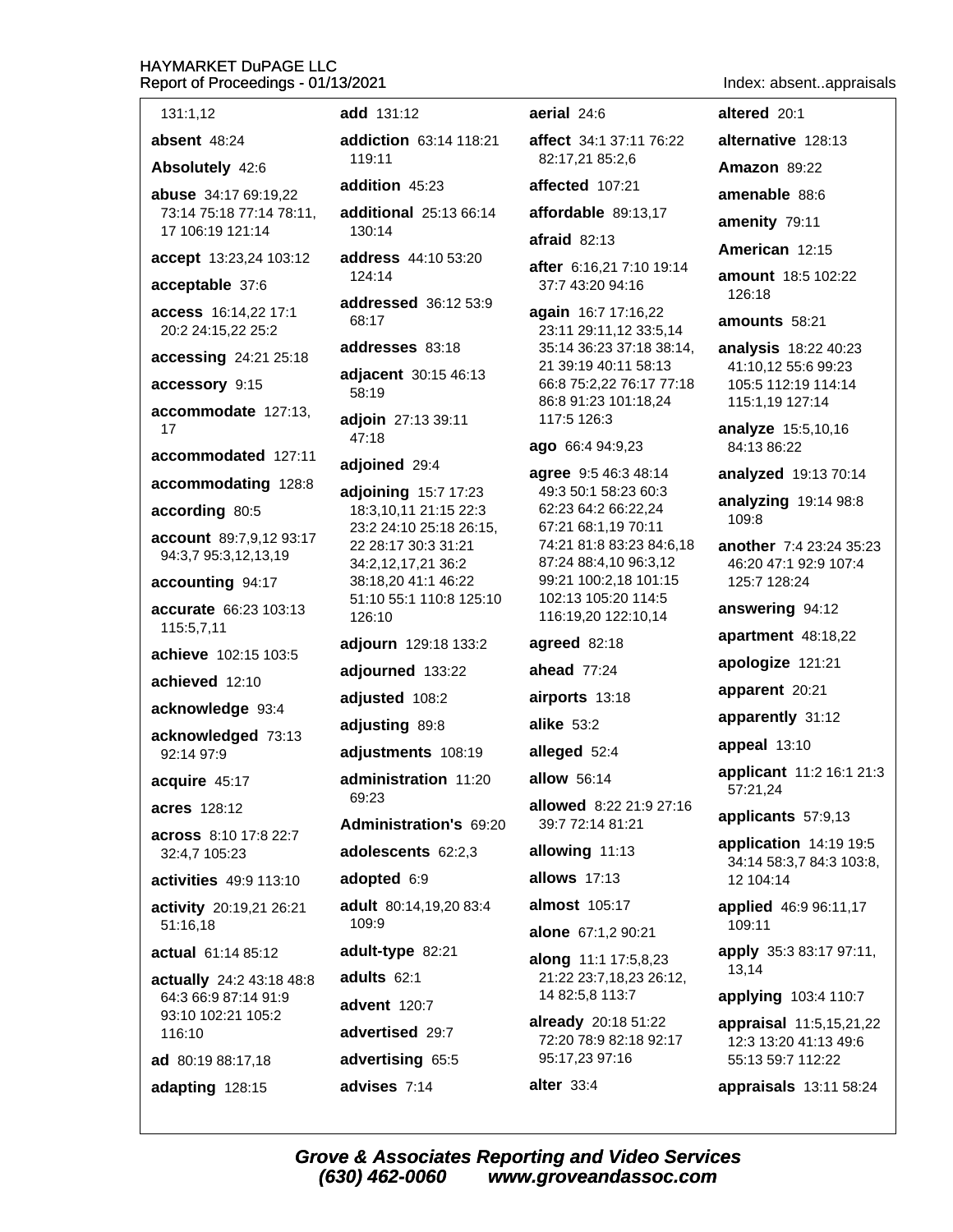| appraise 12:13 |  |
|----------------|--|
|----------------|--|

appraised 12:8,19,22

 $13.7$ appraiser 11:4,14 12:1, 17 42:24

Appraisers 12:17

appraises 43:8

appraising 120:12

appropriate 8:19 9:3 43:2.12 68:20 127:21 128:8

approval 9:13 55:17,21  $57:4$ 

approved 8:9 16:2

approximate 51:6 87:19

approximately 28:21 34:22 75:19 77:15 90:17 91:19 92:6

approximation 51:5

**April 88:17** 

area 15:6,11,12,17 16:24 17:11,17,19 18:1,8,23 19:3.12.16 20:4 21:24 22:6,18,20 23:15 24:18 25:15 26:9 27:12,18 28:1.19.20 29:9.17.19 30:4 31:9,16,17 32:2,9, 12,21 33:1,2,5,6,10,19 34:15,24 36:9,24 37:9 38:13 39:10,16 41:6,13 47:22 49:4 51:14 63:16 65:7,17 73:16 85:16 87:14 92:19,20,21 96:1 97:18 99:12 100:13 101:19 102:2 107:3.11. 16,20 108:11 112:23 115:23 116:1 117:22 118:19 119:3 120:3 121:18 122:3 123:6,9 124:4 125:4,6,20,24 127:16

areas 27:13 63:19 70:7 77:20 86:18 87:16 88:5, 8,19 92:16,23 93:1 94:6 95:1,2,16 97:5 124:9 125:5

arisen  $129:23$ 

arm-wrestling 43:24

arrived 19:14

**aspects** 81:6 118:2

assembled 103:23

**assess** 75:15

assessed 85:13

assessment 93:21 96:20 103:14

assessments 58:24 68:2 103:1

assignment 14:24 15:1 19:11 113:6

assignments 13:8

**assisted** 13:16 62:4,6, 12,18,21 63:2 66:6

associate 120:6

associated 93:6

assume 103:13 114:24 115:4,10

Assuming 100:16

assumption 100:21 101:2.4.10.11

assumptions 81:7

attempted 55:17

attorney 7:14

attorneys 8:23 13:9 43:15 45:22

attract 99:19

audience 82:3

Aurora 29:16 60:6,9 65:24 66:7,9 67:12 71:17  $72.19$ 

author 81:10

Authority 13:5

authors 70:14.23 72:8 79:15.19 83:10.15 87:20 91:1,20 92:1 95:15 97:3

auto 24:18

automobile 24:20

automobiles 53:7

autos 21:4 24:23

availability 131:22

**available** 8:15 39:18 41:20 120:2 121:6 131:19

average 28:8,10,13,14 29:12 32:9 36:20 70:20 89:4 91:23 104:8,16 105:6,13,21

averages 29:14 91:6,15

**aware** 49:14 57:5 64:13, 22 116:16 119:8 127:17

away 23:19 47:2 51:2 64:6 72:4 73:4,17,20,24 74:2,10 88:7,19 125:14 126:6,12

### B

B-2 9:15 16:12 17:4,7

**B-3** 17:7

bachelor's 11:18

**back** 26:10.13 37:22 38:1,2,19,20 47:21 59:23 72:9,17

background 11:17

**bad** 78:18

**banks** 31:22

barely 50:20

barrier 18:9

**barriers** 32:19 47:3 125:3

base 44:20 102:14.17 112:2 119:15 121:10

**based** 40:22 41:10 42:23 43:4 56:3 67:24 70:14 82:15 83:2 85:8,9,11 86:5,10 91:22 99:21,22 104:13 105:5 107:9 110:18,20 112:3 116:7 118:24 126:16 129:15

**basis** 48:9 107:13

bedding 128:23

beds 61:16,19 63:23 65:1 66:1,14,15,20 67:1,  $17$ 

**before** 5:23 7:11.19 9:9 41:4,22 44:8 52:7 56:19 68:12 69:12 124:1 129:20

Index: appraise..buffer

begin  $6:4$ 

**beginning 7:10 48:24** 

behalf 10:20 11:1

beneficial 58:6

**benefit** 7:12 54:14 82:2

benefits 83:13

**bicycle** 53:4,10

big 66:19 101:4

**bike** 51:23 52:3,23 53:1, 14, 15 113: 14

**bit** 62:9 66:12 94:9,23 97:17.21 105:1 117:20

**blue** 17:21.22

**Board** 7:24 8:2

**bodies** 102:24

body  $8:2$ 

**bottom** 18:18 75:23 76:4 77:1 93:9 113:1 114:14, 15

boundaries 125:2

break 68:14,20 69:12

**Bridge 122:1** 

Bridget 10:24

**briefly** 11:12 13:19 19:19 83:22

**bring 104:23** 

bringing 68:20

**broaden** 102:14,16,20

broken 98:19

**Brooks** 79:15 80:5.7 82:16 83:10

brought 34:19 44:11

buffer 18:10 22:1 23:24 29:20 46:14,17 47:10,12 64:9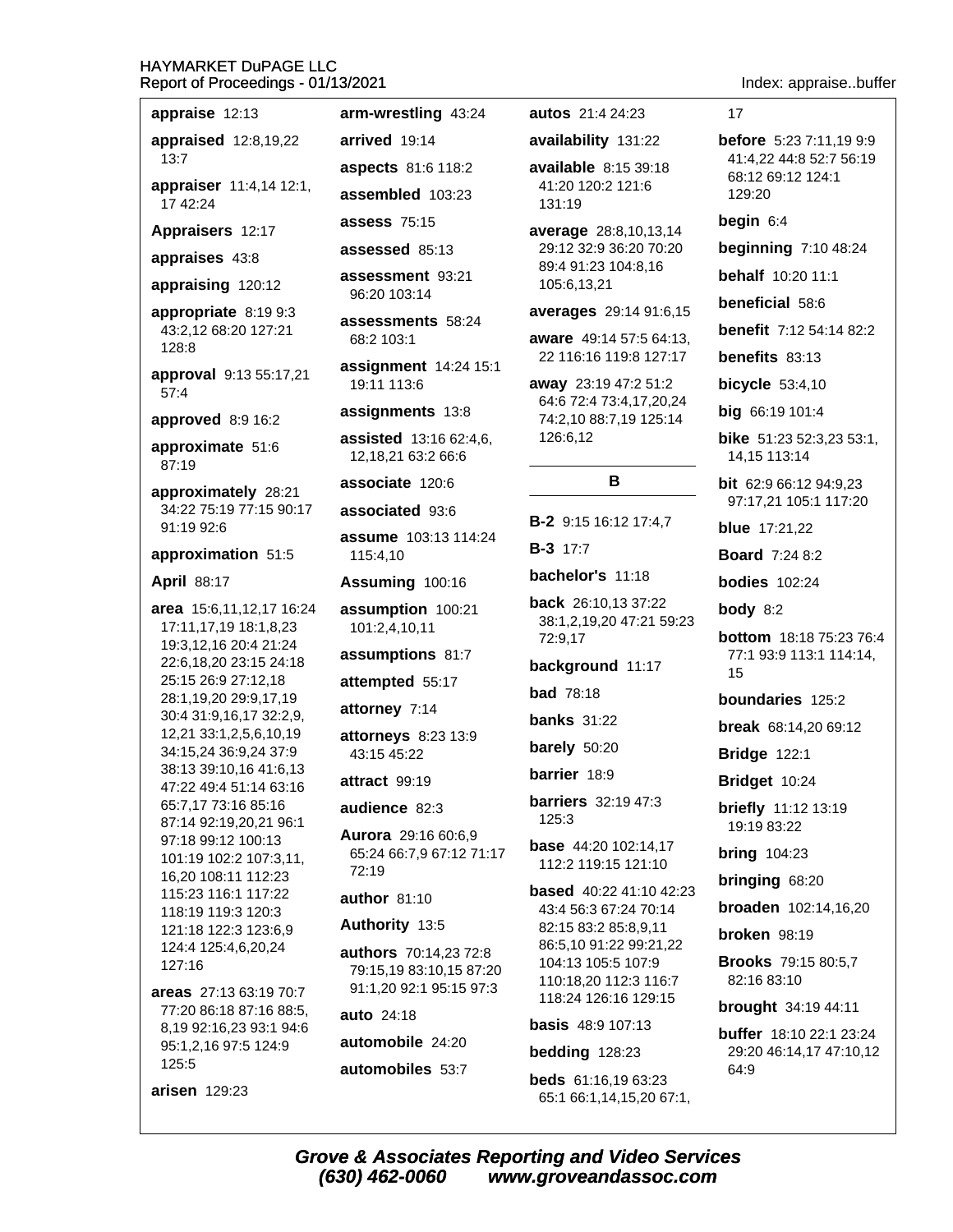88:15 107:13 109:12,14

116:20 130:12,13

| <b>buffers</b> 32:19 38:18                          | cases 6:17,22                                                     | characterize 92:4                                               | closer 28:22 37:17                                                                                      |
|-----------------------------------------------------|-------------------------------------------------------------------|-----------------------------------------------------------------|---------------------------------------------------------------------------------------------------------|
| <b>build</b> 128:14                                 | cast 105:1                                                        | characterized 79:7                                              | 46:24 64:7 67:7 96:18                                                                                   |
| <b>building</b> 16:16 19:2,24                       | categories 121:2 124:8                                            | chart 103:21                                                    | closing 71:6 72:18                                                                                      |
| 20:1,22,23 21:16,20,22<br>22:12 25:9 26:10 38:19    | caused 35:24                                                      | check 76:6 131:16,21                                            | closings 70:23 71:11,19<br>79:20                                                                        |
| 47:20,21 124:3 128:18                               | cell 13:18                                                        | Chicago 30:24 31:1,15<br>60:21,23 118:5                         | club 79:19 80:2 82:17                                                                                   |
| <b>buildings</b> 17:23 47:23<br>121:24              | center 16:2 17:4 19:21<br>20:19,24 21:7 22:8                      | choice 93:17 95:14,15                                           | clubs 79:16 80:8                                                                                        |
| <b>built</b> 16:16                                  | 31:15,21 34:17,24 36:18                                           | choices 94:3,17                                                 | co-counsel 11:1                                                                                         |
| <b>bullet</b> 113:1                                 | 37:2 42:7,13,17 48:2<br>51:6,19 54:17 64:20,22                    | chose 49:22 64:1                                                | coast 87:22 88:1                                                                                        |
| <b>bus</b> 113:14                                   | 70:7 71:1 73:3 74:19                                              | chosen 30:1                                                     | coexist 39:9                                                                                            |
| <b>business</b> 8:8 9:9,15                          | 76:10,15,18 78:12,17<br>98:2,9,13 100:11,18                       | <b>Chuck 7:6,13</b>                                             | comfortable 116:9                                                                                       |
| 11:19 16:12 17:6,9                                  | 101:21 118:13,20,21                                               | circle 49:19,22 50:2,3,                                         | comings 49:9                                                                                            |
| 44:15,18 45:1,14 46:5,12<br>80:19 82:20 88:5 100:7, | 119:1,10,11 120:3,15<br>121:4,7,8 123:11 124:14                   | 18,19 51:4,5                                                    | command 32:8                                                                                            |
| 12,17 101:3,14,17 111:1,<br>15,16                   | centered 87:14                                                    | circumstance 107:17                                             | comment 6:16 8:19<br>36:4                                                                               |
| business-type 17:13                                 | centers 36:10,21 37:11,<br>18 63:14 68:10 70:16,22                | circumstances 8:12<br>108:8                                     | commented 37:5                                                                                          |
| buyer $85:14$                                       | 72:24 73:1,15 75:18                                               | cite 79:15 83:22 127:7                                          | comments 7:7                                                                                            |
| buyers 85:9 119:7,23                                | 77:14 79:7 90:16 91:8,9,<br>10 92:15 93:7 100:22                  | cited 79:24 80:6 116:10                                         | commercial 12:20 15:8                                                                                   |
| 120:13                                              | 119:2,4<br>certain 88:14 113:10<br>118:2 121:9 125:2              | city 60:20,23 67:17<br>71:17 87:22 88:1 118:5                   | 21:9,20 22:17,20,23<br>23:13,17 26:4,5,13 27:10                                                         |
| C                                                   |                                                                   | claimed 56:5                                                    | 28:19 30:10,16 31:17,22<br>32:17,20 33:2 39:3,6,11                                                      |
| calculations 91:22                                  | certainly 8:6 85:7 87:5<br>120:13 122:11<br>certified 11:24 12:17 | clarification 117:17                                            | 46:4 99:14                                                                                              |
| call 5:3,4 10:3 63:22 82:2                          |                                                                   | clarify 129:24                                                  | commercial/industrial<br>27:11 41:2                                                                     |
| 125:6 132:7 133:5                                   | chairman 5:1,5,6,217:8                                            | clarifying 106:13                                               | commercially 20:7                                                                                       |
| called 99:2,14 117:4                                | 9:6,7 10:2,18,23 11:8,11                                          | <b>Class 9:13</b>                                               | commission 5:3,24 6:8                                                                                   |
| calling 6:5                                         | 12:6 13:21,24 14:10,11,<br>21 41:21,24 42:20 43:13,               | classes 12:3                                                    | 7:14,19,23 8:1,14 9:3,9                                                                                 |
| calls 111:7 112:13<br>116:22                        | 21,23 44:2 68:15,18,19,                                           | classification 42:9                                             | 10:24 11:13 12:6,7 69:6<br>130:14 131:5                                                                 |
| campus $66:10$                                      | 24 81:22 106:5,9 123:16,<br>20 129:4, 19, 24 130:8, 16,           | classifications 17:7                                            | commissioner 5:7,9,                                                                                     |
| 24 131:4,17 132:7,23<br>care 90:12                  |                                                                   | classified 42:8,14                                              | 10, 12, 13, 15, 16, 17, 18, 20<br>9:19,20,21,22,23,24                                                   |
| career 12:9,19 13:13                                | 133:5,21                                                          | client 57:19                                                    | 10:4,6,7,9,10,12,13,14,                                                                                 |
| Carello 5:8,9 9:22,24                               | chance 131:18<br>change 27:21 31:4<br>32:24 40:11 71:8 101:12     | clients 13:3 24:14 111:5                                        | 15,17 12:5 132:4,5,6,9,<br>11, 12, 14, 15, 17, 18, 19, 20,<br>22 133:7,9,10,12,13,15,<br>16, 17, 18, 20 |
| 10:1,5,6 132:10,11<br>133:8,9                       |                                                                   | clinic 35:1 36:6 48:19<br>118:17                                |                                                                                                         |
| caring 117:24                                       | changed 25:6 84:14                                                | clinics 36:2 63:6,9                                             | <b>Commissioners</b>                                                                                    |
| <b>carries</b> 10:18 132:23                         | changes 15:14 33:9,24                                             | close 21:8 28:13 29:13<br>73:1 74:1 102:1 114:15<br>120:9 126:5 | 130:19                                                                                                  |
| case 5:23 9:10 15:8 25:8                            | channel 6:14                                                      |                                                                 | commissions 56:2                                                                                        |
| 51:21 52:23 56:9,13                                 |                                                                   |                                                                 |                                                                                                         |

Index: buffers..committees

mmissions 56:2 **mmittee** 80:19 88:17, 18 characteristics 38:15 72:14 71:22 129:1 committees 57:2 **Grove & Associates Reporting and Video Services**  $(630)$  462-0060 www.groveandassoc.com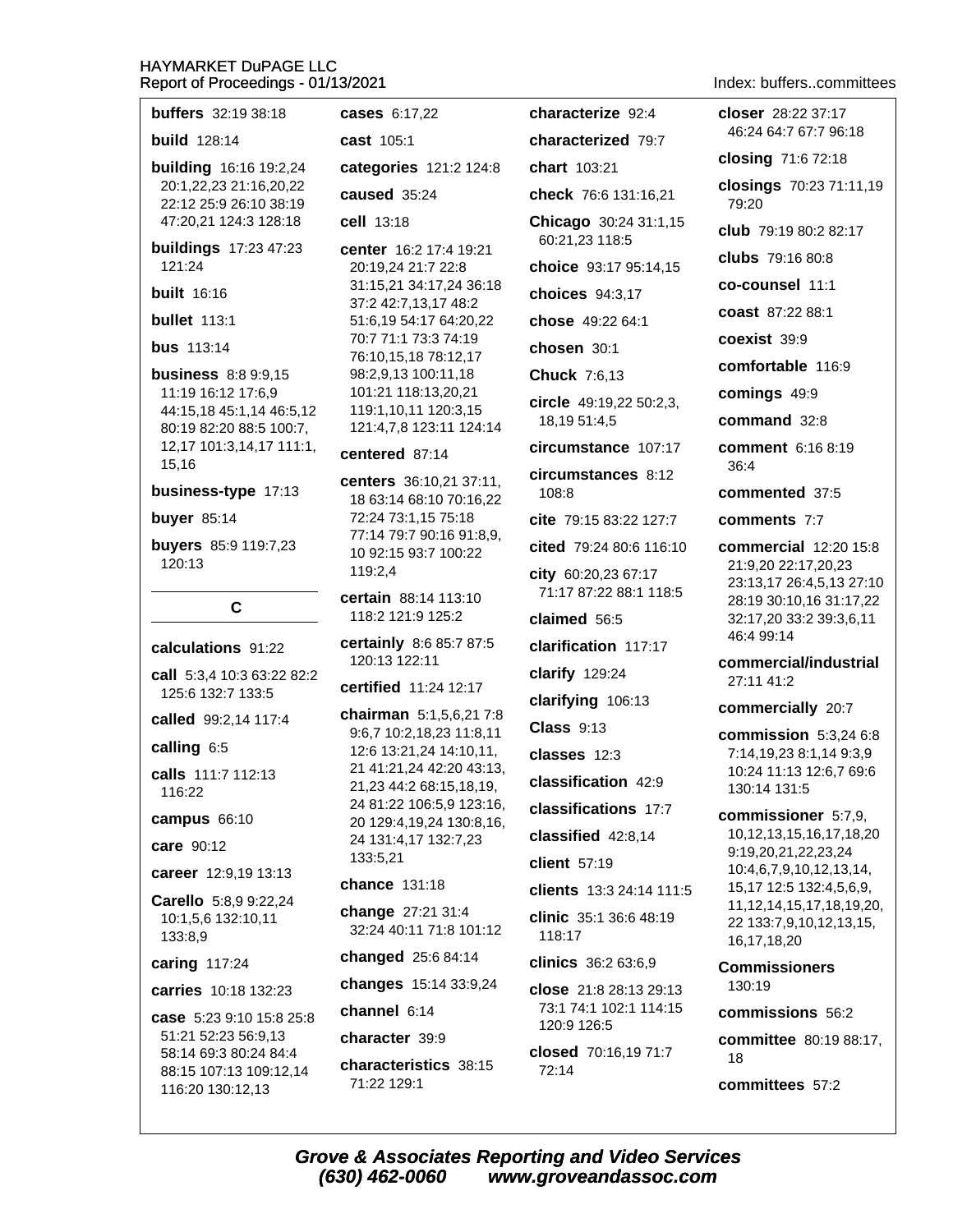## **HAYMARKET DuPAGE LLC**

| Report of Proceedings - 01/13/2021                   |                                                      |                 |
|------------------------------------------------------|------------------------------------------------------|-----------------|
| <b>common</b> 90:24 91:1                             | conclusions 40:22                                    | con             |
| community 9:15 16:12<br>57:15 111:6 126:13,23        | 55:7,11 82:24 83:2 89:10<br>107:14 114:23            | con<br>78:      |
| comp 123:4                                           | condemnation 13:11                                   | con             |
| Companies 89:23                                      | conduct 108:11                                       | con             |
| company 21:18                                        | conducted 37:24<br>107:11 124:13                     | con             |
| comparable 67:6 73:9,<br>10 107:7                    | confine 77:5 125:19                                  | core            |
| compare 28:10 54:19                                  | confirm $124:18$                                     | cori<br>22:     |
| 67:2 85:17 104:20                                    | confirming 124:19                                    | cori            |
| 108:18                                               | <b>conflict</b> 129:21                               | cor             |
| compared 26:3 72:4<br>76:14                          | conforms 17:18                                       | cor             |
| compares 83:7                                        | connected 93:6                                       | cor             |
| comparing 73:3 74:4<br>76:12,19,21 77:18 80:6        | connection 14:23<br>34:10,14 113:5                   | 89:<br>cori     |
| comparison 59:1 63:2                                 | considerable 51:22                                   | 5,2             |
| 64:16 71:15 74:12,14                                 | 52:3                                                 | 53:<br>12,      |
| 75:3                                                 | consideration 112:21                                 | 11,             |
| comparisons 54:21<br>59:6                            | 113:2<br>considerations 32:15                        | 62:<br>15,      |
| compatible 39:6                                      | considered 19:9,20,23                                | 69:<br>72:      |
| competently 115:9                                    | 20:2,4,6,8,11,13,15,19                               | 23              |
| complete 52:18                                       | 21:6 32:14 36:6 40:12<br>44:23 45:24 53:3,17         | 10,             |
| completed 12:2 13:8                                  | 54:7,11,23 66:15 70:17                               | 84:<br>22       |
| completing 37:8                                      | 79:11 108:20 109:8<br>114:14 115:16,23 116:8         | 91:             |
| complied 47:19                                       | 122:8 125:3,15 127:10                                | 95:<br>12,      |
| comprehensive 8:16                                   | consistency 81:18                                    | 10 <sub>0</sub> |
| 98:22 99:6,9,11                                      | consistent 77:10                                     | 4,6<br>19,      |
| comprised 99:18                                      | consult 55:16                                        | 11۰             |
| <b>comps</b> 59:1,5,23 62:17<br>67:2,11 71:16 117:18 | <b>consultants</b> 19:7 86:17,<br>20,21 115:9 125:19 | 11(<br>cori     |
| concentrated 127:1                                   | consulting 55:13                                     | 11۰             |
| concern 24:8 27:5                                    | <b>contact</b> 119:23                                | cori            |
| concerned 121:5                                      | contained 19:24 36:9                                 | Cos             |
| conclude 129:18                                      | contest 43:24                                        | <b>COS</b>      |
| concluded 35:18 37:21                                | contesting 116:5                                     | <b>COS</b>      |
| 41:6                                                 | continue 24:24 33:2,20                               | cou             |
| <b>conclusion</b> 37:21 41:14                        | 40:3 41:2 69:9 130:22                                | cou<br>10       |
| 80:7 81:19 83:5,14 94:21<br>112:2,14 116:7 117:4     | 131:11 132:3<br>$\mathbf{L}$                         | 0011            |

continued  $5:249:18$ 132:24

119:15 126:19

tinuing 12:2

trol 76:20 77:19  $7,12$ 

trolling 78:10

troversial 88:5

versations 59:15

e 78:15

ner 16:13 18:17 13 50:2.17

ners 50:18

porate 7:6

poration 21:19

porations 13:9  $.22$ 

rect 46:7 48:15 49:4, 3 50:5,6 51:3,4,15 23,24 57:10,17 58:3, 20 59:2,8 60:1,2,7,10, 16,21,22 61:1,2 13,18 63:4,24 66:10, 17 67:13,22,23 68:4 16 70:16 71:14,18,20 10,11,21 73:18 74:10, 77:17 78:19,22 80:3, 21 82:22 83:15,24 19 86:20 87:22 88:2, 89:4,14,19,24 90:22 21 92:1,5,10,17 93:19 4,17 96:7,14,15 97:7, 18,19,22 98:3 99:20 0:4,5,8 102:21 104:3, ,7,11,18 105:14,18, 24 112:5 113:13 4:19 115:12,15,21 6:11 117:13

rectly 92:1 106:24  $4:24$ 

ridor 99:24

 $\mathbf{c}$ o 89:23

tly 128:15

 $its 83:13$ 

nsel 7:6

**ntry** 97:12 106:20  $7:2,5,8$ 

county 13:1,2,5,8 30:14 58:17,18 80:19 87:15,17 Index: common..day

88:18 89:13.21 96:11 97:20 107:12 127:11.18 129:1

couple 112:17 128:12

courses 11:20

court 7:16 11:8 131:24

cover 49:23

COVID 6:12 20:10 46:1 69:3 104:22,24 105:10

CRA 12:11,15

created 19:7

creates 9:3

credentials 11:7 14:1

cross 41:23 106:17

cross-examination 8:22 44:3 106:11 123:18, 21 130:4

cross-examine 106:6

current 20:10 37:6 41:3 45:24 123:5 128:9

customers 24:14 25:17

### D

dab 51:14 90:10

daily 48:9 100:7,11,19, 24 101:1,16 102:2 104:15

**Daly** 5:1,5,6,21 9:7 10:2, 18 11:8,11 13:24 14:11, 21 41:24 42:20 43:13,21 44:2 68:19,24 81:22 106:5 123:16,20 129:4, 24 130:8, 16, 24 131:4, 17 132:7,23 133:5,21

**data**  $19:10,11,1339:18$ 44:21 55:2 70:14 72:18. 19 76:12 102:6 126:16

date 62:10 66:5 103:10 104:6.13.19 130:22

dated 68:10

**David's 21:17** 

day 7:4 21:1 65:15 90:17,22 91:19 92:5,6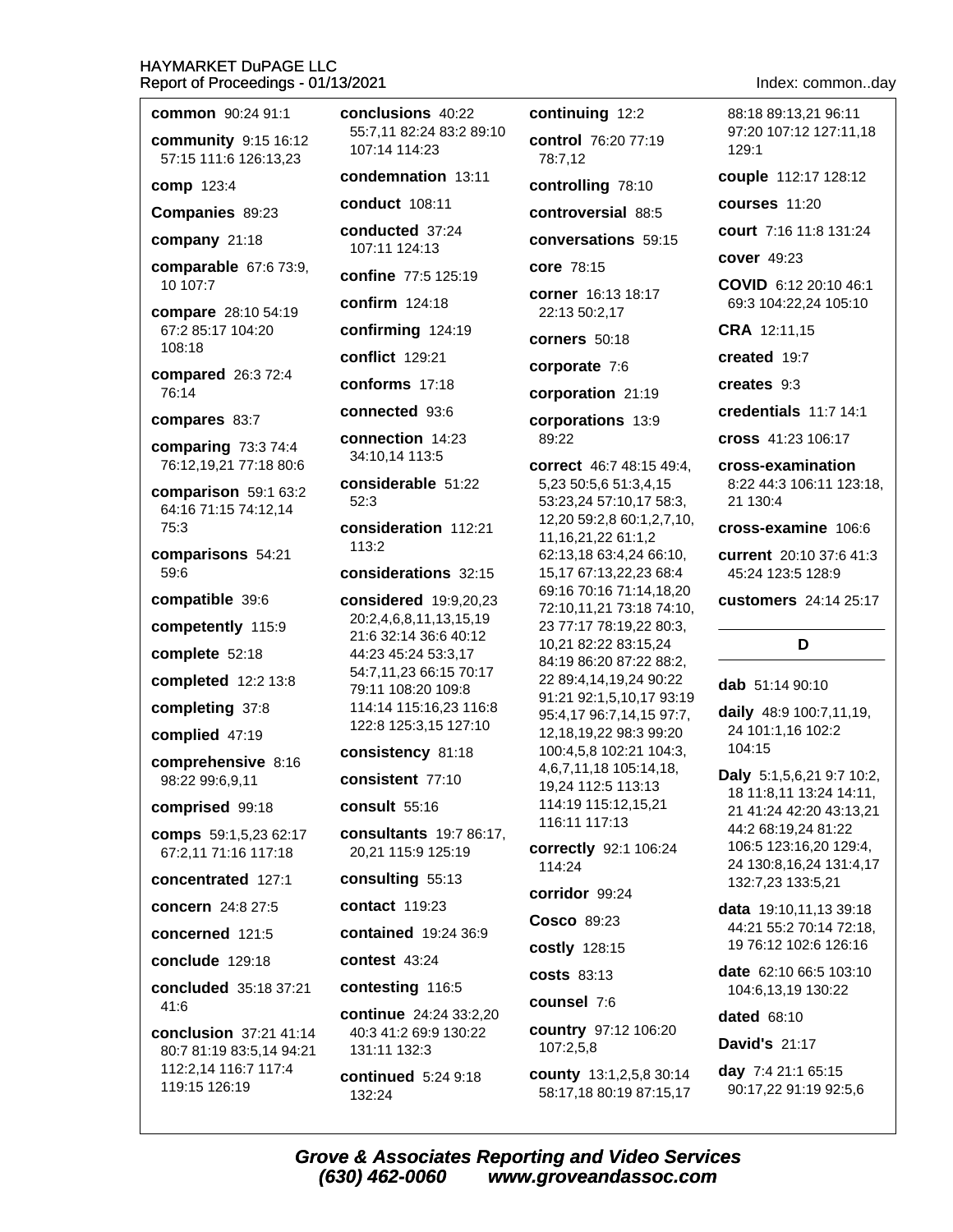| ۰.,                                       |
|-------------------------------------------|
| 98:9,14                                   |
| days 21:1 91:2,4                          |
| deal 52:19 66:19                          |
| dealing 69:2                              |
| <b>dealt</b> 111:8                        |
| decided 105:1                             |
| decides 81:12                             |
| decision 8:2 118:24                       |
| decisions 121:11                          |
| declare 5:21                              |
| declines 96:6                             |
| decrease 58:19 79:2<br>102:21 103:1       |
| deemed 86:7                               |
| defer 43:19 114:8 130:6                   |
| deferral 129:22 131:6                     |
| define 124:23                             |
| defined 24:3 124:21<br>125:1,21           |
| defining 124:10,11                        |
| definitely 43:6                           |
| definition 124:24                         |
| degree 11:18,19                           |
| deliberate 9:2                            |
| demand $127:7$                            |
| demands 85:20                             |
| demonstrated 58:11<br>73:16               |
| $dense$ 68:3                              |
| densely 88:8,19                           |
| department 22:10                          |
| depends 102:15 124:23                     |
| depressed 72:20 92:17,<br>21 93:1,11 95:2 |
| describe 63:7 76:20<br>91:8               |
| design 33:23                              |
| designation 12:12,18                      |

detail 25:22 98:20 106:15 Detailed 39:11 details  $64.23$ deter 15:18 determination 44:21 determine 35:3 37:24 38:7 73:20 96:21 124:13 determined 46:14 determining 84:22 detox 54:3 62:4,7 66:6 118:5 120:23 detriment 25:17 detrimental 31:12 35:5 71:4 85:3 develop 44:22 developed 31:20 32:22 33:6 developing 7:18 development 9:12 15:11,15 16:3 19:5 31:18 32:1,6 33:5 38:13 41:7 42:16 48:3,4 121:23  $122:2$ DI 43:18 44:1 106:8.12 111:13,23,24 123:13 diagram 23:12 Dickson 11:1 difference 25:24 28:14 29:14 35:19,23 61:11 73:5 74:6 77:21 84:20 118:14 122:12 differences 63:7 difficult 104:20 diminish 15:3 diminished 40:7 dining  $100:4$ Dinolfo 43:16 106:7 123:16

designations 12:11

designed 33:11

**DIRECT 42:1** 

direction 26:16

directly 44:11 111:20

directories 69:20

directory 69:19

dis-amenities 79:5,8 80:7 83:1 89:18

dis-amenity 78:21,24 79:12.24 80:1 82:16  $83.12$ 

disagree  $80:1,4,11$ 82:20 96:3 100:9

discussed 25:22 130:21

discussing 75:22

disorder 49:2 54:17 68:9 70:15,22,24 79:6 90:16 92:15 93:6 98:2,8,  $13$ 

distance 23:8 30:3,7 35:19 37:2,17 39:15 46:22,23 47:8,9 50:23 51:9,10 74:4 96:18 107:7

distinction 123:2

distinctly 122:9

distinguishing 63:8

district 9:16 16:12 39:7

**Doctor 101:6** 

documents 45:21 110:16,21 114:18

Dominik 64:13

double 82:4 89:16 123:5

doubled 89:1

down 44:9 98:20

drastically 68:3

drawn  $51:6$ 

drive 22:14 66:10

driving  $78:15$ 

drop 47:7 105:7,11,12,

17,20,22

dropped 35:22

drug 109:3,14,17 119:18

Index: days..elsewhere

120:8

Drummond 5:11.12 10:8,9 132:13,14 133:11,  $12$ 

due 6:12 8:4 69:4 70:10

Dupage 6:2 11:2 13:1,2, 5,8 30:14 80:19 88:18 107:3,12 108:12 127:11, 18 129:1

duration 91:2

dust 25:21 26:23

### E

earlier 44:12 46:11 68:8 102:18

east 17:8 18:8,11 22:2,8, 22 23:10 24:4

economic 15:11,15 40:7 68:2 125:18 126:22

economically 128:18

economist 114:23

education 11:17 12:3. 10,12 13:20

effect 6:10 72:23 73:14 75:4 78:17,18 79:16,20 80:9 82:19 84:18 85:22 86:6 89:3,5,16 90:5 93:22,23 97:6 98:12  $111:1$ 

effects 71:1.12 87:21

eighth  $35:9,1075:9$ 

element 101:6,9

Elgin 29:3 60:13,15 71:16 72:19

Ellenbecker 43:18,23 44:4 50:8,9,12,14 52:6, 10,14,21 55:23,24 56:15, 22,23,24 68:12,15 69:9, 10,11 75:21,23 76:3 78:8 81:3,11 82:9,10 94:14,22 103:17,20,22 106:2,5,10, 17 113:8 115:14 116:15 117:17

elsewhere 127:11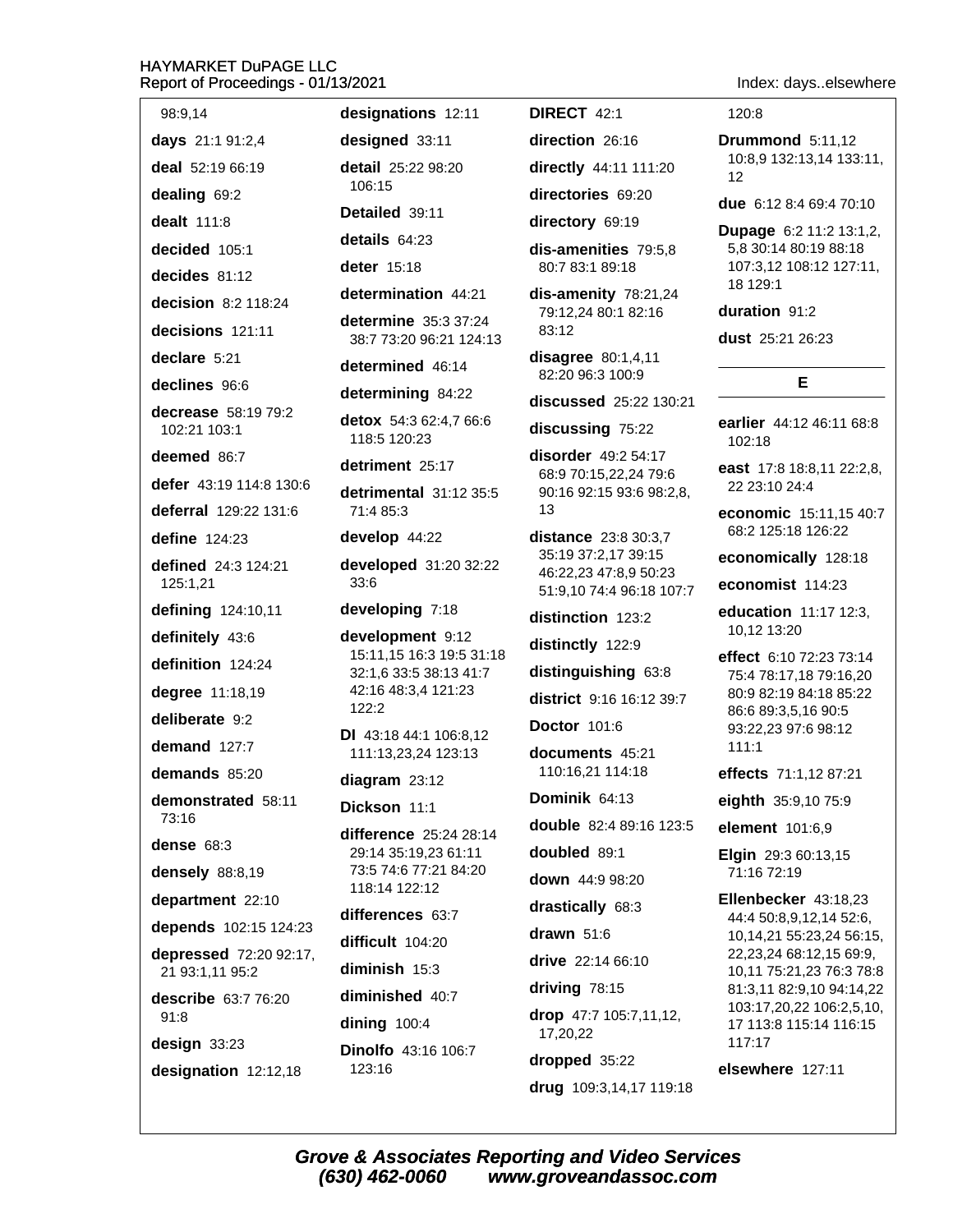| emergency 8:5 84:8,17<br>85:21 86:7               | evaluation 53:2,16                                                                                      |  |
|---------------------------------------------------|---------------------------------------------------------------------------------------------------------|--|
|                                                   | evening 5:22 9:10<br>10:22,23 11:13 14:20<br>44:5,6 123:23 129:16                                       |  |
| employed 40:15<br>employees 24:14 25:18           |                                                                                                         |  |
| EMS 112:12 115:21                                 | everyone's 69:3 132:1                                                                                   |  |
| end 90:14 97:2                                    | evidence 37:10 78:16<br>94:19 119:19 122:22                                                             |  |
| endeavor 69:7                                     | evidenced 41:5                                                                                          |  |
| endogenous 93:17<br>95:14,15                      | evident 39:18                                                                                           |  |
| ends $71:9$                                       | exact 51:8,10 58:21<br>60:17 61:15 66:4 92:11<br>121:5<br>exactly 25:9 33:15 46:11<br>54:9 80:12 117:12 |  |
| engineer 20:18 25:23<br>53:9 114:4,6,22           |                                                                                                         |  |
| engineering 11:18                                 |                                                                                                         |  |
| enhanced 20:15 33:22                              | exam $44:11$                                                                                            |  |
| enough 47:23 59:6<br>116:10 127:17,20             | examination $41:2342:1$<br>44:10                                                                        |  |
| entail 126:22                                     | examined 20:17 79:18                                                                                    |  |
| entertain 9:17                                    | example 48:22 79:23<br>83:1 107:5                                                                       |  |
| entertainment 82:21                               | examples 32:11 79:3,5                                                                                   |  |
| entire 104:21 125:17,21<br>126:13 129:11          | exceptions 9:12                                                                                         |  |
| <b>entrance</b> 94:19 96:6                        | excess $60:15$                                                                                          |  |
| equally 105:17 128:18                             | excuse 93:10 129:4,7                                                                                    |  |
| equate 121:22                                     | exempt 102:19                                                                                           |  |
| equipment 128:23                                  | exemption 46:10                                                                                         |  |
| established 31:2,9,24                             | exhausted 126:17                                                                                        |  |
| 32:23<br>establishing 36:17                       | exhibit 14:7,12,14,17<br>17:5 18:16 51:2,9 76:8<br>77:5,11                                              |  |
| establishment 31:5<br>41:4                        | exhibits 17:20 75:15,17<br>77:2,12,13 110:22                                                            |  |
| estate 11:14,15,23 12:16<br>13:10,20 41:13 128:21 | existed 30:17                                                                                           |  |
| estimate 77:4                                     | existence 31:11,20                                                                                      |  |
| estimates 77:11,12                                | 33:14                                                                                                   |  |
| estimation 78:10                                  | existing 17:18 18:15,19<br>19:2,24 20:4,14,16 28:22                                                     |  |
| et al $80:7$                                      | 29:6 32:5,11,13 38:23                                                                                   |  |
| evaluate 56:10                                    | 39:13 41:5,12 47:20<br>exists $47:4$                                                                    |  |
| evaluated 53:22 96:12                             | <b>exits</b> 94:19                                                                                      |  |
| evaluating 90:4                                   | expect 53:4 113:24                                                                                      |  |
|                                                   |                                                                                                         |  |

expected 33:1

### Expedia 89:23

experience 12:10,13 13:20 14:2 21:10,11 40:13,16,23 41:13 42:13, 24 43:4 54:15 55:10 67:24 84:16 86:6 116:7 120:5,10,11,12 122:15 127:15

expert 13:22 14:1 42:3 64:14

expertise 48:24 49:1,3, 5, 11, 12, 16 127: 16

experts 86:17,19 87:2 115:3,23,24

extend 23:20

extending 24:5

extension 77:12

extensive 47:12 127:15

extensively 20:17

extent 56:12 86:10 89:20

exterior 20:22 25:12,13

extrapolating 54:15

### F

### face 116:7

facilities 13:17 21:12 28:1 30:14,24 32:11 49:15 54:4,15 59:1,10, 12,16 63:12 67:6,7 70:17,20 71:6 72:3,12,13 73:9,10 74:23 90:7 92:4 96:12 101:20 106:19 107:3,16 108:10,12 109:7 117:24 118:15  $122:2$ 

facility 9:14 19:6 29:6,8, 23,24 30:2 31:1,2,8,15, 16 33:20 36:3 48:15,16 49:3 50:4 51:24 52:24 54:3,13 55:18,21 56:6 57:4,16,24 59:24 60:1,6, 12 61:14 63:3,21,23 64:3,8,10,16,17 65:4,22 66:3,13 67:3 70:2,4

Index: emergency..felt

71:24 72:5,10,19 74:10 75:16 77:7 85:3.20 90:3. 4,7,21 91:3 92:24 96:23 100:19 101:4,16 102:4, 14,20 104:14,17 105:22 107:4,18 108:5,12 109:4, 15, 18, 19 110: 6, 18 111: 2, 9 112:4,9,13 113:12 114:1 115:20 118:3,8 119:6,13,18,20 120:8 121:13,17 122:9,16,20, 22 123:12 128:14,16

### facing 23:6

fact 19:23 20:6,13,19 21:6 26:1 29:9 30:1 31:8 34:19 44:23 53:10 69:2 71:10 78:11 80:18 87:20 94:4 95:22,24 103:12 107:7 118:2,24 119:1 121:7

factor 22:5 46:20 53:1, 11, 12, 15 64: 19 76: 17 88:9,20 112:7 125:7

factors 19:20 37:23 38:14 40:17 54:11,23 79:1 89:8 95:7,11 107:21 108:20 128:1

### factual 45:7

fair 51:11 108:16 109:16 112:9

fairness 83:9

familiar 16:4.8 32:1 98:21 127:8

farther 105:1

fashion 131:23

faults 107:15

feasible 128:19

feature 63:8

February 129:22 130:7, 23 131:11,19 132:3,24 133:23

feel 53:19

feet 28:21 29:5 35:10 47:14.17 64:6 73:2 74:19 75:10 77:19 98:4 123:10

felt 39:5 115:6 116:9 126:17 128:6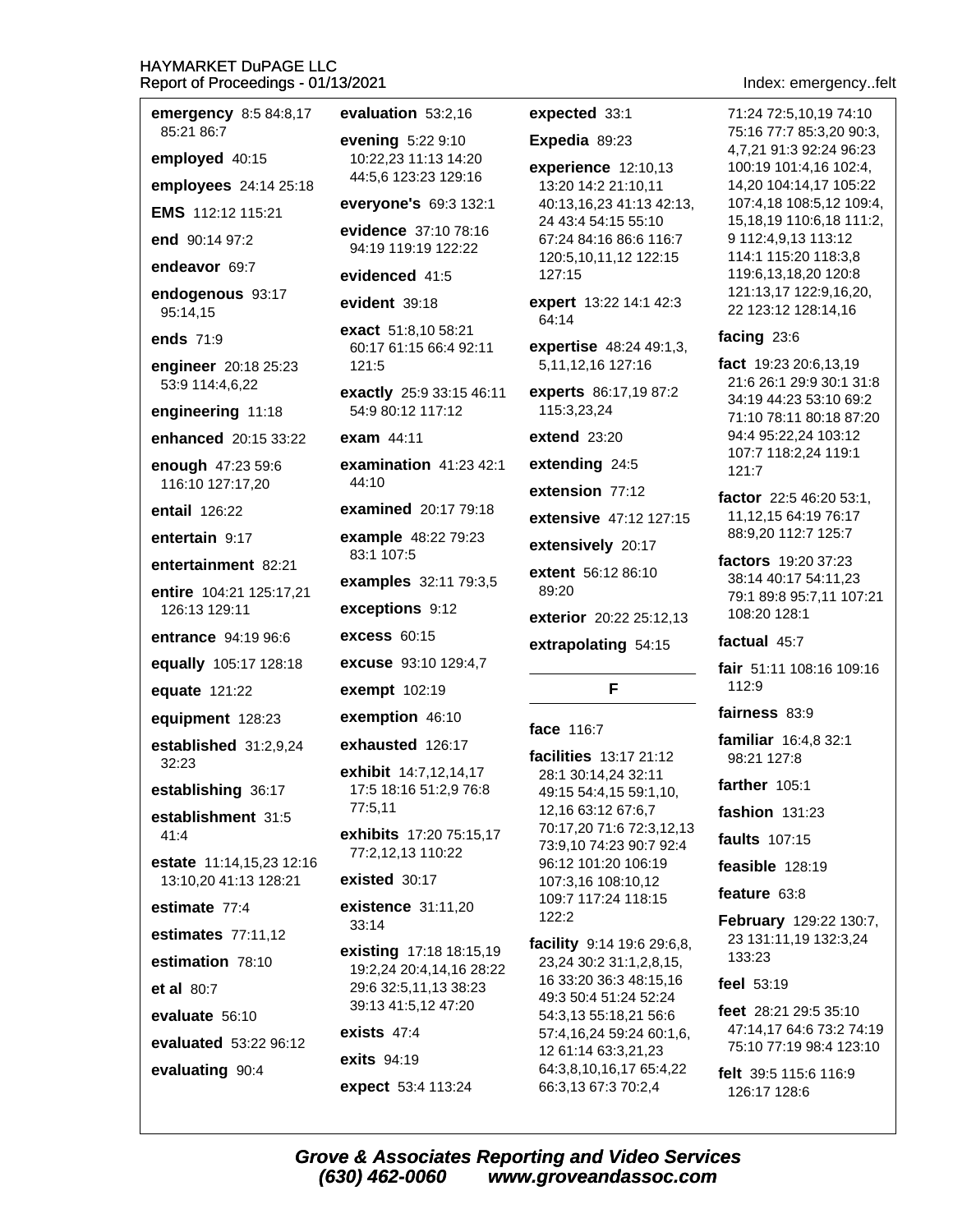| fenced $25:15$                                   | <b>Forest 13:6</b>                                  | <b>Glass 22:16</b>                                | 108:14 109:4,16,18,19                             |  |
|--------------------------------------------------|-----------------------------------------------------|---------------------------------------------------|---------------------------------------------------|--|
| field $49:7$                                     | forget 128:11                                       | goings 49:9                                       | 110:21,22 111:8 113:18,<br>22 114:8 121:16 122:16 |  |
| Figure 99:3                                      | form 6:22 42:10 53:7                                | good 5:22 10:23 44:5,6                            | 123:3 124:3 128:3,6                               |  |
| figures 104:20 105:15,                           | formal 14:17                                        | 58:24 123:23 133:22,23                            | 130:2,6                                           |  |
| 16                                               | former 16:10 20:5 40:5                              | Google 31:24                                      | Haymarket's 21:10<br>44:14 64:14,16 86:14,19      |  |
| filed 103:12                                     | 45:11 124:3                                         | Gould 21:22 46:12,15,18                           | 100:10 101:14,15 116:20                           |  |
| final $8:2$                                      | formerly 21:17                                      | government 8:8                                    | head 131:20                                       |  |
| finally $9:144:8$                                | forms $40:1$                                        | governments 8:10                                  | headquarters 31:23                                |  |
| financial 58:1 92:21                             | formulating 114:18                                  | Governor's 8:5                                    | 118:11                                            |  |
| 96:21                                            | forward 6:4 8:8 69:8                                | grant 130:15                                      | health 15:21 16:2 19:21<br>20:19,24 21:7 33:13,16 |  |
| financing 11:22                                  | found 27:8 28:1 31:7                                | granted 58:3                                      | 42:7,13,17 48:2 69:20,23                          |  |
| find 47:7 63:18,23 70:2<br>71:22 72:13 79:9,19   | 75:8,12 76:21 80:16<br>82:20 87:12 97:10            | gravel 58:18                                      | 70:7 109:24 110:3 111:1,                          |  |
| 85:15 87:9,10 93:17                              | 105:23                                              | great 25:22 106:15                                | 5,13 124:14                                       |  |
| 94:18 98:7,12 101:10<br>102:9 106:18 107:4       | foundation 52:17                                    | greater 33:18 47:3 72:16                          | healthcare 9:14 29:17                             |  |
| 108:10 120:14,16,20                              | fourth 113:1                                        | 105:22 122:17                                     | hear 52:16 56:18 82:4<br>106:23 123:1 131:13      |  |
| 127:24 128:17,24                                 | fraction 40:9                                       | greatest 36:1                                     | heard 7:11 56:19 78:21                            |  |
| findings 7:23 84:6                               | front 80:18                                         | green 49:19                                       | 86:11,13,16 110:15                                |  |
| fine 43:21 98:20 108:21<br>130:15 131:4,10,17,24 | frontage 26:12                                      | group 11:5 59:7,12<br>77:19 78:7,12 115:19        | hearing 7:20 8:6,7,9,17                           |  |
| finish 94:10,12 121:20                           | full-blown 118:13                                   | guess 42:23 44:13 107:9                           | 9:4,10,18 10:19 81:24<br>86:1 129:11,20 130:2     |  |
| 131:21                                           | fully 97:6                                          | 112:11 119:14 120:19                              | 131:2,9 132:3,24                                  |  |
| fire 112:12 115:21                               | functions 118:16                                    | guide 8:17                                        | hearings 8:14 110:16                              |  |
| five-minute 68:14,19                             | future 15:15 21:13 97:5                             |                                                   | helpful 106:22                                    |  |
| five-person 122:7,18                             |                                                     | H                                                 | <b>Herald</b> 104:15                              |  |
| five-story 16:15                                 | G                                                   | hairs 101:19                                      | Hervas 7:7,8,13 9:7                               |  |
| fixed $7:4$                                      | Gateway 29:16 65:24                                 | half 28:11,12 29:22                               | 52:16,18 55:23 56:12<br>81:12,15 94:12 111:18     |  |
| flip 58:8                                        | 66:7,9 67:12 117:19                                 | 73:11 76:9 97:22 98:15                            | 130:9,11,19 131:1                                 |  |
| flooring 21:17,18                                | gave 31:3 79:3 124:1,5,                             | 104:2,9,10,17 126:17                              | heterogeneity 78:14                               |  |
| focus 14:19                                      | 20                                                  | halfway 109:9                                     | high $32:10$                                      |  |
| focused 90:3                                     | general 11:24 17:4 51:9<br>58:5 119:7 120:14 121:1, | hall 22:9                                         | higher 96:1                                       |  |
| focuses 83:11                                    | 9                                                   | Hamilton 121:23 122:6                             | highway 13:5 20:3                                 |  |
| follow 43:19                                     | generalize 88:14                                    | happen $21:12$                                    | Hill 16:13,14 22:14                               |  |
| following 6:5 82:5,8                             | generally 17:9,18 21:15                             | happy 106:8                                       | hired 58:16 86:22                                 |  |
| 96:6                                             | 30:18 64:22 120:17<br>125:1 126:8                   | hard 82:5 101:11 129:2,6                          | historically 92:21 95:2,                          |  |
| follows 6:4                                      | generated 40:10                                     | Haymarket 6:2 8:3 11:2<br>16:1 31:14,19,21 45:17, | 16                                                |  |
| foot $24:21\,52:23\,53:1,4$ ,                    | 112:13,23                                           | 23 55:13,17,20 57:3                               | history 33:17 110:24                              |  |
| 10,16                                            | generation 20:16                                    | 60:19 62:20 63:3 67:16,                           | hit 37:23                                         |  |
| footnote 92:2                                    | give 11:6 75:24 117:15                              | 21 70:4 84:3 85:20 87:4,<br>6 90:20 91:3 92:7     | <b>hobby 22:14</b>                                |  |
| footprint 61:19                                  | 129:16                                              | 100:15.18 103:7 106:21                            |                                                   |  |

**Grove & Associates Reporting and Video Services**  $(630)$  462-0060 www.groveandassoc.com

Index: fenced..hobby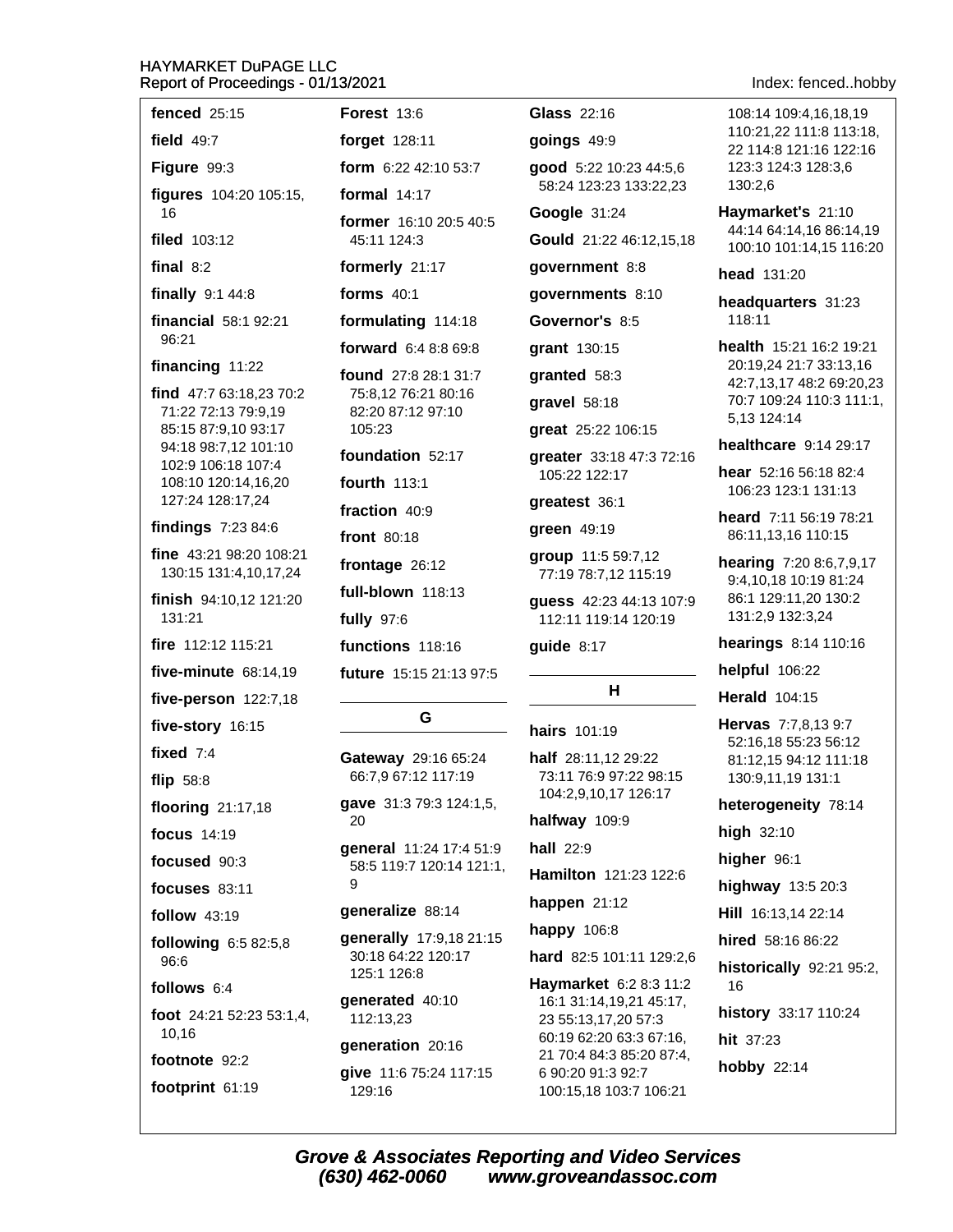| hoc 80:19 88:17,18                           | 18,20 23:1               |
|----------------------------------------------|--------------------------|
| Holiday 44:13 45:11                          | 10                       |
| 124:3                                        | immediate<br>23:2 72:3 1 |
| Holmes 5:14,15 9:19,20                       |                          |
| 10:11,12 132:4,5,16,17<br>133:3,14,15        | <b>immune</b> 8          |
|                                              | impact 13:               |
| home 29:8 48:5,7,12,13<br>49:9 64:6 66:14,20 | 14,16 19:1<br>26:18,202  |
| 122:7,18                                     | 28:2 29:22               |
| homes 13:15,16 28:9,                         | 32:13 34:1               |
| 11, 16, 17, 18, 20, 24 29: 4,                | 21,22 36:8               |
| 22,23 32:9 34:21 54:6                        | 38:13,22 3<br>40:13,14,1 |
| 75:17 77:6,13 109:1,9<br>123:10              | 47:2,5,24 5              |
|                                              | 24 56:4,5 5              |
| hope 58:13 85:11 86:23                       | 11,22 59:7<br>64:14 70:9 |
| hospital 48:18                               | 73:5,7 74:1              |
| hospitals 13:16 109:2                        | 9,13,1576                |
| hotel 16:10 20:5,6                           | 80:8,21 83<br>10 85:3 88 |
| hotel/motel 128:11                           | 12,20,24 9               |
|                                              | 8 99:22 10               |
| <b>hotels</b> 13:19                          | 112:8 113:               |
| hours 21:1                                   | 115:20 116<br>13 118:6,7 |
| house 119:6                                  | 121:15,17,               |
| <b>houses</b> 109:9                          | 21,23 123:<br>126:8,13,1 |
| housing 12:5 88:24                           |                          |
| 89:14,16,17                                  | impacted<br>75:19 77:1   |
| Humphreys 79:15 80:5                         | 127:4                    |
| hundred 47:16                                | impacts 6:               |
| hundreds 107:23                              | 47:7 56:13<br>125:18 127 |
| hypothesis 75:4                              |                          |
|                                              | impair 15:               |
| ı                                            | impede 41                |
| I-290 17:8 18:8                              | imply 88:1<br>important  |
| idea 117:23                                  | 83:11,15                 |
| identified 14:13,15                          | impose 83                |
| 73:16                                        | improved                 |
| identify 43:10 70:24<br>71:12 98:17          | improvem<br>51:12        |
| <b>IDOT 13:4</b>                             | improvem                 |
| ignore 95:10                                 | 19 19:23 2               |
| Illinois 12:1,4,23,24 13:4                   | 25:10,143<br>41:17 51:7  |
| immediate 16:21 22:15,                       |                          |
|                                              |                          |

5 32:23 125:6, **Iv** 15:7 22:3 26:10  $9:18$ 12 15:5,10, 5 24:9 25:7  $27:3,6,15,19,24$ 30:1,19 31:12 1,22 35:1,5, .13 37:20 9:13,17,20 9 43:11 46:21 53:9 54:2,5,8, 57:15 58:1,2,5, 62:11,24 71:2,4 72:6 ,3,18 75:5,6, :23 79:12  $:2284:2,7,8,$  $:9,2095:6,9,$ 6:2,21 98:3,6, 8:1,4 109:8 19 114:10,19 6:24 117:6.9.  $.12119:6$ 22 122:4,17, 3,6 125:16 5,22 127:4

37:1 73:21 478:6104:22

6 13:15 46:23 68:1 80:2,16  $7:2$ 

3

 $:7$ 

5 95:8

37:13 59:6

:12

 $16:15$ 

ent 25:5 41:8

ents 18:6,18, 0:20 21:7 8:11,24 39:8 19,20 124:17

inaccurate 85:1

include 13:4.14 18:22 22:12 28:6 30:16 31:21 59:6 114:12 125:5

included 19:20 29:22 33:23 36:19,20 39:4 59:11,24 109:8 113:3

includes 11:18 13:13 18:24 32:3,5

including  $8:16$  13:10 15:6 19:13 21:1 22:9 31:22 32:19 114:3

income 39:22 40:2 45:5, 7,8

increase 31:9 71:7  $103:1$ 

independent 70:1 86:24 115:22

Indiana 12:2

indicating 38:21 39:5 94:2 107:1

indication 15:24 65:8 88:12 94:7

indications 44:18

indicative 70:9

individual 24:23 98:17

**individuals** 13:9 110:21 114:21

**industrial** 12:21 15:8 17:14 21:16,19,20,21 22:18,20,23 23:14,18 26:14 27:10 30:11,16 32:17,20 33:3 39:11 102:3

## influences 94:19

information  $8:1634:20$ 44:19,21 45:17,20 55:10 57:14 84:12 100:23 101:22 102:8 110:12,14, 19 113:23 114:13 115:2, 24 116:3,4,8,24 120:15, 16 126:18,21

informed 129:19

initial 44:11 77:11,12 injurious 38:10 41:17 124:16

Index: hoc..intuitively

injury 38:8 41:15 124:15

Inn 44:14 45:11 124:3

**inpatient** 66:15 92:10 120:22

inquired 106:18

inspection 18:22

instance 31:7 58:22 73:2.11 76:16 88:15 96:19 97:14 108:23 118:4 123:4.9

instances 80:17 92:18

Institute 11:21 12:4,16

**insufficient** 84:17 86:7, 9

**intend** 102:19

intended 23:17

intensity 99:17

intensive 92:10

interest 44:14 57:13 58:10

interested 8:21,24 43:15 45:3 117:22

interesting 104:23

interestingly 79:14

interfere 24:13 33:9

interior 20:20

**Internet** 120:7,14

interpretation 81:17

interprets 43:1

interrupt 129:5

interstate 16:21 22:5 24:5 30:8

intervening 29:19

Interventions 28:6 61:23 62:17 64:3.10.15

introduce 10:21 11:3  $14:9$ 

introduced 56:17 introduction 11:6

intuitively 78:16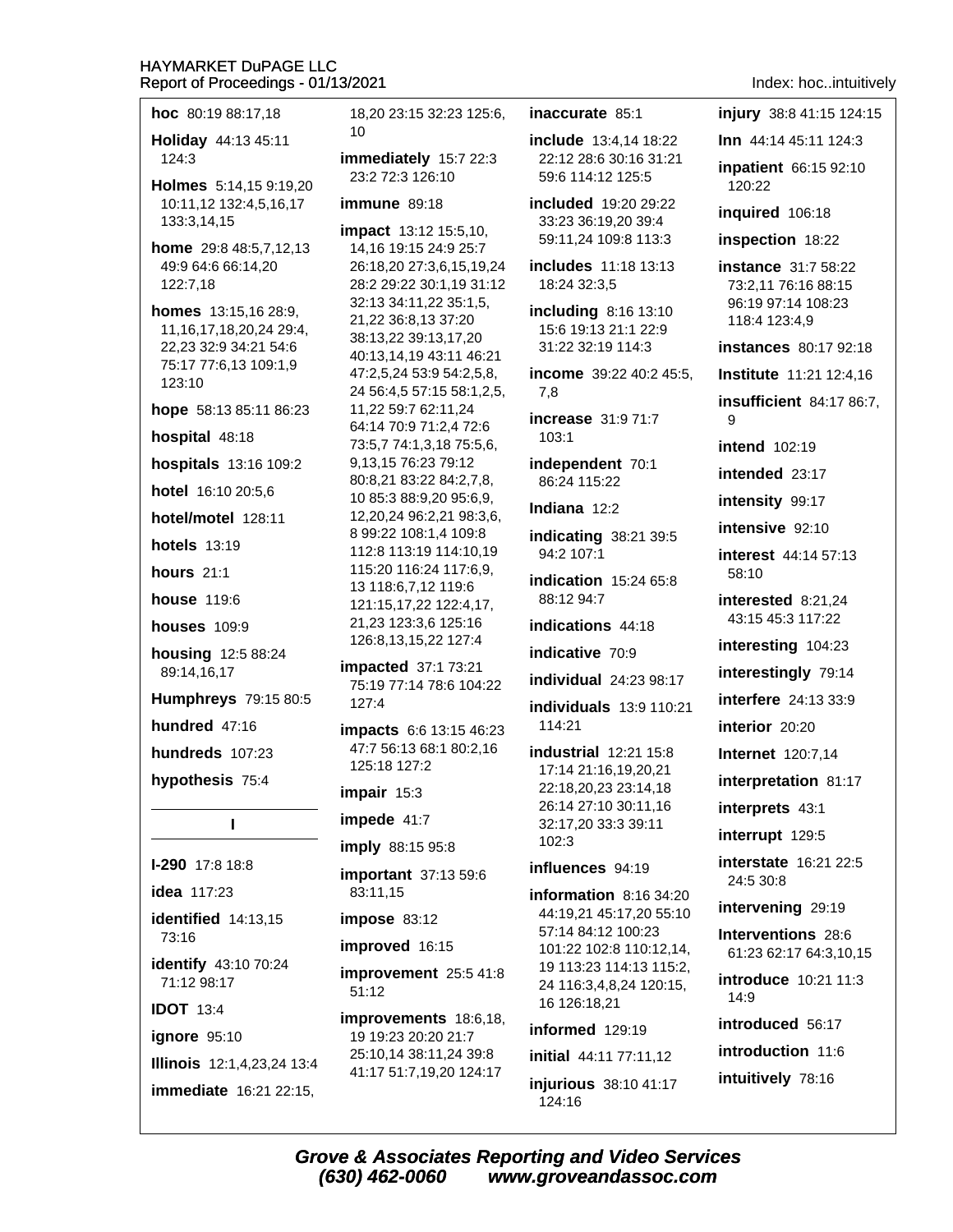| investigate 119:12                                    | <b>kind</b> 113:7                             | <b>letter</b> 124:12                             | locational 95:11                       |
|-------------------------------------------------------|-----------------------------------------------|--------------------------------------------------|----------------------------------------|
| investigated 19:21                                    | $kinds$ 43:9                                  | level 25:5 26:6 36:7 40:5                        | locations 107:24                       |
| investigating 65:8                                    | <b>King's</b> 87:15,17 89:13,                 | 49:15 102:23 118:23<br>119:5 120:1               | lodging 100:4                          |
| invite 7:6                                            | 21 96:11 97:20                                | levels 25:21,24 26:23                            | logical 54:20                          |
| involved 11:15,22 16:5,                               | kitchen 128:22                                | 63:11,20 119:8,12 121:5                          | long 32:22 46:5 1                      |
| 8 69:1 72:9 95:7 127:22                               | knew 56:5                                     | library 22:10                                    | longer 20:5                            |
| involving 54:2                                        | knowing 86:3 110:24                           | <b>life</b> 120:5                                | looked 15:7 19:1                       |
| irrelevant 56:11                                      | knowledge 55:6 111:16,<br>20                  | light 26:23                                      | 25:3,20 26:7,17,1<br>29:1,15 30:10,13, |
| Irving 6:3 9:16 16:14,22<br>17:6,8,10,23 18:2,13      |                                               | likelihood 24:20 32:24                           | 31:14 34:18 35:2,                      |
| 22:13 23:18,19,23 26:10,                              | L                                             | $limit$ 49:22                                    | 36:11,22 37:4,12<br>23 39:2 55:9 65:1  |
| 12,14 35:15 46:15,18<br>55:14 92:20 94:24 99:13,      | <b>lack</b> 40:8                              | limitations 97:11                                | 71:9,21 73:19,22,                      |
| 23 100:3 103:3                                        | laid 48:23 52:17                              | limited 20:20                                    | 87:15 91:1 102:6,<br>107:22 119:1,2 12 |
| isolated 62:14                                        | Lake 100:7,12,17                              | lines 13:18 47:18                                | 11, 13, 17 126: 3, 4,                  |
| issue 27:1,7 86:14                                    | 101:13,17                                     | list 14:22 112:18 114:13                         | 12, 15, 20 128: 3, 4                   |
| 129:23 130:9                                          | <b>Lakes</b> 121:23 122:6                     | 128:1,5                                          | Loop 60:19 67:16<br>111:9 112:4,13     |
| <b>issues</b> 44:10 69:4 86:23                        | land 17:15,17 43:1 99:3                       | <b>listed</b> 118:4                              | <b>loss</b> 39:22                      |
| <b>Itasca</b> $5:323:940:10$<br>61:3 64:17 66:13 67:3 | 128:12,13                                     | listened 7:11                                    | lot 8:16 47:11 82:                     |
| 84:8,9 85:21 88:1 92:7                                | landfills 13:17                               | listing 21:15                                    | <b>love</b> 13:24                      |
| 94:24 95:1,9 96:22 98:10<br>99:6,9,24 100:8 101:3     | landscaping 20:14<br>25:14 33:23 64:5,11      | literature 34:13 79:7                            | lower 36:7 94:6 9                      |
| 103:9,15 104:9,16 105:2,                              | language 82:7                                 | live 42:11 81:12                                 | 105:1                                  |
| 3 106:22 110:4 122:1<br>125:24 126:15,19,22           | large 8:14 12:24 18:1                         | living 13:16 42:11 48:13,<br>15,17               | <b>lowest</b> 104:16                   |
| Itasca's 85:21 93:24                                  | 28:14 29:13 31:15 47:22                       | LLC 6:2 11:2                                     | Lustig 36:4 48:1<br>65:19 100:24 102   |
| 102:14                                                | 54:2,16 67:22 72:12<br>87:22 88:1 89:21 90:16 | <b>local 8:10</b>                                | Lutheran $29:264$                      |
| <b>items</b> 18:24                                    | 91:18 92:5 107:23 108:8,                      | locality 56:9                                    | 65:14,20 67:12 1                       |
| J                                                     | 18 110:4,8 121:24 122:2,<br>3 127:17,20       | locate 36:14 96:1                                | 118:4,10 120:21                        |
|                                                       | larger 29:21 36:19 91:12                      | located 16:19,20,22                              | м                                      |
| <b>January</b> 5:2,23 6:1                             | 96:7,13 98:18 99:19                           | 21:22 22:2,21 23:9,14,                           |                                        |
| 36:15                                                 | 108:3 122:12,22,24<br>125:4                   | 17,19 25:15 27:13 28:3,<br>9,11,20,23 30:6,15    | made 25:10 68:8                        |
| job 7:21 115:9<br><b>July 103:9</b>                   | law $43:2$                                    | 31:16,17 32:4 33:12<br>38:10 39:14 41:16 57:6    | 78:21 81:11 84:24<br>117:21            |
| justified 55:8                                        | lawyer 45:16                                  | 63:1 64:3 66:9 67:7 73:1                         | magnitude 70:4                         |
|                                                       | lead 89:18 107:5                              | 77:6 94:5 120:3 121:4<br>123:10 124:16           | magnitudes 75:                         |
| Κ                                                     | leash 56:20                                   | locating 95:8                                    | 77:15                                  |
|                                                       | legal 7:15,20 9:4 82:1,3                      | <b>location</b> 6:2 16:10,18,22                  | MAI 11:4 12:11                         |
| Ken 11:3,14                                           | legally 8:23                                  | 36:18 37:14 38:17 53:6                           | maintained 13:1                        |
| key 99:23 123:1,2                                     | lend 43:3 71:22                               | 78:11 79:18 88:14 93:17<br>94:3,17 95:7,14,15,19 | major 16:21 22:5                       |
| KHAN 38:5 103:19                                      | length $42:12$                                | 108:2,5 109:19 113:11                            | majority 12:23 1                       |
| kids 119:17                                           |                                               | 122:19,23 123:2                                  | 119:22                                 |

Index: investigate..majority

locations 107:24 lodging 100:4 logical 54:20 long 32:22 46:5 130:12 longer 20:5 looked 15:7 19:11 24:10 25:3,20 26:7,17,19 27:3 29:1,15 30:10,13,23,24 31:14 34:18 35:2,20,24 36:11,22 37:4,12 38:12, 23 39:2 55:9 65:11 66:18 71:9,21 73:19,22,23 74:4 87:15 91:1 102:6,9 105:2 107:22 119:1,2 125:8,10, 11, 13, 17 126: 3, 4, 5, 9, 11, 12, 15, 20 128: 3, 4 Loop 60:19 67:16,21 111:9 112:4,13 **loss** 39:22

lot 8:16 47:11 82:2,4

lower 36:7 94:6 95:23 105:1

Lustig 36:4 48:11 63:6 65:19 100:24 102:18

Lutheran 29:2 64:24 65:14,20 67:12 117:18 118:4,10 120:21

## M

made 25:10 68:8 77:20 78:21 81:11 84:24 117:21

magnitudes 75:20  $77:15$ 

maintained 13:1 20:14

majority 12:23 101:16 119:22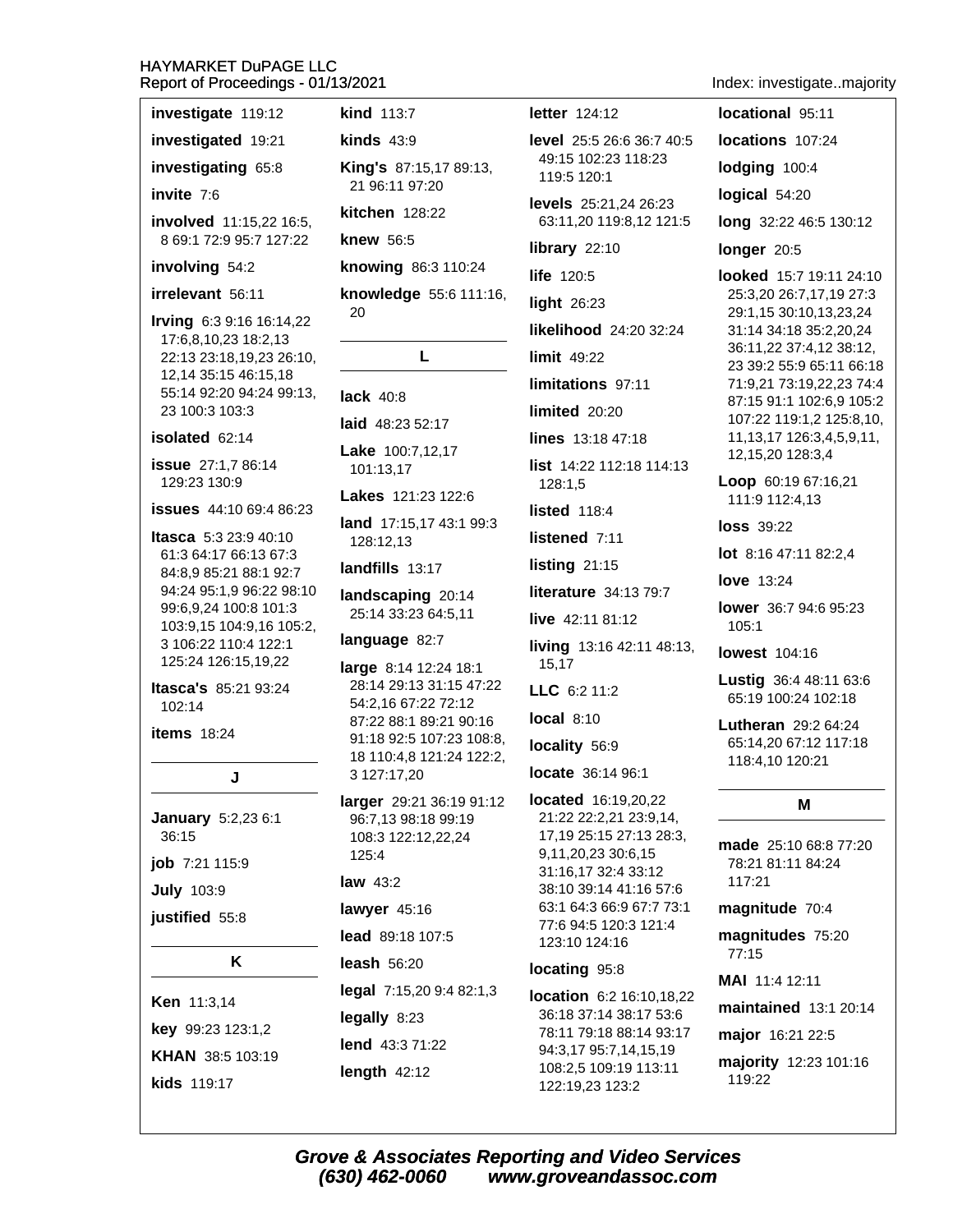make 6:15 7:9.23 8:2 46:1 69:18 74:2 85:20 93:21 100:21 101:10 11 108:19 115:18 126:18 131:10

makes  $30:4$ 

making  $45:13$ 

manage 131:3

#### management 49:1

manner 15:21 20:2 86:9 109:24 110:11 112:2 113:13.17

map 99:1

maps 19:3

Mark 59:19

market 13:11 19:9.11 39:18 55:2

marketing 15:17,19

**Mary 11:1** 

master's 11:19

materials 114:13

matter 7:15 9:8 11:3 14:1 26:1 43:4 56:17 59:8.24 116:14 129:22 130:6 132:2

Mcdonald's 31:24

**Mclean 58:17** 

means 24:22 53:18 104:15

measures 89:6

media  $102:10$ 

median 89:4 105:18.21

medical 48:20 49:7 62:4 66:10 118:5 120:23

medically 62:6,12,18,21 63:1 66:6

meet 8:5 44:8 85:22

meeting 5:2,3 6:4 7:10 129:9 133:21

meetings 129:7

**MELONE** 5:5,7,10,13, 16,18 10:4,7,10,13,15

132:9,12,15,18,20 133:7, 10.13.16.18 members 10:24 50:10

**Mental 69:20.22** 

mention 117:21

mentioned 47:10 69:14 106:16

**Mercy 66:10** 

merely 72:20

meters 50:5 51:2.3  $92.24$ 

methadone 34:24 36:2, 6 62:11 63:1,6,9

method 8:7 36:16

methodology 37:6 40:15 54:10 71:17 72:8 81:5 109:11 116:23

methods 114.7

**Metra** 13:6

metro 73:15 97:18,21

Microsoft 89:23

middle 64:4 90:10

midst 130:11

mile 23:8.11 28:9.11.12. 24 29:23 35:9.10.12 51:14 57:6 73:11,12,23 74:5,20,22 75:9,16 76:9, 11, 12, 18, 19, 24 77: 7 78:13 104:2,9,10,17 105:12,22 126:17

mile-and-a-half 73:24 74:576:15

miles 36:23,24 49:23 73:17,20,22 74:5,10 76:9 77:6.7 78:13 96:23

million 32:10 87:18  $97.21$ 

Millions 60:24

mind 68:13.16 75:21 minimal 34:1 39:23 40:11 53:5

minor 53:19

**minute** 117:15 minutes 68:21 129:5  $131.11$  $missed 34:4$  $m$ isses  $50:20$  $mix$  99.18 mixed 42:18 mixed-use 9:14 42:15  $mixing$  91:15 Mo 103:17 modality 90:11 mode 24:22 model 71:11,13 79:19 94:18 95:4 96:11 models 96:5 modes 113:23 monitoring 7:1 Montessori 32.4 months 72:9,17 Mortgage 12:16 motion 9:17 10:2.18 130:22 131:10 132:3.23  $133.1$ motions 129:18 move 8:8 16:5 17:10  $69.7$ moved 9:19 35:21 132:4  $133:3$ moving 6:4 117:22 119:18 120:9 multi-bed 54:2 multi-tenant 22:12 multifamily 28:18 multilevel 122:8 multiple 107:24

municipality 13:7

#### N

natural 125:2

Index: make..non-profit

nature 15:9 22:8.20 26:24 32:17 42:5.7 43:7 80:24 106:21 108:13

NBER 68:9 69:15 78:20  $87:8$ 

nearby 74:12,15,17 75:13 79:21 80:9 82:18 102:4 125:15 126:24  $127:1$ 

nearest 23:5,6,9 28:24 37:2 49:18 50:3,4,20,23 51:1.3 64:6

necessarily 43:1 70:8 88:11 108:6 118:22

necessary 53:20

needed 46:17 97:5,8 126:18

negative 34:22 58:11 80:8 84:9 98:3 118:7 122:4 123:6

negatively 75:19 77:14 80:2 119:6 121:14

negatives 82:4

neighborhood 24:1,2 31:6 32:23 38:9 41:16 83:13 124:4,15,19 125:1, 3,6,12,20 126:1

neighborhoods 124:9

neighbors 88:7

net 105:1

network 20:3

neutral  $57:15$ 

newspaper 102:9

newspapers 101:1

nice 44:8

night 133:23

nodding 131:20

noise 25:21 26:23

**NOLFO** 43:18 44:1 106:8,12 111:13,23,24  $123:13$ 

nominal 53:11

non-profit 46:9 102:16

**Grove & Associates Reporting and Video Services** (630) 462-0060 www.groveandassoc.com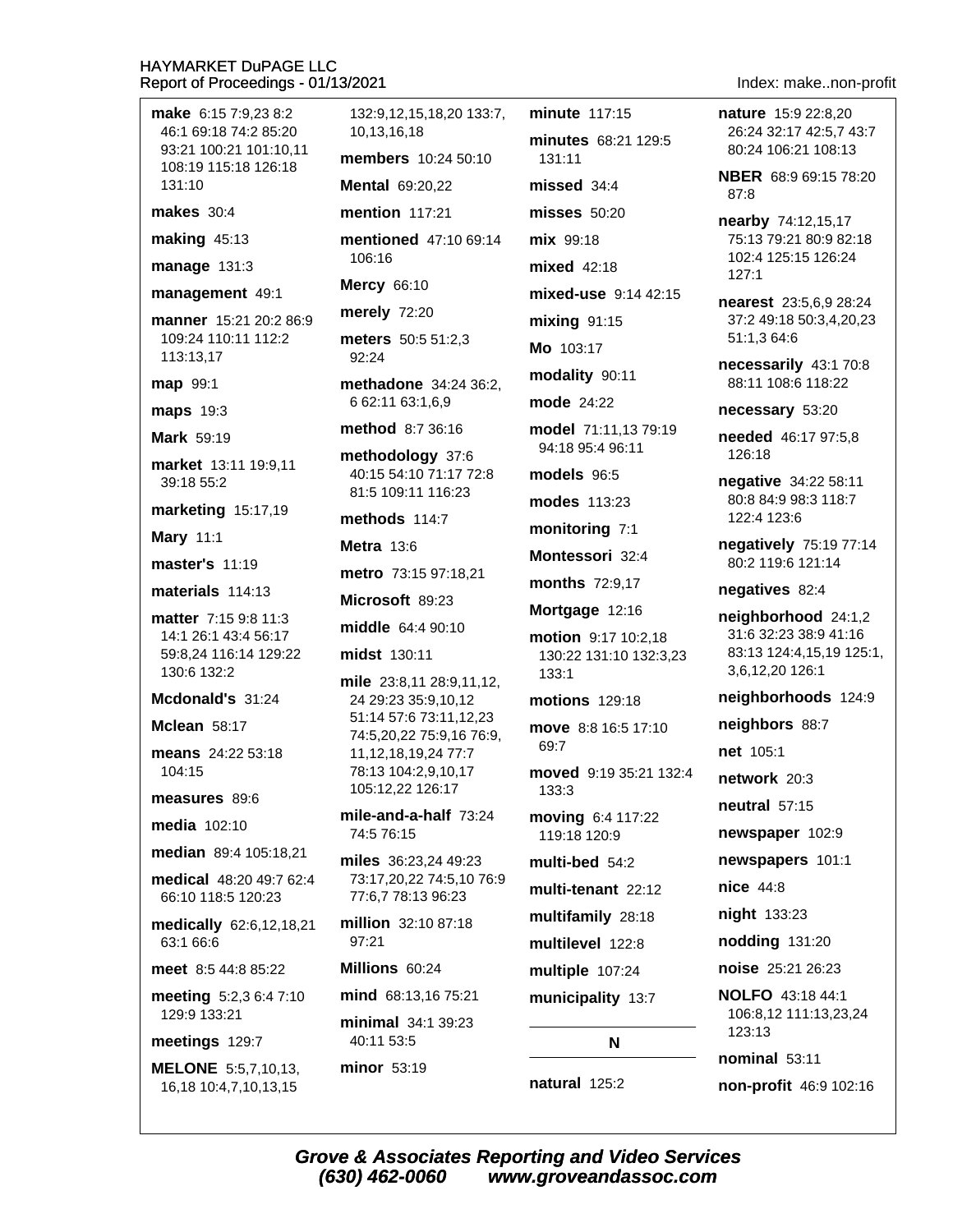Index: non-similar..patients

P

non-similar 54:14

nonprofit 33:17

Nordstrom 89:23

normal 15:1 25:3 41:7

north 18:12 21:16 23:10, 22 26:9 31:1 47:11

northeast 50:2.21 51:15

northwest 21:19

not-for-profit 46:6

noted 35:7

notice 59:18

noticeably 48:24

**Nowak** 79:16 80:6

number 6:8,11,15,19,24 18:24 28:19 29:17 30:14 31:23 36:19 60:17 61:16 66:16 67:1 72:12,13 79:4 92:12 99:2 108:18 111:7 112:12 128:1

**numbers** 45:15.16 61:8 66:22 92:11 107:23 108:3,8,14

numerous 13:12 40:14 90:7 109:6

nursing 13:16 109:1

## O

O'KEEFE 10:20.23.24 11:9 13:21 14:3,6,16 34:5,7 38:3 41:21 42:2, 19,20 43:6 48:1 50:7,10 52:1,6,9,12,16 55:22 56:8,21 68:12,17,22 75:21,24 78:2 80:22 81:3,9,13 94:10 111:10 129:15,19 130:5 131:9, 15,18

object 80:22

objected 52:10

objection 52:1,7,9,20 55:22 56:8 81:11,15 111:10 121:3 130:20 131:6,8

objectionable 52:13

objectors 7:22 57:10 58:9,10,17

obtained 91:7 110:14

obtaining 110:6

occupied 22:14,16

occur 19:22 33:24 35:21.22

**occurred** 31:4.18 32:2 55:3 119:3

occurring 26:1 32:24 33:4 51:18 119:13 120:24 123:9

occurs 35:19

offer 70:23 71:11 120:8

offered 67:11 100:14

offers 117:24 119:20  $121.13$ 

offhand 48:10 61:21 62:19 65:23 112:16

office 13:2 17:12,14 57:5  $102:2$ 

## offices 31:23

one's 52:4

one-and-a-half 73:17. 19 74:9 75:16 77:6 96:23

one-eighth 76:11,12,18, 24

open 9:18 10:19 18:6 71:24

#### open-space 47:22

opened 61:20 65:22 66:3 70:16,19,20 72:10,  $14$ 

opening 70:22 71:3,5 72:18

openings 71:11,19 79:19

#### operate 110:11

operated 15:21 21:18 33:12 109:23 112:3

operating 21:11

operation 49:1 110:17

opinion 15:2 19:15 40:24 42:3 44:22 55:7 57:19 84:14 85:2 111:19 112:8 114:18 117:1.6 118:13 120:4 121:16 123:24 124:2,5,20

opinions 49:6 56:13 59:3 81:16 86:24 111:21

opioid 62:11

opportunity 8:18 31:3 58:2

opposite 95:10

options 89:14,17

order 5:4 9:13 128:5

orderly 41:7

orders 8:5

ordinance 16:4 124:22. 24

ordinances 58:4

organization 33:13,17, 18 56:6 111:4

organizations 11:21  $57:2$ 

orient 16:18

original 14:18

**ORS** 77:12

outline 129:16

outlined 17:21

**outpatient** 29:6 65:4,10, 12.16.17 90:21 92:8 113:13 118:16 120:22

outpatients 49:10 65:14

overpass 18:13

## overruled 81:15

owed 46:7

owner 6:1 45:5.20 46:9

#### owners 44:24 45:11,14, 18,19 93:24

Pace 13:6 pacific 87:22 88:1 paid 103:6 pandemic  $8:4,14$ 

paper 68:9 69:15,18 78:15,20 79:24 82:15,16 83:10 87:9 97:11

paragraph 76:5 93:13

park 6:3 9:16 16:14,23 17:6,9,10,24 18:3,13 22:11,13 23:18,19,23 26:11,12,14 35:15 46:15, 18 55:14 92:20 94:24 99:13,23 100:3,7,12,17 101:3,14,17 103:3

parking 16:16 18:1 26:10 47:11

part 12:24 14:18 19:10 20:15 27:17 38:17 57:2 69:21 78:18 82:15 83:23 87:10 107:4,8 112:7 125:24 127:14

partially 110:23 112:6

particular 30:23 70:21 80:12 83:2,17 107:20 108:5 111:20 127:24 128:24

particularly 26:11

parties 6:21 8:21 43:15

parts 59:21 99:10  $125:23$ 

party 8:24

passed 34:13,20

passing 20:22

past 23:16 45:9 119:24

**patience** 41:20 69:2,4 129:10 132:1

patient 21:2 48:12

patients 48:5,8 49:10 53:2 70:3 90:17,21 91:11,19 92:5,6,9,12 98:14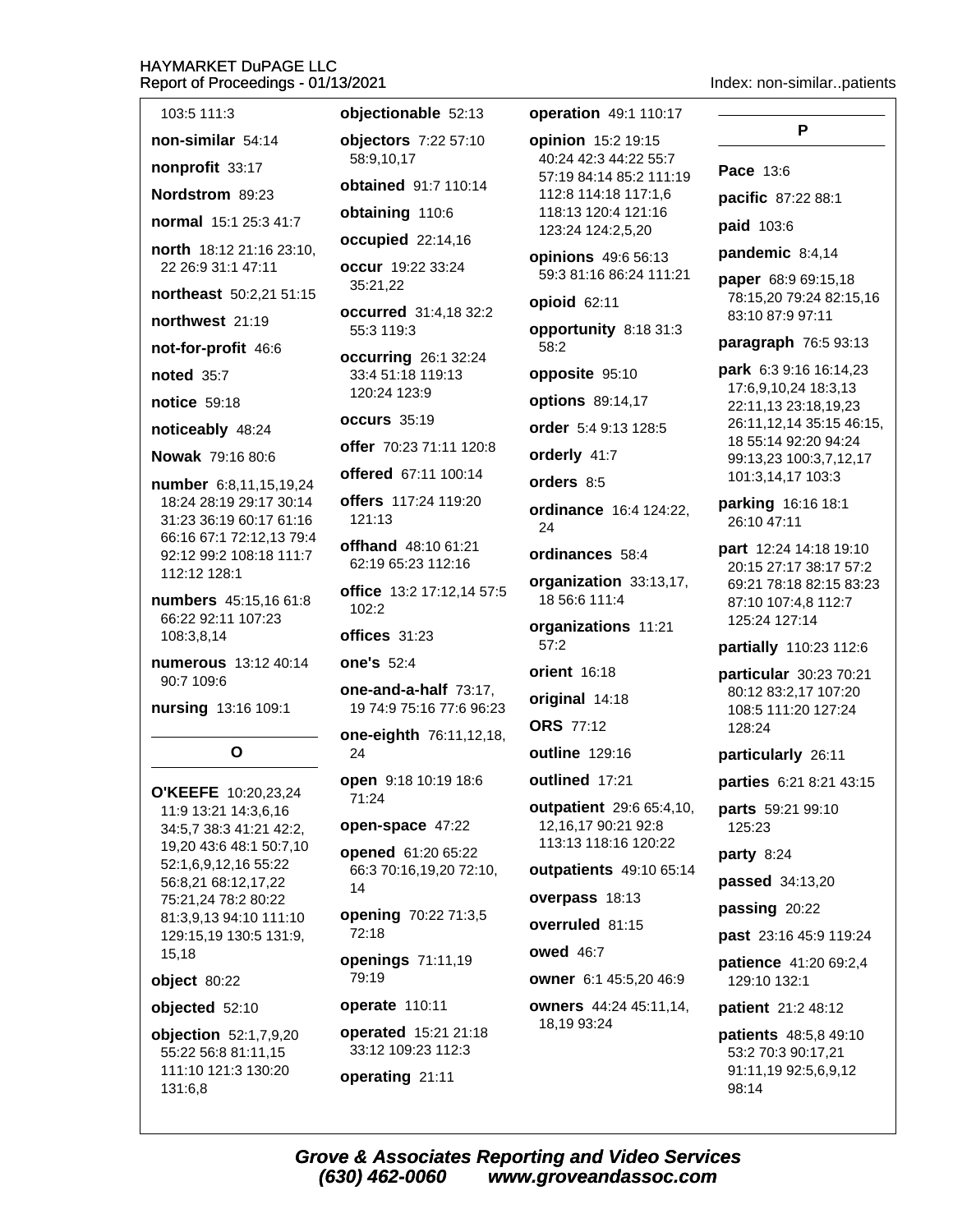**physical** 38:15 67:4

**position** 44:13 56:3

| 55:2                     | pick 129:8                                        | positive 57:15 58:2                            | 119                     |
|--------------------------|---------------------------------------------------|------------------------------------------------|-------------------------|
| :10                      | piece 111:20                                      | possibly 8:21 82:7                             | prim<br>29:7            |
| n 51:22 52:3             | pit 58:18                                         | 118:18                                         | prim                    |
|                          | place 31:10 51:17 122:2                           | potential 15:11,15                             | prior                   |
| 6:8 53:6 59:16           | plan 5:3,24 6:8 7:14,19,                          | 29:11,22 31:4 33:5,9<br>35:5,21 38:13,22 39:22 | 44:1                    |
| 4 82:2 97:21<br>00:13,20 | 23 8:1,13 9:3,13 10:24                            | 41:3 47:1,24 54:7 62:11,                       | 114                     |
| 10:5 113:11,18,          | 17:16,17 56:2 69:6 98:22<br>99:3,6,9,11 130:14,19 | 24 115:20 116:16,17<br>118:7 122:17 126:7      | priva                   |
| 117:24 119:22            | 131:5                                             | potentially 35:1 54:24                         | proc                    |
| 164:2083:19              | planned 9:11 15:20 16:3                           | 65:12 123:6                                    | proc                    |
| 34:23 35:2 40:9          | 19:5 48:3 109:23 110:11                           | power 13:18                                    | proc                    |
| 14 93:19 95:17           | planner 43:1                                      | Powerpoint 14:7,20                             | 123                     |
| 4                        | plans 19:1,2,3,6 62:20                            | 49:17 99:1                                     | proc                    |
| <b>n</b> 84:16,21        | plausibly 83:12                                   | pre 77:11                                      | proc                    |
|                          | plural 108:13                                     | precise 119:12                                 | 19                      |
| 43:21                    | point 15:12 39:2 53:1                             | preferred 8:7 96:5                             | proc<br>69:1            |
| 115:9                    | 56:17 71:9 72:16,18<br>116:20 117:12 122:1        | premise 82:15                                  | prod                    |
| d 13:12 19:10            | 129:9,13 132:2                                    | prepared 14:8 19:17                            | prod                    |
| <b>g</b> 40:13           | pointing 81:6                                     | 34:15 110:22                                   | prod                    |
| 0:18 31:10,19            | points 70:14 113:1                                | preparing 11:5                                 |                         |
| 20 70:18 88:24           | Polach 6:6 11:3,4,12,14                           | presence 58:18                                 | profe<br>120            |
| 11:2                     | 13:22 14:4,8,22 34:6,8                            | <b>present</b> 5:6,21 13:22                    | profe                   |
| nt 42:10                 | 38:6 42:3,19,21 43:12<br>44:5 50:15 52:22 59:7,19 | 16:15 24:13 57:14 58:7                         | profe                   |
| 13                       | 69:12 73:8 77:2 81:4,7,                           | presentation 6:17,21<br>14:8 49:17 68:8 69:14  | profi                   |
| 41:9 127:23              | 20 82:11 92:14 101:13<br>103:7,24 106:13 111:12   | 73:13 99:1                                     | prof                    |
| :6 48:14                 | 112:1 123:17 130:3                                | presented 8:20 116:15                          |                         |
| 128:21 131:7             | 131:19,20                                         | presently 24:16 33:4                           | prog                    |
| ly 45:10 69:5,6          | Polach's 42:24 81:16                              | Preserve 13:6                                  | proje                   |
| 8                        | 103:18 111:19                                     | president 11:4                                 | proj                    |
| 122:24                   | Polaris 115:15 116:2,23<br>117:4                  | pretty 101:4,24                                | proje                   |
| i <b>ve</b> 57:23        | police 22:10 111:7                                | prevent 25:2 40:24                             | prop<br>21,2            |
| 62:16                    | 112:12 115:20                                     | previously 20:12 29:10                         | 191                     |
| 7:20 8:3,7 9:11          | poll 130:18                                       | 43:3 65:2                                      | 13 <sub>1</sub><br>23:2 |
| r 6:1,5,20 7:22          | poorer 94:5                                       | <b>price</b> 28:10 32:9 104:8,                 | 19,2                    |
| 141:11                   | pop 44:7                                          | 16 105:6,13,18,21                              | 16,2                    |
| r's 14:12,14             | populated 88:8,19                                 | priced 94:6 95:23 96:1                         | 29:1<br>32:8            |
|                          | population 60:3,9,15                              | prices 28:8,13,15 29:12                        | 23.3                    |
| <b>phs</b> 18:18         | 61:5 87:17 102:1,2                                | 32:8 73:6 89:17                                | 37:<br>41:1             |
| 2:13                     |                                                   | prices' 89:4                                   | 53:2                    |
|                          |                                                   |                                                |                         |

Index: patio..properties

pricing 73:7 89:1 118:8 1:6

arily 18:18 23:17 7 32:16 33:6

ary 22:24 24:22

 $120:826:1,437:4,7$ 14 112:21 113:2  $\cdot 2$ 

ate  $21:446:4$ 

edure 6:9

edures 6:3 8:13

eed 11:11 43:22  $:20$ 

eeding 6:11 7:15

eedings 6:13 7:2,

ess 9:2,5 57:22 127:22

luced 40:2,9

lucing 45:8

luctive 108:22

essional 44:20 :4,11 122:15

essionally 127:16

essionals 86:23

itable  $45:1$ 

**ound** 80:20 84:8

rams 101:1,2

 $ect 56:10$ 

ections 84:23 85:1

ects 88:5

erties 12:14,15,20, 22 13:7,14,15 15:17, 17:5,8,9,23 18:3,11, 19:17 21:15 22:2,4,11 2,5,14,15 24:13,15, 21,23 25:8,19 26:8, 23 27:6,7,8,10,11,15 13 30:4,11 31:20,22 8,15,20 33:1 34:2,12, 35:8,13,14 36:13,20 3,16 38:18,21 39:16 ,2 47:4 50:23 51:10 22 55:1,4 58:19 63:1,

**Grove & Associates Reporting and Video Services** (630) 462-0060 www.groveandassoc.com

patio 25:15 patterns

PC 5:24 9

pedestria 53:14

people 16 60:4,16,2 98:9,15 1 101:19 11 24 114:7 120:6

perceived

percent 3 58:19 76: 96:7,13,24

perceptio 85:10

perfectly

perform

performe 39:24

performin

period 30 32:22 48: 105:23 11

permaner

permit 9:

permitted

person 8

personal

personall 82:5 130:

persons

perspecti

pertains

petition 7

petitioner 8:21 10:2

petitioner 130:12

photogra

phrase 5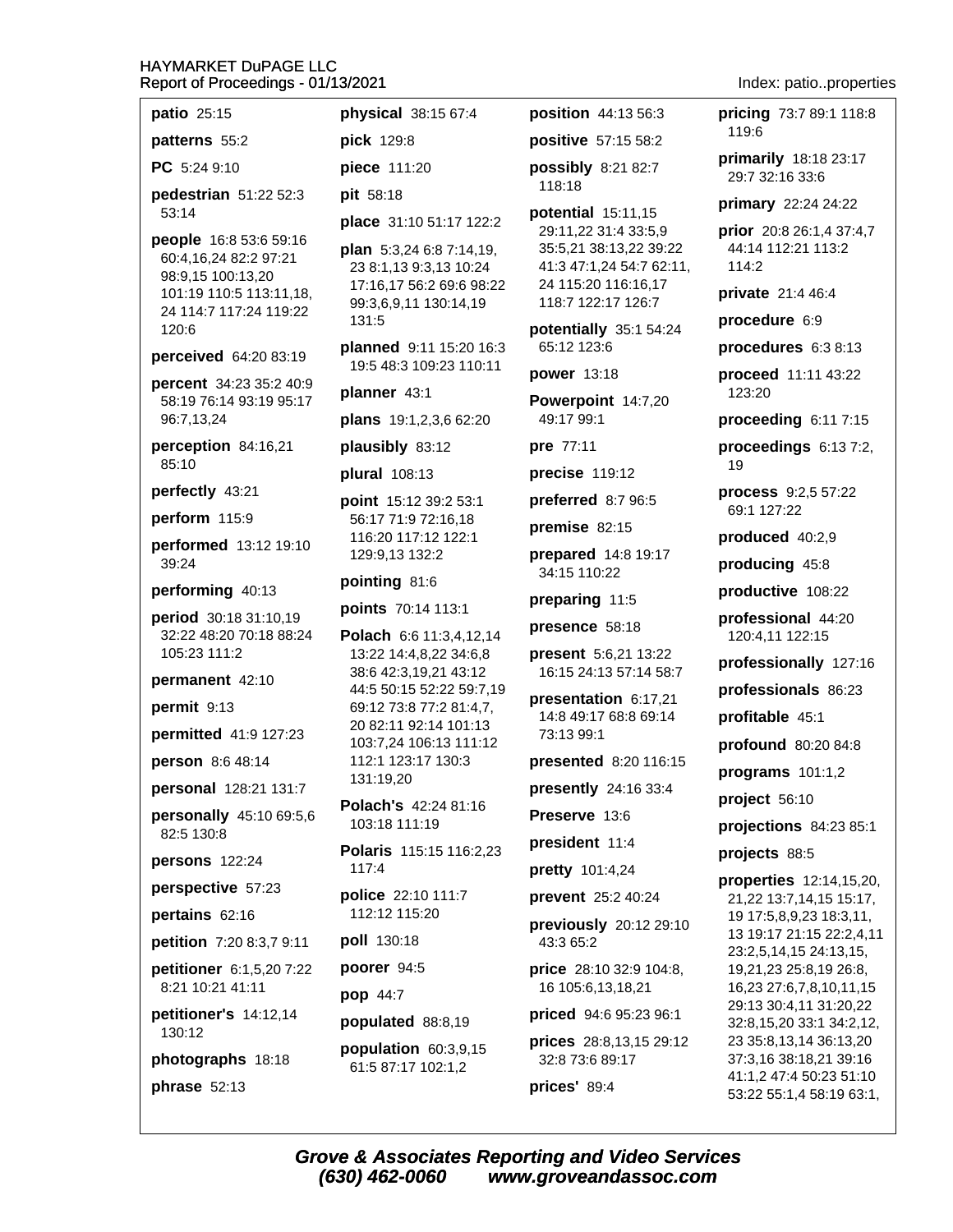15 70:6.10.19 73:3.19 74:1.2.3.12.13.15 76:14. 19,20,21,23 78:6 83:18 88:10,21 96:17 98:4,17, 18.19 104:17 110:8 112:22 125:17 126:5

property 6:6 12:9 15:4 16:9,10,12,13,15,18,19 17:1,3,12,16,21,24 18:2, 5, 12, 17, 19, 23 19: 1, 2, 4, 12 20:4,5,7,8 21:5,8,16, 23 22:3,13,15,19 23:7,9, 10,21 24:2,12 25:5,11,12 26:4,5,9,14,21 27:1,6,17 28:4,6,17,23 29:1,3,15, 16 30:12.19 31:10.13 32:16 33:11,22,24 34:16 35:1,4,5 36:4,17 37:3,11, 14, 18, 19 38: 9, 10, 12, 17 39:2,13,20 40:3,6,8,10, 19 41:8,15,17,18 44:14, 24 45:3,5,6,8 46:2,4,7, 13, 15, 19, 22 47: 13, 17, 18 49:7 51:7,12,13,17,18 53:5 54:1,8,10,18,19,20 62:12,24 63:19 64:21 65:7,11 67:9 68:1,10 71:3,8 72:21,23 73:15,17 74:9,21 75:6,7 79:2,12, 17 80:2,21 82:21 83:4 84:10,18 85:4,6,23 86:6 90:5 93:5,11,18,23 94:20 95:6 96:6,10,22 97:7,15 98:3 103:14 107:24 110:9 113:20 118:19 119:8,24 120:12 121:15, 17 122:17,23 123:7 124:16.18 125:12 126:9 128:20.21

property's 40:5 124:4

## proposal 15:24 92:8

propose 85:19

proposed 15:3,18,20 16:2 19:3,5,15,21 20:15, 16 23:1 24:24 25:1 26:8 27:1 28:4.12.23 30:7.8 32:16 33:4,8 35:11 36:3, 6 37:20 38:10 39:1,3 40:4,23,24 41:4,6,11,14 42:4 46:18 47:1 48:4 50:4 51:23 52:24 57:7, 16,24 63:3,10 64:8,17 66:13 67:2 68:2 70:4,7,

10 74:22 85:3.14.20 90:20 92:19.24 96:11.18. 23 98:1 100:3,6,11,19 101:14,15 102:13,20 104:14 105:22 107:19 108:14 109:4,15,23 110:6,10 112:2,9 122:16, 20 123:3,12 124:2,14 126:7

proposing 86:4 91:4 106:21

prosecuted 82:1

prospective 85:9

protect 7:21 33:12 111:4

protected 15:22 110:1

protecting 33:15

- provide 8:19 15:2 22:1 39:1 55:12,16 58:22 62:18,21 86:22 118:3 120:22
- **provided** 21:2,4 45:22 47:11 52:2 63:21 66:6 100:24 101:21 110:17 113:22 115:3,24

providing 17:1 49:6 59:3 65:3,12 86:24 89:7

proximity 16:24 37:1,17 67:8 72:23 120:9 127:2

public 6:12,16 7:20,22 8:17,19 9:10,18 10:19 15:21 33:12,16 50:10 64:14 83:22 84:2,7 99:22 109:24 111:13

publish 62:10

published 34:11 104:15

pull 50:7 103:17

purchase 55:14

purchased 128:19,20,  $21$ 

purchaser 63:15 65:7

purchasers 64:21 118:19

purchasing 29:8 63:19 purpose 12:21 79:10 117:12

purposes 13:10 21:9 23:17 24:16 29:10 64:19 110:18 114:24

## Q

quadrant 50:19

qualified 86:17 87:3,7 115:3.8

qualify 12:13

quality 85:5,8,12

quarter 23:8,11 28:9,24 35:12 51:13 57:6 126:17

**question** 41:22 42:23 43:12 46:16 52:7.11.14. 19 56:21 57:20 81:2 82:11 86:2 94:13 101:8, 12 111:22 112:11 116:23 117:5 119:14 121:12 123:23

questioning 42:21,23 43:3,14 81:21 129:9

questions 6:20 8:18 41:20 43:5 48:2 50:11 68:13 82:6 97:4 106:14 107:6 112:17 123:18 129:11

quickly 37:23

quorum 5:21

quote 81:13

## $\mathsf{R}$

#### radio 101:1

radius 23:12 29:21 36:23 73:9 76:12 98:1

radiuses 74:14 75:11

railroad 23:24 24:4 32:19 35:15 38:16 79:3  $125:2$ 

railway 30:9

raise 130:20

range 61:9,22 66:2 67:10 68:13

rarely  $63:18$ 

## Index: property..recovery

ratings 85:16

Ray 5:16,17 9:21,23 10:13,14 132:6,18,19 133:4,16,17

reached 117:4

read 53:13 83:8 91:24 92:1 99:8

reading 91:17,24

ready 128:23

real 11:14.15.22 12:16 13:20 41:13 128:20

realistic 84:23

reality 84:16,21,22 85:19,22,24 86:11

rear 25:16

reason 21:8 27:4 33:21 40:18 84:11 97:1 111:3 115:7 122:20

reasonable 55:7 63:2

recall 44:15 47:16 48:10 49:20 58:21 65:2 69:15 71:1,13 75:20 103:10 109:5,17 119:24 127:7

receive 48:8

received 46:10

receiving 48:13 90:17 91:20

recent 36:15

**recess 68:23** 

recognize 91:3

recognized 8:23

recommendation 7:24

recommending 8:1

reconvene 68:21 133:23

record 7:18 9:3 14:9

**RECORDING 5:5.7.10.** 13, 16, 18 10: 4, 7, 10, 13, 15 132:9,12,15,18,20 133:7, 10,13,16,18

recovery 48:5,7,12,13 49:9 66:14,20 92:9 122:7,18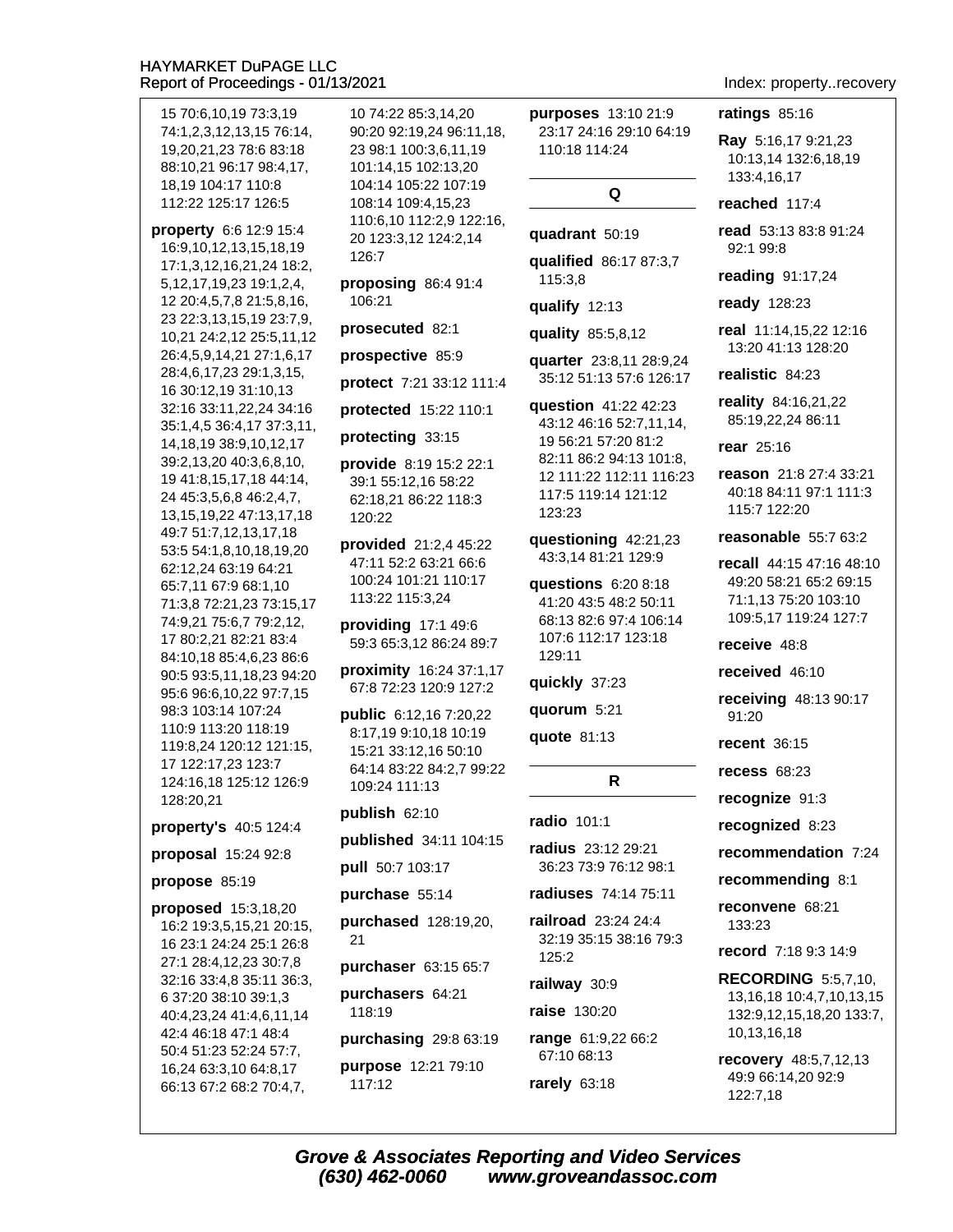redevelopment 33:8

reduce 74:20 93:18

reduced 73:16 74:9.21 78:13 93:5 95:17 96:24

reducing 45:6

reduction 36:1 93:22 94:8 96:9 97:10

refer 14:17 75:14

reference 53:14 68:8  $69.18$ 

referenced 113:4

referred 34:13 39:23 62:15

referring 14:6 47:21 61:18 69:13 75:22 110:3, 5

refers  $12:14$ 

reflect  $72.20$ 

reframe  $52:12$ 

refresh 127:6

regard 19:11,15 26:19 27:5,7 35:8,19 37:15 40:1 45:7 49:6.8 54:7 55:4,14 59:10 67:20 80:1,14 83:4,10 84:23 86:24 87:8 88:4,23 90:24 91:7 99:12 104:8 110:17 111:11 125:18 126:9,21

regardless 46:5 57:19, 22 72:9 87:2

region 97:12 99:19

regressions 77:5

rehab 54:3 76:10.18 77:7 101:6

rehabilitation 109:4

related 46:23 71:16 90:5

relates 63:3 64:16

relationship 16:19 17:22 30:12 36:17

relevance 52:11 55:22 80:23 111:10

relevant 56:14 111:11

relied 112:14 115:14 116:2

rely 82:23 107:10 114:6, 23 115:11

remain 25:9 102:24

remained 46:4

remarks 7:9

remember 65:21 68:11 79:4 82:11

remind 9:1

remote 6:24

remotely 6:12 69:3

removed 107:12

repeat 56:21 76:1

repeating 7:12

rephrase 111:21

report 14:18 19:17 53:13 55:5.6 59:11.20.21 66:18,21 68:7 83:21,22, 24 84:2,7 94:21 102:6 103:16,18,23 104:24 106:15 109:3,21,22 111:12 112:18 113:4 114:9.13 115:15 116:3. 10 127:5

reported 82:24

reporter 7:16 11:8

reporting 102:10

reports 86:1 114:17 115:13

representative 87:21

represented 58:16

representing 57:21 58:9

request 9:11 129:8,18, 22

requested 15:24

require  $113:11$ 

required 12:3 47:10,19 111:8 124:23

reschedule 7:4

(630) 462-0060

research 17:13 19:10

70:2 71:15 87:12 89:8 104:13 106:23 108:11 119:15.20

researched 120:1

researchers 70:13

researching 119:16

residence 42:10 48:22

residences 30:6 64:7 79:21 80:9 82:18 125:15

resident 56:1

residential 9:14 12:14, 20 15:6 17:11 19:13 22:21 23:5,6 27:3,5,7,8, 18,20,24 29:7,10,18,20 30:3,11,17 31:18 32:6,7, 18 35:5,13 36:13 37:3 39:14 42:4,6,8,9,14 48:3, 17 49:18 50:3,4,20,23 51:1,3,14 62:24 64:10 65:3.9 67:8 79:17 80:21 84:10 85:9,14 92:23 93:18,24 94:20 95:1 96:22 97:6 118:17  $119:10$ 

residential/residential  $37:16$ 

residents 100:8

resources 69:22 72:16

respect 9:4 24:9 114:3 125:16

responded 81:12

response 55:23,24

restaurants 31:23

result 12:9 25:7 26:3,6, 13.18 27:2.14 28:3 29:19 31:5 32:13 36:14 37:1,20 40:7 47:24 71:4 73:5 78:12 79:2

results 74:7 77:10 78:15

retail  $100:4$ 

**retained** 56:10 87:4,5

revenue 103:3

review 12:17 18:24 39:15 113:2

reviewed 19:4 112:21

www.groveandassoc.com

**Grove & Associates Reporting and Video Services** 

Index: redevelopment..sales

113:5

**Richmond** 34:15 73:15 97:17,21 107:11

right-hand 18:17

right-of-way 18:15,16 30:9 35:16 38:16

rights 7:21

road 6:3 9:16 16:23 17:6, 9.10.24 18:3.13 20:3 22:13 23:18.19.23 26:12. 14 35:15 44:9 46:15 55:14 92:20 94:24 99:13, 23 100:3 103:3

roadway 16:20,23 18:7 22:5,7 35:14

roadways 32:19 38:16, 20 125:2

robust 78:12 98:3

robustness 76:6

roll  $5:4$ 

Rosecrance 30:24 60:20 67:15,17,20 71:20, 24 72:8

Route 16:24 23:7 24:4

routinely 92:16

rule 96:5.9

rules  $6:9$ 

run 112:4

running 62:7 111:2

**Russo** 5:19,20 10:16,17 132:21,22 133:19,20

## $\mathbf{s}$

safe 133:22

safety 15:21 33:13,16 64:14 83:22 84:2,7 99:22 109:24 110:4 111:5,13

sale 28:8,10,13,14 29:12 45:3 104:8,16 105:13

sales 19:12.13 28:10 55:2 72:1,2,4 75:11 89:3 105:2,6,18 107:24 119:2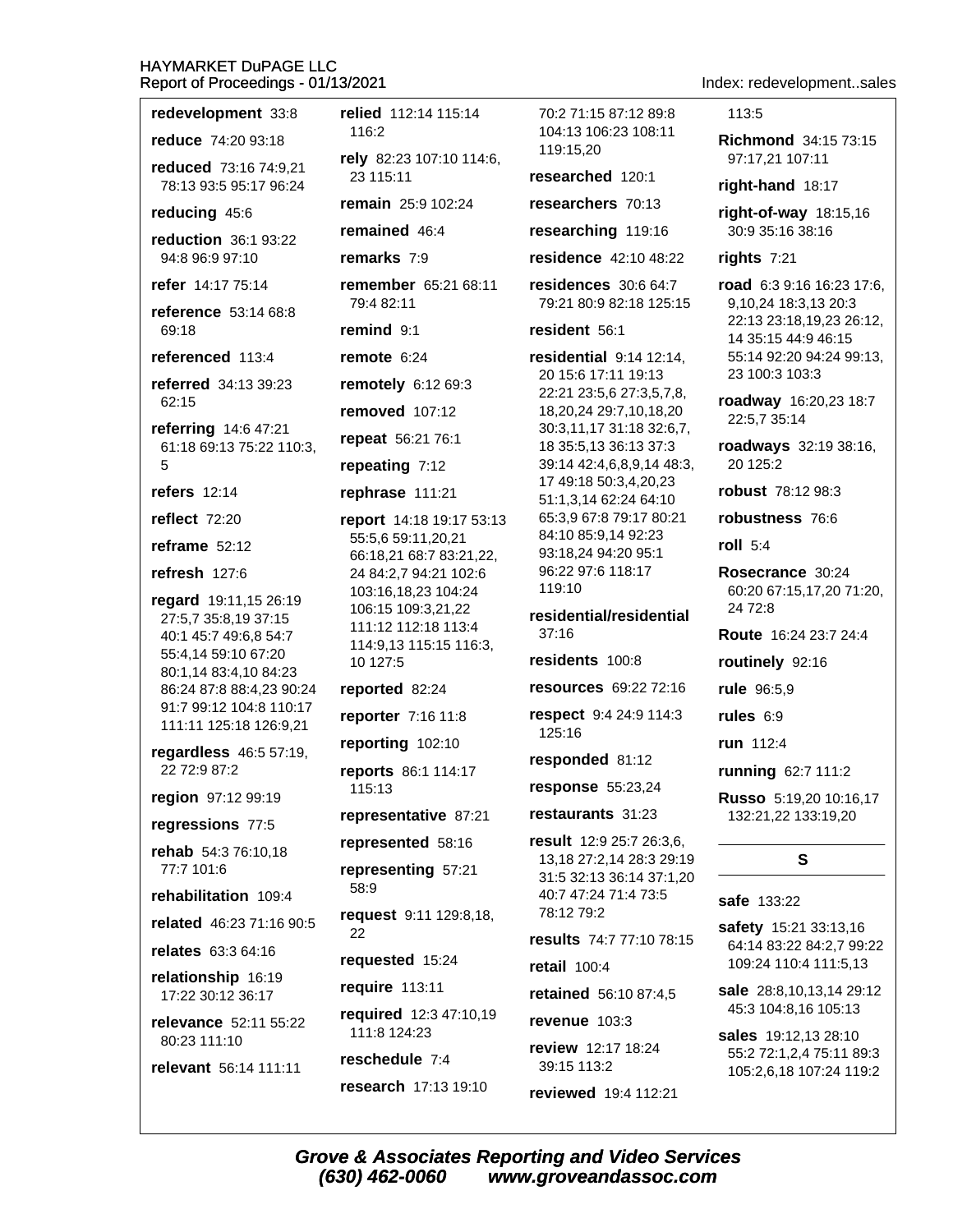sample 77:5

scale 99:17

scheduling 131:16 school 32:3,4 85:8,16

119:17

schools 85:5,12,16,17 119:16

science 11:18

scope 106:21 123:24 124:5.20

screen 50:15

SDT 71:11 79:19 94:18 95:4 96:5,11

search 120:7

Seattle 37:9 79:17 87:14 89:1.21 107:11

secondary 20:3

seconds 10:3

secretary 5:4,5,7,10,13, 16,18 10:3,4,7,10,13,15 132:7,9,12,15,18,20 133:5,7,10,13,16,18

security 21:1

seek 57:3 102:19

seeking 110:5 113:12

seldom 27:14 119:12

select 59:1,12

selected 59:14,24 60:6, 12.19

sell 44:24

sellers 119:23 120:13

selling 32:10

sensitive 27:9

sentence 90:11,15 96:4

sentences 82:4 94:16

separated 17:24 18:12, 14 22:2,4 30:7 32:18  $35:13$ 

separates 24:1

separation 26:7 29:18 38:15 47:3

series 68:9 69:15

serve 38:18 100:6.11.19  $101:16$ 

served 12:5 13:4

service 9:8 69:20 70:5

services 29:2 55:16 61:23 65:1,13,14,21 67:10,12 69:23 84:9,17 85:21 86:7 101:15 110:6 117:19 118:4.10.11 119:5 120:22 121:9

**Services' 120:21** 

serving 70:3

set 26:10,13 38:19,20 47:21

setback 18:2 38:19

setbacks 26:15 47:19

setting 106:20

settings 67:22 68:3,4

shaded 17:22 49:19

shared 112:1 113:9

shelters 13:16 54:6 109:9

**shop** 22:15

shoppers 99:19

short 56:19

shortage 89:13,17

shortly 129:20

show 17:21 34:21 35:4 51:9 57:24 72:5 73:7 74:1.9 75:17 76:8 77:13 105:15,16 108:4,7 122:22

showed 28:2 45:15,16 74:6,18,21 83:5,16 98:5

showing 17:22 18:18 19:3 74:11 75:3 76:13

shown 17:4 18:15,16.17 19:6 23:4.12 28:5 33:17 34:19 35:17 37:24 39:12. 23 50:22 58:12 76:23 86:8.14 shows 17:3,16 18:7 23:5

(630) 462-0060

95:19.23 121:1

side 31:1 47:13.15 58:8

 $sign 6:17$ 

signed 59:18

significance 7:16

significant 18:5,9 20:2 25:6,24 27:15 28:2 31:9 33:7 40:19 58:5 79:20 80:9 92:12 94:18 95:12

significantly 23:20 35:11 47:8 82:17

signup 6:22

similar 21:11 27:16,24 28:3 30:2,5 33:3,18 34:11 39:10,16 48:18 54:7 70:7 83:12,16 106:20 107:3 109:6,7,15

similarly 17:6 18:4

simple 109:13

simplify 82:7

simply 14:22 78:17

single-family 28:8,17, 18,20 29:4,5 37:15

sir 14:3 61:4 68:22 106:2  $123.14$ 

site 9:13 16:11 128:9,14, 24

sites 127:13,17 128:2,4, 5.7

situated 92:16

situation 20:10 30:5 42:11 45:24 46:1 89:18  $123.11$ 

size 16:10 61:3,13,15,17 64:24 66:12,24 67:5 90:2,4,16 91:18 92:5 98:15 106:20 107:18,21 108:13 109:18 121:13, 16,20,22,23 122:11,21 123:5

sized 16:11

**Grove & Associates Reporting and Video Services** 

sizes 90:6 91:11 122:12 slide 14:5,22 15:23 16:6, 17 17:2,15,20 18:20

www.groveandassoc.com

Index: sample..specifically

19:19 21:14 23:3 27:21 28:5 30:21 34:3.4 38:3 40:21 49:18

**slides** 110:2

 $slow$  9:2

smack 51:14 90:10

small 53:11 98:10 128:10

smaller 55:18 56:6 57:4 91:13 97:22 98:18 99:17

**Smith 123:17,19,22** 129:4

social 29:2 64:24 65:21

solely 116:2

Solutions 22:16

sort 70:1 93:21 96:20

**SOS 77:11** 

sought 41:11

sound 61:11 127:8

**sounds** 60:18 71:14 88:22

source 99:5

south 17:11 18:4 21:21, 23 23:20 24:3,6 47:13,15

southerly 26:16

southwest 17:12 18:14  $22:13$ 

**space 18:6** 

spacial 78:14

speak 6:6 11:13 14:2  $82:3$ 

special 9:12 12:21 16:3 19:4 39:4 41:11 127:23

specialist 101:7

specialties 114:22

16 107:18 114:17

130:2,3,5

**specific** 37:14 42:18

63:11 83:18 91:8 98:11,

120:16,20 121:3 127:2

specifically 30:13 61:24

66:8 67:14 81:20 93:12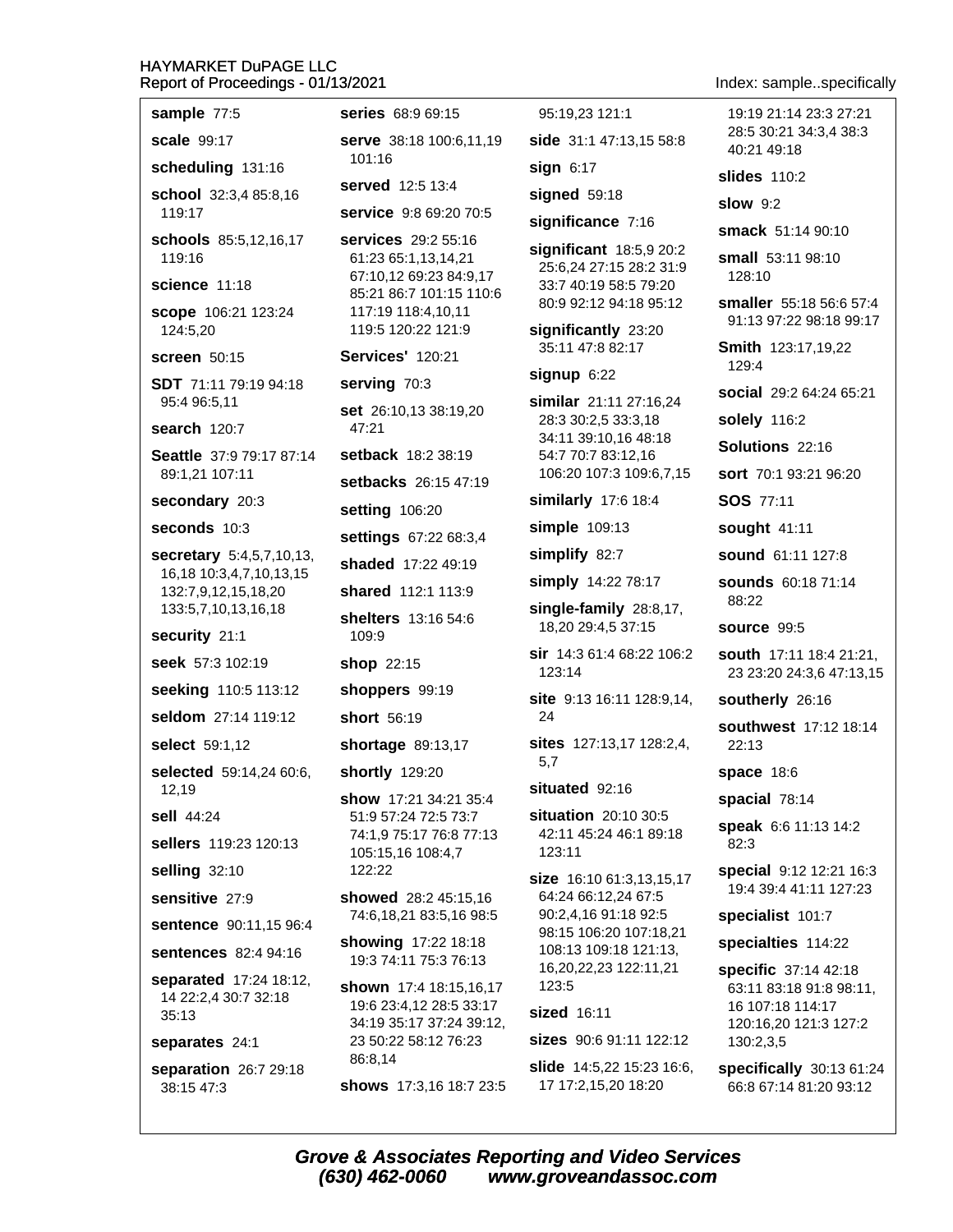| 94:24 97:4 98:24 103:18<br>126:1 127:12            | steps 14:24 18:21 27:22<br>112:19                                                                                                              |  |
|----------------------------------------------------|------------------------------------------------------------------------------------------------------------------------------------------------|--|
| specifics 48:11 63:13                              | stop 7:3 129:6,12                                                                                                                              |  |
| 88:13 118:22                                       | straightforward 25:9                                                                                                                           |  |
| speculative 86:2                                   | <b>straw</b> 130:17                                                                                                                            |  |
| spent 117:17                                       | streaming 7:1,2,3                                                                                                                              |  |
| spill 26:22                                        | street 32:4,7                                                                                                                                  |  |
| spite 31:8 122:21                                  | strictly 65:17<br>strip 79:16 80:2,8 82:17                                                                                                     |  |
| split 61:10 101:18                                 |                                                                                                                                                |  |
| spoke 99:12                                        | strong 78:16                                                                                                                                   |  |
| spoken 45:20                                       | structure 25:16                                                                                                                                |  |
| Spring 16:13,14 22:14<br>100:7,12,16 101:13,17     | studied 34:16 35:9<br>36:21 74:23 80:13 83:1<br>91:9,10,16 125:18 126:2                                                                        |  |
| Springbrook 22:8                                   |                                                                                                                                                |  |
| SRA 12:11,14                                       | studies 13:13 19:7 27:9                                                                                                                        |  |
| <b>staff</b> 6:20 7:1 19:8                         | 34:11,12 36:11 37:7,12,<br>15 39:12,24 40:13,14                                                                                                |  |
| staffed 20:24                                      | 46:24 54:12 55:1,3 62:8,<br>14 69:13 81:17 83:4<br>86:22 87:1 97:5,8 98:7,<br>16,19 107:10,22 109:6<br>112:21,22,23 113:2,3,5<br>114:10 125:22 |  |
| stage 33:6                                         |                                                                                                                                                |  |
| standpoint 58:10                                   |                                                                                                                                                |  |
| Starbucks 89:22                                    |                                                                                                                                                |  |
| start 43:16 52:7 53:21<br>131:20                   | study 25:4 27:17 28:7<br>34:14,21 35:2,8,17,18,23<br>36:9,15,16,18,19,22                                                                       |  |
| starting 89:1                                      |                                                                                                                                                |  |
| <b>starts</b> 76:5 90:11                           | 37:4,5,7,8,24 40:16 54:2<br>55:2 58:22 59:7,18 63:9                                                                                            |  |
| state 8:9,11 11:24 12:1,<br>2,4 107:5 108:6 109:22 | 70:12,13 71:23 72:7<br>73:14 74:8,13,21 75:12,<br>14 79:10,15,16 80:6,12,<br>13 81:4,5,7 82:19,24                                              |  |
| <b>stated</b> 110:12 130:22                        |                                                                                                                                                |  |
| statement 58:6                                     | 83:3,5,7,8,9,11,14,15,17,<br>19,20 84:12 87:9,21<br>88:12,24 89:6,12 90:3,10                                                                   |  |
| statements $45:7,13$                               |                                                                                                                                                |  |
| states 12:22 33:15 70:3,<br>8 108:18               | 92:13 93:3,4,10 95:3,5<br>97:2,3,17 98:5 99:22<br>108:20 115:22 124:13<br>125:23                                                               |  |
| statistically 79:20<br>94:18 108:3                 |                                                                                                                                                |  |
| status 102:16,19 103:5                             | studying 19:14 108:7<br>109:11                                                                                                                 |  |
| statute 8:10                                       | subject 15:4 16:9 17:1,                                                                                                                        |  |
| staying 48:16                                      | 3, 12, 16, 21, 24 18: 2, 5, 12,<br>19,23 19:4,12 21:23<br>22:3,4,12,16,19 23:6,8,<br>10, 15, 21 24: 1, 2, 12 26: 8                             |  |
| steep 105:17                                       |                                                                                                                                                |  |
| step-by-step 8:17                                  |                                                                                                                                                |  |
| Stephen 21:22 46:12                                | 27:17 28:4,23 30:5,12<br>32:16 33:10 35:3,12,16<br>36:3 37:3,14,18,19                                                                          |  |

38:11,17 39:12,15 40:2,6 41:5.12.18 51:7 54:10 56:17 63:10 64:8 65:11 67:9 96:19 110:8 124:17

subject's 25:5 124:2

submitted 14:18 19:18 84:3 103:8 128:2

subsequent 116:21

```
substance 34:17 49:2
54:16 68:9 69:19,22
70:15,24 73:14 75:17
77:13 78:11,17 79:6
90:15 92:15 93:6 98:1,8,
13 106:19 121:14
```
substantial 16:11 24:8 26:9 30:6,18 31:17 32:5, 8,18 35:14 38:8 39:14,20 41:15 70:22 124:15

substantially 28:22 35:16,23 47:22 64:7

suburban 53:5 68:3 106:19 108:11

suburbs 53:6

successful 103:4 111:2

**SUDC 71:11** 

**SUDTC 71:12 83:13** 94:19 96:6

**SUDTCS** 91:18 93:18  $97:6$ 

sufficient 17:1 21:24 22:1 26:15 46:14 71:22

sufficiently 128:6

suggest 59:13

suggested 128:12

suitable 38:24 39:1 64:15.18 128:18

summarized 28:5 40:17

summarizes 13:19

summarizing 40:22

summary 16:9 18:21

supervision 48:21 support 84:3 95:24 119:19

## Index: specifics..testified

surrounded 64:4

surrounding 17:17 18:23 19:16 25:7 27:6,15 31:12 32:15 34:16 39:8, 20 40:19 41:8 70:9 71:3 85:4 88:9,21 113:20

survey 91:23

swear 11:9

swearing 7:16

sworn 10:22 11:5,10

system 16:20 18:7

## T

takes 113:14

**taking 95:3 122:2** 130:12

talk 45:10 62:8

talked 38:19 62:10 66:12,13 67:11,15 95:15 97:16 117:20 119:16

**talking** 46:12 67:1,4 85:18 93:11 95:16 117:18 120:13 122:5

talks  $77:2$ 

target 76:20

tax 13:10 40:5 46:10 102:14,17,19,23 103:1,3

taxes 6:7 40:9 46:7,8 102:22 103:6

taxing 102:24

technical 69:4

technology 109:10

television 101:1 102:10

telling  $53:15$ 

tells 102:6 120:21

term 78:21 82:1

terms 46:13 65:20 66:24 70:11 73:9 78:20 90:2 92:17

**tested** 75:10

**testified** 20:18 40:1 43:3 52:4 64:14 80:18 102:18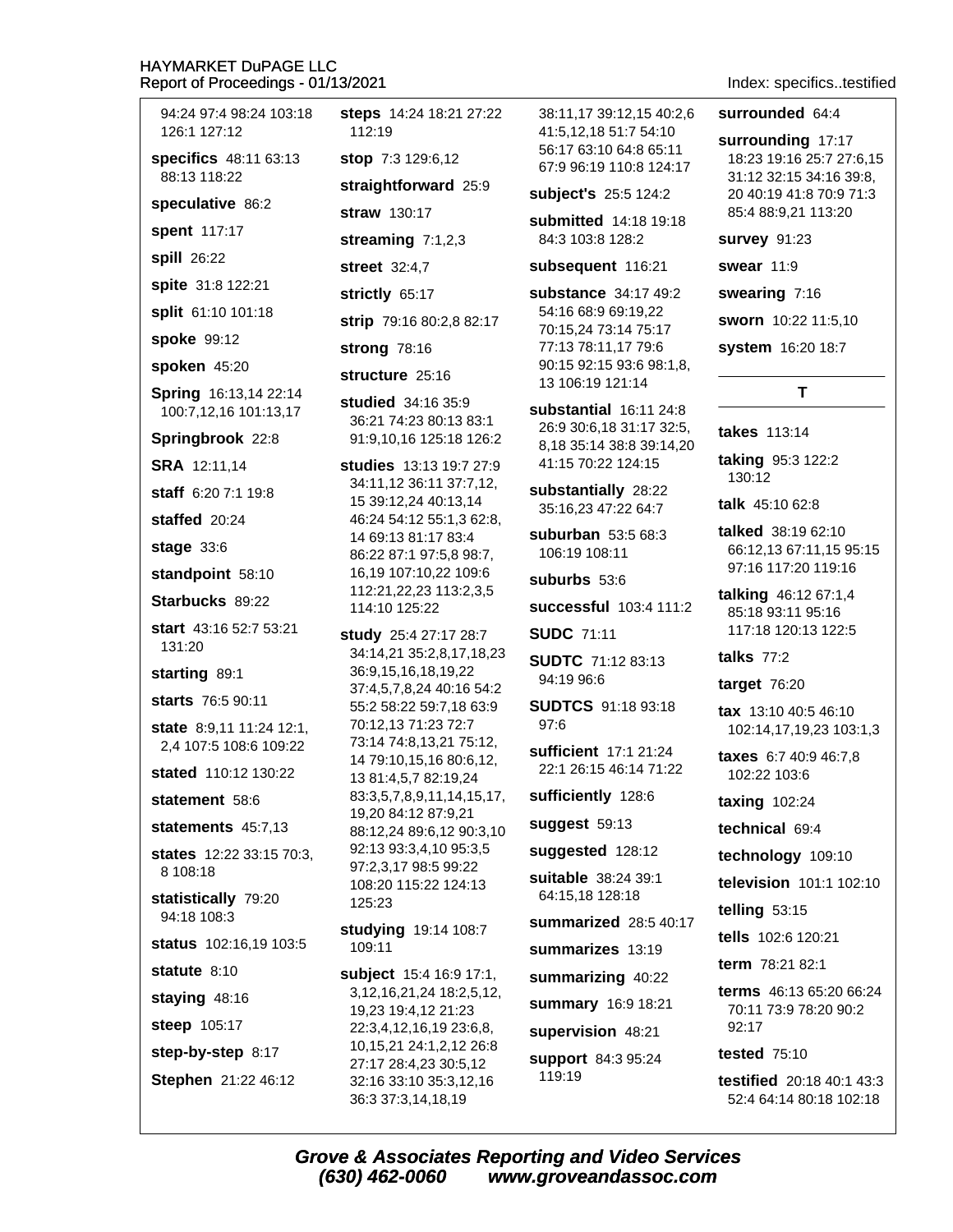111:14 112:24 127:15

testify  $57:9,18$ 

testifying 57:12 122:7

testimony 7:17 51:21 52:2,22 86:16 110:15,20 114:2.3 116:22 117:3 130:3 131:14

#### testing 75:4

thing 37:13 45:1 86:13

things 13:17 14:23 22:24 25:3,20 26:22,24 34:9 35:7 54:5.6.24 89:6 120:23 128:10,22

thorough 106:10

thought 59:5 61:8 65:16 66:2,16

throughout 30:14 39:10 105:3 107:2

tie  $111:18$ 

tied 72:18

time 8:19 15:13 30:18 31:11,19 32:22 42:12 48:20 65:16 76:1 82:5 89:12 105:23 106:3 111:3 117:17 120:6 130:12,14 131:2,5,12  $132:1$ 

timely 131:23

today 109:3

told 88:17 94:9,23 103:11

tolerant 27:12

tonight's 6:3

top 49:19 50:17

topic 121:13

total  $40:9$ 

totally 56:8 83:3

touch 50:3

touched 110:1 113:8 115:14

toward 18:9 90:14

**towers** 13:18

town 56:7 57:2 78:18 98:10,15,22 104:9 105:6,  $1<sub>0</sub>$ 

town's 85:5

toy 22:14

tracks  $79:3$ 

tradition  $43:17$ 

traffic 20:16,18 24:17, 18,20 25:21,22 26:3,6 49:14 51:23 52:3,23,24 53:1,4,9,10,16 99:21 114:4,6,22

train 113:14

transcribing 7:17

transitional  $13:1554:6$ 109:9

transmittal 124:12

transportation 21:2.4 53:8,18 113:23

treat  $62:1.2$ 

treating 65:15 98:9

treatment  $34:17,24$ 36:18,20 37:1,10,17 48:8.14.19 49:2.12.15 54:17 62:12,18,21 63:2, 12,14,20 64:20,21,23 65:4.5.9.11 66:15.20 68:10 70:15,22,24 72:24 73:1,2,14 74:19 75:18 76:15 77:14 78:11.17 79:6 90:16,18 91:1,4,7,9, 10,20 92:10,15 93:7 98:2,9,13 100:14,18,22 101:21 106:19 109:14,17 113:12,18 118:3,13,18, 20.21.23 119:1.2.3.5.9. 10,11,13,18 120:2,8,15, 17,20 121:2,4,6,8,14 122:9 123:11 treatments 63:13

trees 64:4,12 trial  $7:18$ 

tried 55:20 57:3

true 51:16 88:3 102:17 108:17 113:15 115:5 turn 41:22 43:14

tying  $72:17$ 

type 15:1 25:4,7 36:2 39:9 61:22 82:19 83:3,16 90:2 96:12 109:19 118:22

types 12:8,13,20 13:14 19:22 26:19 30:15 36:14 40:14 53:22 54:4,12 55:4 67:6 88:6 91:7 109:7

typically 63:15 99:18

## $\mathbf{U}$

**U.S. 87:22** 

**Uh-huh 77:3** 

ultimately 59:11

unable  $8:5$ 

unavoidable 129:21

undefined 125:7

understand  $8:142:22$ 48:4 81:23 87:3 97:6 107:10 109:1 116:13  $121:19$ 

understanding 81:1 113:9 130:24

understood 97:3 115:17 116:6

Underwriters 12:16

undetermined 42:12

unique 54:8,13,16,19  $97:15$ 

**United 70:3.8** 

units 128:11

unlike 72:7 97:20

unlikely 21:12 33:7 45:2

unobserved 78:14

unused 16:15 39:2 128:15

unusual 101:24

upper 18:16 urban 67:22 68:3 88:5

usable  $128:6$ 

utilize  $24:19$ 

 $\mathbf v$ 

Index: testify..viable

vagueness 125:9

valuation 54:1 113:19  $118:7$ 

value 13:11 15:3 27:6 31:13 38:8 41:15 58:1,11 59:3 68:1 74:22 79:21 80:2,9,21 82:17 84:19 85:23 86:7 93:1.23 95:17,23 96:10 116:7 124:15

valuer 55:7

values 30:20 31:10 34:2. 16,17 35:2,6 36:17 37:11 38:11 39:21 40:20 41:17 49:7 62:12.24 68:10 71:3,8 72:21 73:15,17 74:9 75:7 79:2,13,17 82:21 84:10 85:4.6 90:5 92:17 93:5,12,18 94:20 95:6 96:6 97:7 98:3 103:15 121:15.17 122:17 123:7 124:17 126:9

variable 73:24 76:10.17

variation 70:23 71:12

various 11:20 13:9 19:1, 3,6,9 22:9 24:19 26:13 30:15 31:21 39:24 40:1, 14 43:8 45:21 63:12 85:16 86:22 90:6 91:10 114:7

**vary** 68:2

vast 12:23 67:24 86:5 vehicles 113:14 vein 122:8

verified 75:12

verify  $65:18$ 

versed 82:3

versus 36:23 48:2

viability  $40:7,8$ 

viable 20:9,11 44:15,18  $46:1$